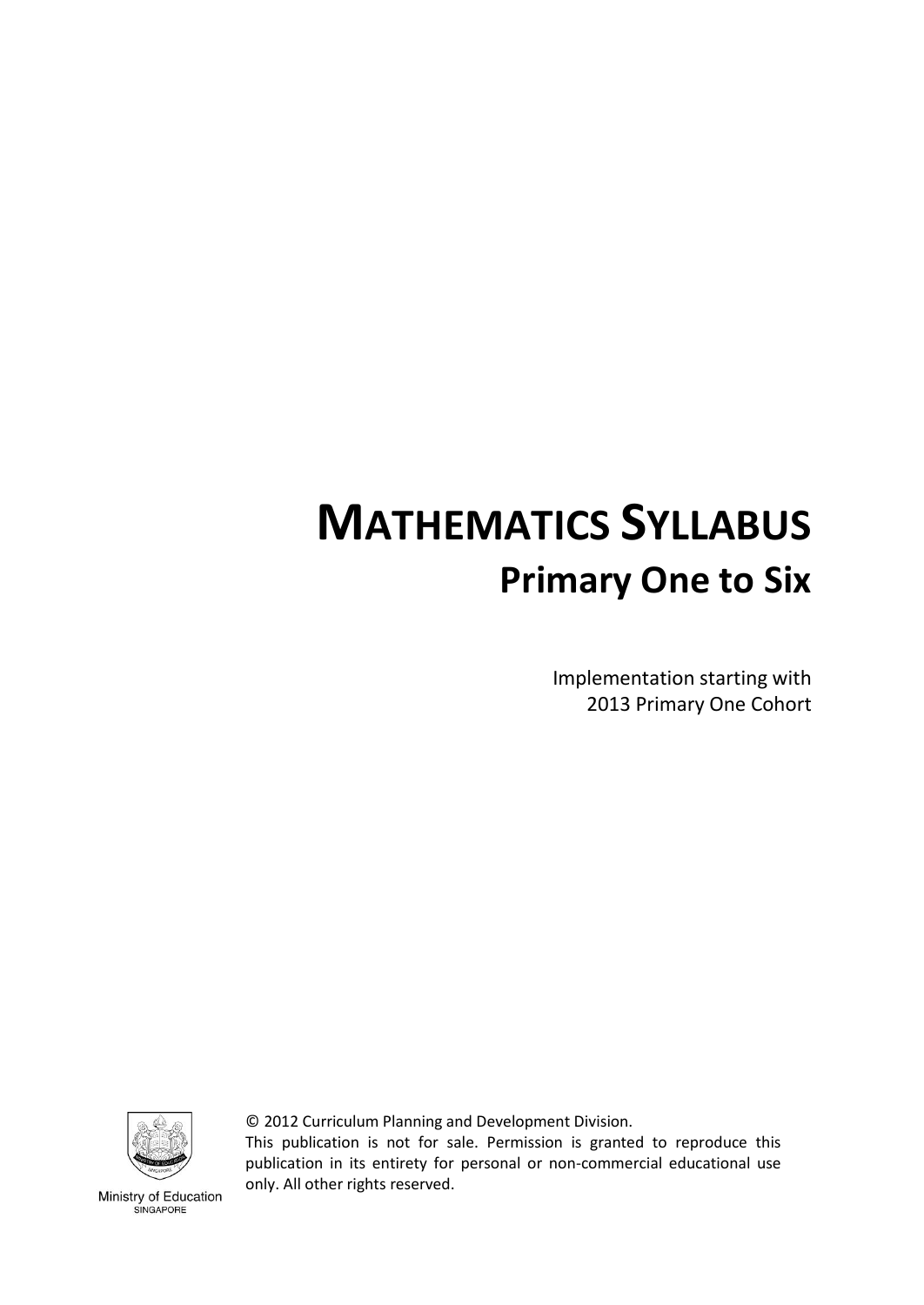# **Learning Mathematics**

**A 21st Century Necessity**

Learning mathematics is a key fundamental in every education system that aims to prepare its citizens for a productive life in the 21st century.

As a nation, the development of a highly-skilled and well-educated manpower is critical to support an innovation- and technology-driven economy. A strong grounding in mathematics and a talent pool in mathematics are essential to support the wide range of value-added economic activities and innovations. Many countries are paying attention to the quality of their mathematics education. The growing interest in TIMSS and PISA speaks of the global interest and importance placed on mathematics education.

At the individual level, mathematics underpins many aspects of our everyday activities, from making sense of information in the newspaper to making informed decisions about personal finances. It supports learning in many fields of study, whether it is in the sciences or in business. A good understanding of basic mathematics is essential wherever calculations, measurements, graphical interpretations and statistical analysis are necessary. The learning of mathematics also provides an excellent vehicle to train the mind, and to develop the capacity to think logically, abstractly, critically and creatively. These are important 21<sup>st</sup> century competencies that we must imbue in our students, so that they can lead a productive life and be life-long learners.

Students have different starting points. Not all will have the same interests and natural abilities to learn mathematics. Some will find it enjoyable; others will find it challenging. Some will find the theorems and results intriguing; others will find the formulae and rules bewildering. It is therefore important for the mathematics curriculum to provide differentiated pathways and choices to support every learner in order to maximise their potential. The curriculum must engage the 21<sup>st</sup> century learners, who are digital natives comfortable with the use of technologies and who work and think differently. The learning of mathematics must take into cognisance the new generation of learners, the innovations in pedagogies as well as the affordances of technologies.

It is the goal of the national mathematics curriculum to ensure that all students will achieve a level of mastery of mathematics that will serve them well in their lives, and for those who have the interest and ability, to pursue mathematics at the highest possible level. Mathematics is an important subject in our national curriculum. Students begin to learn mathematics from the day they start formal schooling, and minimally up to the end of secondary education. This gives every child at least 10 years of meaningful mathematics education.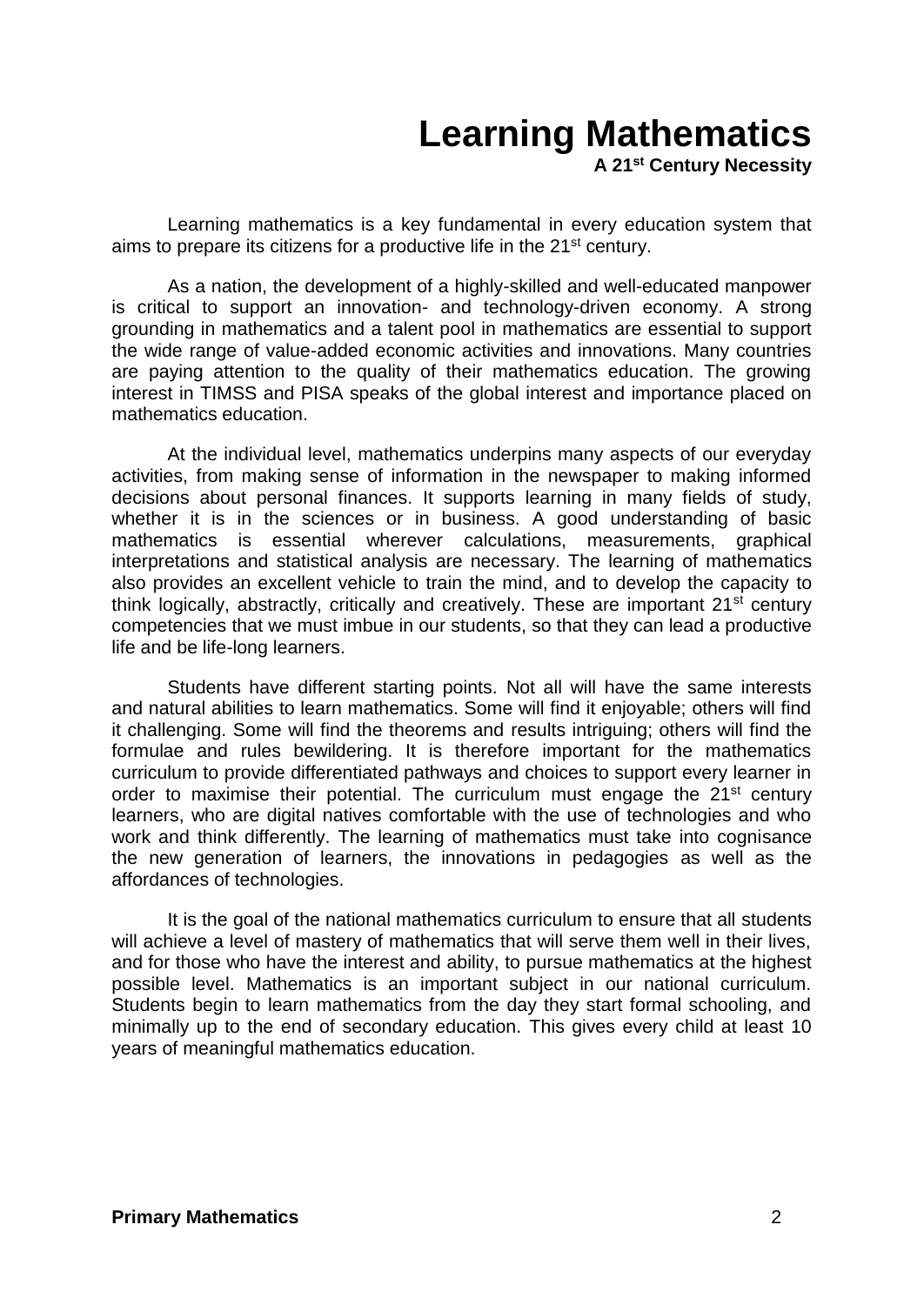# **About this document**

This document provides an overview of the curriculum. It explains the design of the curriculum from the primary to the pre-university level, and provides details of the Primary Mathematics Syllabus, including the aims, content, outcomes and the approach to teaching and learning.

This document comprises 4 chapters as described below.

**Chapter 1** provides an overview of the curriculum review, the goals and aims of the different syllabuses of the entire mathematics curriculum (primary to pre-university) as well as the syllabus design considerations across the levels.

**Chapter 2** elaborates on the Mathematics Framework which centres around mathematical problem solving. The framework serves as a guide for mathematics teaching, learning and assessment across the levels.

**Chapter 3** focuses on the process of teaching and learning so as to bring about engaged learning in mathematics. It highlights the principles of teaching and phases of learning as well as the learning experiences to influence the way teachers teach and students learn so that the aims of the curriculum can be met. The role of assessment and how it can be integrated to support learning in the classroom is also highlighted in this chapter.

**Chapter 4** details the Primary Mathematics syllabuses in terms of its aims, syllabus organisation, mathematical processes, content and learning experiences.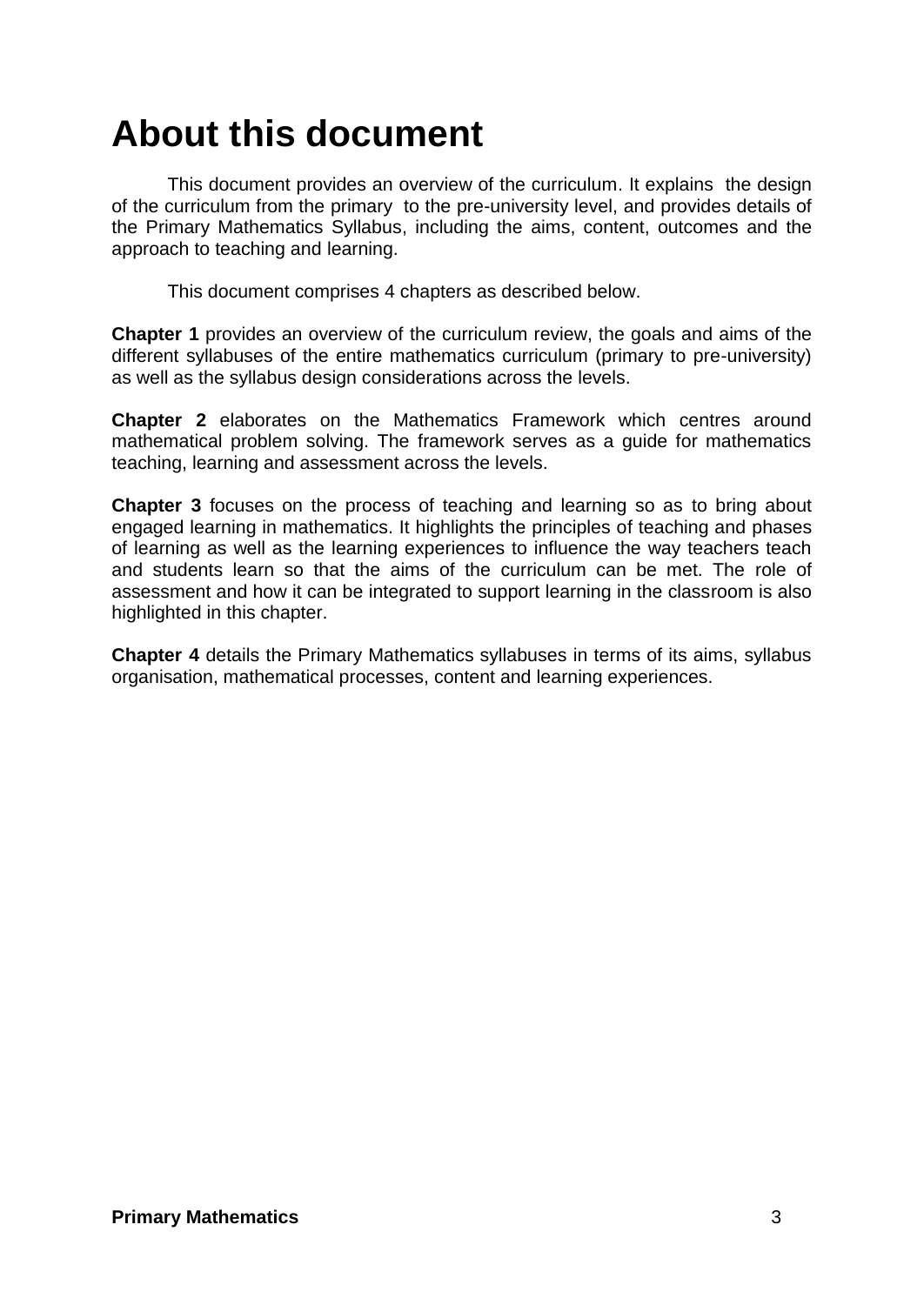# **Contents**

| <b>Chapter 1</b> | <b>Introduction</b>                                                                                                                 | 5                        |
|------------------|-------------------------------------------------------------------------------------------------------------------------------------|--------------------------|
|                  | <b>Background</b><br><b>Goals and Aims</b><br><b>Syllabus Design</b>                                                                | 6<br>$\overline{7}$<br>9 |
| <b>Chapter 2</b> | <b>Mathematics Framework</b>                                                                                                        | 13                       |
|                  | <b>Problem Solving</b>                                                                                                              | 14                       |
| <b>Chapter 3</b> | <b>Learning, Teaching and Assessment</b>                                                                                            | 19                       |
|                  | <b>Learning Experiences</b><br><b>Teaching and Learning</b><br>Assessment in the Classroom                                          | 20<br>21<br>26           |
| <b>Chapter 4</b> | <b>Primary Mathematics Syllabus</b>                                                                                                 | 29                       |
|                  | Aims of Syllabus<br><b>Syllabus Organisation</b><br><b>Mathematical Process Strand</b><br>Content and Learning Experiences by Level | 30<br>30<br>31<br>33     |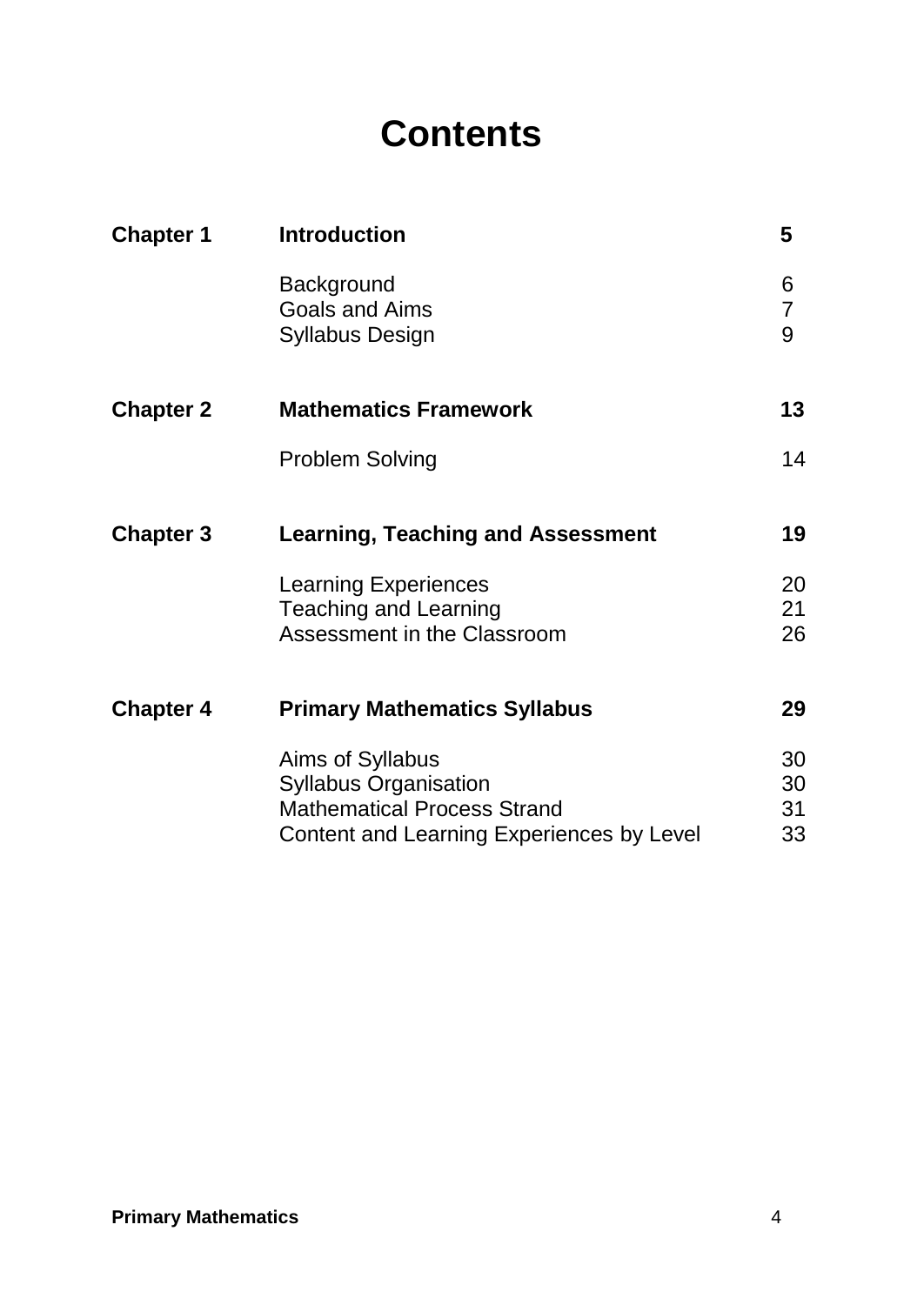# **Chapter 1 Introduction**

**Background** Goals and Aims Syllabus Design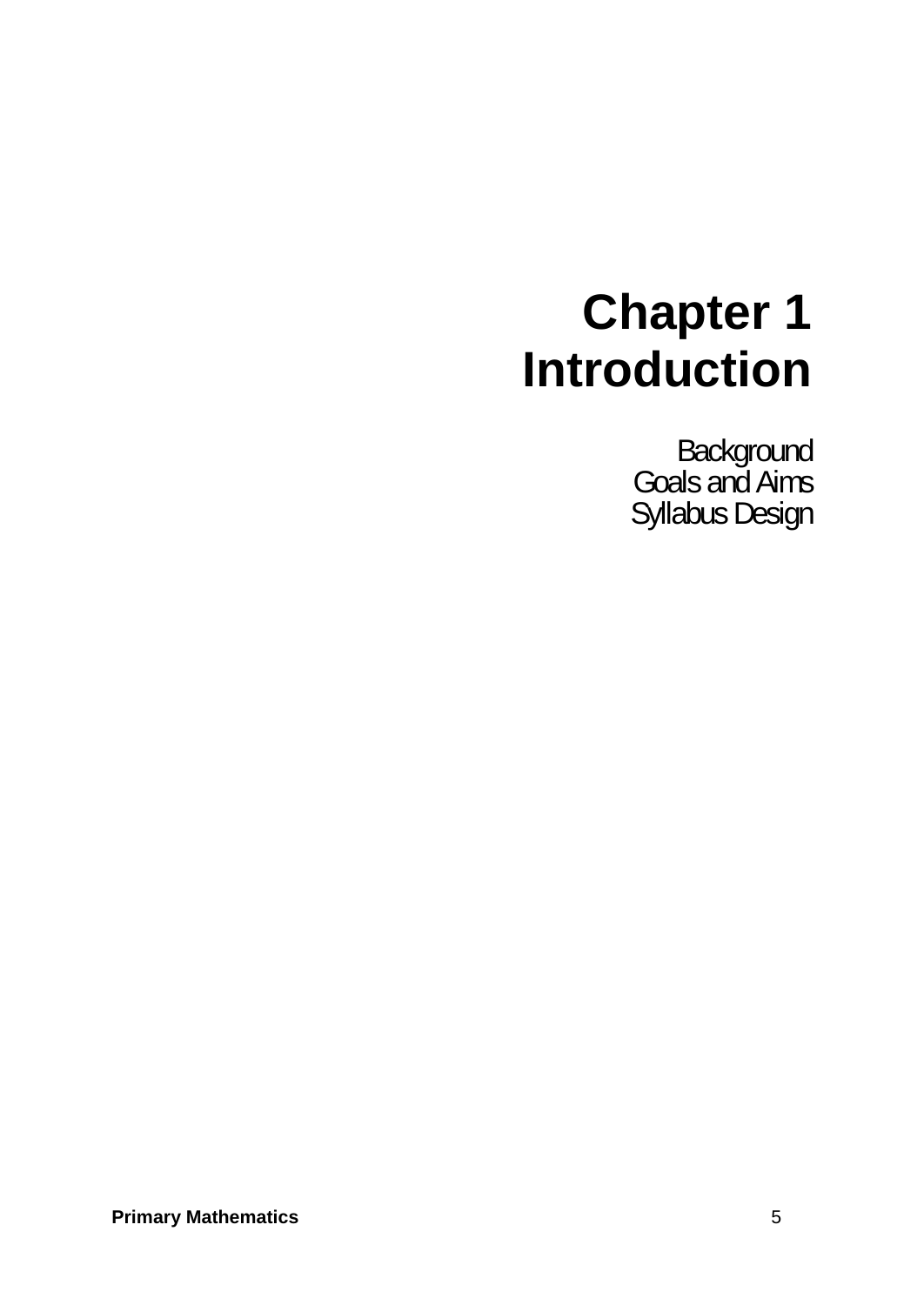# **Background Staying Relevant and Forward Looking**

As in all previous reviews, the 2010 full-term review aims to update the syllabuses so that they continue to meet the needs of our students, build a strong foundation in mathematics, and make improvement in the school mathematics education. It takes into consideration the analyses of students' performances in national examinations as well as international studies such as TIMSS and PISA. This review also takes on board the curriculum-wide recommendations from envisaging studies into the overall Singapore curriculum such as seeking a better balance between content and skills, creating opportunities to develop 21<sup>st</sup> century competencies, promoting self-directed and collaborative learning through ICT-based lessons, and developing assessment to support learning.

It is clear at the start of the review that there is more to be considered than just focusing on the content. While there is a need to constantly review what students learn, the changes in content will not be the key lever. In fact, little has been changed in the content as this has stabilised over the years. Instead, more focus has now been given to skills and competencies that will make a better 21<sup>st</sup> century learner – the process of learning becomes more important than just what is to be taught and remembered. The syllabuses are therefore written with the view that not only will it inform teachers on what to teach, it will also influence the way teachers teach and students learn. One key feature of this set of syllabuses is the explication of learning experiences, besides the learning outcomes. This gives guidance to teachers on the opportunities that students should be given as part of their learning. Ultimately, how students learn matters.

Curriculum review and design is ongoing work. The quality of the curriculum is as much in its design as in its implementation. Teachers, who are the frontline of curriculum delivery, must believe in the value of the changes. Support, resources and training will be provided to build capacity in our teachers. All these will be part of the continuous effort to deliver the best mathematics curriculum for the students.

The Primary Mathematics Syllabus will be implemented level by level starting from Primary One in 2013. The implementation schedule is as follows:

| Year  | 2013      | 2014      | 2015      | 2016      | 2017                                  | 2018                                                 |
|-------|-----------|-----------|-----------|-----------|---------------------------------------|------------------------------------------------------|
| Level | Primary 1 | Primary 2 | Primary 3 | Primary 4 | Primary 5<br>Standard<br><b>Maths</b> | Primary 6<br>Standard<br><b>Maths</b>                |
|       |           |           |           |           | Primary 5<br><b>Maths</b>             | Primary 6<br>Foundation   Foundation<br><b>Maths</b> |

This online syllabus document will be updated yearly according to the implementation schedule.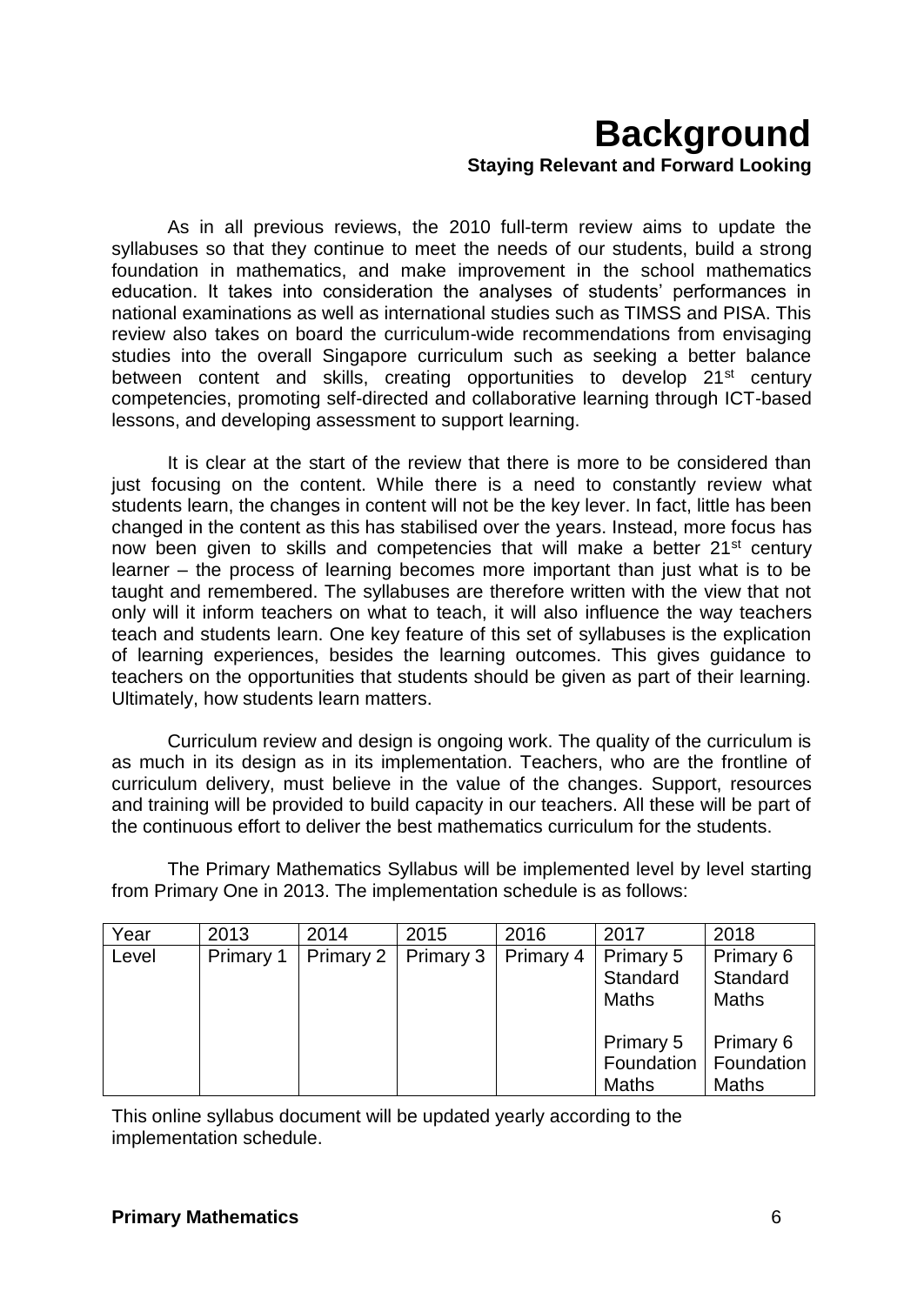# **Goals and Aims**

**Different Syllabuses, Different Aims**

The overarching goal of the mathematics curriculum is to ensure that all students will achieve a level of mastery of mathematics that will serve them well in life, and for those who have the interest and ability, to pursue mathematics at the highest possible level.

The broad aims of mathematics education in Singapore are to enable students to:

- acquire and apply mathematical concepts and skills;
- develop cognitive and metacognitive skills through a mathematical approach to problem solving; and
- develop positive attitudes towards mathematics.

The mathematics curriculum comprises a set of syllabuses spanning 12 years, from primary to pre-university, and is compulsory up to the end of secondary education. Each syllabus has its own specific set of aims to guide the design and implementation of the syllabus. The aims also influence the choice of content, skills as well as context to meet the specific needs of the students at the given level or course. Each syllabus expands on the three broad aims of mathematics education differently to cater for the different needs and abilities of the students (see table of aims).

## **What does it mean to teachers?**

Understanding the aims of the syllabus helps teachers stay focused on the larger outcomes of learning and guides teachers when they embark on the schoolbased curriculum innovations and customisations.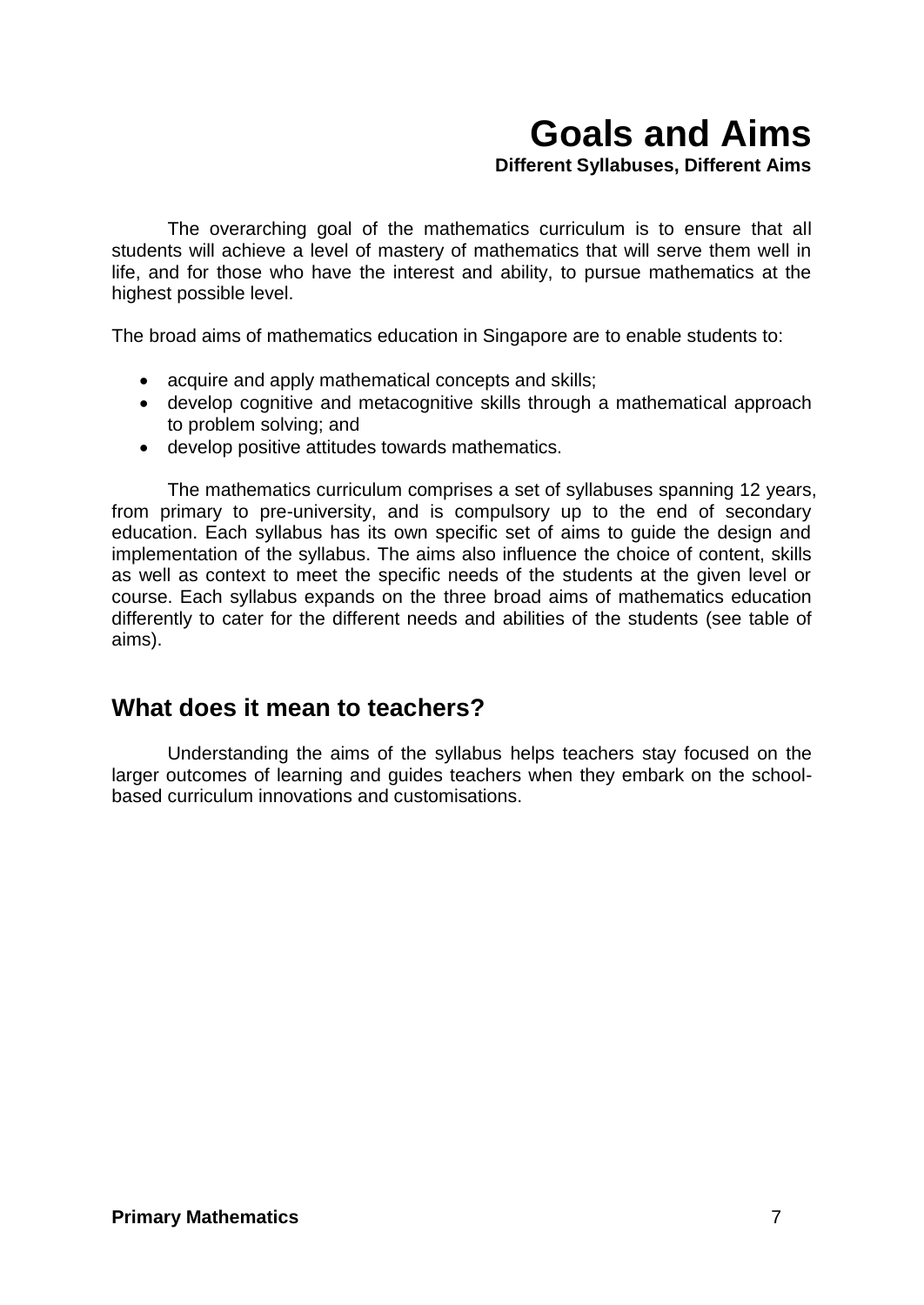#### Overview of Aims across the Levels

#### **Primary**

#### Laying a Strong Foundation

The Primary Mathematics Syllabus aims to enable all students to:

- acquire mathematical concepts and skills for everyday use and continuous learning in mathematics;
- develop thinking, reasoning, communication, application and metacognitive skills through a mathematical approach to problem-solving;
- 

| build confidence and foster interest in mathematics.                                                                                                                                                                                                                                                                                                                                                                                                                                                                                                                                                                                                                               |                                                                                                                                                                                                 |                                                                                                                                                                                                                                                                                                                                                                                                                                                                                                                                                                                           |
|------------------------------------------------------------------------------------------------------------------------------------------------------------------------------------------------------------------------------------------------------------------------------------------------------------------------------------------------------------------------------------------------------------------------------------------------------------------------------------------------------------------------------------------------------------------------------------------------------------------------------------------------------------------------------------|-------------------------------------------------------------------------------------------------------------------------------------------------------------------------------------------------|-------------------------------------------------------------------------------------------------------------------------------------------------------------------------------------------------------------------------------------------------------------------------------------------------------------------------------------------------------------------------------------------------------------------------------------------------------------------------------------------------------------------------------------------------------------------------------------------|
|                                                                                                                                                                                                                                                                                                                                                                                                                                                                                                                                                                                                                                                                                    | <b>Secondary</b><br><b>Building Up Strengths</b>                                                                                                                                                |                                                                                                                                                                                                                                                                                                                                                                                                                                                                                                                                                                                           |
| The O/N(A)-Level Mathematics Syllabus aims to enable all students<br>to:<br>acquire mathematical concepts and skills for continuous<br>$\bullet$<br>learning in mathematics and to support learning in other<br>subjects;<br>develop thinking, reasoning, communication, application and<br>٠<br>metacognitive skills through a mathematical approach to<br>problem-solving;<br>connect ideas within mathematics and between mathematics<br>$\bullet$<br>and other subjects through applications of mathematics;<br>build confidence and foster interest in mathematics.                                                                                                           |                                                                                                                                                                                                 | The N(T)-Level Mathematics Syllabus<br>aims to enable students who are bound<br>for post-secondary vocational education<br>to:<br>$\bullet$<br>acquire mathematical concepts and<br>skills for real life, to support learning<br>in other subjects, and to prepare for<br>vocational education;<br>develop<br>thinking,<br>reasoning,<br>$\bullet$<br>communication,<br>application<br>and<br>metacognitive skills<br>through<br>- a                                                                                                                                                      |
| The O/N(A)-Level Additional Mathematics Syllabus aims to enable<br>students who have an aptitude and interest in mathematics to:<br>acquire mathematical concepts and skills for higher studies in<br>mathematics and to support learning in the other subjects, in<br>particular, the sciences;<br>develop thinking, reasoning and meta-cognitive skills through a<br>٠<br>mathematical approach to problem-solving;<br>connect ideas within mathematics and between mathematics<br>and the sciences through applications of mathematics;<br>appreciate the abstract nature and power of mathematics.                                                                             |                                                                                                                                                                                                 | mathematical approach to problem<br>solving; and<br>build<br>confidence<br>using<br>in.<br>$\bullet$<br>mathematics and appreciate<br>its<br>value in making informed decisions<br>in real life.                                                                                                                                                                                                                                                                                                                                                                                          |
|                                                                                                                                                                                                                                                                                                                                                                                                                                                                                                                                                                                                                                                                                    | <b>Pre-University</b><br><b>Gearing Up for University Education</b>                                                                                                                             |                                                                                                                                                                                                                                                                                                                                                                                                                                                                                                                                                                                           |
| The H1 Mathematics Syllabus aims to<br>enable students who are interested in<br>pursuing tertiary studies in business and<br>the social sciences to:<br>acquire mathematical concepts and<br>$\bullet$<br>skills to support their tertiary studies<br>in business and the social sciences;<br>develop<br>thinking,<br>reasoning,<br>$\bullet$<br>communication and modelling skills<br>through a mathematical approach<br>to problem-solving;<br>connect ideas within mathematics<br>and between mathematics<br>and<br>other<br>disciplines<br>through<br>applications of mathematics;<br>the<br>of<br>appreciate<br>value<br>mathematics in making informed<br>decisions in life. | engineering to:<br>$\bullet$<br>$\bullet$<br>the use of mathematics language;<br>$\bullet$<br>$\bullet$<br>informed decisions in life.                                                          | The H2 Mathematics Syllabus aims to enable students who are<br>interested in pursuing tertiary studies in mathematics, sciences and<br>acquire mathematical concepts and skills to prepare for their<br>tertiary studies in mathematics, sciences and engineering;<br>develop thinking, reasoning, communication and modelling<br>skills through a mathematical approach to problem-solving and<br>connect ideas within mathematics and between mathematics<br>and other disciplines through applications of mathematics;<br>appreciate the beauty of mathematics and its value in making |
|                                                                                                                                                                                                                                                                                                                                                                                                                                                                                                                                                                                                                                                                                    | aptitude and passion for mathematics to:<br>$\bullet$<br>applications of mathematics;<br>$\bullet$<br>and use of mathematical models;<br>mathematics<br>between<br>applications of mathematics; | The H3 Mathematics Syllabus aims to enable students who have an<br>acquire advanced mathematical concepts and skills to deepen<br>their understanding of mathematics, and to widen the scope of<br>develop rigorous habits of mind through mathematical<br>reasoning and proof, creative mathematical problem solving,<br>connect ideas within mathematics at a higher level and<br>other<br>disciplines<br>and<br>through<br>appreciate the beauty, rigour and abstraction of mathematics<br>through mathematical proof and applications.                                                |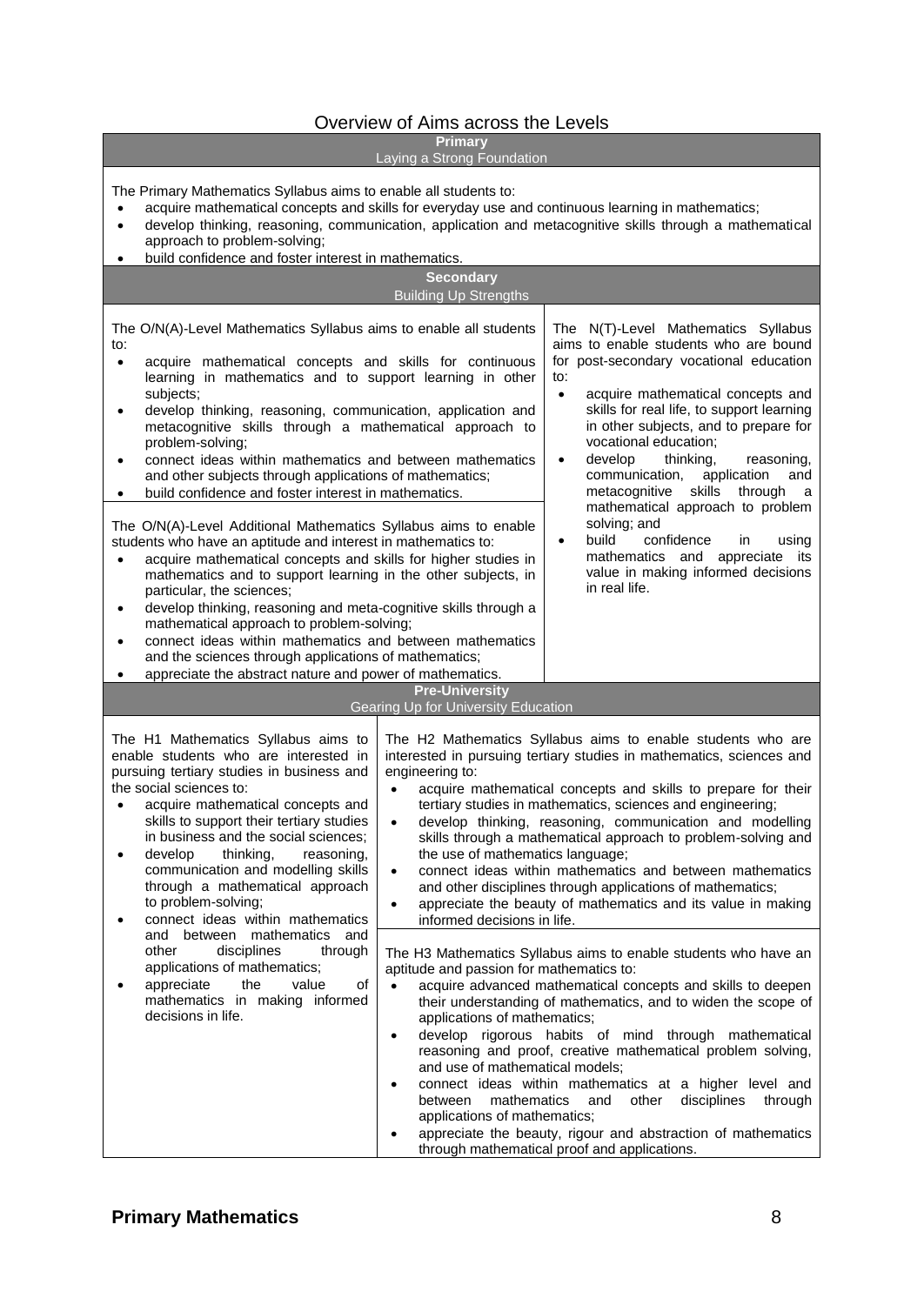# **Syllabus Design**

### **Spiral Curriculum, Connected Syllabuses**

Mathematics is largely hierarchical in nature. Higher concepts and skills are built upon the more foundational ones and have to be learned in sequence. A spiral approach is adopted in the building up of content across the levels.

The mathematics curriculum consists of a set of connected syllabuses to cater to the different needs and abilities of students. This section gives an overview of the syllabuses and their connections so that teachers are better able to appreciate the mathematics curriculum as a whole.

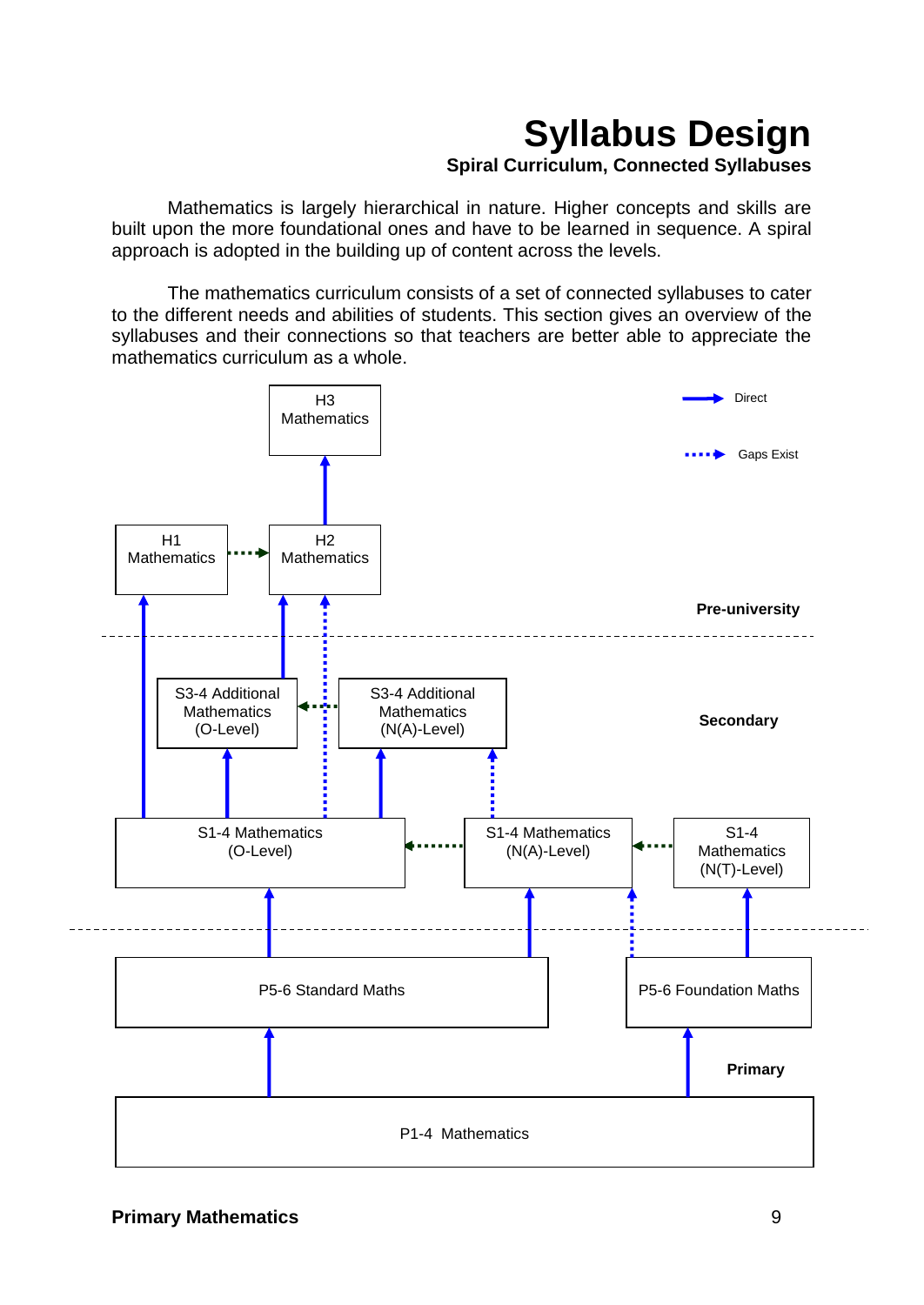The Primary Mathematics syllabus assumes no formal learning of mathematics. However, basic pre-numeracy skills such as matching, sorting and comparing are necessary in providing a good grounding for students to begin learning at Primary 1 (P1).

The P1-4 syllabus is common to all students. The P5-6 Standard Mathematics syllabus continues the development of the P1-4 syllabus whereas the P5-6 Foundation Mathematics syllabus re-visits some of the important concepts and skills in the P1-4 syllabus. The new concepts and skills introduced in Foundation Mathematics is a subset of the Standard Mathematics syllabus.

The O-Level Mathematics syllabus builds on the Standard Mathematics syllabus. The N(A)-Level<sup>1</sup> Mathematics syllabus is a subset of O-Level Mathematics, except that it re-visits some of the topics in Standard Mathematics syllabus. The N(T)-Level<sup>2</sup> Mathematics syllabus builds on the Foundation Mathematics syllabus.

The O-Level Additional Mathematics syllabus assumes knowledge of O-Level Mathematics content and includes more in-depth treatment of important topics. The N(A)-Level Additional Mathematics is a subset of O-Level Additional Mathematics. O-Level Additional Mathematics together with O-Level Mathematics content provide the prerequisite knowledge required for H2 Mathematics at the pre-university level.

At the pre-university level, mathematics is optional. The H1 Mathematics syllabus builds on the O-level Mathematics syllabus. H2 Mathematics assumes some of the O-Level Additional Mathematics content. H3 Mathematics is an extension of H2 Mathematics.

1

<sup>1</sup> N(A)-Level refers to Normal (Academic) Level

<sup>2</sup> N(T)-Level refers to Normal (Technical) Level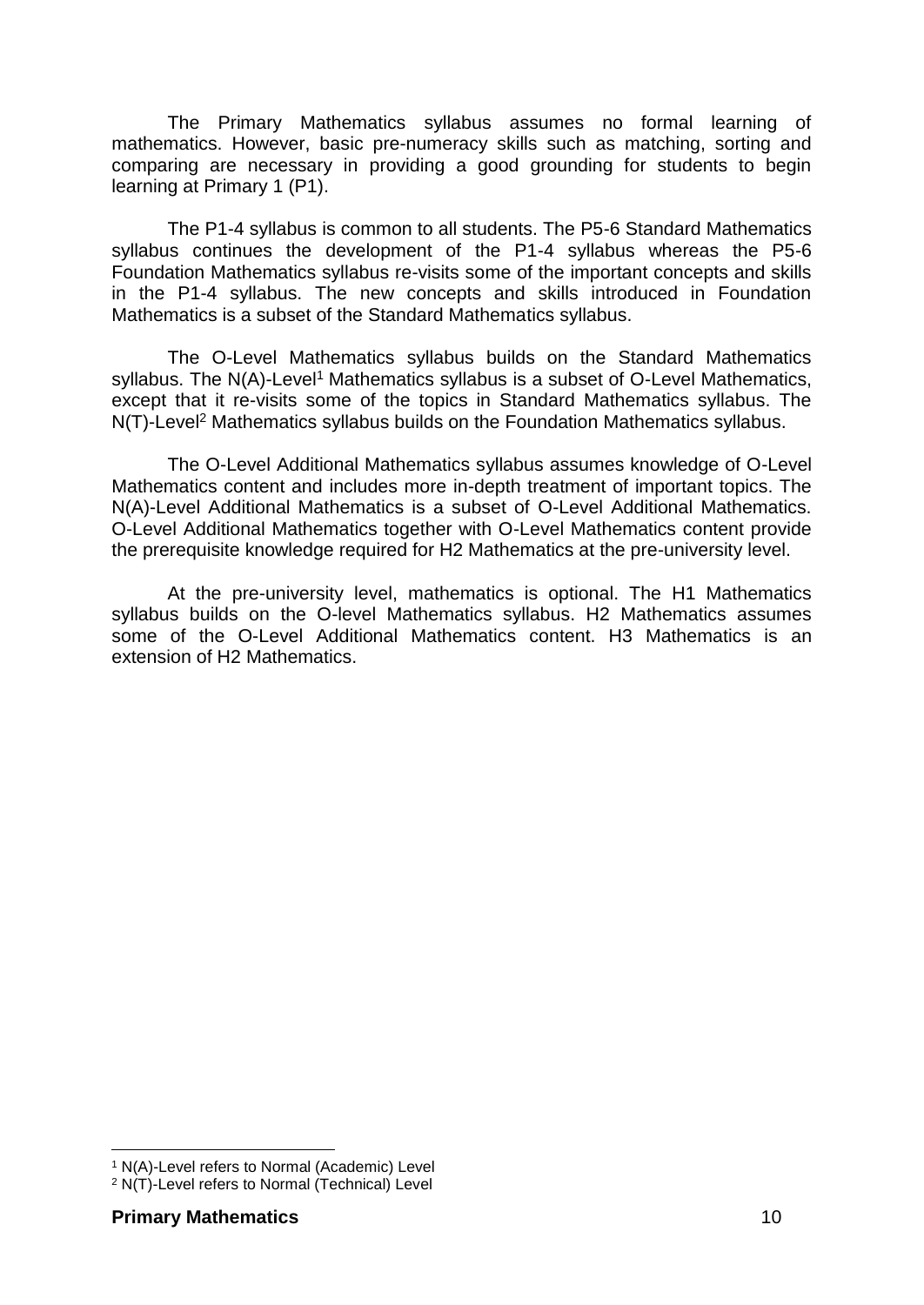## **Flexibility and Choice**

There are two mathematics syllabuses at the P5-6 level. Most students would offer Standard Mathematics and for students who need more time to learn, they could offer Foundation Mathematics.

There are five mathematics syllabuses in the secondary mathematics curriculum. O-Level Mathematics, N(A)-Level Mathematics and N(T)-Level Mathematics provide students from the respective courses the core mathematics knowledge and skills in the context of a broad-based education. The more mathematically able students from the N(A) course can choose to take O-Level Mathematics in four years instead of five years. Likewise, the more able N(T) students can also offer N(A)-Level Mathematics. The variation in pace and syllabus adds to the flexibility and choice within the secondary mathematics curriculum. At the upper secondary level, students who have the interests and abilities in mathematics may choose to offer Additional Mathematics as an elective at the O-Level or N(A)- Level. This gives students with an inclination towards and interest in mathematics the opportunity to learn more mathematics that would prepare them well for courses of study that require higher mathematics.

For students who wish to study in the Engineering-type courses at the polytechnics, Additional Mathematics will be a good grounding. The N(A)-Level and N(T)-Level Mathematics syllabuses will prepare students well for ITE courses. Students who aspire to study Mathematics or mathematics-related courses at the universities could offer H2 Mathematics, and if possible H3 Mathematics.

## **What does it mean to teachers?**

Teachers need to have the big picture in mind so that they can better understand the role of each syllabus, the connection it makes with the next level and the dependency relationship between syllabuses. This enables teachers to better understand what they have to do at their level, as well as to plan and advise students in their learning of mathematics. For example, H2 Mathematics assumes some of the O-Level Additional Mathematics content but may be offered by students without Additional Mathematics background as long as effort is made to bridge the gap.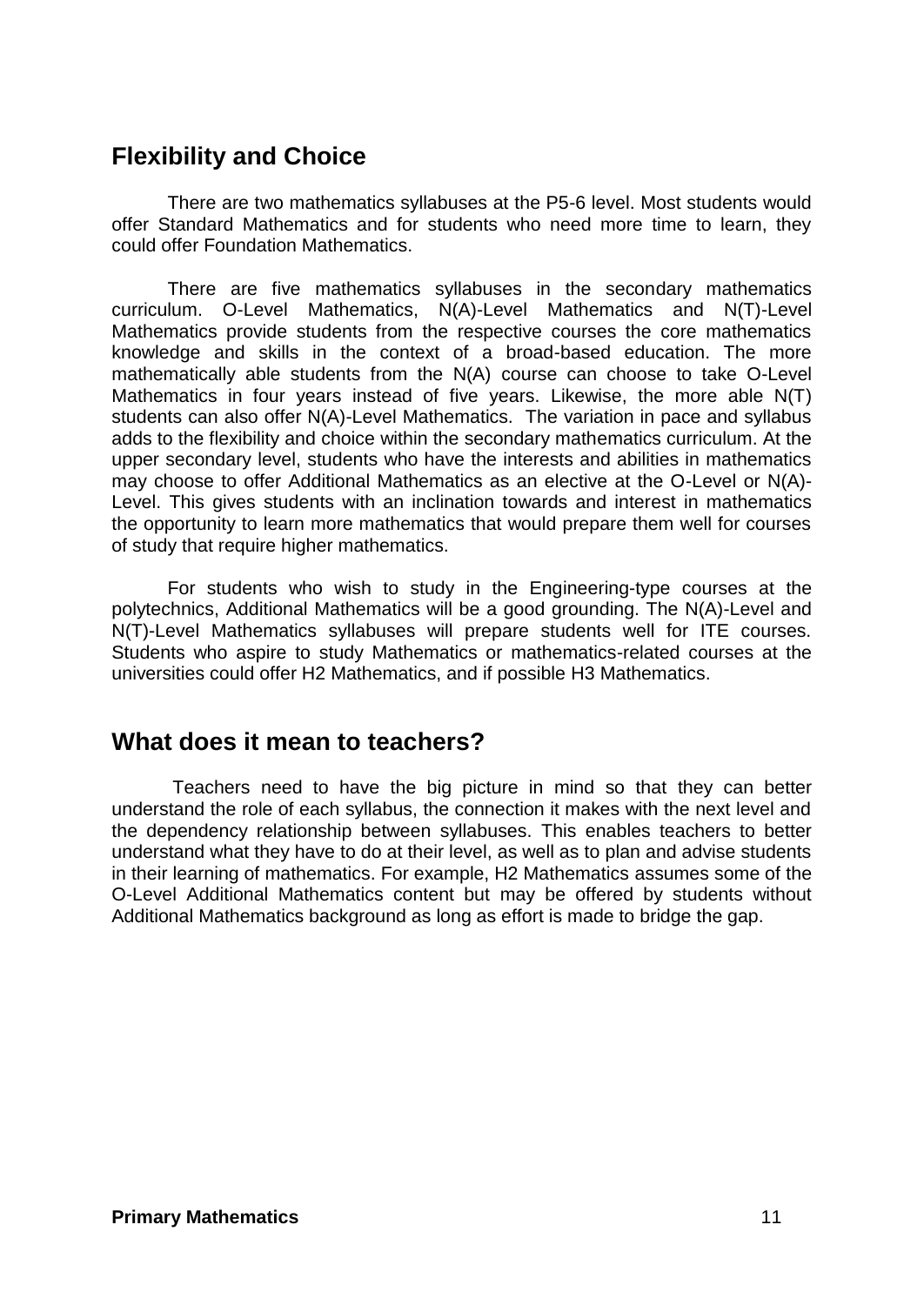**Primary Mathematics** 12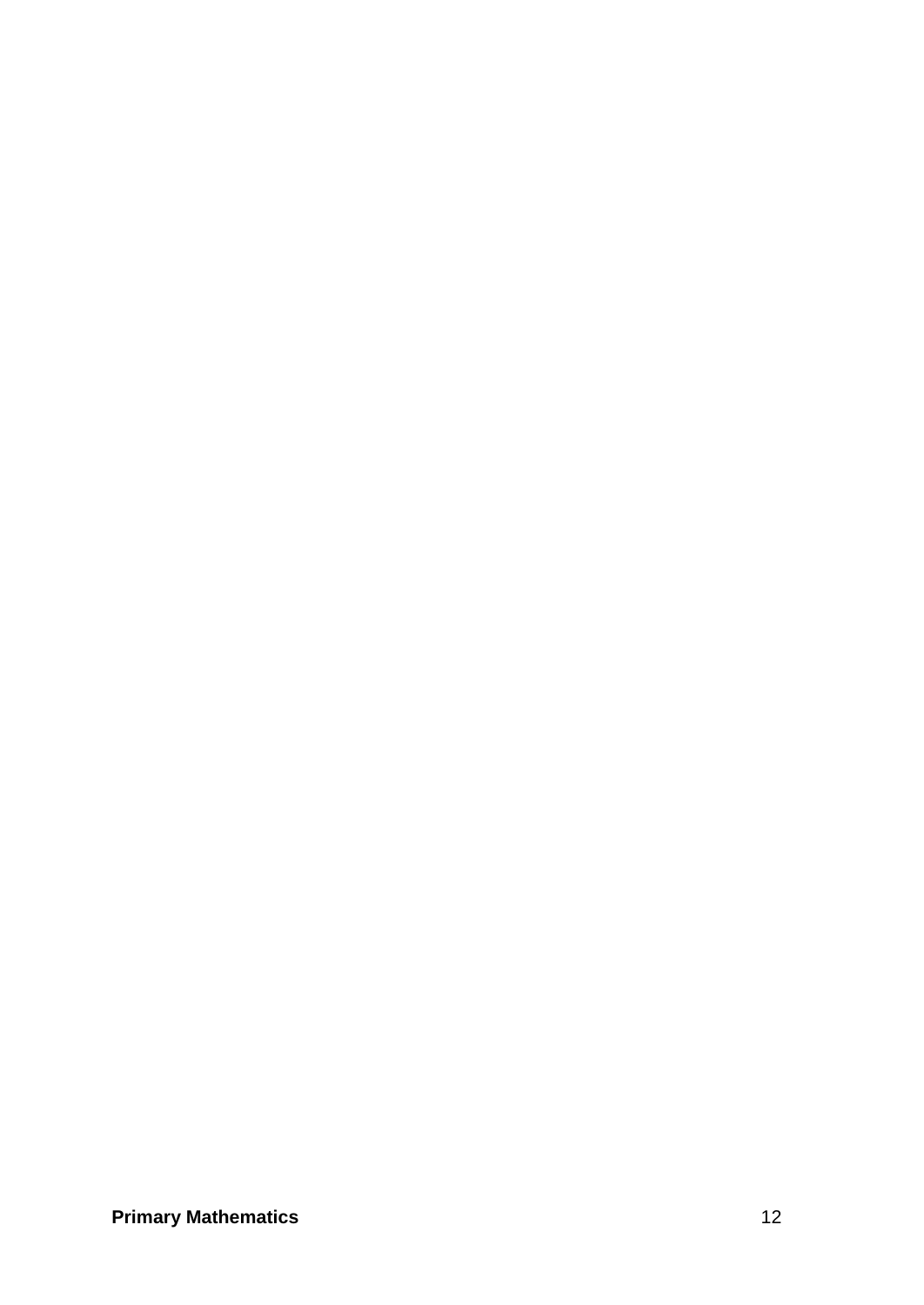# **Chapter 2 Mathematics Framework**

Problem Solving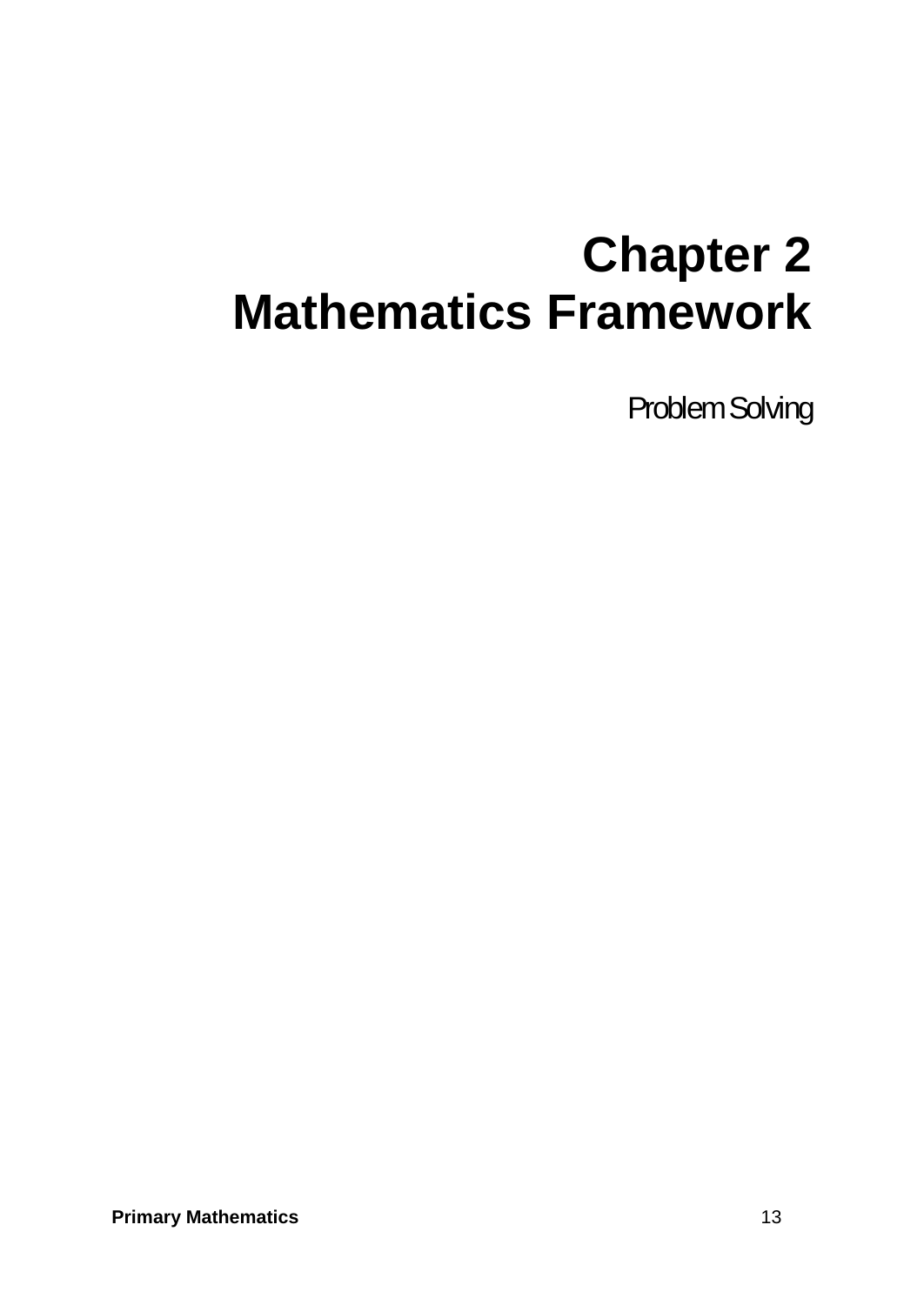# **Problem Solving**

#### **Concepts, Skills, Processes, Metacognition, Attitudes**

The Mathematics Framework has been a feature of our mathematics curriculum since 1990, and is still relevant to date. The central focus of the framework is mathematical problem solving, that is, using mathematics to solve problems. The framework sets the direction for and provides guidance in the teaching, learning, and assessment of mathematics at all levels, from primary to pre-university. It reflects also the  $21^{st}$  century competencies<sup>3</sup>.



The framework stresses *conceptual understanding*, *skills proficiency* and *mathematical processes*, and gives due emphasis to *attitudes* and *metacognition*. These five components are inter-related.

# **Concepts**

1

Mathematical concepts can be broadly grouped into *numerical*, *algebraic*, *geometric*, *statistical*, *probabilistic*, and *analytical* concepts. These content categories are connected and interdependent. At different stages of learning and in different syllabuses, the breadth and depth of the content vary.

<sup>&</sup>lt;sup>3</sup> Information on the MOE framework for 21<sup>st</sup> century competencies and student outcomes can be found on edumall2.0.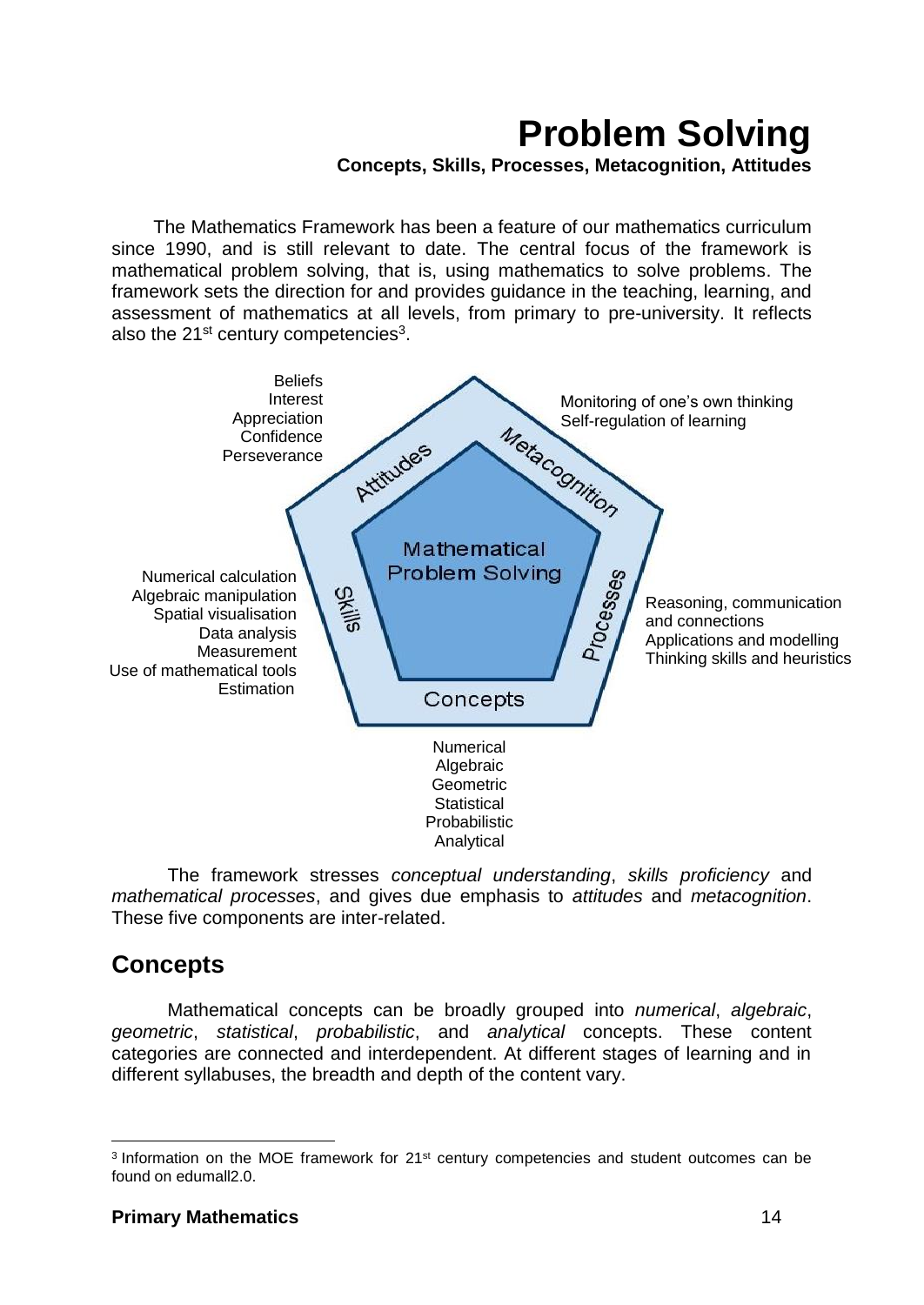To develop a deep understanding of mathematical concepts, and to make sense of various mathematical ideas as well as their connections and applications, students should be exposed to a variety of learning experiences including hands-on activities and use of technological aids to help them relate abstract mathematical concepts with concrete experiences.

## **Skills**

Mathematical skills refer to *numerical calculation*, *algebraic manipulation*, *spatial visualisation*, *data analysis*, *measurement*, *use of mathematical tools*, and *estimation*. The skills are specific to mathematics and are important in the learning and application of mathematics. In today's classroom, these skills also include the abilities to use spreadsheets and other software to learn and do mathematics.

To develop proficiencies in mathematics skills, students should have opportunities to use and practise the skills. These skills should be taught with an understanding of the underlying mathematical principles and not merely as procedures.

## **Processes**

Mathematical processes refer to the process skills involved in the process of acquiring and applying mathematical knowledge. This includes *reasoning, communication and connections*, *applications and modelling*, and *thinking skills and heuristics* that are important in mathematics and beyond.

In the context of mathematics, *reasoning, communication and connections* take on special meanings:

- Mathematical reasoning refers to the ability to analyse mathematical situations and construct logical arguments. It is a habit of mind that can be developed through application of mathematics in different contexts.
- Communication refers to the ability to use mathematical language to express mathematical ideas and arguments precisely, concisely and logically. It helps students develop their understanding of mathematics and sharpen their mathematical thinking.
- Connections refer to the ability to see and make linkages among mathematical ideas, between mathematics and other subjects, and between mathematics and the real world. This helps students make sense of what they learn in mathematics.

*Applications and modelling* allow students to connect mathematics that they have learnt to the real world, enhance understanding of key mathematical concepts and methods, as well as develop mathematical competencies. Students should have opportunities to apply mathematical problem-solving and reasoning skills to tackle a variety of problems, including open-ended and real-world problems. Mathematical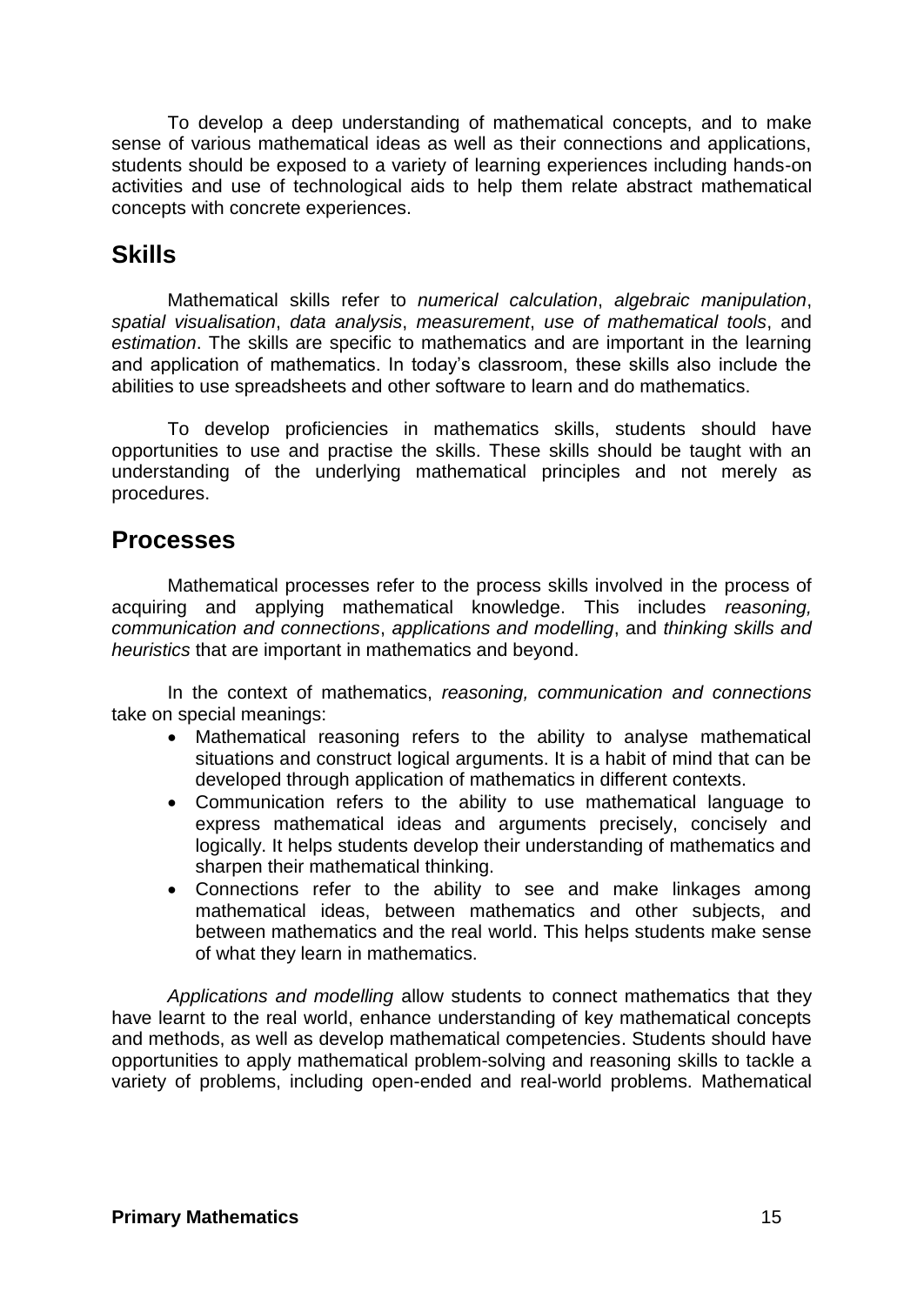modelling is the process of formulating and improving a mathematical model<sup>4</sup> to represent and solve real-world problems. Through mathematical modelling, students learn to deal with ambiguity, make connections, select and apply appropriate mathematics concepts and skills, identify assumptions and reflect on the solutions to real-world problems, and make informed decisions based on given or collected data.



Mathematical Modelling Process (version 2010)

-

 $<sup>4</sup>$  A mathematical model is a mathematical representation or idealisation of a real-world situation. It</sup> can be as complicated as a system of equations or as simple as a geometrical figure. As the word "model" suggests, it shares characteristics of the real-world situation that it seeks to represent.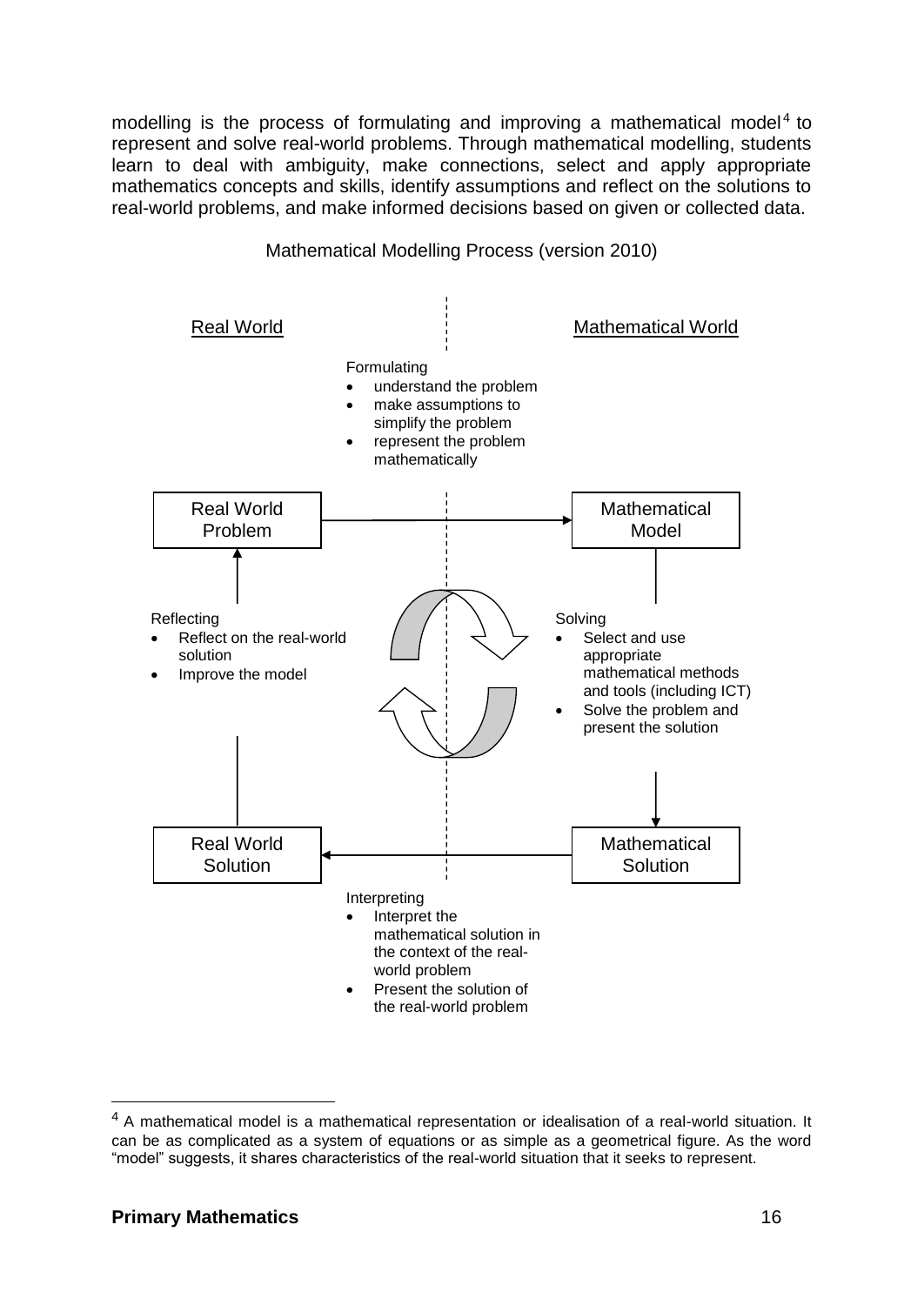*Thinking skills and heuristics* are essential for mathematical problem solving. Thinking skills are skills that can be used in a thinking process, such as classifying, comparing, analysing parts and whole, identifying patterns and relationships, induction, deduction, generalising, and spatial visualisation. Heuristics are general rules of thumb of what students can do to tackle a problem when the solution to the problem is not obvious. These include using a representation (e.g., drawing a diagram, tabulating), making a guess (e.g., trial and error/guess and check, making a supposition), walking through the process (e.g., acting it out, working backwards) and changing the problem (e.g., simplifying the problem, considering special cases).

## **Metacognition**

Metacognition, or thinking about thinking, refers to the awareness of, and the ability to control one's thinking processes, in particular the selection and use of problem-solving strategies. It includes monitoring of one's own thinking, and selfregulation of learning.

To develop metacognitive awareness and strategies, and know when and how to use the strategies, students should have opportunities to solve non-routine and open-ended problems, to discuss their solutions, to think aloud and reflect on what they are doing, and to keep track of how things are going and make changes when necessary.

## **Attitudes**

Attitudes refer to the affective aspects of mathematics learning such as:

- beliefs about mathematics and its usefulness:
- interest and enjoyment in learning mathematics;
- appreciation of the beauty and power of mathematics;
- confidence in using mathematics; and
- perseverance in solving a problem.

Students' attitudes towards mathematics are shaped by their learning experiences. Making the learning of mathematics fun, meaningful and relevant goes a long way to inculcating positive attitudes towards the subject. Care and attention should be given to the design of the learning activities to build confidence in and develop appreciation for the subject. Above all, students' beliefs can influence their attitudes in learning, especially in student-centred learning where students are encouraged to take on more responsibility for their own learning.

## **What does it mean to teachers?**

The five components of the mathematics framework are integral parts of mathematics learning and problem solving. The intent of the framework is to help teachers focus on these components in their teaching practice so as to provide a more engaging, student-centred, and technology-enabled learning environment, and to promote greater diversity and creativity in learning.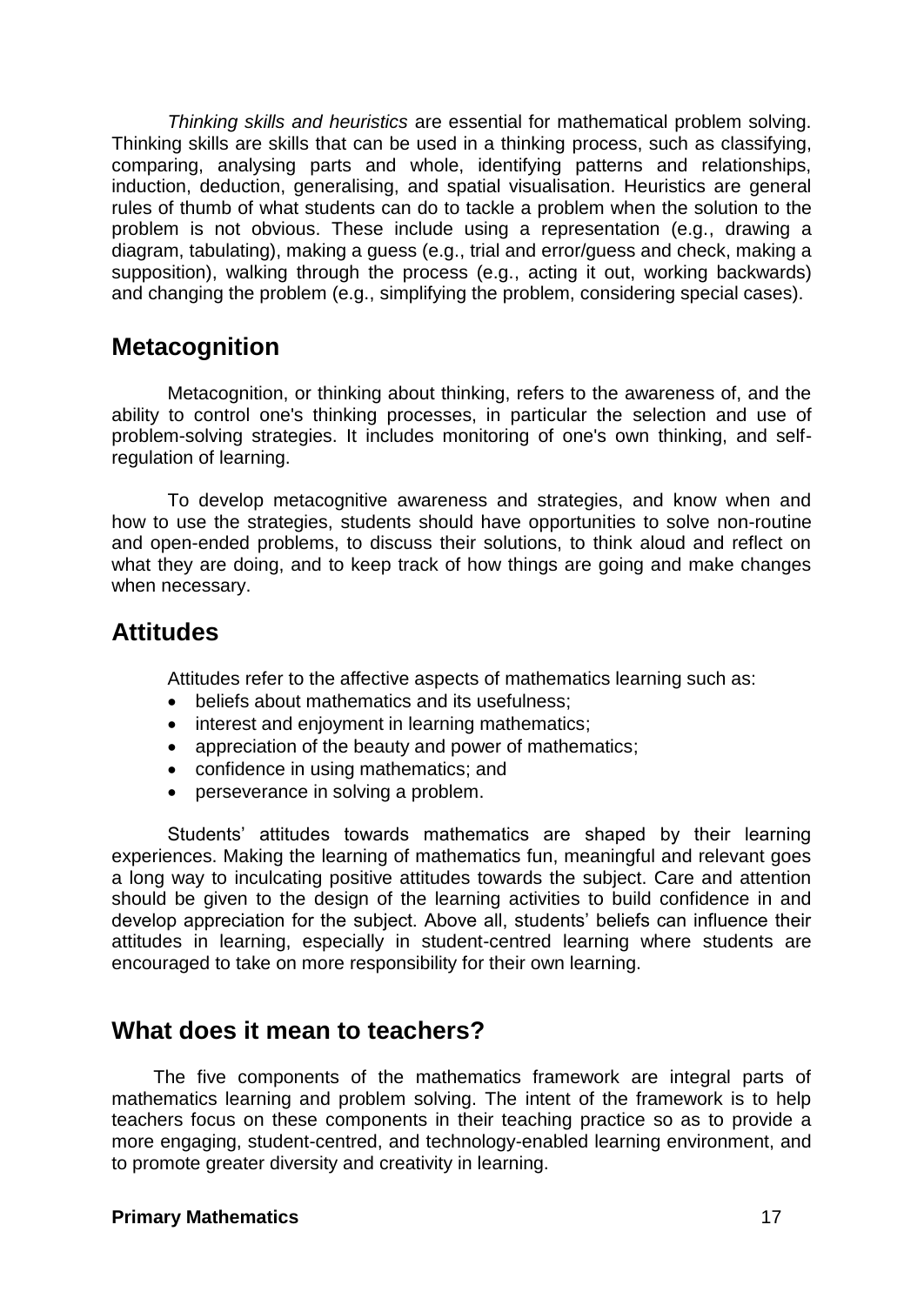**Primary Mathematics** 18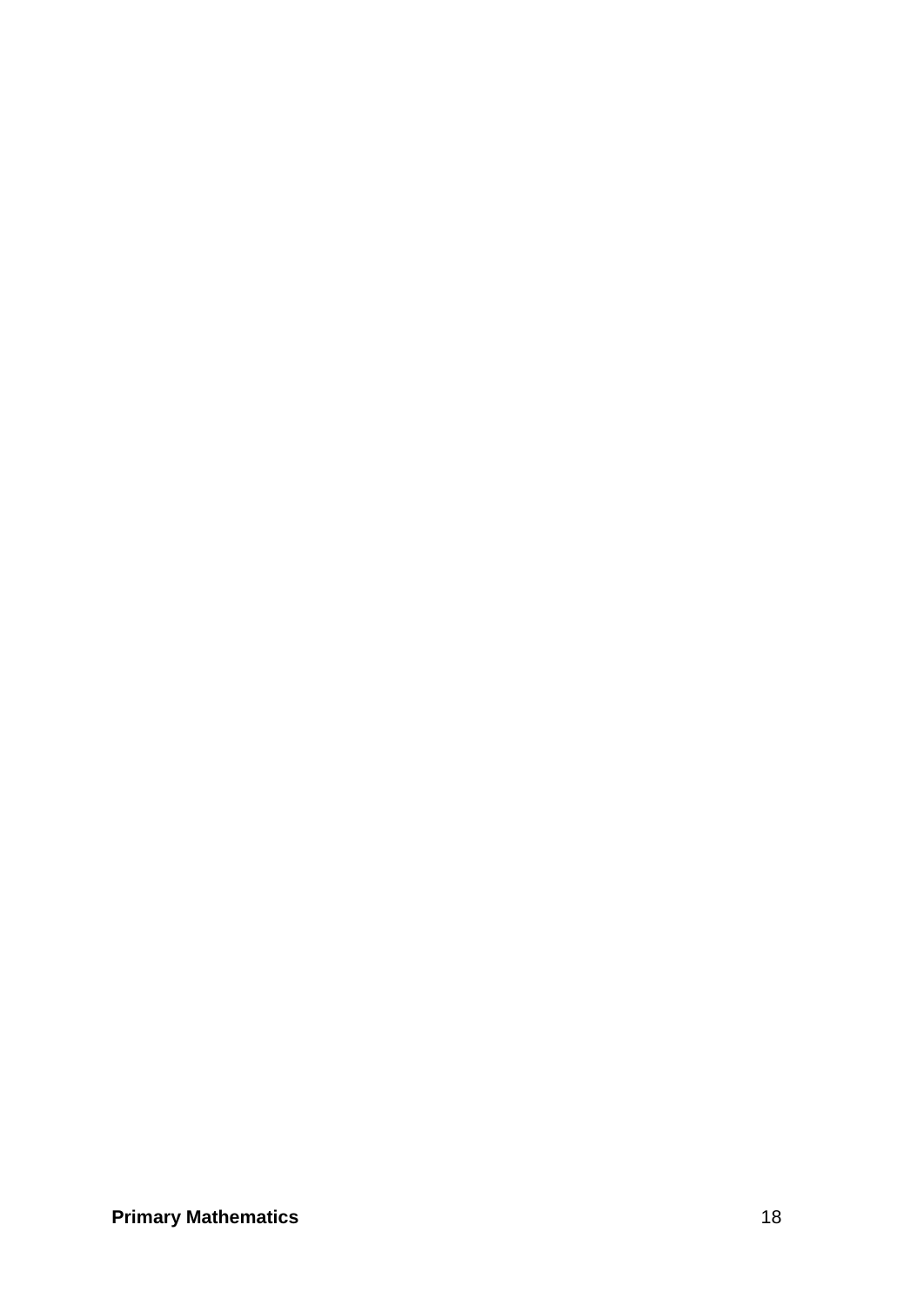# **Chapter 3 Learning, Teaching & Assessment**

Learning Experiences Teaching and Learning Assessment in the Classroom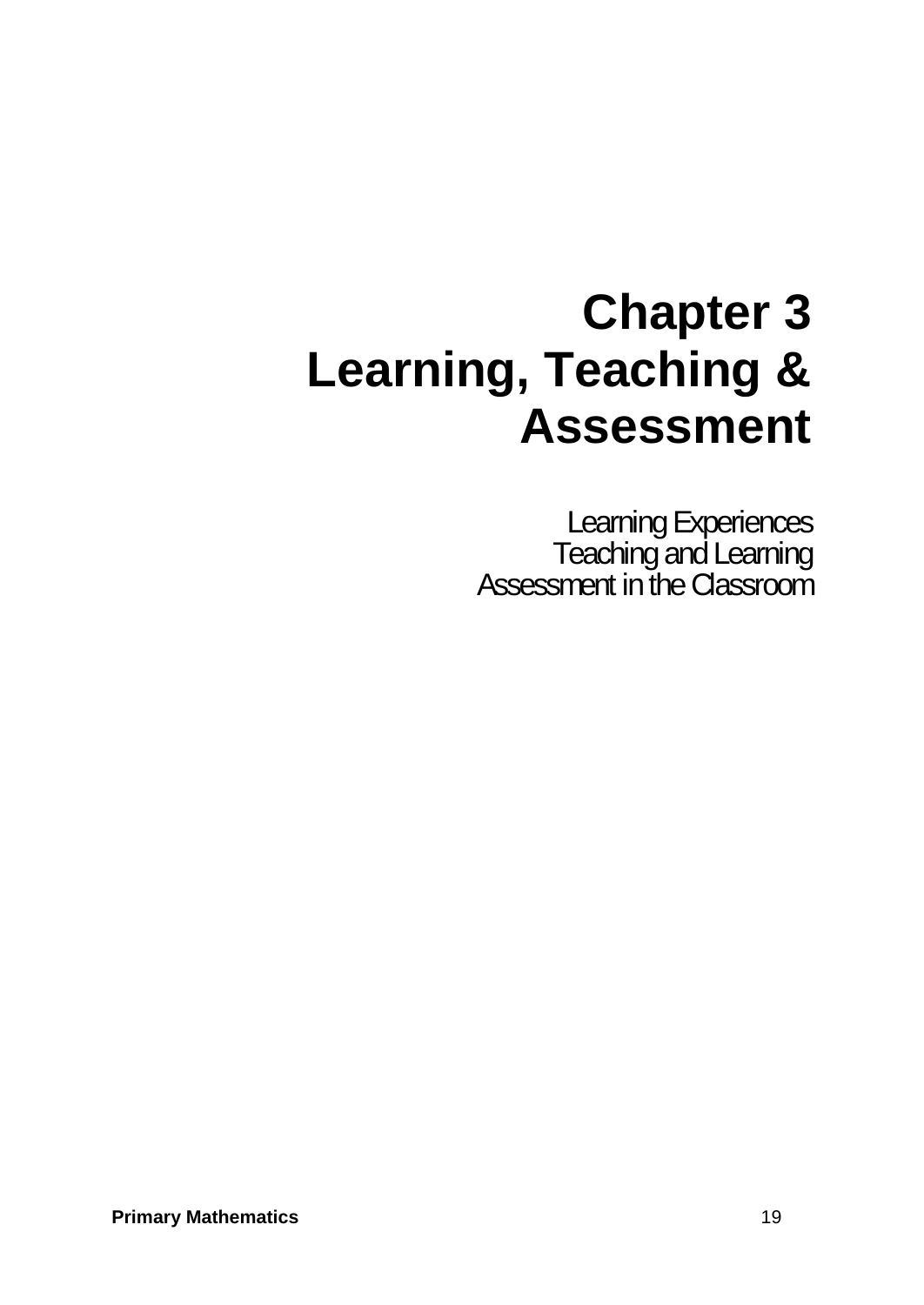# **Learning Experiences**

**It matters how students learn**

Learning mathematics is more than just learning concepts and skills. Equally important are the cognitive and metacognitive process skills. These processes are learned through carefully constructed learning experiences. For example, to encourage students to be inquisitive, the learning experiences must include opportunities where students discover mathematical results on their own. To support the development of collaborative and communication skills, students must be given opportunities to work together on a problem and present their ideas using appropriate mathematical language and methods. To develop habits of self-directed learning, students must be given opportunities to set learning goals and work towards them purposefully. A classroom, rich with these opportunities, will provide the platform for students to develop these 21<sup>st</sup> century competencies.

Learning experiences are stated in the mathematics syllabuses to influence the ways teachers teach and students learn so that the curriculum objectives can be achieved. These statements expressed in the form "students should have opportunities to …" remind teachers of the student-centric nature of these experiences. They describe actions that students will perform and activities that students will go through, with the opportunities created and guidance rendered by teachers. The descriptions are sufficiently specific to provide guidance yet broad enough to give flexibility to the teachers.

For each topic, the learning experiences focus on the mathematical processes and skills that are integral parts of learning of that topic. There are also generic learning experiences that focus on the development of good learning habits and skills such as:

Students should have opportunities to:

- take notes and organise information meaningfully;
- practise basic mathematical skills to achieve mastery;
- use feedback from assessment to improve learning;
- solve novel problems using a repertoire of heuristics;
- discuss, articulate and explain ideas to develop reasoning skills; and
- carry out a modelling project.

These learning experiences, whether they are topical or generic, are not exhaustive. Teachers are encouraged to do more to make learning meaningful and effective.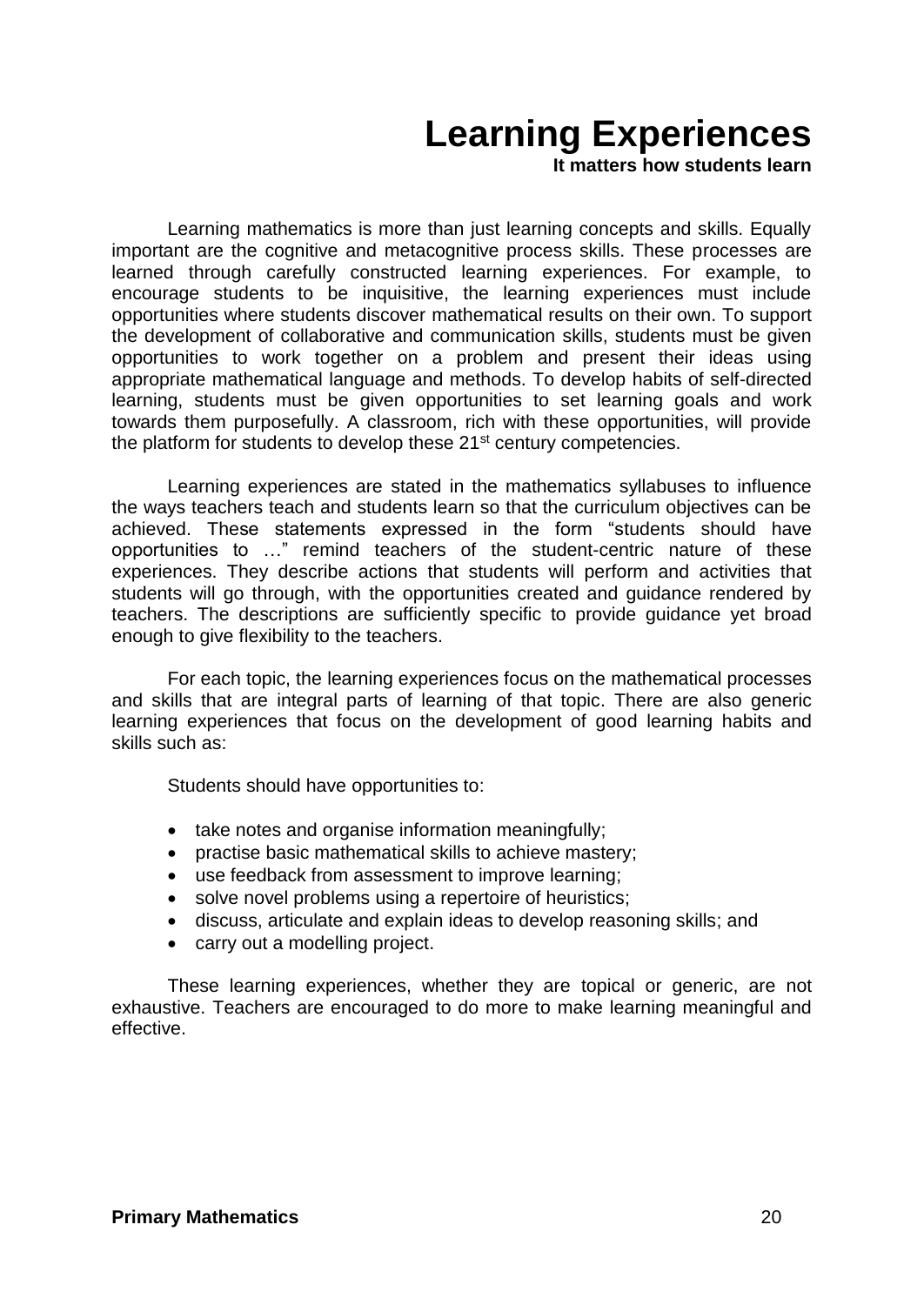# **Teaching and Learning**

**Principles of Teaching and Phases of Learning**

This section outlines three principles of mathematics teaching and the three phases of mathematics learning in the classrooms.

# **Principles of Teaching**

#### **Principle 1**

*Teaching is for learning; learning is for understanding; understanding is for reasoning and applying and, ultimately problem solving.*

Teaching is an interactive process that is focused on students' learning. In this process, teachers use a range of teaching approaches to engage students in learning; students provide teachers with feedback on what they have learnt through assessment; and teachers in turn provide feedback to students and make decisions about instructions to improve learning.

The learning of mathematics should focus on understanding, not just recall of facts or reproduction of procedures. Understanding is necessary for deep learning and mastery. Only with understanding can students be able to reason mathematically and apply mathematics to solve a range of problems. After all, problem solving is the focus of the mathematics curriculum.

#### **Principle 2**

*Teaching should build on students' knowledge; take cognizance of students' interests and experiences; and engage them in active and reflective learning.*

Mathematics is a hierarchical subject. Without understanding of pre-requisite knowledge, foundation will be weak and learning will be shallow. It is important for teachers to check on students' understanding before introducing new concepts and skills.

Teachers need to be aware of their students' interests and abilities so as to develop learning tasks that are stimulating and challenging. This is important in order to engage students in active and reflective learning where students participate and take ownership of the learning.

#### **Principle 3**

*Teaching should connect learning to the real world, harness ICT tools and emphasise 21st century competencies.*

There are many applications of mathematics in the real world. Students should have an understanding and appreciation of these applications and how mathematics is used to model and solve problems in real-world contexts. In this way, students will see the meaning and relevance of mathematics.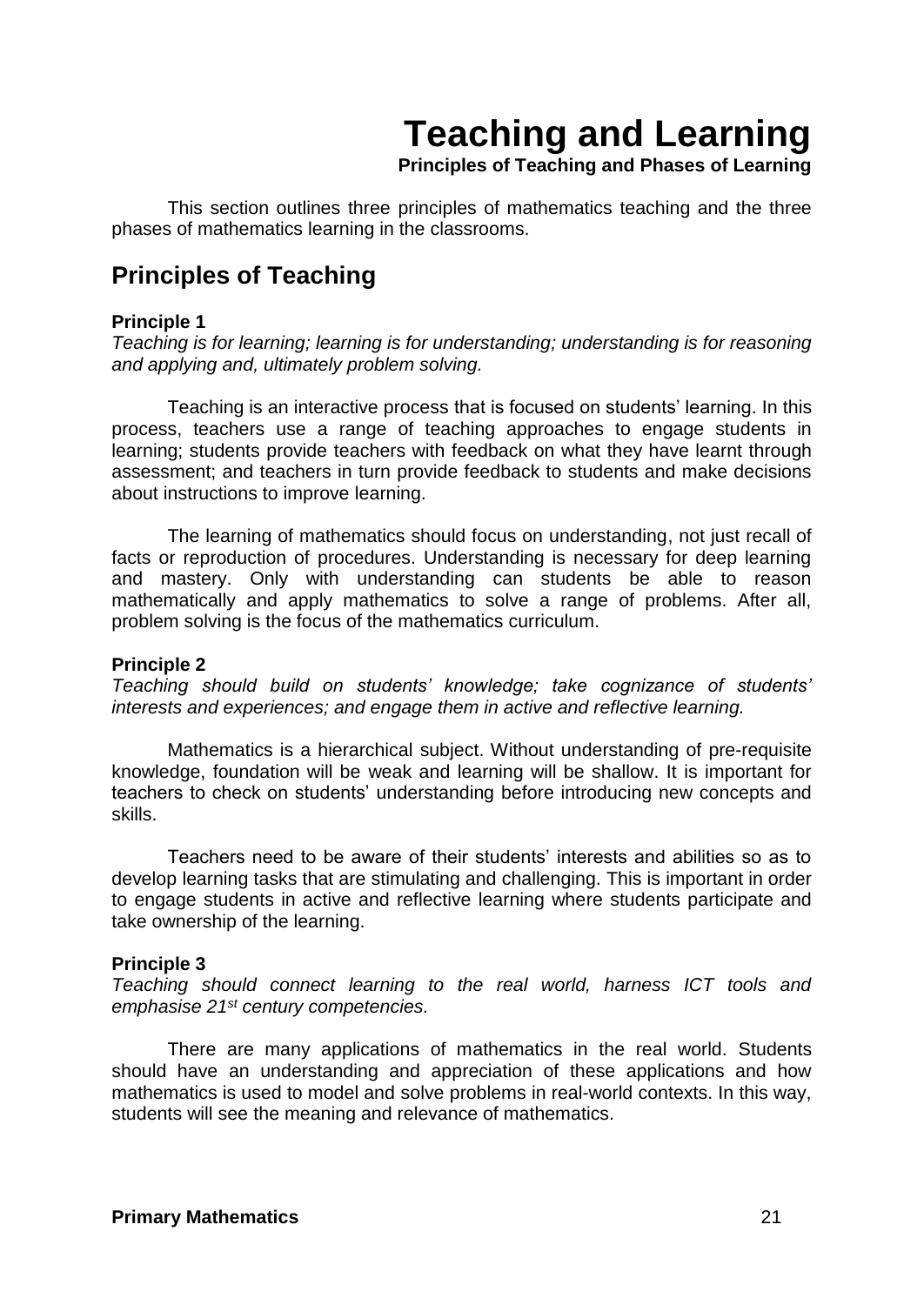Teachers should consider the affordances of ICT to help students learn. ICT tools can help students understand mathematical concepts through visualisations, simulations and representations. They can also support exploration and experimentation and extend the range of problems accessible to students. The ability to use ICT tools is part of the 21<sup>st</sup> century competencies. It is also important to design learning in ways that promote the development of other 21<sup>st</sup> century competencies such as working collaboratively and thinking critically about the mathematical solution.

## **Phases of Learning**

Effective instruction of a unit typically involves three phases of learning: *Readiness*, *Engagement* and *Mastery*.



*Phase 1 - Readiness*

Student readiness to learn is vital to learning success. In the readiness phase of learning, teachers prepare students so that they are ready to learn. This requires considerations of *prior knowledge*, *motivating contexts*, and *learning environment*.

#### *Prior Knowledge*

For students to be ready to learn, teachers need to know students' prior knowledge in relation to the new learning. This requires knowing whether students have the pre-requisite concepts and skills. Some form of diagnostic assessment is necessary to check that students are ready to learn.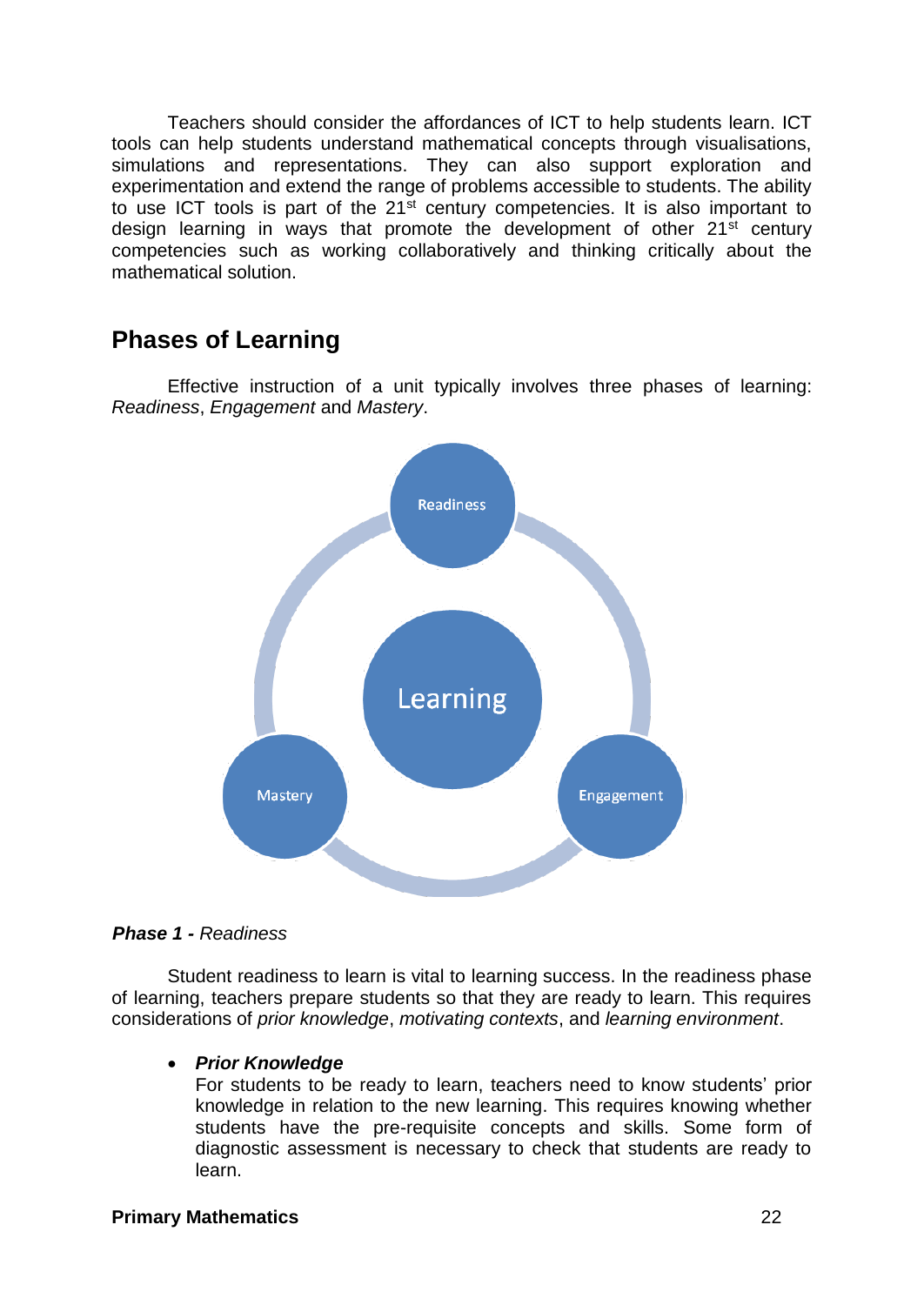#### *Motivating Contexts*

For students to be ready to learn, teachers need to provide motivating contexts for learning. These contexts should be developmentally appropriate. For example, younger students may like contexts such as stories and songs, and play-based activities such as games, whereas older students may appreciate contexts related to everyday life so that they can see the relevance and meaningfulness of mathematics. For the more advanced students, applications in other disciplines can serve as motivation for learning.

#### *Learning Environment*

Shared rules help promote respectful and emotionally-safe interactions between teacher and students and among students that are necessary for productive and purposeful learning. Established procedures for organising students and managing resources will also facilitate a smooth start and transitions during lessons.

#### *Phase 2 - Engagement*

This is the main phase of learning where teachers use a repertoire of pedagogies to engage students in learning new concepts and skills. Three pedagogical approaches form the spine that supports most of the mathematics instruction in the classroom. They are not mutually exclusive and could be used in different parts of a lesson or unit. For example, the lesson or unit could start with an activity, followed by teacher-led inquiry and end with direct instruction.

#### *Activity-based learning*

This approach is about learning by doing. It is particularly effective for teaching mathematical concepts and skills at primary and lower secondary levels, but is also effective at higher levels. Students engage in activities to explore and learn mathematical concepts and skills, individually or in groups. They could use manipulatives or other resources to construct meanings and understandings. From concrete manipulatives and experiences, students are guided to uncover abstract mathematical concepts or results.

For example, to develop problem solving skills, students investigate whether rectangles with the same perimeter can have different areas. Students are given sheets of 1-cm square grids to draw and cut out different rectangles of a given perimeter (e.g. 12 cm). They will record the length, breadth and area of each rectangle that they have cut out on a record sheet. Questions will be posed for students to discuss during the activity e.g. 'How do you figure out the length and breadth of a rectangle given its perimeter' 'What assumptions do you make about the length/breadth of the rectangle?' Students further explore different strategies and explain why the strategies work or do not work and finally, derive a conclusion as a team. During the discussion, students are also encouraged to communicate their ideas using appropriate mathematical language. Throughout the activity, the teacher will be observing what the students say and do and constantly making the decision on the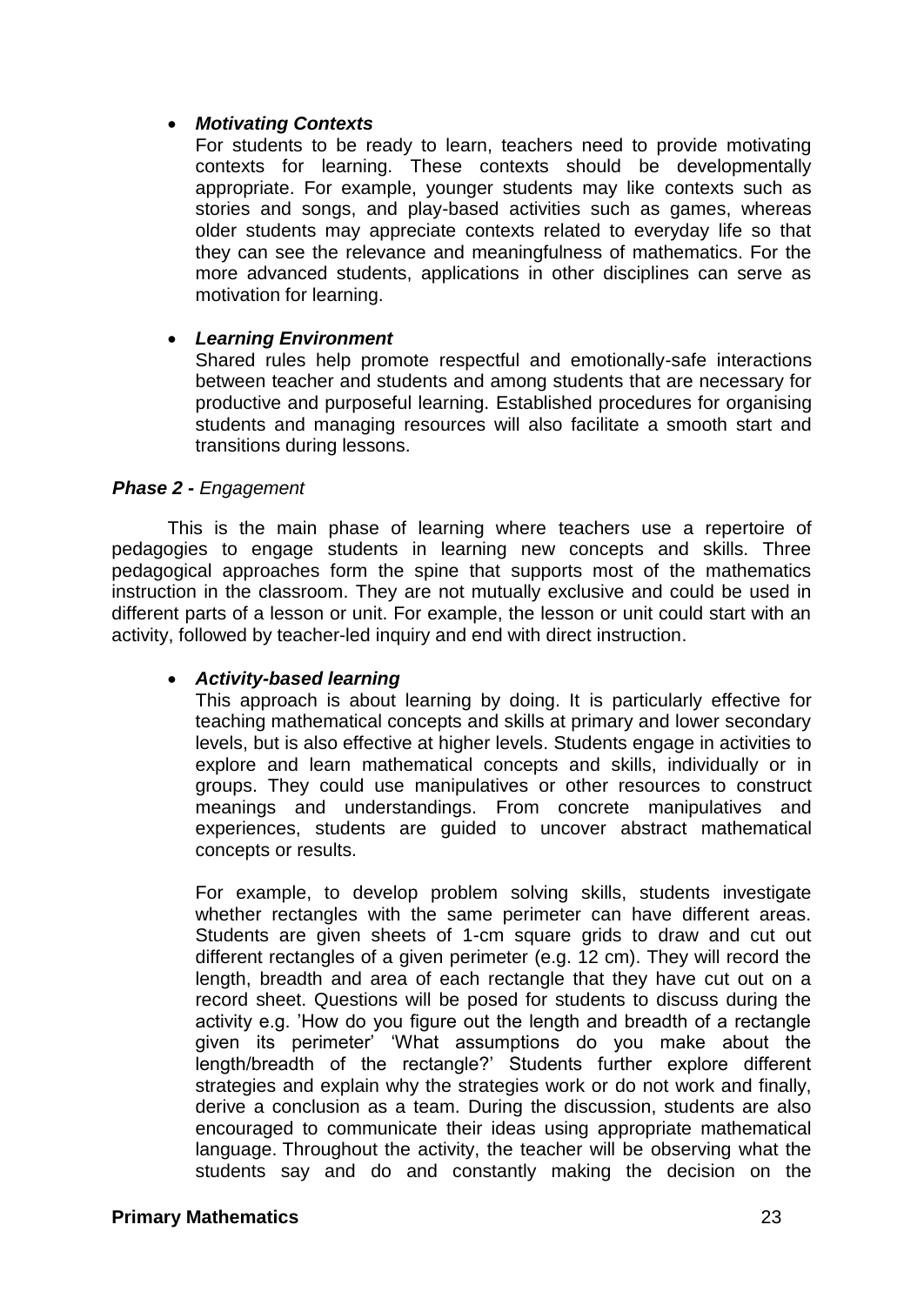appropriate amount of feedback to be provided to them. Teacher ends the activity by summarising and highlighting some of the strategies that students use.

#### *Teacher-directed inquiry*

This approach is about learning through guided inquiry. Instead of giving the answers, teachers lead students to explore, investigate and find answers on their own. Students learn to focus on specific questions and ideas and are engaged in communicating, explaining and reflecting on their answers. They also learn to pose questions, process information and data and seek appropriate methods and solutions. This enhances the development of mathematical processes and 21<sup>st</sup> century competencies.

For example, in teaching the topic on Symmetry, teacher first shows two groups of shapes – symmetric and non-symmetric shapes, without introducing the concept of symmetry. Students are asked how the shapes are classified and how one group is different from the other. Teacher tests the rule for classification suggested by students. Eventually, teacher guides students to focus on the attributes of symmetric shapes and directs them to concept of symmetry. To check whether students understand the concept of symmetry, teacher gives students paper cut-outs of symmetric and non-symmetric shapes and asks them to classify them in the same way. Students can fold the shapes into halves and decide if they are symmetrical. They also visualise how a line of symmetry divides a symmetric shape into halves that fit exactly over each other.

#### *Direct instruction*

This approach is about explicit teaching. Teachers introduce, explain and demonstrate new concepts and skills. Direct instruction is most effective when students are told what they will be learning and what they are expected to be able to do. This helps them focus on the learning goals. Teachers draw connections, pose questions, emphasise key concepts, and role-model thinking. Holding students' attention is critical. Stimuli such as videos, graphic images, real-world contexts, and even humour, aid in maintaining a high level of attention.

For example, in teaching problem solving, the teacher demonstrates how to use Pólya's four-step problem-solving strategy<sup>5</sup> and models thinking aloud to make visible the thinking processes. While explaining and demonstrating, the teacher also probes students' understanding of the process by asking questions and giving feedback to the students who response to the questions. Teachers also use the students' response to modify her explanation and demonstration so that students are better able to follow the process. Teachers use additional examples if necessary and assign work for students to do on the spot. Teachers check on students' work and selectively pick a few responses for further discussion. During

<sup>1</sup> <sup>5</sup> G. Pólya, "**How to Solve It**", 2nd ed., Princeton University Press, 1957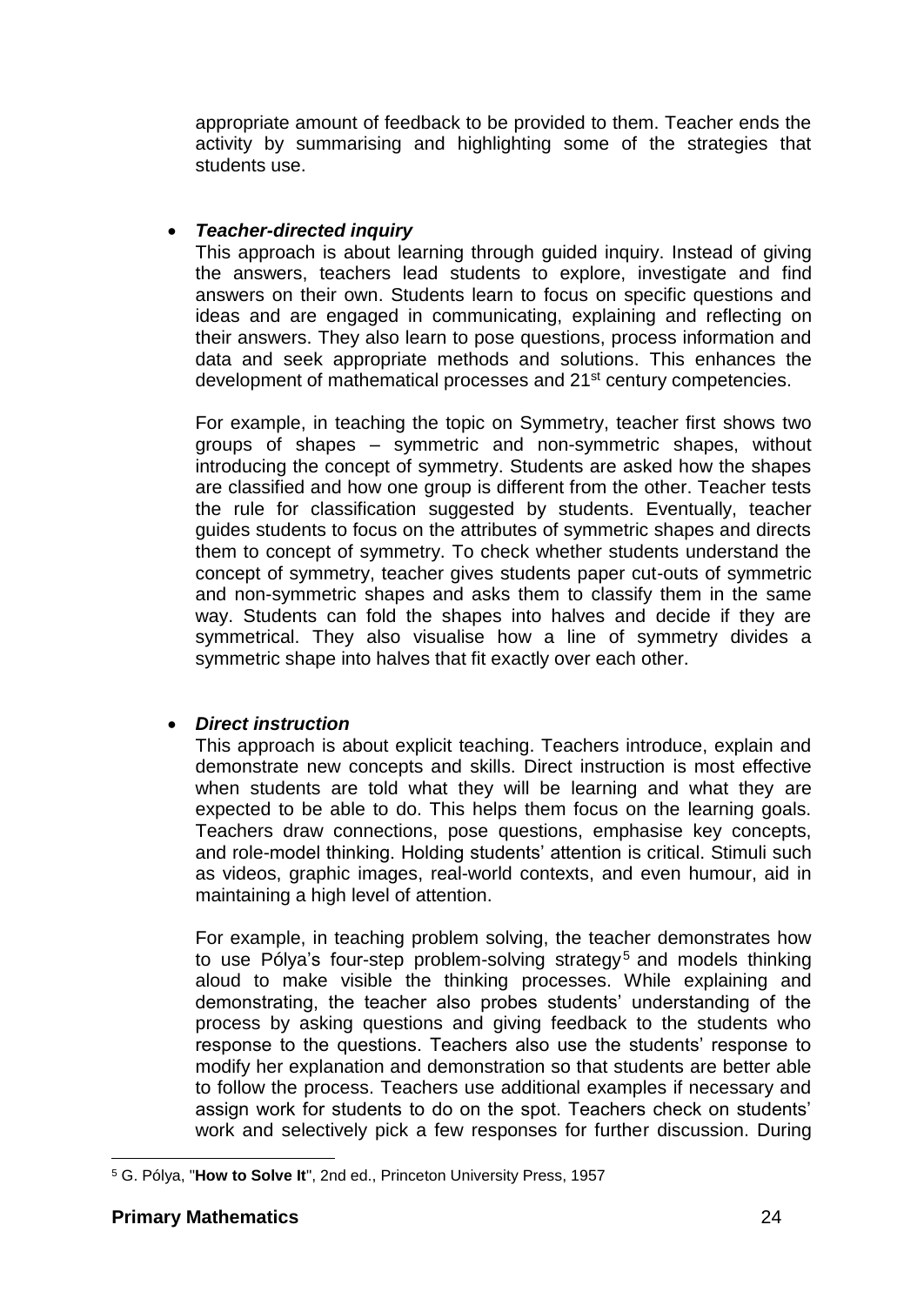lesson closure, the teacher reviews the key learning points of the lesson to consolidate the learning.

#### *Phase 3 - Mastery*

This is the final phase of learning where teachers help students consolidate and extend their learning. The mastery approaches include:

#### *Motivated Practice*

Students need practice to achieve mastery. Practice can be motivating and fun. Practice must include repetition and variation to achieve proficiency and flexibility. Structuring practice in the form of games is one good strategy to make practice motivating and fun, while allowing for repetition and variation. There should be a range of activities, from simple recall of facts to application of concepts.

#### *Reflective Review*

It is important that students consolidate and deepen their learning through tasks that allow them to reflect on their learning. This is a good habit that needs to be cultivated from an early age and it supports the development of metacognition. Summarising their learning using concept maps, writing journals to reflect on their learning and making connections between mathematical ideas and between mathematics and other subjects should be encouraged. Sharing such reflections through blogs makes learning social.

#### *Extended Learning*

Students who are mathematically inclined should have opportunities to extend their learning. These can be in the form of more challenging tasks that stretch their thinking and deepen their understanding.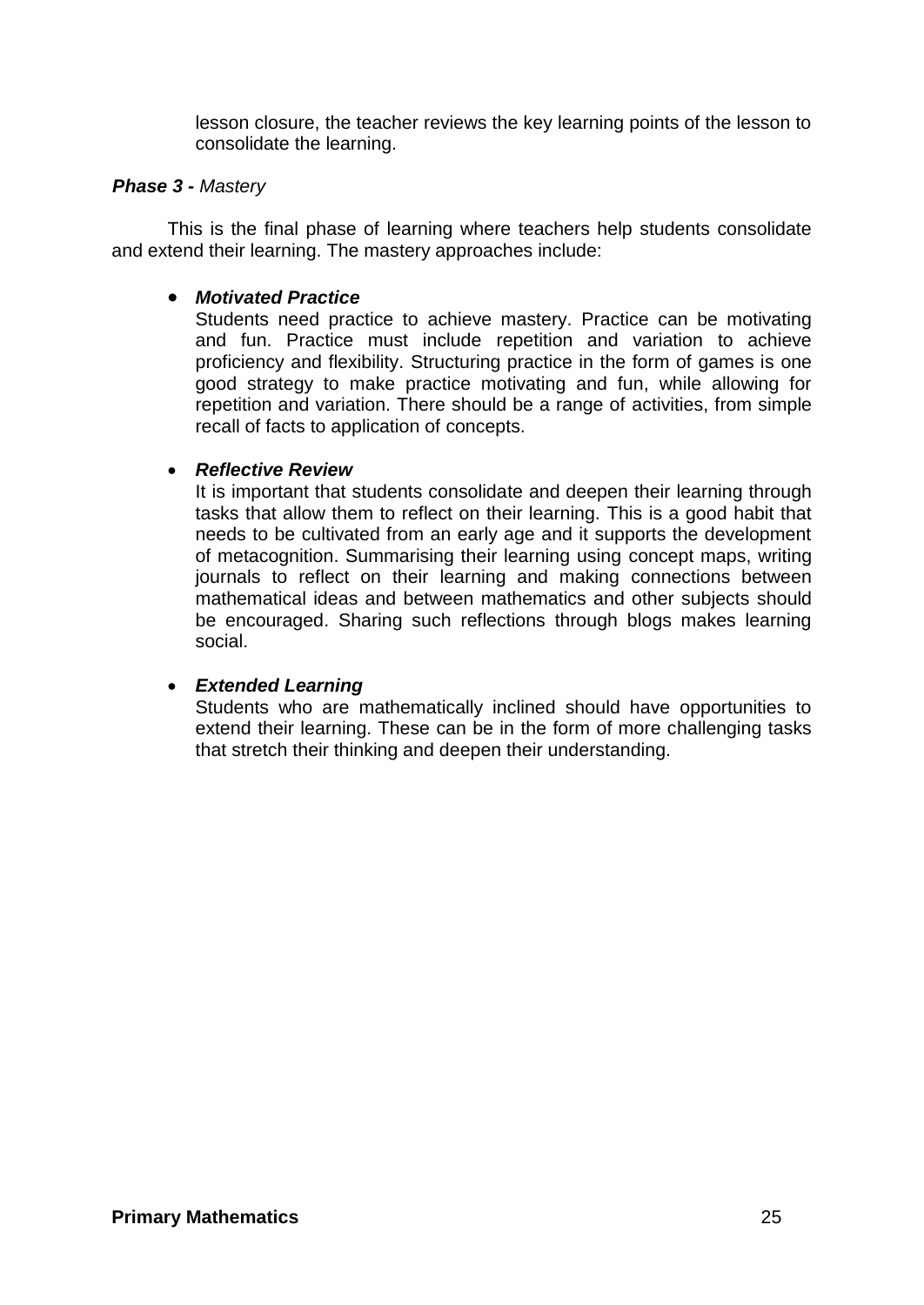# **Assessment in the Classroom**

**Supporting Teaching and Learning in Mathematics**

### **Role of assessment**

Assessment is an integral part of the interactive process of teaching and learning, as illustrated in the diagram below. It is an ongoing process by which teachers gather information about students' learning to inform and support teaching. An important product of assessment is feedback. Feedback must be timely and rich. It must inform students where they are in their learning and what they need to do to improve their learning. It must also inform teachers what they need to do to address learning gaps and how to improve their instruction.



## **Range of assessment**

Assessments can be broadly classified as summative, formative, and diagnostic.

- Summative assessments, such as tests and examinations, measure what students have learned. Teachers usually report the assessment result as a score or a grade.
- Formative and diagnostic assessments are used as assessment for learning to provide timely feedback to students on their learning, and to teachers on their teaching.

Assessment in the classroom should focus on helping students improve their learning. Therefore, they are primarily formative and diagnostic in purpose.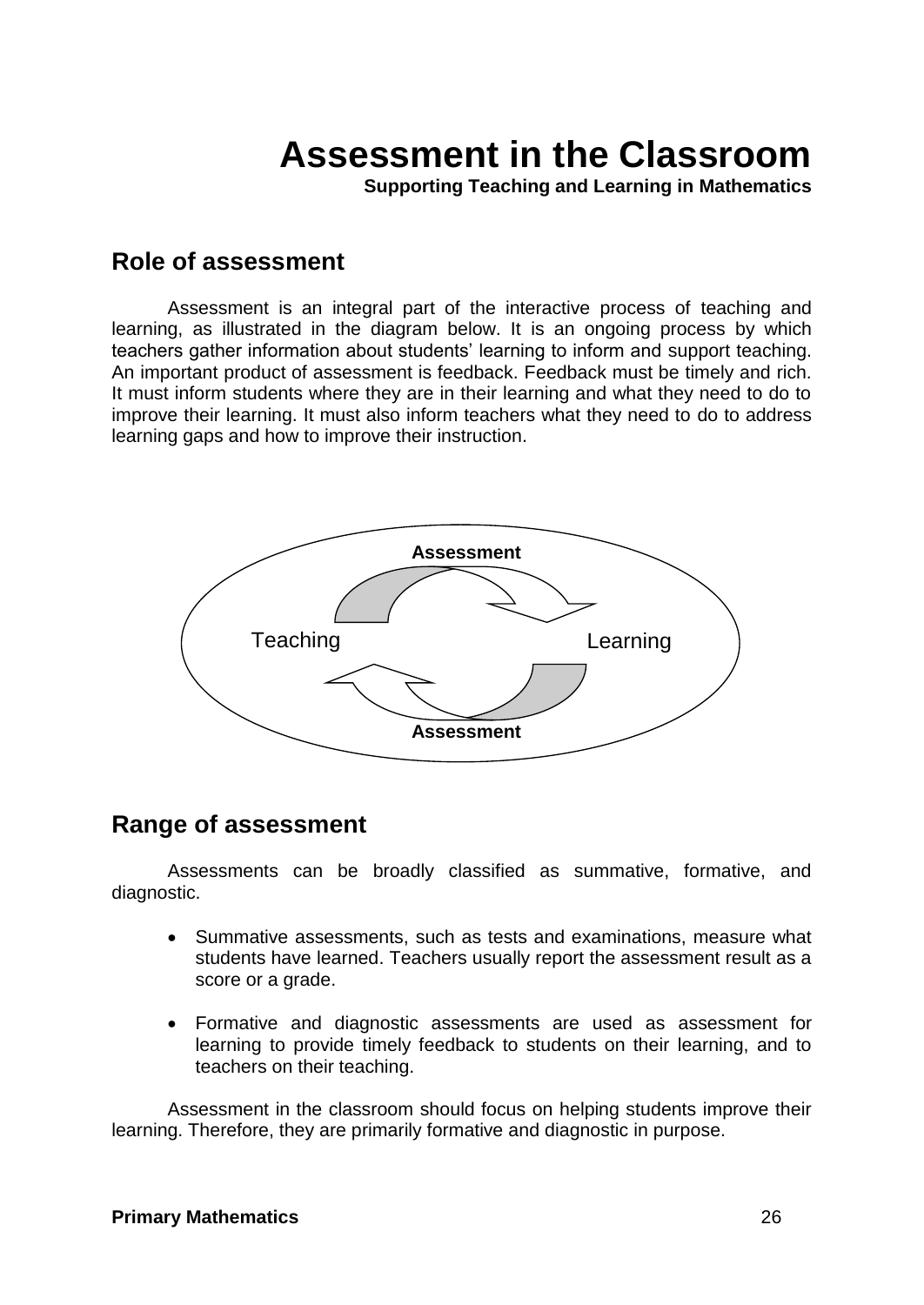Though teachers are comfortable with the use of traditional pen-and-paper tests to find out how much students know and can do, there is value in exploring a wider variety of assessment strategies. These strategies allow teachers to gather information that is not easily available through traditional methods of assessment, but are nevertheless valuable to support learning. Ultimately, the choice of assessment strategies must be guided by its purpose, that is, it must be fit-forpurpose.

### **Integrating assessment with instruction**

It is important that teachers know what and when to assess student learning, and how to embed the assessment in the learning process. Assessment can be integrated into classroom discourse and activities using different assessment strategies. For example, teachers may watch students solve problems and get them to explain their strategies. Teachers may also engage students in assessing their own work and reflecting on their own learning and how to improve it. Both momentby-moment assessment and planned assessment should be considered.

Effective questioning can scaffold learning and probe understanding. It creates teachable moments for teachers to correct a misconception, reinforce a point or expand on an idea. The questions can be open-ended to encourage students to consider alternative approaches. Sufficient wait-time is necessary so that students can formulate their thoughts, communicate and share their ideas, and hear the ideas of others. In the process, students learn to articulate their thinking and deepen their understanding, and develop confidence in talking about mathematics and using it. Teachers can assess students' thinking and understanding, and provide useful feedback to improve their learning.

Teachers can integrate performance assessments into the instructional process to provide additional learning experiences for students. This type of assessment requires students to apply their knowledge and skills in context, and the focus is on mathematical processes rather than on mathematics content. A rubric is useful to show teachers what to look for in students' work, but more importantly, it shows what is expected of students in terms of processes and quality of work. The rubric also provides a structured means of giving qualitative feedback. Teachers may allow students to assess their own performances so that they can reflect on their work and make improvements.

Assessment for learning calls for new ways of assessment in the classroom. It involves a change in teachers' roles and in the expectations of students. By integrating assessment and instruction, students will be more engaged in and will take greater ownership of their learning.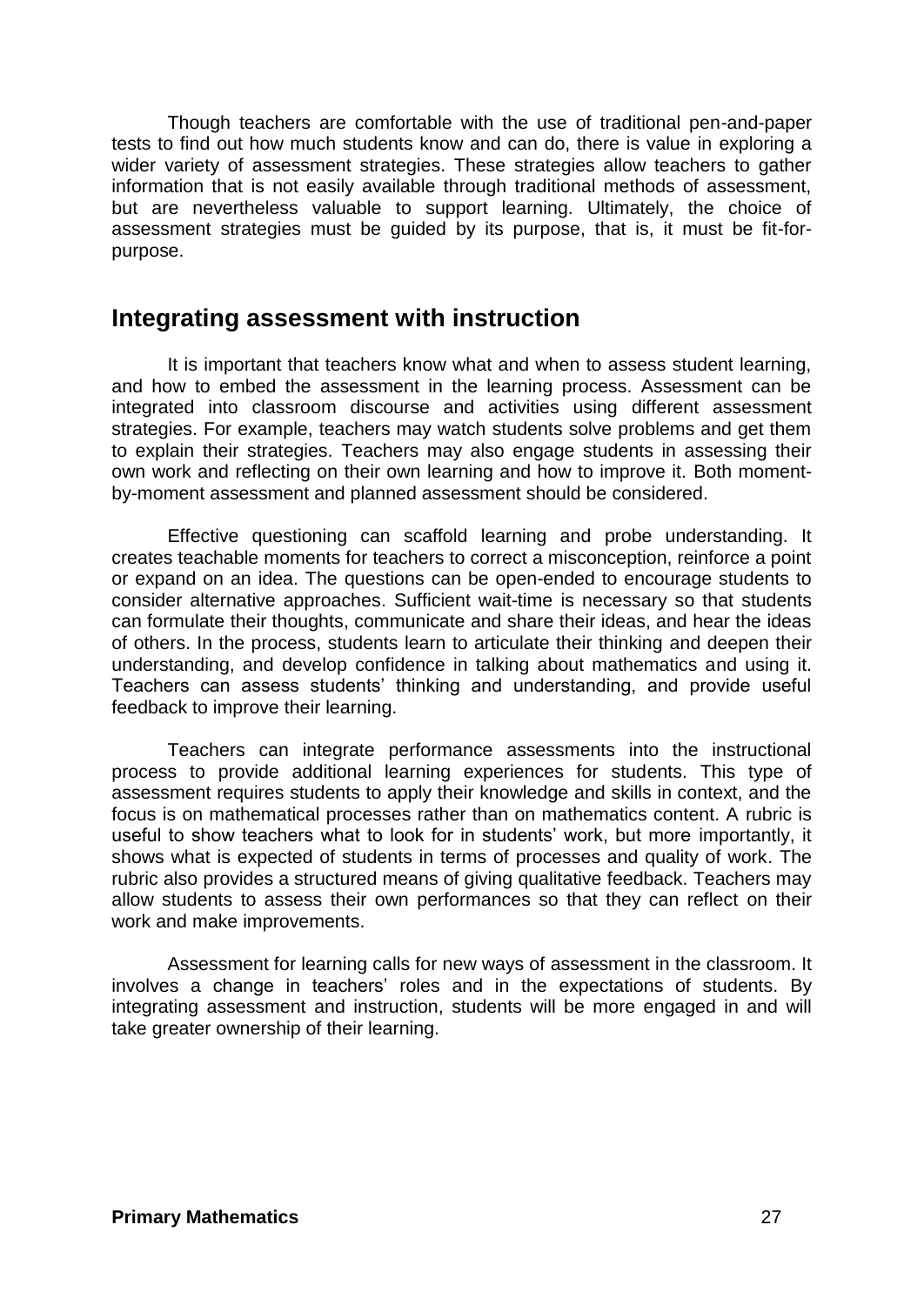**Primary Mathematics** 28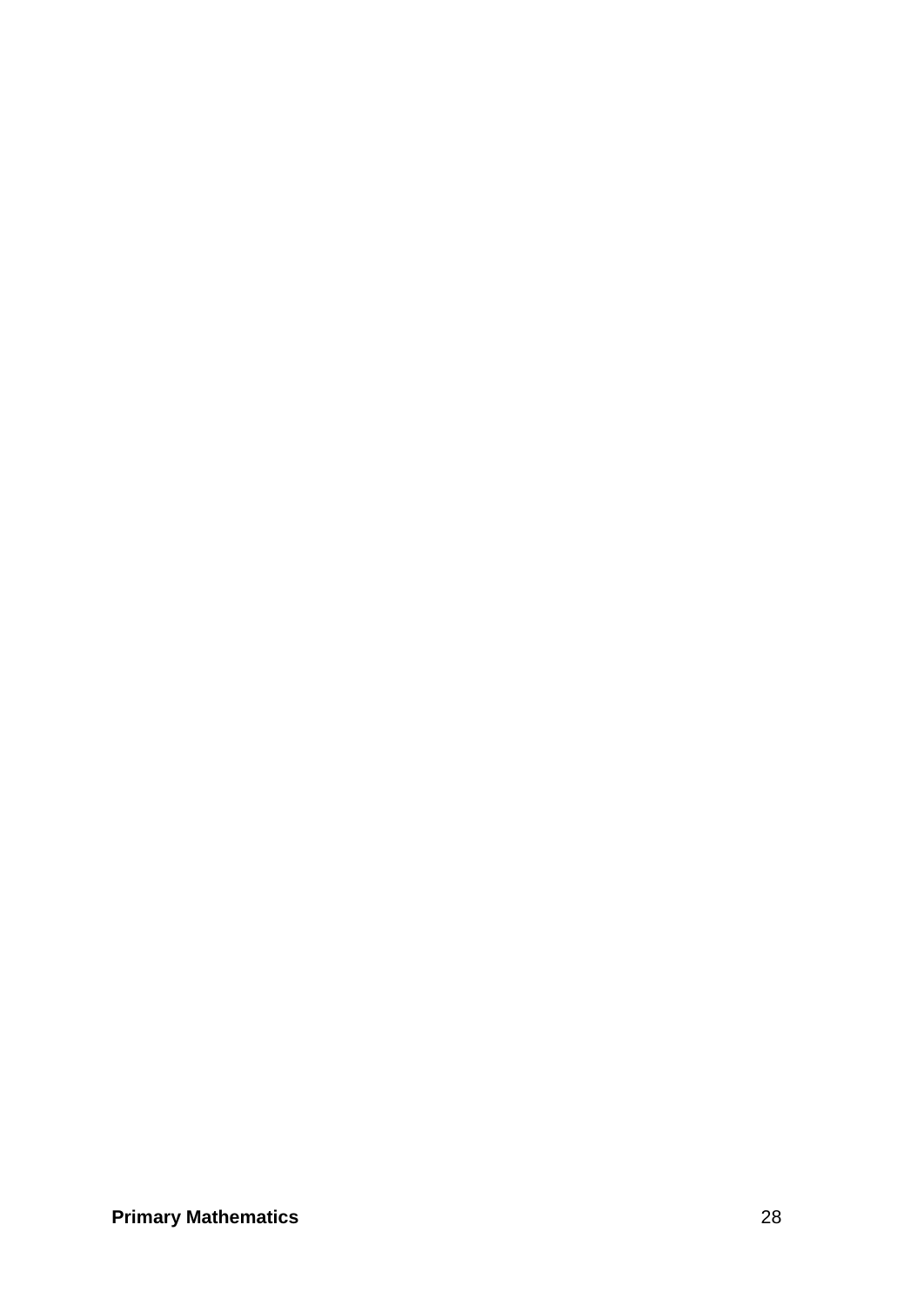# **Chapter 4 Primary Mathematics Syllabus**

Aims of Syllabus Syllabus Organisation Mathematical Process Strand Content and Learning Experiences by Level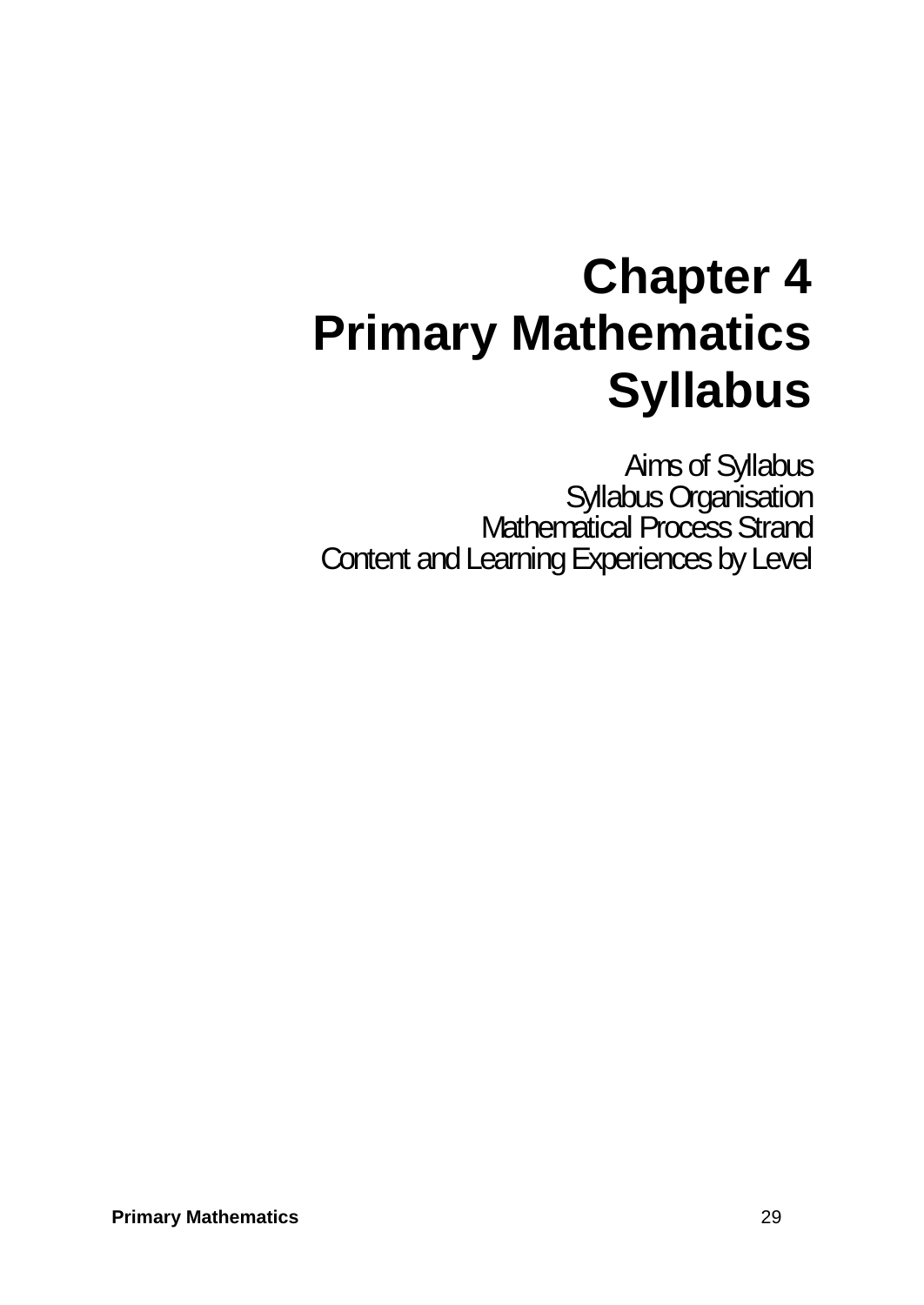# **Aims of Syllabus**

The Primary Mathematics Syllabus aims to enable all students to:

- acquire mathematical concepts and skills for everyday use and continuous learning in mathematics;
- develop thinking, reasoning, communication, application and metacognitive skills through a mathematical approach to problem-solving; and
- build confidence and foster interest in mathematics.

# **Syllabus Organisation**

The syllabus is organised along 3 content strands with a listing of mathematical processes that cut across the 3 strands.

| 3 Content Strands + 1 Process Strand |                               |                   |
|--------------------------------------|-------------------------------|-------------------|
| Number and Algebra                   | Measurement and<br>Geometry   | <b>Statistics</b> |
|                                      | <b>Mathematical Processes</b> |                   |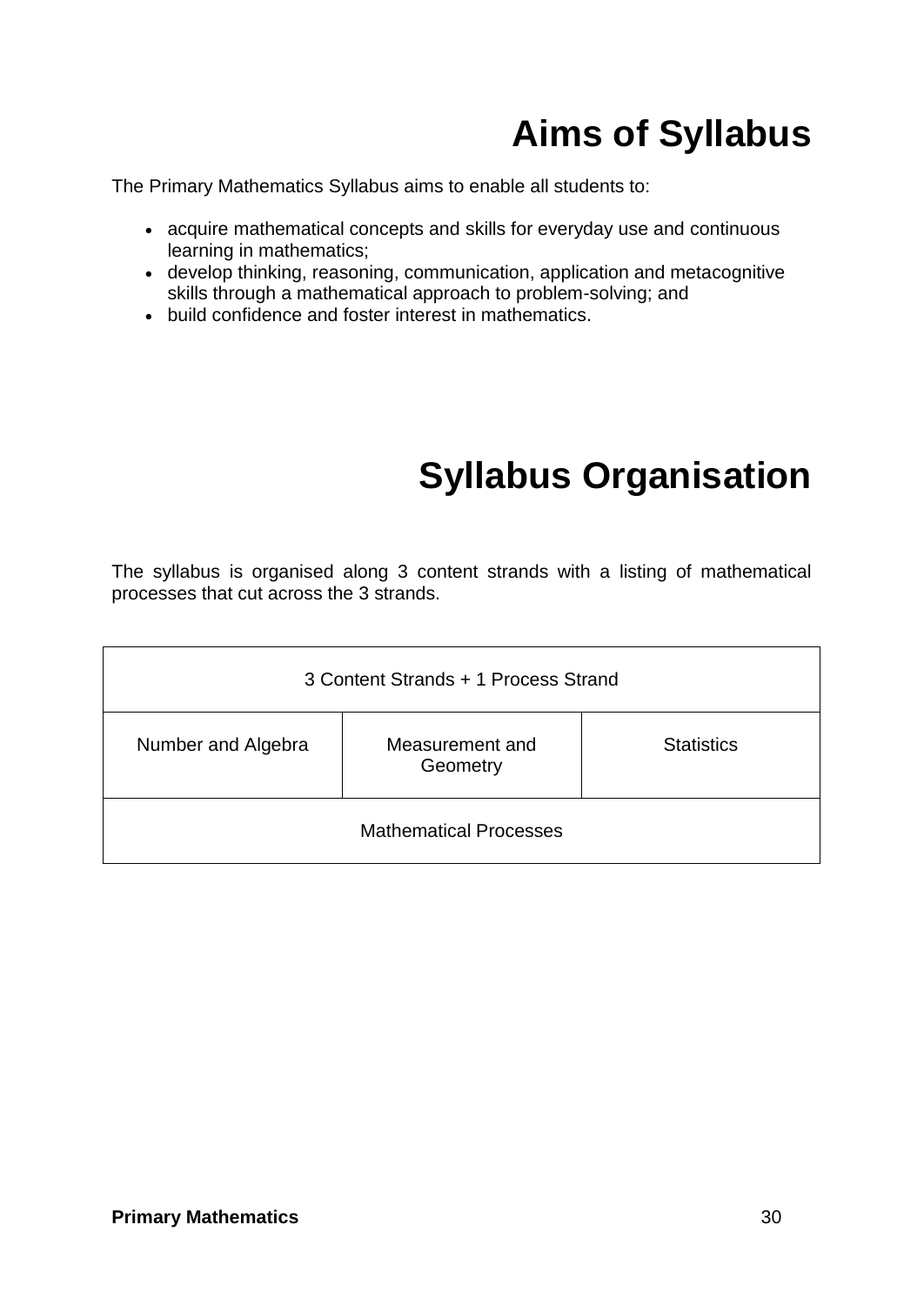## **Strand: Mathematical Processes**

Mathematical processes refer to the process skills involved in the process of acquiring and applying mathematical knowledge. This includes *reasoning, communication and connections, applications*, and *thinking skills and heuristics* that are important in mathematical problem solving and beyond.

At the primary level, students develop these process skills through problem solving. They learn to lay out their working logically; communicate their thoughts clearly both in written and oral forms; and reason inductively by observing patterns, similarities and differences. They make connections among mathematical ideas, and between mathematics and everyday life. Through solving problems in real-world context, students see the relevance of mathematics in everyday situations. They formulate methods and strategies to solve problems, and develop the habit of checking the reasonableness of their answers against the real-world context. Most importantly, they develop reasoning and problem solving skills that are essential to lifelong learning.

The teaching of process skills should be deliberate and yet integrated with the learning of concepts and skills. Students should be exposed to heuristics and use problemsolving approaches such as the Polya's model in class. Teachers could "think aloud" to give attention to these processes and make them visible to students. Through practice, students will develop habits and strategies that will help them be better and more independent learners.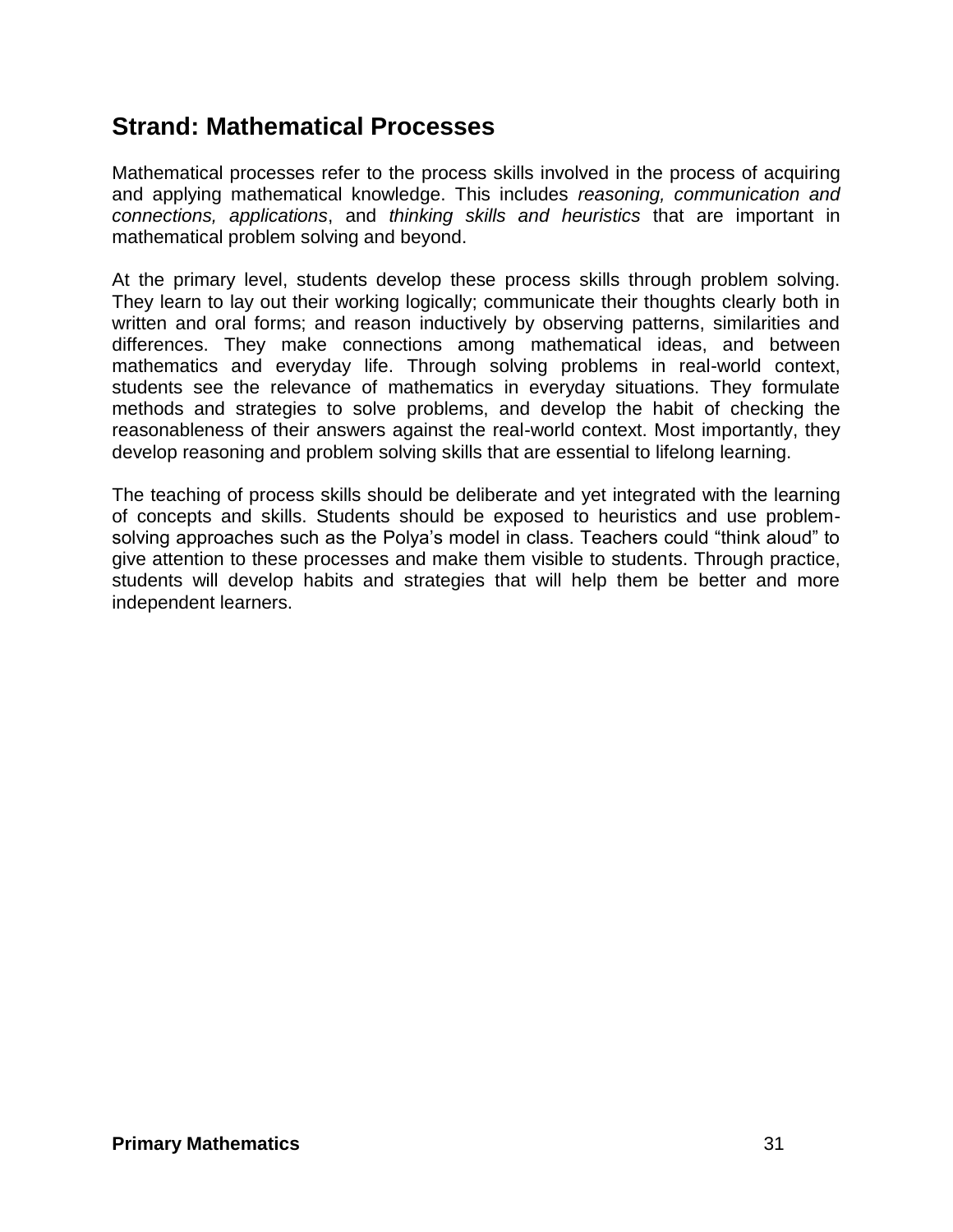| No.             | <b>Processes</b>                                      | <b>Indicators</b>                                                                                                                                                                                                                                                                                                                                                                                                                                                                                                                                              |  |  |
|-----------------|-------------------------------------------------------|----------------------------------------------------------------------------------------------------------------------------------------------------------------------------------------------------------------------------------------------------------------------------------------------------------------------------------------------------------------------------------------------------------------------------------------------------------------------------------------------------------------------------------------------------------------|--|--|
|                 | <b>MATHEMATICAL PROCESSES</b>                         |                                                                                                                                                                                                                                                                                                                                                                                                                                                                                                                                                                |  |  |
| MP <sub>1</sub> | Reasoning,<br><b>Communication</b><br>and Connections | $\bullet$<br>Use appropriate notations, symbols and conventions to<br>present and communicate mathematical ideas<br>Reason inductively and deductively by:<br>$\bullet$<br>Observing patterns, similarities and differences<br>$\star$<br>Drawing logical conclusions and making inferences<br>$\star$<br>Explaining or justifying solutions, writing out the solutions<br>÷.<br>mathematically<br>Make connections within mathematics and between<br>mathematics and everyday life                                                                            |  |  |
| MP <sub>2</sub> | <b>Applications</b>                                   | Apply mathematics concepts and skills to solve problems in a<br>$\bullet$<br>variety of contexts within or outside mathematics, including:<br>Identifying the appropriate mathematical representations<br>$\ast$<br>for a problem<br>Using appropriate mathematical concepts, skills<br>$\star$<br>(including tools and algorithm) to solve a problem<br>Interpreting the mathematical solution in the context of<br>$\star$<br>the problem and making sense of the solution                                                                                   |  |  |
| MP <sub>3</sub> | <b>Thinking Skills</b><br>and Heuristics              | Use thinking skills such as:<br>Classifying<br>$\star$<br>Comparing<br>$\star$<br>Sequencing<br>$\star$<br>Generalising<br>$\star$<br>Induction<br>$\star$<br>Deduction<br>$\star$<br>Analyzing (from whole to parts)<br>$\star$<br>Synthesizing (from parts to whole)<br>$\star$<br>Use a problem-solving model such as Polya's model<br>Use heuristics such as:<br>Drawing a diagram<br>$\star$<br>Tabulating<br>$\star$<br>Guess and check<br>$\star$<br>Working backwards<br>*,<br>Simplifying a problem<br>$\star$<br>Considering special cases<br>$\ast$ |  |  |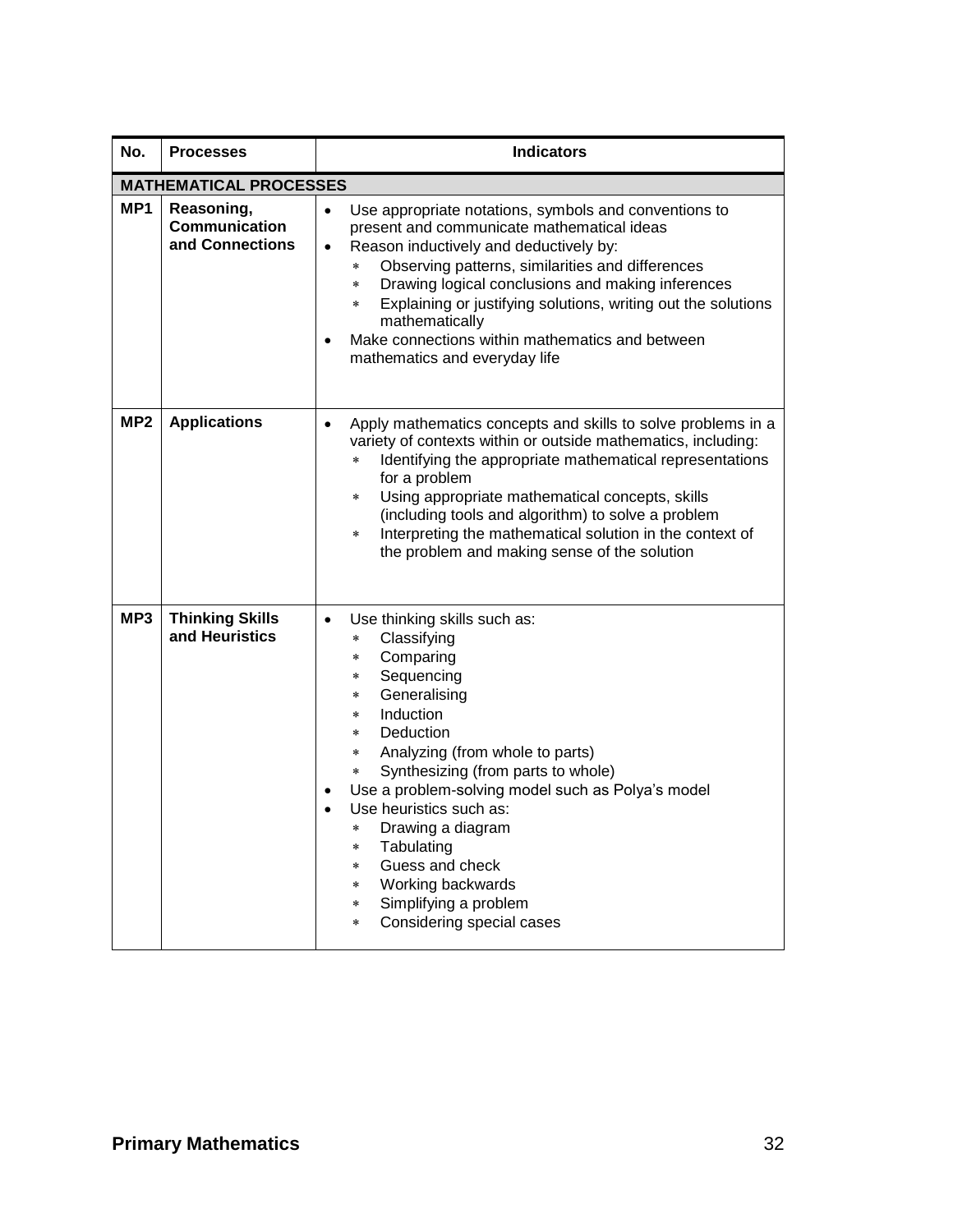# **Content & Learning Experiences by Level**

In this section, the content is listed by levels and learning experiences statements are included.

The learning experiences for the Primary Mathematics syllabus should provide opportunities for students to:

- enhance conceptual understanding through use of the Concrete-Pictorial-Abstract approach and various mathematical tools including ICT tools;
- apply concepts and skills learnt in real-world context;
- communicate their reasoning and connections through various mathematical tasks and activities;
- build confidence and foster interest in mathematics.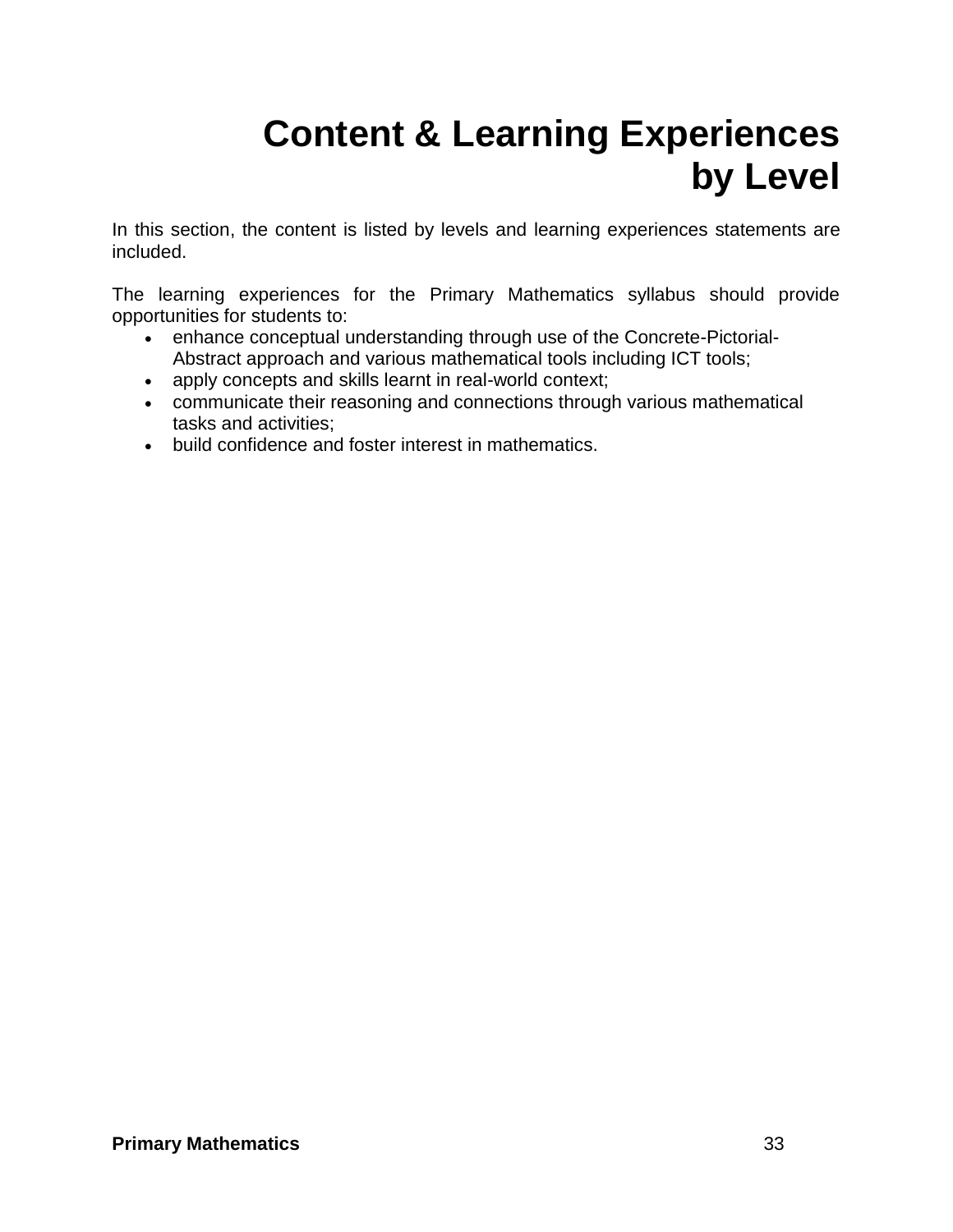| <b>Content</b>                                                                                                                                                                                                                                                                                                                                                                                                                                                                                                                      | <b>Learning Experiences</b>                                                                                                                                                                                                                                                                                                                                                                                                                                                                                                                                                                                                                                                                                                                                                                                                                                                                                                                                                      |  |  |
|-------------------------------------------------------------------------------------------------------------------------------------------------------------------------------------------------------------------------------------------------------------------------------------------------------------------------------------------------------------------------------------------------------------------------------------------------------------------------------------------------------------------------------------|----------------------------------------------------------------------------------------------------------------------------------------------------------------------------------------------------------------------------------------------------------------------------------------------------------------------------------------------------------------------------------------------------------------------------------------------------------------------------------------------------------------------------------------------------------------------------------------------------------------------------------------------------------------------------------------------------------------------------------------------------------------------------------------------------------------------------------------------------------------------------------------------------------------------------------------------------------------------------------|--|--|
| <b>PRIMARY ONE</b>                                                                                                                                                                                                                                                                                                                                                                                                                                                                                                                  |                                                                                                                                                                                                                                                                                                                                                                                                                                                                                                                                                                                                                                                                                                                                                                                                                                                                                                                                                                                  |  |  |
| <b>NUMBER AND ALGEBRA</b>                                                                                                                                                                                                                                                                                                                                                                                                                                                                                                           |                                                                                                                                                                                                                                                                                                                                                                                                                                                                                                                                                                                                                                                                                                                                                                                                                                                                                                                                                                                  |  |  |
| <b>SUB-STRAND: WHOLE NUMBERS</b>                                                                                                                                                                                                                                                                                                                                                                                                                                                                                                    |                                                                                                                                                                                                                                                                                                                                                                                                                                                                                                                                                                                                                                                                                                                                                                                                                                                                                                                                                                                  |  |  |
| 1. Numbers up to 100                                                                                                                                                                                                                                                                                                                                                                                                                                                                                                                | Students should have opportunities to:                                                                                                                                                                                                                                                                                                                                                                                                                                                                                                                                                                                                                                                                                                                                                                                                                                                                                                                                           |  |  |
| 1.1 counting to tell the number of objects in a given<br>set<br>1.2 number notation, representations and place<br>values (tens, ones)<br>1.3 reading and writing numbers in numerals and in<br>words<br>1.4 comparing the number of objects in two or more<br>sets<br>1.5 comparing and ordering numbers<br>1.6 patterns in number sequences<br>1.7 ordinal numbers (first, second, up to tenth) and<br>symbols (1st, 2nd, 3rd, etc)<br>1.8 number bonds for numbers up to 10                                                       | (a) use number-bond posters and make number stories to build and consolidate number bonds for<br>numbers up to 10.<br>(b) work in groups using concrete objects to<br>- make a group of ten and count on from 10 to tell the number (less than 20).<br>- make groups of ten and count tens and ones to tell the number (more than 20).<br>- estimate the number of objects in a set before counting.<br>- make sense of the size of 100.<br>(c) use concrete objects and the base-ten set to represent and compare numbers in terms of tens<br>and ones, and use language such as 'more than', 'fewer than', 'the same as' and 'as many as'<br>to describe the comparison.<br>(d) play games using dot cards, picture cards, numeral cards and number-word cards etc. for<br>number recognition and comparison.<br>(e) describe a given number pattern using language such as '1 more/less' or '10 more/less' before<br>continuing the pattern or finding the missing number(s). |  |  |
| 2. Addition and Subtraction                                                                                                                                                                                                                                                                                                                                                                                                                                                                                                         | Students should have opportunities to:                                                                                                                                                                                                                                                                                                                                                                                                                                                                                                                                                                                                                                                                                                                                                                                                                                                                                                                                           |  |  |
| 2.1 concepts of addition and subtraction<br>2.2 use of $+$ , $-$ and $=$<br>2.3 relationship between addition and subtraction<br>2.4 adding more than two 1-digit numbers<br>2.5 adding and subtracting within 100<br>2.6 adding and subtracting using algorithms<br>2.7 solving 1-step word problems involving addition<br>and subtraction within 20<br>2.8 mental calculation involving addition and<br>subtraction<br>within 20<br>of a 2-digit number and ones without<br>renaming<br>of a 2-digit number and tens<br>$\bullet$ | (a) work in groups to make addition and subtraction stories using concrete objects/pictures and<br>write an addition or subtraction equation for each story.<br>(b) write two addition facts and two subtraction facts for a given number bond within 10.<br>use strategies such as 'count on', 'count back', 'make ten' and 'subtract from 10' for addition<br>and subtraction within 20 (before committing the number facts to memory) and thereafter,<br>within 100.<br>(d) compare two numbers within 20 to tell how much one number is greater (or smaller) than the<br>other by subtraction.<br>(e) achieve mastery of basic addition and subtraction facts within 20 through playing a wide range<br>of games.<br>use the base-ten set to illustrate the standard algorithms for addition and subtraction of 2-digit<br>numbers.                                                                                                                                          |  |  |

### **Primary Mathematics** 34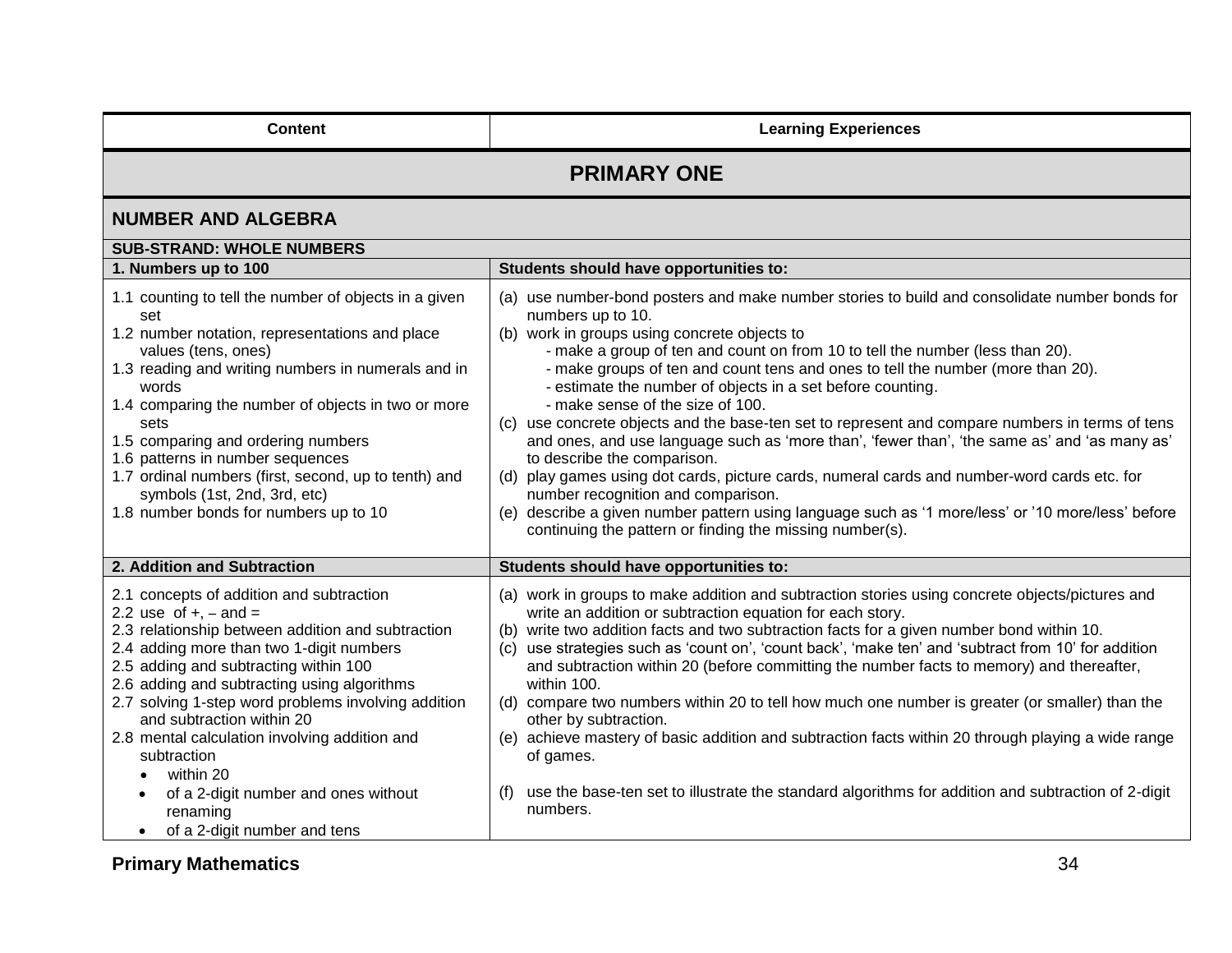| Content                                                                                                                                                                                                                          | <b>Learning Experiences</b>                                                                                                                                                                                                                                                                                                                                                                                                                                                                                                                                                                                                                                                                                                                                                           |
|----------------------------------------------------------------------------------------------------------------------------------------------------------------------------------------------------------------------------------|---------------------------------------------------------------------------------------------------------------------------------------------------------------------------------------------------------------------------------------------------------------------------------------------------------------------------------------------------------------------------------------------------------------------------------------------------------------------------------------------------------------------------------------------------------------------------------------------------------------------------------------------------------------------------------------------------------------------------------------------------------------------------------------|
| 3. Multiplication and Division                                                                                                                                                                                                   | Students should have opportunities to:                                                                                                                                                                                                                                                                                                                                                                                                                                                                                                                                                                                                                                                                                                                                                |
| 3.1 concepts of multiplication and division<br>3.2 use of x<br>3.3 multiplying within 40<br>3.4 dividing within 20<br>3.5 solving 1-step word problems involving<br>multiplication and division with pictorial<br>representation | (a) make equal groups using concrete objects and count the total number of objects in the groups<br>by repeated addition using language such as '2 groups of 5' and '2 fives'.<br>(b) share a given number of concrete objects/picture cutouts and explain how the sharing is done<br>and whether the objects can be shared equally.<br>divide a set of concrete objects into equal groups, and discuss the grouping and sharing<br>(C)<br>concepts of division.                                                                                                                                                                                                                                                                                                                      |
| <b>SUB-STRAND: MONEY</b>                                                                                                                                                                                                         |                                                                                                                                                                                                                                                                                                                                                                                                                                                                                                                                                                                                                                                                                                                                                                                       |
| 1. Money                                                                                                                                                                                                                         | Students should have opportunities to:                                                                                                                                                                                                                                                                                                                                                                                                                                                                                                                                                                                                                                                                                                                                                |
| 1.1 counting amount of money<br>in cents up to \$1<br>in dollars up to \$100<br>1.2 solving 1-step word problems involving addition<br>and subtraction of money in dollars only (or in<br>cents only)                            | communicate and share their shopping experiences.<br>(a)<br>recognise coins and notes of different denominations, count money from the highest to the<br>(b)<br>lowest denomination and represent money using $$$ and $¢$ symbols.<br>(c) match a coin/note of one denomination to an equivalent set of coins/notes of another<br>denomination using play money, and realise that a greater number of coins/notes is not<br>necessarily a greater amount of money.<br>compare amounts of money using play money, and realise that when comparing two sets of<br>(d)<br>notes (or coins), it is their values that are being compared and not the number of notes (or<br>coins).<br>work in groups using play money to add, subtract and make change during shopping activities.<br>(e) |

### **MEASUREMENT AND GEOMETRY**

| <b>SUB-STRAND: MEASUREMENT</b>                                                |                                                                                                                                                                                                                                                                                                                                                   |  |  |
|-------------------------------------------------------------------------------|---------------------------------------------------------------------------------------------------------------------------------------------------------------------------------------------------------------------------------------------------------------------------------------------------------------------------------------------------|--|--|
| 1. Length                                                                     | Students should have opportunities to:                                                                                                                                                                                                                                                                                                            |  |  |
| measuring and comparing the length of objects in<br>1.1<br>non-standard units | (a) work in groups to measure length using a variety of non-standard units such as body parts,<br>paper clips and common objects in their environment and explain their choices of units and<br>how the measurement is done.<br>(b) estimate the length of an object before measuring it and use the word 'about' to describe the<br>measurement. |  |  |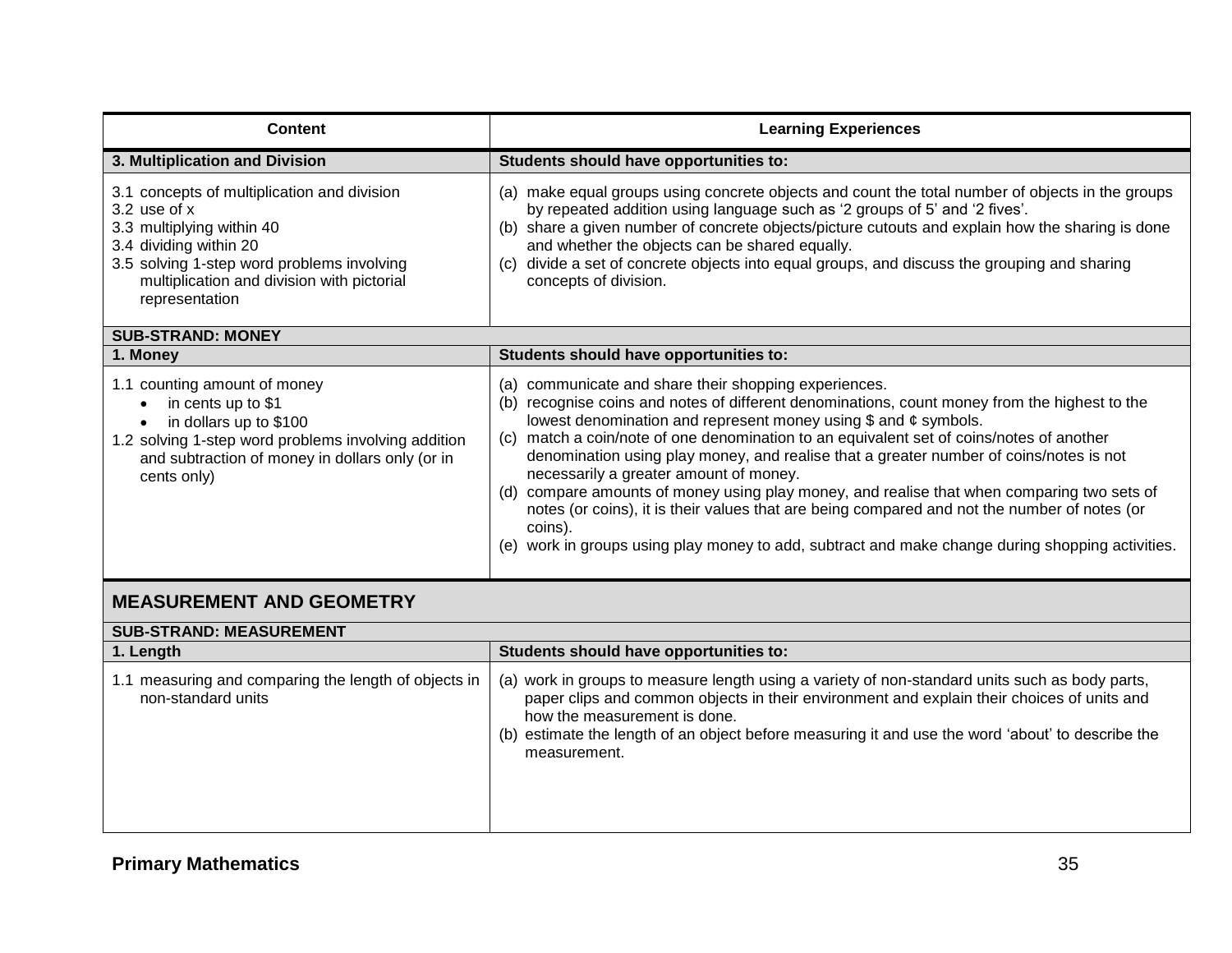| <b>Content</b>                                                                                                                                                                                                                                                  | <b>Learning Experiences</b>                                                                                                                                                                                                                                                                                                                                                                                                                                                                                                                                                                                                                                                                                                                                                                                                                                                                                                                                                                |  |
|-----------------------------------------------------------------------------------------------------------------------------------------------------------------------------------------------------------------------------------------------------------------|--------------------------------------------------------------------------------------------------------------------------------------------------------------------------------------------------------------------------------------------------------------------------------------------------------------------------------------------------------------------------------------------------------------------------------------------------------------------------------------------------------------------------------------------------------------------------------------------------------------------------------------------------------------------------------------------------------------------------------------------------------------------------------------------------------------------------------------------------------------------------------------------------------------------------------------------------------------------------------------------|--|
| 2. Time                                                                                                                                                                                                                                                         | Students should have opportunities to:                                                                                                                                                                                                                                                                                                                                                                                                                                                                                                                                                                                                                                                                                                                                                                                                                                                                                                                                                     |  |
| 2.1 telling time to the hour/half hour                                                                                                                                                                                                                          | tell time from a clock face and relate time to the events of a day using 'o'clock' and 'half past'.<br>(a)<br>sequence events according to time and explain the appropriateness of events at different times<br>(b)<br>of the day, e.g. lunch at 3 o'clock in the afternoon.                                                                                                                                                                                                                                                                                                                                                                                                                                                                                                                                                                                                                                                                                                               |  |
| <b>SUB-STRAND: GEOMETRY</b>                                                                                                                                                                                                                                     |                                                                                                                                                                                                                                                                                                                                                                                                                                                                                                                                                                                                                                                                                                                                                                                                                                                                                                                                                                                            |  |
| 1. 2D Shapes                                                                                                                                                                                                                                                    | Students should have opportunities to:                                                                                                                                                                                                                                                                                                                                                                                                                                                                                                                                                                                                                                                                                                                                                                                                                                                                                                                                                     |  |
| 1.1 identifying, naming, describing and classifying 2D<br>shapes<br>rectangle<br>square<br>circle<br>triangle<br>1.2 making/completing patterns with 2D shapes<br>according to one or two of the following attributes<br>size<br>shape<br>colour<br>orientation | (a) recognise, name and describe the 4 basic 2D shapes (rectangle, square, circle and triangle)<br>from real objects and pictures (drawings and photographs).<br>(b) trace the outline of 2D shapes from 3D objects.<br>identify and describe 2D shapes in different sizes and orientations.<br>(C)<br>form a 2D shape from cut-out pieces of the shape.<br>(d)<br>guess a 2D shape from a description of the shape.<br>(e)<br>recognise and describe the differences/similarities between two 2D shapes according to<br>attributes such as sides, corners, sizes and colours.<br>(g) work in groups to sort 2D shapes in different ways and explain how the shapes are sorted.<br>use 2D shapes or applets to create patterns according to one or two attributes (size, shape,<br>(h)<br>colour and orientation) and describe the patterns.<br>work in groups to create a pattern and invite other groups to guess the missing shape(s) in the<br>(i)<br>pattern and explain the pattern. |  |

## **STATISTICS**

| <b>SUB-STRAND: DATA REPRESENTATION AND INTERPRETATION</b> |                                                                                                                                                                                                                                                                                                                                                                                                                                                                          |  |  |
|-----------------------------------------------------------|--------------------------------------------------------------------------------------------------------------------------------------------------------------------------------------------------------------------------------------------------------------------------------------------------------------------------------------------------------------------------------------------------------------------------------------------------------------------------|--|--|
| 1. Picture Graphs                                         | Students should have opportunities to:                                                                                                                                                                                                                                                                                                                                                                                                                                   |  |  |
| 1.1 reading and interpreting data from picture graphs     | (a) work in groups to collect data from the class to answer questions such as "What kind of fruits"<br>do we like?" and use the data to make a picture graph for display.<br>(b) discuss and describe the data presented in a picture graph using language such as 'most',<br>'least', 'greatest', 'smallest', 'as much as' and 'as many as'.<br>(c) represent picture graphs in both vertical and horizontal forms, and make a story using<br>information from a graph. |  |  |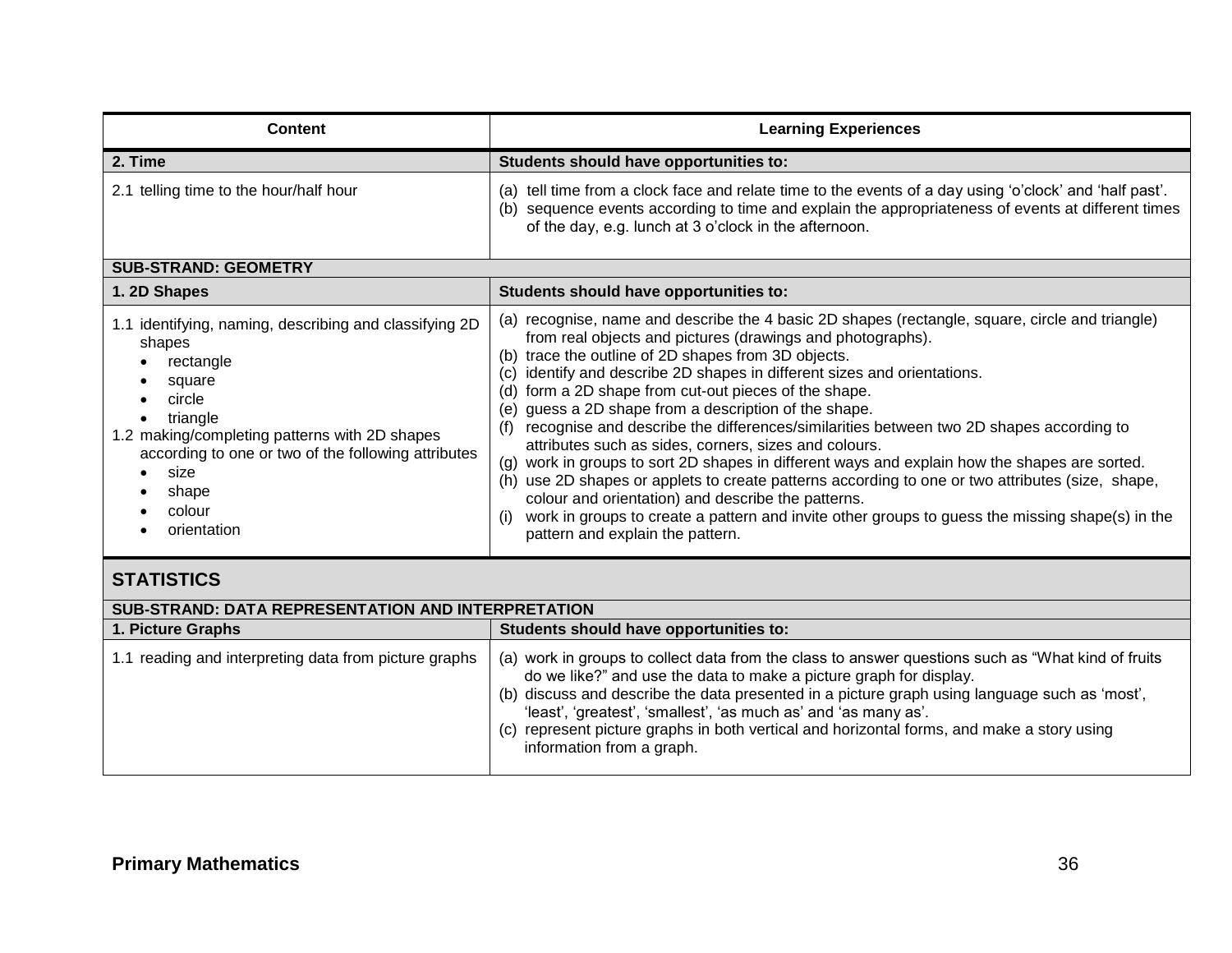| <b>Content</b>                                                                                                                                                                                                                                                                        | <b>Learning Experiences</b>                                                                                                                                                                                                                                                                                                                                                                                                                                                                                                                                                                                                                                                                                                                                                                                                                                                                                                                                                                                                                                       |
|---------------------------------------------------------------------------------------------------------------------------------------------------------------------------------------------------------------------------------------------------------------------------------------|-------------------------------------------------------------------------------------------------------------------------------------------------------------------------------------------------------------------------------------------------------------------------------------------------------------------------------------------------------------------------------------------------------------------------------------------------------------------------------------------------------------------------------------------------------------------------------------------------------------------------------------------------------------------------------------------------------------------------------------------------------------------------------------------------------------------------------------------------------------------------------------------------------------------------------------------------------------------------------------------------------------------------------------------------------------------|
| <b>PRIMARY TWO</b>                                                                                                                                                                                                                                                                    |                                                                                                                                                                                                                                                                                                                                                                                                                                                                                                                                                                                                                                                                                                                                                                                                                                                                                                                                                                                                                                                                   |
| <b>SUB-STRAND: WHOLE NUMBERS</b>                                                                                                                                                                                                                                                      |                                                                                                                                                                                                                                                                                                                                                                                                                                                                                                                                                                                                                                                                                                                                                                                                                                                                                                                                                                                                                                                                   |
| 1. Numbers up to 1000                                                                                                                                                                                                                                                                 | Students should have opportunities to:                                                                                                                                                                                                                                                                                                                                                                                                                                                                                                                                                                                                                                                                                                                                                                                                                                                                                                                                                                                                                            |
| 1.1 counting in tens/hundreds<br>1.2 number notation, representations and place<br>values (hundreds, tens, ones)<br>1.3 reading and writing numbers in numerals and in<br>words<br>1.4 comparing and ordering numbers<br>1.5 patterns in number sequences<br>1.6 odd and even numbers | (a) give examples of numbers in everyday situations, and talk about how and why the numbers are<br>used.<br>(b) work in groups using concrete objects/the base-ten set/play money to<br>- count in tens/hundreds to establish10 tens make 1 hundred and 10 hundreds make 1<br>thousand.<br>- represent and compare numbers.<br>(c) make sense of the size of 100 and use it to estimate the number of objects in the size of<br>hundreds.<br>(d) use the base-ten set/play money to represent a number that is 1, 10 or 100 more than/less than<br>a 3-digit number.<br>(e) use place-value cards to illustrate and explain place values, e.g. the digit 3 stands for 300, 30 or<br>3 depending on where it appears in a number.<br>use place-value cards to compare numbers digit by digit from left to right, and use language<br>(f)<br>such as 'greater than', 'greatest', 'smaller than', 'smallest' and 'the same as' to describe the<br>comparison.<br>(g) describe a given number pattern before continuing the pattern or finding the missing number(s). |
| 2. Addition and Subtraction                                                                                                                                                                                                                                                           | Students should have opportunities to:                                                                                                                                                                                                                                                                                                                                                                                                                                                                                                                                                                                                                                                                                                                                                                                                                                                                                                                                                                                                                            |
| 2.1 addition and subtraction algorithms (up to 3<br>digits)<br>2.2 solving up to 2-step word problems involving<br>addition and subtraction<br>2.3 mental calculation involving addition and<br>subtraction of a 3-digit number and ones/tens/<br>hundreds                            | (a) write addition and subtraction equations for number stories and explain the meaning of the<br>equal sign.<br>(b) achieve mastery of basic addition and subtraction facts within 20 by<br>- writing a family of 4 basic facts within 20 given any one of the basic facts (e.g. $9 + 7 = 16$ ,<br>$7 + 9 = 16$ , $16 - 9 = 7$ and $16 - 7 = 9$ are a family of addition and subtraction facts).<br>- playing games, including applets and digital games.<br>(c) work in groups using the base-ten set/play money to illustrate the standard algorithms for<br>addition and subtraction up to 3 digits.<br>(d) use the part-whole and comparison models to illustrate the concepts of addition and subtraction<br>and use the models to determine which operation (addition or subtraction) to use when solving<br>1-step word problems.<br>(e) use the comparison model to reinforce the language of comparison such as "Ali has 30 more<br>stickers than Siti."                                                                                                |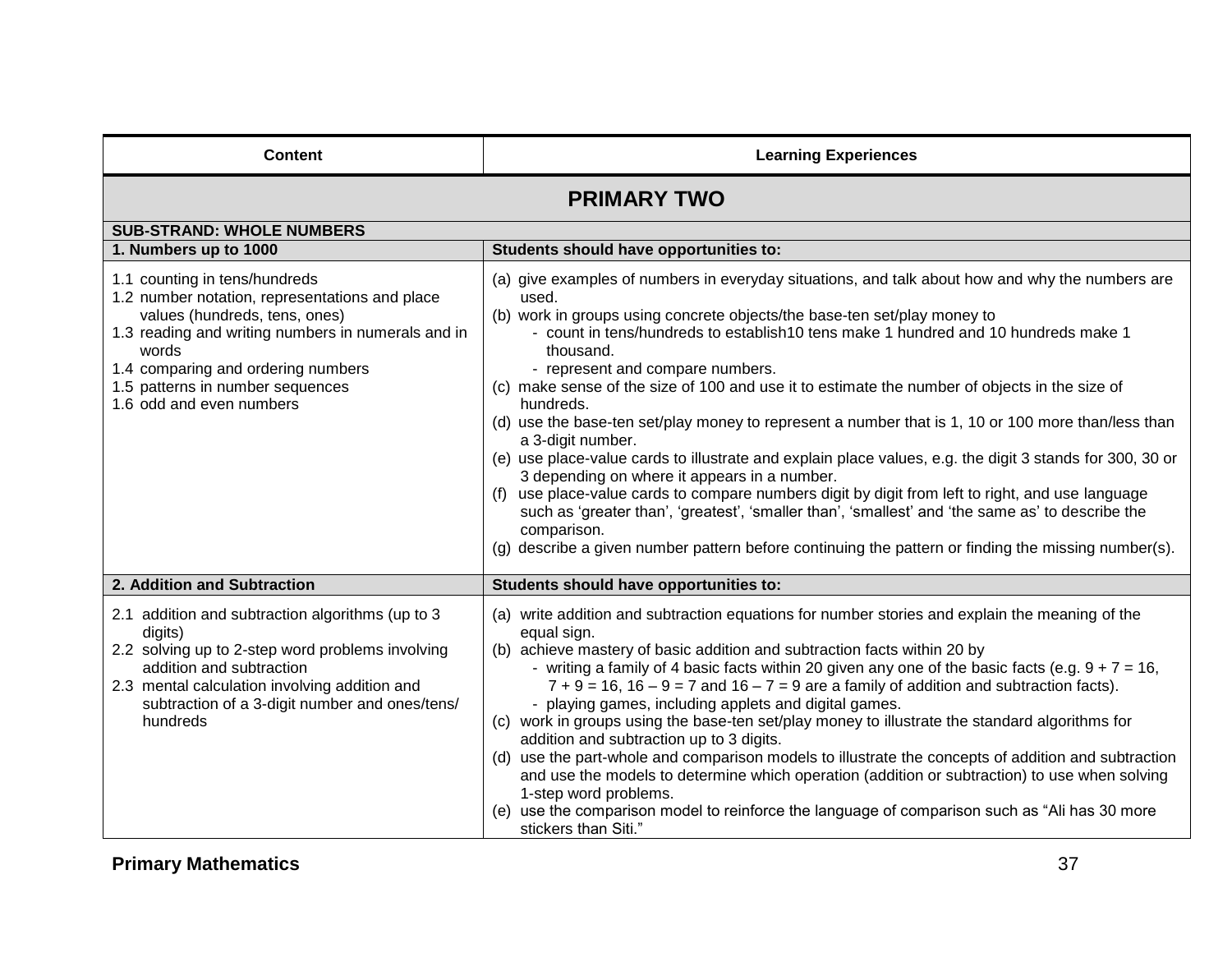| <b>Content</b>                                                                                                                                                                                                                                                                                                                                                                                                                               | <b>Learning Experiences</b>                                                                                                                                                                                                                                                                                                                                                                                                                                                                                                                                                                                                                                                                                                                                                                                                                                                                                                                                                                                                                                                                                                                                                                                                   |
|----------------------------------------------------------------------------------------------------------------------------------------------------------------------------------------------------------------------------------------------------------------------------------------------------------------------------------------------------------------------------------------------------------------------------------------------|-------------------------------------------------------------------------------------------------------------------------------------------------------------------------------------------------------------------------------------------------------------------------------------------------------------------------------------------------------------------------------------------------------------------------------------------------------------------------------------------------------------------------------------------------------------------------------------------------------------------------------------------------------------------------------------------------------------------------------------------------------------------------------------------------------------------------------------------------------------------------------------------------------------------------------------------------------------------------------------------------------------------------------------------------------------------------------------------------------------------------------------------------------------------------------------------------------------------------------|
|                                                                                                                                                                                                                                                                                                                                                                                                                                              | solve 2-part word problems (1 step for each part) before solving 2-step word problems.<br>(f)<br>(g) achieve mastery of addition and subtraction algorithms up to 3 digits by playing games,<br>including applets and digital games.<br>(h) work in groups to create word problems involving addition and subtraction for other groups to<br>solve.                                                                                                                                                                                                                                                                                                                                                                                                                                                                                                                                                                                                                                                                                                                                                                                                                                                                           |
| 3. Multiplication and Division                                                                                                                                                                                                                                                                                                                                                                                                               | Students should have opportunities to:                                                                                                                                                                                                                                                                                                                                                                                                                                                                                                                                                                                                                                                                                                                                                                                                                                                                                                                                                                                                                                                                                                                                                                                        |
| 3.1 multiplication tables of 2, 3, 4, 5 and 10<br>3.2 use of $\div$<br>3.3 relationship between multiplication and division<br>3.4 multiplying and dividing within the multiplication<br>tables<br>3.5 solving 1-step word problems involving<br>multiplication and division within the<br>multiplication tables<br>3.6 mental calculation involving multiplication and<br>division within the multiplication tables of 2, 3, 4,<br>5 and 10 | (a) work in groups to make multiplication and division stories, write a multiplication or division<br>equation for each story and explain the meaning of the equal sign.<br>(b) use concrete objects and pictorial representations to illustrate the concepts of multiplication and<br>division such as 'multiplying 3 by 5' and 'dividing 12 by 4'.<br>(c) explore number patterns in the multiplication tables of 2, 3, 4, 5 and 10 through activities such<br>as colouring the hundred chart.<br>(d) achieve mastery of multiplication and division facts by<br>- using multiplication-fact cards and division-fact cards.<br>- playing games, including applets and digital games.<br>- writing a family of 4 basic facts within the multiplication tables given any one of the basic<br>facts (e.g. $3 \times 4 = 12$ , $4 \times 3 = 12$ , $12 \div 4 = 3$ and $12 \div 3 = 4$ are a family of multiplication and<br>division facts).<br>(e) work in groups to create word problems (with pictorial representation if necessary) involving<br>multiplication and division for other groups to solve.<br>solve non-routine problems using heuristics such as 'act it out' and 'draw a diagram' and share<br>their ideas. |
| <b>SUB-STRAND: FRACTIONS</b>                                                                                                                                                                                                                                                                                                                                                                                                                 |                                                                                                                                                                                                                                                                                                                                                                                                                                                                                                                                                                                                                                                                                                                                                                                                                                                                                                                                                                                                                                                                                                                                                                                                                               |
| 1. Fraction of a Whole                                                                                                                                                                                                                                                                                                                                                                                                                       | Students should have opportunities to:                                                                                                                                                                                                                                                                                                                                                                                                                                                                                                                                                                                                                                                                                                                                                                                                                                                                                                                                                                                                                                                                                                                                                                                        |
| 1.1 fraction as part of a whole<br>1.2 notation and representations of fractions<br>1.3 comparing and ordering fractions with<br>denominators of given fractions not exceeding<br>12<br>unit fractions<br>like fractions                                                                                                                                                                                                                     | (a) give examples of fractions in everyday situations and use language such as '2 out of 3' to<br>describe fractions.<br>(b) use concrete objects, fraction discs and pictorial representations to represent and interpret<br>fractions in terms of unit fractions, e.g. $\frac{3}{5}$ is 3 units of $\frac{1}{5}$ $\frac{1}{5}$ + $\frac{1}{5}$ + $\frac{1}{5}$ , or 3 fifths, and to<br>compare the sizes of fractions referring to the same whole.                                                                                                                                                                                                                                                                                                                                                                                                                                                                                                                                                                                                                                                                                                                                                                         |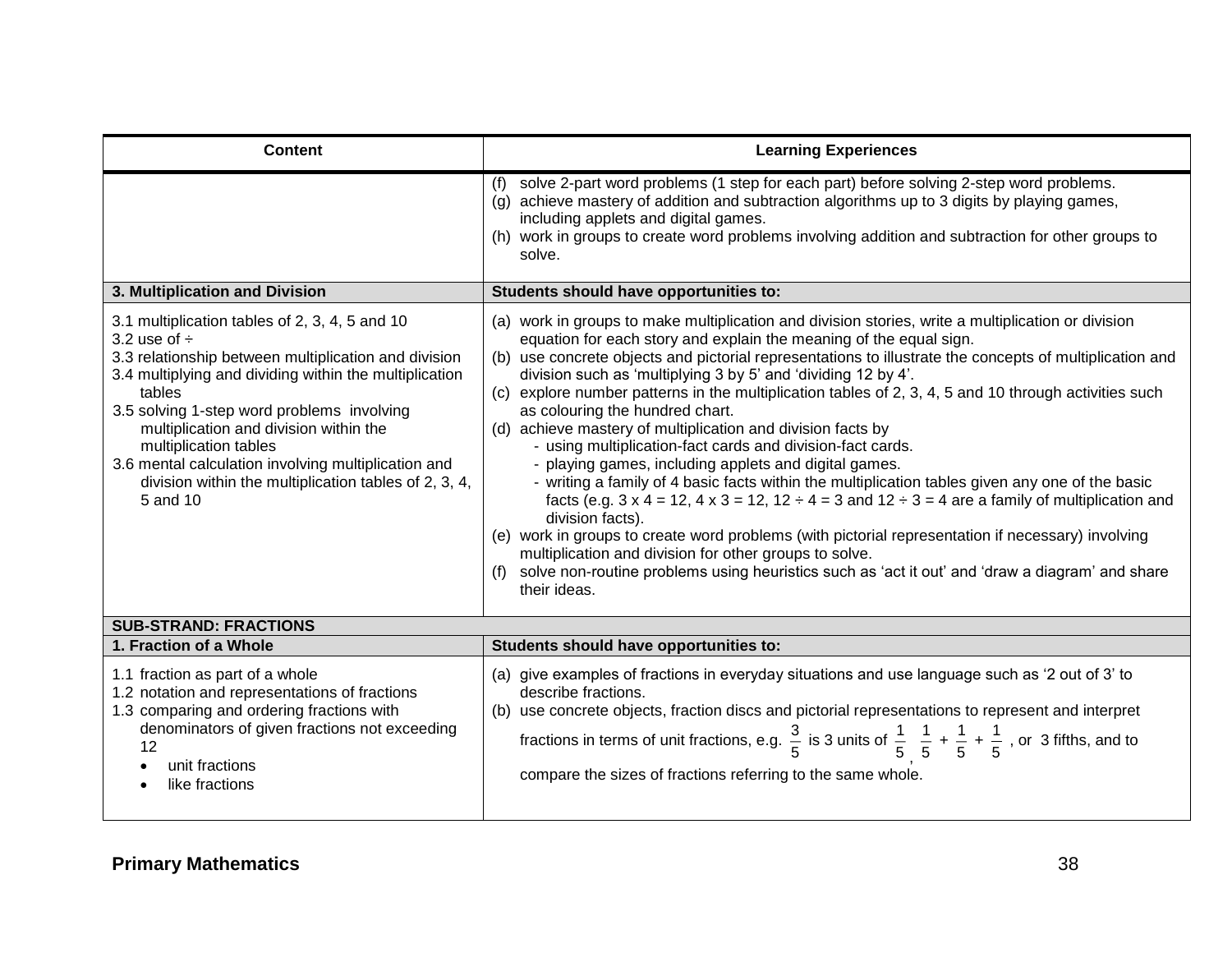| <b>Content</b>                                                                                                                                                                                                                                                                                                                     | <b>Learning Experiences</b>                                                                                                                                                                                                                                                                                                                                                                                                                                                                                                                                                                                                                                                                                                                                                                  |
|------------------------------------------------------------------------------------------------------------------------------------------------------------------------------------------------------------------------------------------------------------------------------------------------------------------------------------|----------------------------------------------------------------------------------------------------------------------------------------------------------------------------------------------------------------------------------------------------------------------------------------------------------------------------------------------------------------------------------------------------------------------------------------------------------------------------------------------------------------------------------------------------------------------------------------------------------------------------------------------------------------------------------------------------------------------------------------------------------------------------------------------|
|                                                                                                                                                                                                                                                                                                                                    | (c) use fraction discs to represent and compare two unit fractions and explain why the greater the<br>denominator, the smaller the unit fraction, e.g. $\frac{1}{6}$ is smaller than $\frac{1}{3}$ .<br>(d) use fraction discs to represent and compare two like fractions (i.e. fractions with the same<br>denominator) and explain why the greater the numerator, the greater the like fraction, e.g. $\frac{6}{7}$ is<br>greater than $\frac{4}{7}$ .<br>(e) achieve mastery of fraction recognition and comparison by playing games using fraction cards<br>(pictures and symbols), including applets and digital games.                                                                                                                                                                 |
| 2. Addition and Subtraction                                                                                                                                                                                                                                                                                                        | Students should have opportunities to:                                                                                                                                                                                                                                                                                                                                                                                                                                                                                                                                                                                                                                                                                                                                                       |
| 2.1 adding and subtracting like fractions within one<br>whole with denominators of given fractions not<br>exceeding 12                                                                                                                                                                                                             | (a) work in groups to write addition and subtraction stories involving like fractions.<br>(b) use fraction discs to illustrate addition and subtraction of like fractions within one whole,<br>e.g. $\frac{3}{5} + \frac{1}{5} = \frac{4}{5}$ (3 fifths + 1 fifth = 4 fifths)                                                                                                                                                                                                                                                                                                                                                                                                                                                                                                                |
| <b>SUB-STRAND: MONEY</b>                                                                                                                                                                                                                                                                                                           |                                                                                                                                                                                                                                                                                                                                                                                                                                                                                                                                                                                                                                                                                                                                                                                              |
| 1. Money                                                                                                                                                                                                                                                                                                                           | Students should have opportunities to:                                                                                                                                                                                                                                                                                                                                                                                                                                                                                                                                                                                                                                                                                                                                                       |
| 1.1 counting amount of money in dollars and cents<br>1.2 reading and writing money in decimal notation<br>1.3 comparing two or three amounts of money<br>1.4 converting an amount of money in decimal<br>notation to cents only, and vice versa<br>1.5 solving word problems involving money in<br>dollars only (or in cents only) | (a) read the prices of items from a supermarket advertisement or a grocery shopping list, write the<br>prices in dollars and cents and in decimal notation, e.g. \$3.45 is 3 dollars and 45 cents, and use<br>play money to make up an amount of money to pay for a selected item.<br>(b) use play money to make up a given amount of money in different ways (e.g. \$1 is made up of 2<br>fifty-cent coins or 5 twenty-cent coins), and write the amount in different ways (e.g. \$1, \$1.00<br>and 100 cents).<br>(c) use play money to make different amounts of money and to add, subtract and make change<br>during shopping activities.<br>(d) work in groups to create word problems involving shopping using data from supermarket<br>advertisements etc. for other groups to solve. |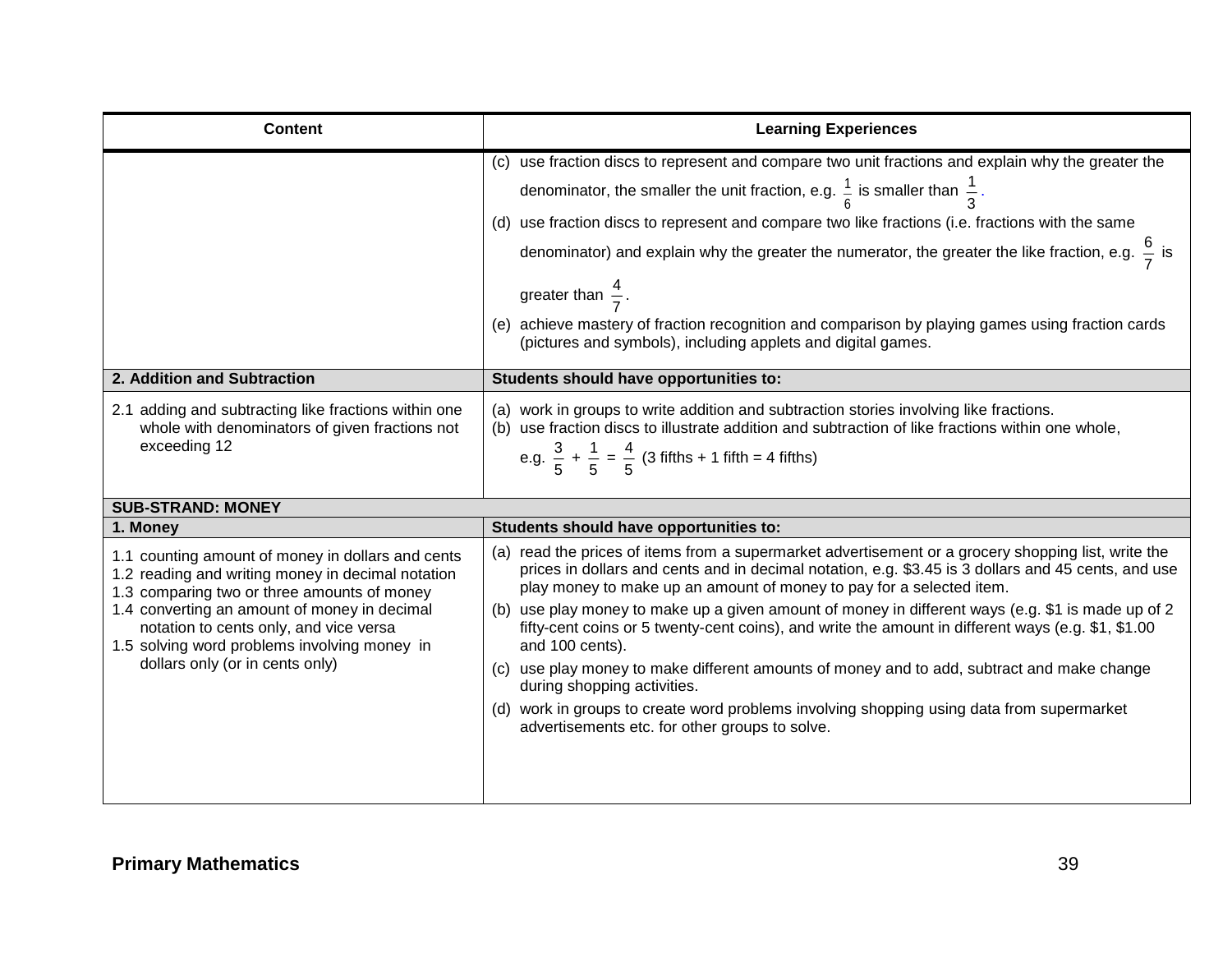| <b>Content</b>                                                                                                                                                                                                                                                                                                                                                                                    | <b>Learning Experiences</b>                                                                                                                                                                                                                                                                                                                                                                                                                                                                                                                                                                                                                                                                                                                                                                                                                                                                                                                                                                                                                                         |  |
|---------------------------------------------------------------------------------------------------------------------------------------------------------------------------------------------------------------------------------------------------------------------------------------------------------------------------------------------------------------------------------------------------|---------------------------------------------------------------------------------------------------------------------------------------------------------------------------------------------------------------------------------------------------------------------------------------------------------------------------------------------------------------------------------------------------------------------------------------------------------------------------------------------------------------------------------------------------------------------------------------------------------------------------------------------------------------------------------------------------------------------------------------------------------------------------------------------------------------------------------------------------------------------------------------------------------------------------------------------------------------------------------------------------------------------------------------------------------------------|--|
| <b>MEASUREMENT AND GEOMETRY</b>                                                                                                                                                                                                                                                                                                                                                                   |                                                                                                                                                                                                                                                                                                                                                                                                                                                                                                                                                                                                                                                                                                                                                                                                                                                                                                                                                                                                                                                                     |  |
| <b>SUB-STRAND: MEASUREMENT</b>                                                                                                                                                                                                                                                                                                                                                                    |                                                                                                                                                                                                                                                                                                                                                                                                                                                                                                                                                                                                                                                                                                                                                                                                                                                                                                                                                                                                                                                                     |  |
| 1. Length, Mass and Volume                                                                                                                                                                                                                                                                                                                                                                        | Students should have opportunities to:                                                                                                                                                                                                                                                                                                                                                                                                                                                                                                                                                                                                                                                                                                                                                                                                                                                                                                                                                                                                                              |  |
| 1.1 measuring<br>length in metres/centimetres<br>mass in kilograms/grams<br>volume of liquid in litres<br>1.2 measuring and drawing a line segment to the<br>nearest cm<br>1.3 using appropriate units of measurement and<br>their abbreviations cm, m, g, kg, $\ell$<br>1.4 comparing and ordering<br>lengths<br>masses<br>volumes<br>1.5 solving word problems involving length/mass/<br>volume | (a) recognise that the term 'weight' is commonly used to mean mass in everyday situations.<br>(b) compare masses of objects using balance scales.<br>(c) use everyday examples to develop a sense of<br>- how long 1 m/1 cm is, e.g. using a metre ruler, width of a fingernail.<br>- how heavy 1 kg/1 g is, e.g. using a packet of sugar/flour/ rice, a pin, a piece of paper.<br>- how much 1 litre of liquid is, e.g. using a bottle of mineral water/cooking oil, and 1-litre<br>containers in different shapes.<br>(d) use their arm span to show 1 m and estimate length in metres.<br>(e) work in groups to measure the length of curves using a string.<br>work in groups to measure length/mass using appropriate units and explain their choices of<br>(1)<br>units and how the measurement is done, e.g. measure the length of a longer object in metres<br>and the mass of a heavier object in kg.<br>estimate length/mass/volume before measuring it and use the word 'about' (e.g. about 20 cm) to<br>(q)<br>describe the estimation and measurement. |  |
| 2. Time                                                                                                                                                                                                                                                                                                                                                                                           | Students should have opportunities to:                                                                                                                                                                                                                                                                                                                                                                                                                                                                                                                                                                                                                                                                                                                                                                                                                                                                                                                                                                                                                              |  |
| 2.1 telling time to 5 minutes<br>2.2 use of 'a.m.' and 'p.m.'<br>2.3 use of abbreviations h and min<br>2.4 drawing hands on the clock face to show time<br>2.5 duration of 1 hour/half hour                                                                                                                                                                                                       | (a) use a geared clock to tell time to 5 minutes and relate it to the events of a day.<br>(b) count aloud in steps of 5 while the minute hand of a geared clock moves from one number to<br>the next and make connections to the multiplication table of 5.<br>(c) show time using a geared clock for others to read the time.<br>(d) tell time and relate words such as 'morning', 'afternoon', 'night' to a.m. and p.m., and give<br>examples such as "I watched a movie with my father at 7.30 p.m."<br>(e) use everyday examples such as TV programme and bus schedules to tell and write time and to<br>identify events that last about 1 hour/half hour, e.g. the Mathematics lesson lasted half an hour.                                                                                                                                                                                                                                                                                                                                                     |  |
| <b>SUB-STRAND: GEOMETRY</b>                                                                                                                                                                                                                                                                                                                                                                       |                                                                                                                                                                                                                                                                                                                                                                                                                                                                                                                                                                                                                                                                                                                                                                                                                                                                                                                                                                                                                                                                     |  |
| 1. 2D Shapes                                                                                                                                                                                                                                                                                                                                                                                      | Students should have opportunities to:                                                                                                                                                                                                                                                                                                                                                                                                                                                                                                                                                                                                                                                                                                                                                                                                                                                                                                                                                                                                                              |  |
| 1.1 identifying, naming and describing 2D shapes<br>semicircle<br>$\bullet$                                                                                                                                                                                                                                                                                                                       | (a) relate semicircle and quarter circle to circle.<br>(b) guess 2D shapes from given descriptions of the shapes.                                                                                                                                                                                                                                                                                                                                                                                                                                                                                                                                                                                                                                                                                                                                                                                                                                                                                                                                                   |  |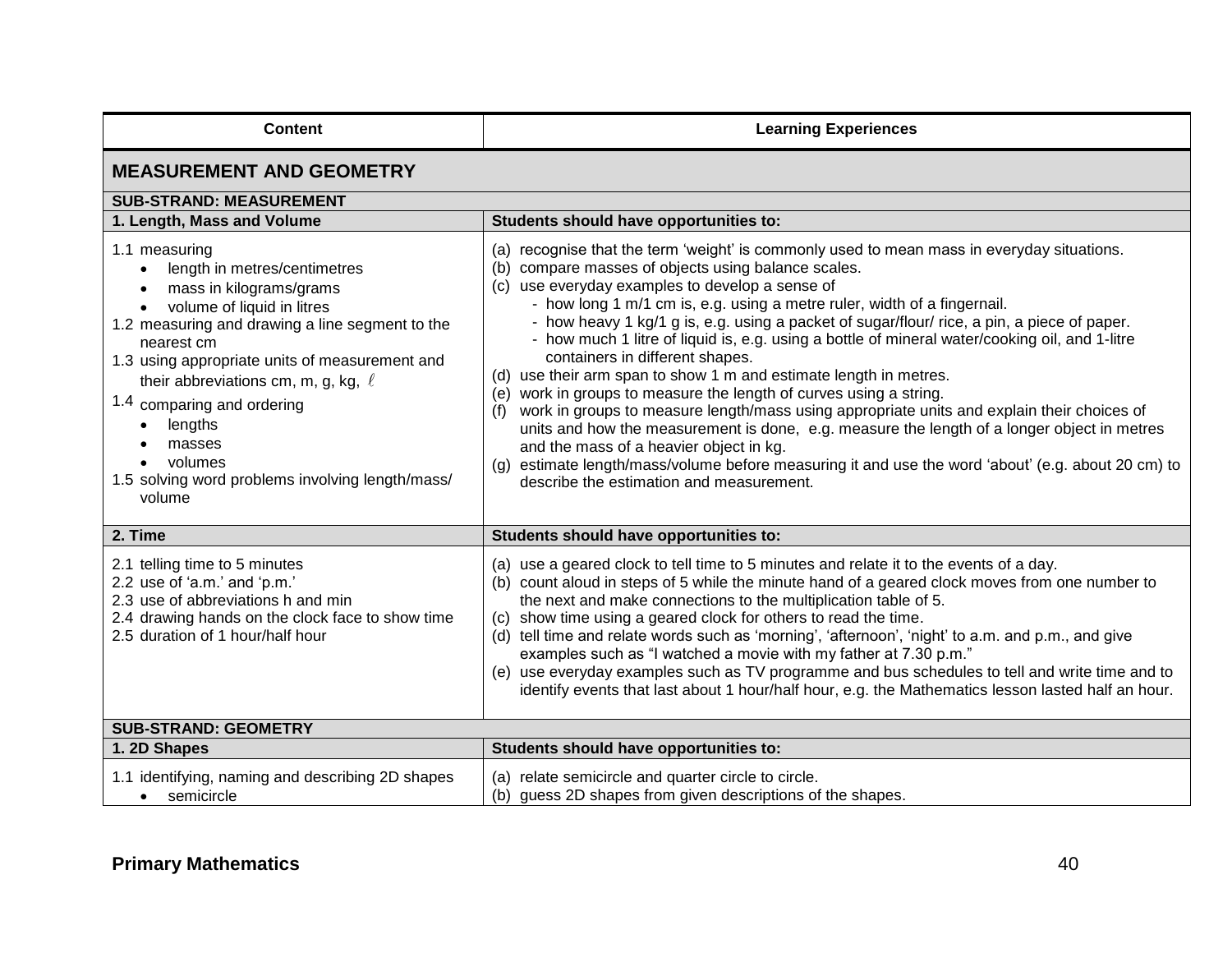| <b>Content</b>                                                                                                                                                                                                                                               | <b>Learning Experiences</b>                                                                                                                                                                                                                                                                                                                                                                                                                                                                                                                                                                                                                                                                                                                                                                                               |
|--------------------------------------------------------------------------------------------------------------------------------------------------------------------------------------------------------------------------------------------------------------|---------------------------------------------------------------------------------------------------------------------------------------------------------------------------------------------------------------------------------------------------------------------------------------------------------------------------------------------------------------------------------------------------------------------------------------------------------------------------------------------------------------------------------------------------------------------------------------------------------------------------------------------------------------------------------------------------------------------------------------------------------------------------------------------------------------------------|
| quarter circle<br>1.2 identifying the basic shapes that make up a<br>given figure<br>1.3 forming different 2D figures with<br>rectangle<br>square<br>triangle<br>semicircle<br>quarter circle<br>$\bullet$<br>1.4 copying figures on dot grid or square grid | recognise and describe the differences/similarities between two 2D shapes according to<br>(c)<br>attributes such as straight lines, curves, sizes and colours.<br>work in groups to create composite figures (e.g. picture of a boat) using 2D shapes or applets,<br>(d)<br>and get other groups to identify the basic shapes that make up the composite figures.<br>make/complete patterns with 2D shapes according to one or two attributes (size, colour, shape<br>(e)<br>and orientation) and explain the patterns.                                                                                                                                                                                                                                                                                                   |
| 2. 3D Shapes                                                                                                                                                                                                                                                 | Students should have opportunities to:                                                                                                                                                                                                                                                                                                                                                                                                                                                                                                                                                                                                                                                                                                                                                                                    |
| identifying, naming, describing and classifying<br>2.1<br>3D shapes<br>cube<br>cuboid<br>cone<br>cylinder<br>sphere                                                                                                                                          | recognise, name and describe 3D shapes found in their environment.<br>(a)<br>make a guess of the 3D shapes in a bag by touch and feel only.<br>(b)<br>recognise and describe the differences/similarities between two 3D shapes according to<br>(C)<br>attributes such as faces, edges, corners, sizes, colours and rolling.<br>work in groups to sort 3D shapes in different ways and explain how the shapes are sorted.<br>(d)<br>work in groups to create different 3D figures using 3D shapes or applets.<br>(e)<br>make/complete patterns with 3D shapes (except sphere) according to one or two attributes<br>(f)<br>(size, shape, colour and orientation) and explain the patterns.<br>work in groups to create a pattern and invite other groups to guess the missing shape(s) and<br>(g)<br>explain the pattern. |

| SUB-STRAND: DATA REPRESENTATION AND INTERPRETATION                                                                                |                                                                                                                                                                                                                                                                                                                                                                                    |
|-----------------------------------------------------------------------------------------------------------------------------------|------------------------------------------------------------------------------------------------------------------------------------------------------------------------------------------------------------------------------------------------------------------------------------------------------------------------------------------------------------------------------------|
| 1. Picture Graphs with Scales                                                                                                     | Students should have opportunities to:                                                                                                                                                                                                                                                                                                                                             |
| reading and interpreting data from picture<br>graphs with scales<br>1.2 solving 1-step problems using data from picture<br>graphs | work in groups to write a question and answer it by collecting data from more than one class, or<br>(a)<br>use data from the internet to make a picture graph and explain why a scale is used instead of<br>one-to-one representation.<br>represent and interpret picture graphs in both vertical and horizontal forms, and make a story<br>(b)<br>using information from a graph. |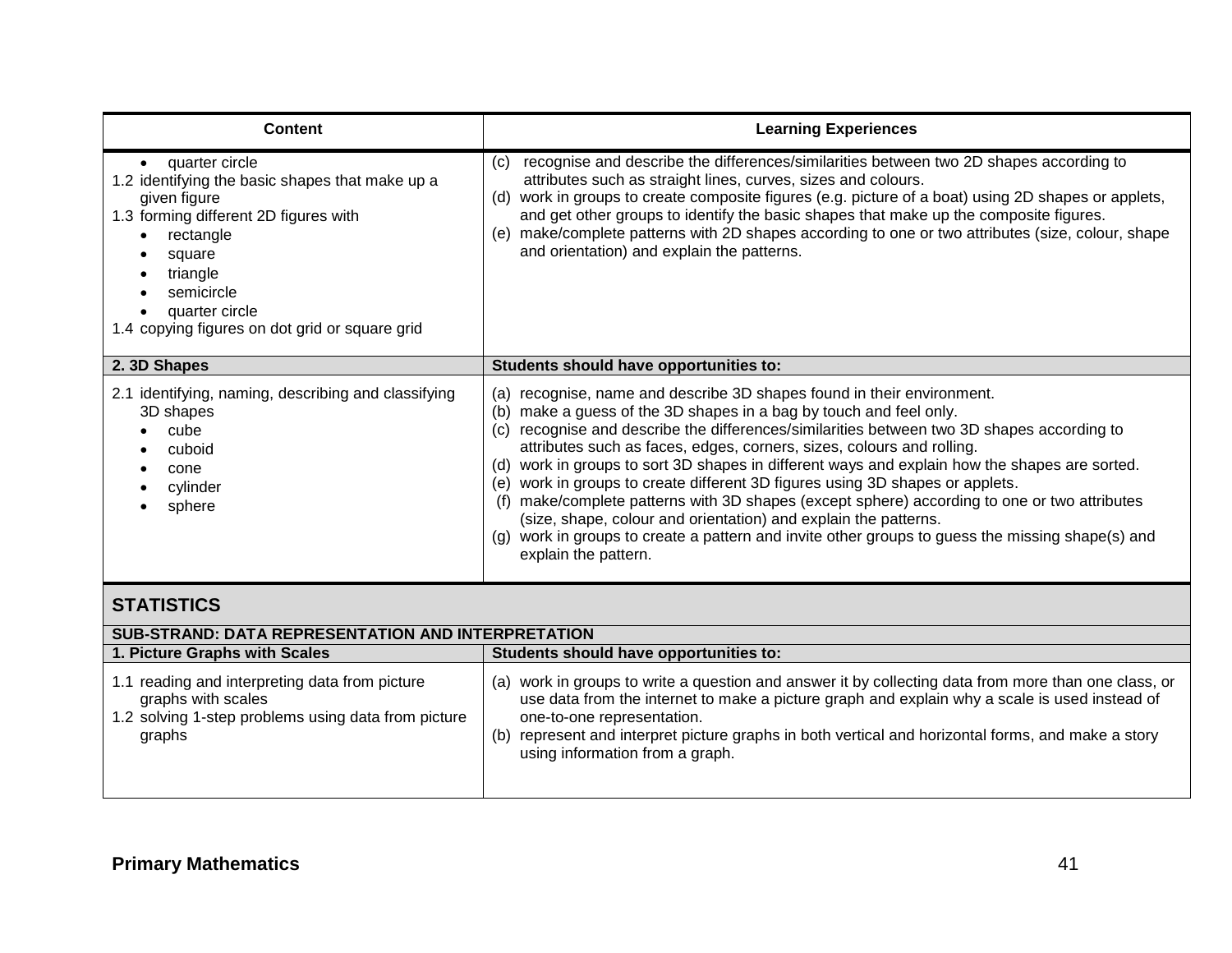| <b>Content</b>                                                                                                                                                                                                                                                            | <b>Learning Experiences</b>                                                                                                                                                                                                                                                                                                                                                                                                                                                                                                                                                                                                                                                                                                                                                                                                                                                                                                                                                                             |  |
|---------------------------------------------------------------------------------------------------------------------------------------------------------------------------------------------------------------------------------------------------------------------------|---------------------------------------------------------------------------------------------------------------------------------------------------------------------------------------------------------------------------------------------------------------------------------------------------------------------------------------------------------------------------------------------------------------------------------------------------------------------------------------------------------------------------------------------------------------------------------------------------------------------------------------------------------------------------------------------------------------------------------------------------------------------------------------------------------------------------------------------------------------------------------------------------------------------------------------------------------------------------------------------------------|--|
| <b>PRIMARY THREE</b>                                                                                                                                                                                                                                                      |                                                                                                                                                                                                                                                                                                                                                                                                                                                                                                                                                                                                                                                                                                                                                                                                                                                                                                                                                                                                         |  |
| <b>NUMBER AND ALGEBRA</b>                                                                                                                                                                                                                                                 |                                                                                                                                                                                                                                                                                                                                                                                                                                                                                                                                                                                                                                                                                                                                                                                                                                                                                                                                                                                                         |  |
| <b>SUB-STRAND: WHOLE NUMBERS</b>                                                                                                                                                                                                                                          |                                                                                                                                                                                                                                                                                                                                                                                                                                                                                                                                                                                                                                                                                                                                                                                                                                                                                                                                                                                                         |  |
| 1. Numbers up to 10 000                                                                                                                                                                                                                                                   | Students should have opportunities to:                                                                                                                                                                                                                                                                                                                                                                                                                                                                                                                                                                                                                                                                                                                                                                                                                                                                                                                                                                  |  |
| 1.1 counting in hundreds/thousands<br>1.2 number notation, representations and place<br>values (thousands, hundreds, tens, ones)<br>1.3 reading and writing numbers in numerals and in<br>words<br>1.4 comparing and ordering numbers<br>1.5 patterns in number sequences | discuss examples of big numbers (in thousands) in real life.<br>(a)<br>work in groups using number discs/number line to represent and compare numbers.<br>(b)<br>use number discs/play money to count in hundreds/thousands.<br>(c)<br>make sense of the size of 1000 and use it to estimate the number of objects in the size of<br>(d)<br>thousands.<br>(e) use place-value cards to illustrate and explain place values, e.g. the digit 3 stands for 3000,<br>300, 30 or 3 depending on where it appears in a number.<br>use number discs/place-value cards to compare numbers digit by digit from left to right, and use<br>(f)<br>language such as 'greater than', 'greatest', 'smaller than', 'smallest', 'the same as' to describe<br>the comparison.<br>use number discs/play money to represent a number that is 1, 10, 100 or 1000 more than/less<br>(q)<br>than a 4-digit number.<br>describe a given number pattern before continuing the pattern or finding the missing number(s).<br>(h). |  |
| 2. Addition and Subtraction                                                                                                                                                                                                                                               | Students should have opportunities to:                                                                                                                                                                                                                                                                                                                                                                                                                                                                                                                                                                                                                                                                                                                                                                                                                                                                                                                                                                  |  |
| 2.1 addition and subtraction algorithms (up to 4<br>digits)<br>2.2 solving up to 2-step word problems involving<br>addition and subtraction<br>2.3 mental calculation involving addition and<br>subtraction of two 2-digit numbers                                        | (a) associate the terms 'sum' and 'difference' with the comparison model, e.g. "The sum of 35 and<br>60 is 95 and their difference is 25."<br>(b) work in groups using number discs to illustrate the standard algorithms for addition and<br>subtraction up to 4 digits.<br>(c) achieve mastery of addition and subtraction up to 4 digits by using applets or playing digital<br>games.<br>(d) solve a variety of problems: 1-step word problems, 2-part word problems (1 step for each part),<br>2-step word problems and non-routine problems to become familiar with the problem-solving<br>process.<br>(e) work in groups to create 2-step word problems involving addition and subtraction up to 4 digits<br>for other groups to solve.<br>do mental addition and subtraction of two 2-digit numbers and discuss the different mental<br>(f)<br>calculation strategies.                                                                                                                          |  |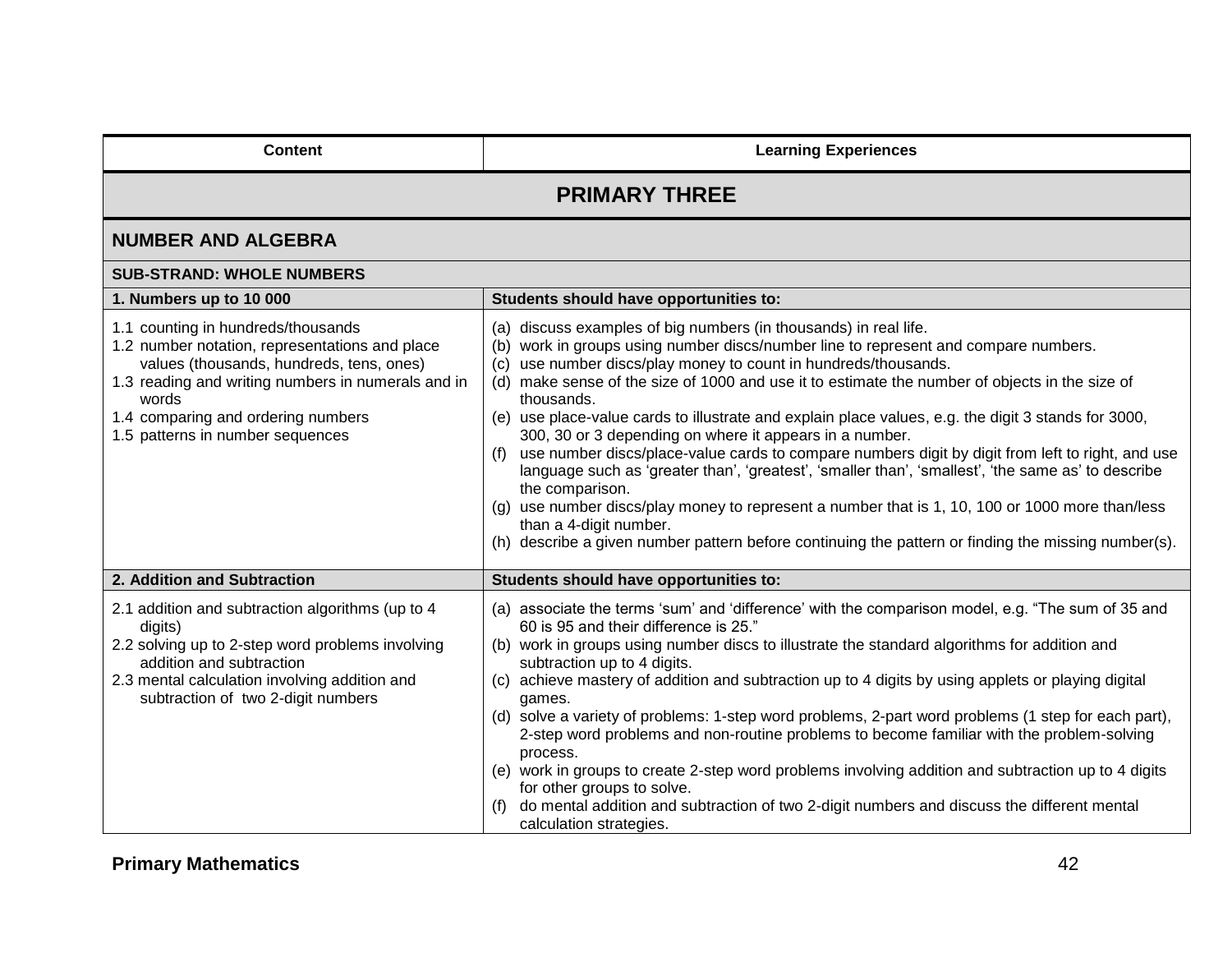| <b>Content</b>                                                                                                                                                                                                                                                                                                                                                                                         | <b>Learning Experiences</b>                                                                                                                                                                                                                                                                                                                                                                                                                                                                                                                                                                                                                                                                                                                                                                                                                                                                                                                                                                                                                                                                                                                                                                                                                                                                                                                                                                                                                                                                                                                                                                                                                                                                                                                                                                                                                                      |
|--------------------------------------------------------------------------------------------------------------------------------------------------------------------------------------------------------------------------------------------------------------------------------------------------------------------------------------------------------------------------------------------------------|------------------------------------------------------------------------------------------------------------------------------------------------------------------------------------------------------------------------------------------------------------------------------------------------------------------------------------------------------------------------------------------------------------------------------------------------------------------------------------------------------------------------------------------------------------------------------------------------------------------------------------------------------------------------------------------------------------------------------------------------------------------------------------------------------------------------------------------------------------------------------------------------------------------------------------------------------------------------------------------------------------------------------------------------------------------------------------------------------------------------------------------------------------------------------------------------------------------------------------------------------------------------------------------------------------------------------------------------------------------------------------------------------------------------------------------------------------------------------------------------------------------------------------------------------------------------------------------------------------------------------------------------------------------------------------------------------------------------------------------------------------------------------------------------------------------------------------------------------------------|
| 3. Multiplication and Division                                                                                                                                                                                                                                                                                                                                                                         | Students should have opportunities to:                                                                                                                                                                                                                                                                                                                                                                                                                                                                                                                                                                                                                                                                                                                                                                                                                                                                                                                                                                                                                                                                                                                                                                                                                                                                                                                                                                                                                                                                                                                                                                                                                                                                                                                                                                                                                           |
| 3.1 multiplication tables of 6, 7, 8 and 9<br>3.2 multiplying and dividing within the multiplication<br>tables<br>3.3 division with remainder<br>3.4 multiplication and division algorithms (up to 3<br>digits by 1 digit)<br>3.5 solving up to 2-step word problems involving the<br>4 operations<br>3.6 mental calculation involving multiplication and<br>division within the multiplication tables | (a) work in groups to make multiplication and division stories, and write multiplication and division<br>equations for the stories.<br>(b) use concrete objects and pictorial representations to illustrate the concepts of multiplication and<br>division such as 'multiplying 6 by 5' and 'dividing 49 by 7'.<br>(c) explore number patterns in the multiplication tables of 6, 7, 8 and 9 through activities such as<br>colouring the hundred chart.<br>(d) work in groups using number discs to illustrate the standard algorithms for multiplication and<br>division up to 3 digits by 1 digit.<br>divide a number of concrete objects into equal groups to discover that sometimes there are<br>(e)<br>objects left over as remainder and write the answer as quotient and remainder.<br>achieve mastery of multiplication and division facts by<br>(f)<br>- using multiplication-fact cards and division-fact cards.<br>- playing games including applets and digital games.<br>- writing a family of 4 basic facts within the multiplication tables given any one of the basic<br>facts (e.g. $8 \times 4 = 32$ , $4 \times 8 = 32$ , $32 \div 4 = 8$ and $32 \div 8 = 4$ are a family of multiplication and<br>division facts).<br>(g) use the part-whole and comparison models to illustrate the concepts of multiplication and<br>division and use the models to determine which operation (multiplication or division) to use<br>when solving 1-step word problems.<br>(h) use the comparison model to reinforce the language of comparison such as "Ali has 3 times as<br>much money as Mary."<br>work in groups to create 2-step word problems involving the 4 operations for other groups to<br>(i)<br>solve.<br>solve non-routine problems using different heuristics such as 'act it out' and 'draw a diagram'<br>(1)<br>and share their ideas. |
| <b>SUB-STRAND: FRACTIONS</b>                                                                                                                                                                                                                                                                                                                                                                           |                                                                                                                                                                                                                                                                                                                                                                                                                                                                                                                                                                                                                                                                                                                                                                                                                                                                                                                                                                                                                                                                                                                                                                                                                                                                                                                                                                                                                                                                                                                                                                                                                                                                                                                                                                                                                                                                  |
| 1. Equivalent fractions                                                                                                                                                                                                                                                                                                                                                                                | Students should have opportunities to:                                                                                                                                                                                                                                                                                                                                                                                                                                                                                                                                                                                                                                                                                                                                                                                                                                                                                                                                                                                                                                                                                                                                                                                                                                                                                                                                                                                                                                                                                                                                                                                                                                                                                                                                                                                                                           |
| 1.1 equivalent fractions<br>1.2 expressing a fraction in its simplest form<br>1.3 comparing and ordering unlike fractions with<br>denominators of given fractions not exceeding<br>12                                                                                                                                                                                                                  | discuss examples of fractions in everyday situations.<br>(a)<br>(b) represent fractions as numbers on a number line.<br>(c) use fraction discs or the part-whole model to represent two equivalent fractions, and explain<br>why they are equal and how one can be obtained from the other, e.g. $\frac{2}{3} = \frac{4}{6}$ .                                                                                                                                                                                                                                                                                                                                                                                                                                                                                                                                                                                                                                                                                                                                                                                                                                                                                                                                                                                                                                                                                                                                                                                                                                                                                                                                                                                                                                                                                                                                   |
| 1.4 writing the equivalent fraction of a fraction given<br>the denominator or the numerator                                                                                                                                                                                                                                                                                                            | (d) make a list of the first 8 equivalent fractions of a given fraction and use this method to compare<br>two unlike fractions.<br>(e) work in groups to compare fractions using different strategies such as drawing a diagram,                                                                                                                                                                                                                                                                                                                                                                                                                                                                                                                                                                                                                                                                                                                                                                                                                                                                                                                                                                                                                                                                                                                                                                                                                                                                                                                                                                                                                                                                                                                                                                                                                                 |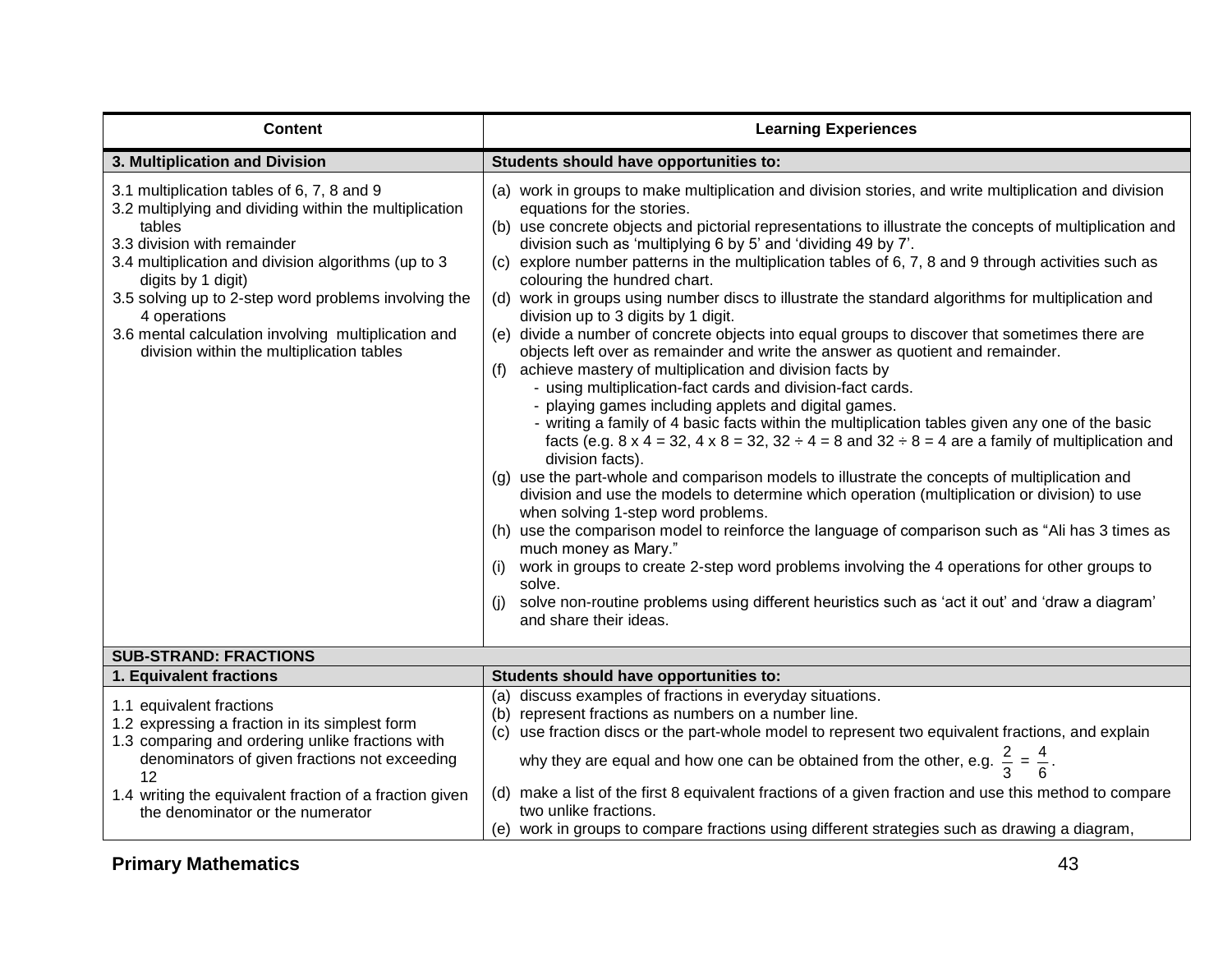| <b>Content</b>                                                                                                                                          | <b>Learning Experiences</b>                                                                                                                                                                                                                                                                                                                                                                                                                                                                                                                                                |
|---------------------------------------------------------------------------------------------------------------------------------------------------------|----------------------------------------------------------------------------------------------------------------------------------------------------------------------------------------------------------------------------------------------------------------------------------------------------------------------------------------------------------------------------------------------------------------------------------------------------------------------------------------------------------------------------------------------------------------------------|
|                                                                                                                                                         | comparing with respect to half, and explain the strategies used.<br>identify fractions that are not in their simplest form and reduce the fractions to their simplest<br>(f)<br>form.<br>achieve mastery of equivalent fractions and fraction comparison through playing games using<br>(g)<br>fraction cards (pictures and symbols) including digital games.                                                                                                                                                                                                              |
| 2. Addition and subtraction                                                                                                                             | Students should have opportunities to:                                                                                                                                                                                                                                                                                                                                                                                                                                                                                                                                     |
| 2.1 adding and subtracting two related fractions<br>within one whole with denominators of given<br>fractions not exceeding 12                           | (a) use fraction discs to represent two related fractions (i.e. fractions with related denominators),<br>and explain how the two fractions are related.<br>(b) use fraction discs to illustrate addition and subtraction of related fractions within one whole,<br>e.g. $\frac{3}{4} + \frac{1}{8} = \frac{6}{8} + \frac{1}{8} = \frac{7}{8}$                                                                                                                                                                                                                              |
|                                                                                                                                                         | (c) work in groups to make addition and subtraction stories involving like fractions/related fractions.                                                                                                                                                                                                                                                                                                                                                                                                                                                                    |
| <b>SUB-STRAND: MONEY</b>                                                                                                                                |                                                                                                                                                                                                                                                                                                                                                                                                                                                                                                                                                                            |
| 1. Money                                                                                                                                                | Students should have opportunities to:                                                                                                                                                                                                                                                                                                                                                                                                                                                                                                                                     |
| 1.1 adding and subtracting money in decimal<br>notation<br>1.2 solving word problems involving addition and<br>subtraction of money in decimal notation | (a) discuss the value of \$1000 (e.g. things that can be bought with a \$1000 note), and use play<br>money to illustrate that \$1000 is 10 times \$100.<br>(b) use play money to illustrate the addition and subtraction algorithms and make connections<br>between the algorithms for money and for whole numbers.<br>(c) use a variety of strategies for adding and subtracting money, e.g. make \$1, make a whole<br>number of dollars first, and explain the process.<br>(d) work in groups to solve problems in real-world situations such as shopping and budgeting. |
| <b>MEASUREMENT AND GEOMETRY</b>                                                                                                                         |                                                                                                                                                                                                                                                                                                                                                                                                                                                                                                                                                                            |
| <b>SUB-STRAND: MEASUREMENT</b>                                                                                                                          |                                                                                                                                                                                                                                                                                                                                                                                                                                                                                                                                                                            |
| 1. Length, Mass and Volume                                                                                                                              | Students should have opportunities to:                                                                                                                                                                                                                                                                                                                                                                                                                                                                                                                                     |
| $1.1$ monouring                                                                                                                                         | $(n)$ douglange cance of                                                                                                                                                                                                                                                                                                                                                                                                                                                                                                                                                   |

| 1.1 measuring                                     | (a) develop a sense of                                                                                            |
|---------------------------------------------------|-------------------------------------------------------------------------------------------------------------------|
| length in kilometres (km)                         | - how far 1 km is by relating it to the distance between two familiar landmarks or identifying/                   |
| volume of liquid in millilitres (ml)              | locating a spot which is 1 km away from the school.                                                               |
| 1.2 measuring length/mass/volume (of liquid) in   | - how much 1 ml is using everyday examples, e.g. a drop of water from a dropper.                                  |
| compound units                                    | collect familiar objects with varying volume/capacity, e.g. cough syrup spoons, syrup bottles,<br>(b              |
| 1.3 converting a measurement in compound units to | food containers.                                                                                                  |
| the smaller unit, and vice versa                  | (c) count aloud in steps of 100 ml to make 1 $\ell$ and relate 1 $\ell$ with 1000 ml, e.g. using a litre jug with |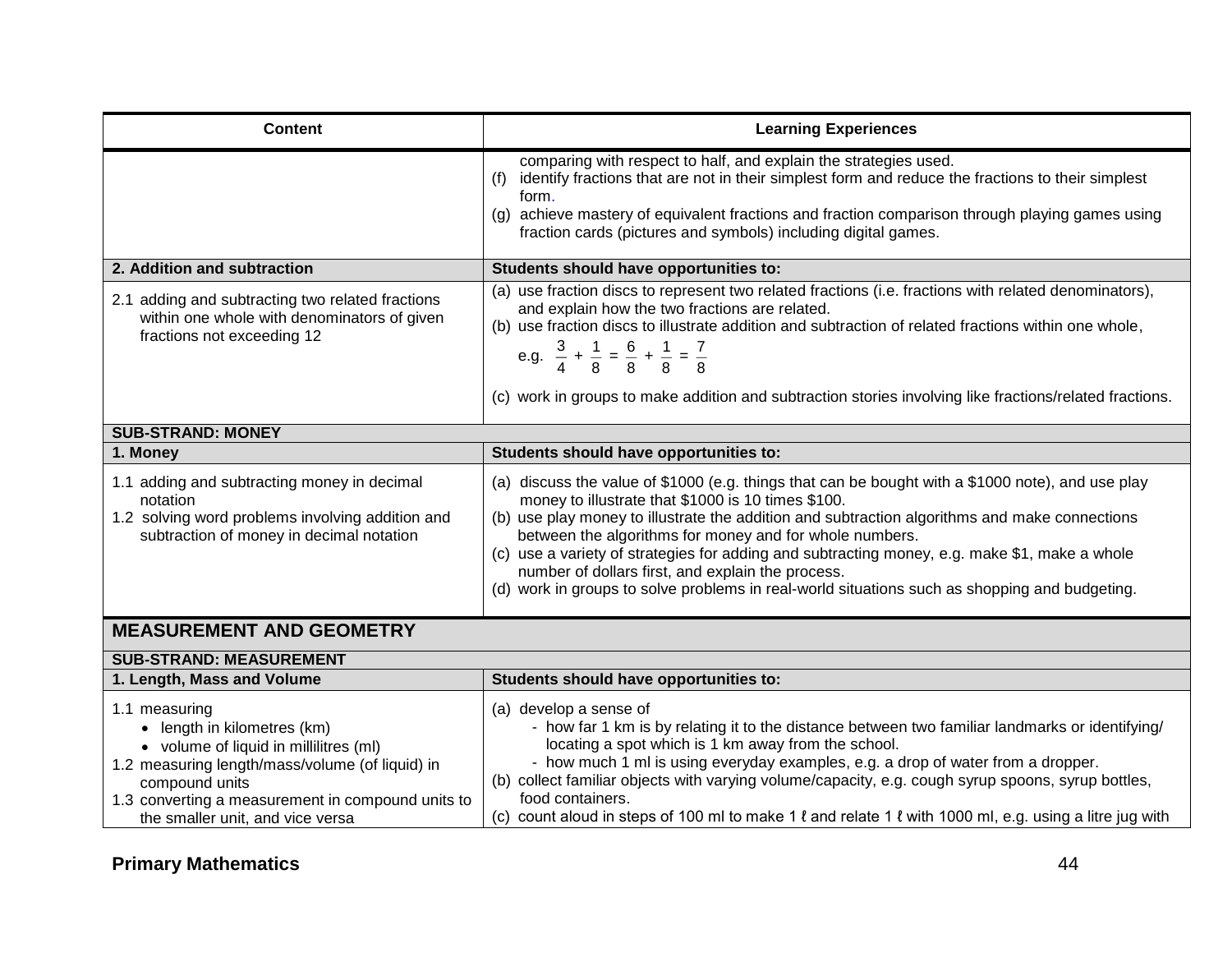| <b>Content</b>                                                                                                                                                                                                                                                                                                                                                                                          | <b>Learning Experiences</b>                                                                                                                                                                                                                                                                                                                                                                                                                                                                                                                                                                                                                                                                                                                                                                                                                                                                                                                                                                                                                                        |
|---------------------------------------------------------------------------------------------------------------------------------------------------------------------------------------------------------------------------------------------------------------------------------------------------------------------------------------------------------------------------------------------------------|--------------------------------------------------------------------------------------------------------------------------------------------------------------------------------------------------------------------------------------------------------------------------------------------------------------------------------------------------------------------------------------------------------------------------------------------------------------------------------------------------------------------------------------------------------------------------------------------------------------------------------------------------------------------------------------------------------------------------------------------------------------------------------------------------------------------------------------------------------------------------------------------------------------------------------------------------------------------------------------------------------------------------------------------------------------------|
| kilometres and metres<br>$\bullet$<br>metres and centimetres<br>$\bullet$<br>kilograms and grams<br>litres and millilitres<br>(numbers involved should be within easy<br>manipulation)<br>1.4 solving word problems involving length/mass/<br>volume/capacity excluding fractions and<br>compound units                                                                                                 | 100 ml markings.<br>(d) work in groups to measure the volume of liquid in millilitres using cough syrup spoons,<br>measuring beakers etc.<br>(e) work in groups to estimate and measure using appropriate tools<br>- length of more than 1 m using measuring tapes.<br>- mass of more than 1 kg using measuring scales.<br>- volume of liquid more than 1 $\ell$ using measuring jars.<br>work in groups to measure the capacities of different sized containers using measuring tools<br>(t)<br>such as measuring jars and beakers.                                                                                                                                                                                                                                                                                                                                                                                                                                                                                                                               |
| 2. Time                                                                                                                                                                                                                                                                                                                                                                                                 | Students should have opportunities to:                                                                                                                                                                                                                                                                                                                                                                                                                                                                                                                                                                                                                                                                                                                                                                                                                                                                                                                                                                                                                             |
| 2.1 telling time to the minute<br>2.2 use of 'past' and 'to' to tell time<br>2.3 measuring time in hours and minutes<br>2.4 converting time in hours and minutes to minutes<br>only, and vice versa<br>2.5 finding the starting time, finishing time or<br>duration given the other two quantities<br>2.6 solving problems involving time in hours and<br>minutes<br><b>SUB-STRAND: AREA AND VOLUME</b> | (a) observe the movement of the hour and minute hands on a real/geared clock.<br>develop a sense of duration of 1 minute, and describe what can be done in a duration of 1<br>(b)<br>minute, e.g. number of squares drawn in 1 minute.<br>practise telling and writing time using everyday examples such as TV programmes, bus<br>(C).<br>schedules, MRT operating hours and examination timetables.<br>represent given information such as starting time, finishing time and duration of activity on a<br>(d)<br>timeline, and use it to solve problems.<br>(e) work in groups to create problems involving time in hours and minutes for other groups to solve.                                                                                                                                                                                                                                                                                                                                                                                                  |
| 1. Area and Perimeter                                                                                                                                                                                                                                                                                                                                                                                   | Students should have opportunities to:                                                                                                                                                                                                                                                                                                                                                                                                                                                                                                                                                                                                                                                                                                                                                                                                                                                                                                                                                                                                                             |
| 1.1 concepts of area and perimeter of a plane figure<br>1.2 measuring area in square units, $cm2$ and $m2$ ,<br>excluding conversion between cm <sup>2</sup> and m <sup>2</sup><br>1.3 perimeter of<br>• rectilinear figure<br>rectangle<br>• square<br>1.4 area of rectangle/square                                                                                                                    | (a) compare and measure the areas of rectangles using different non-standard units, e.g. use their<br>Mathematics textbook as an area unit to estimate and measure their desk and teacher's desk.<br>use real-life examples to explain the concepts of area and perimeter, and compare the sizes of<br>(b)<br>rectangles/squares using area.<br>visualise the sizes of 1 cm <sup>2</sup> and 1 m <sup>2</sup> , e.g. use newspaper to measure and make a square of<br>(c)<br>area 1 $m^2$ (i.e. 1 m by 1 m).<br>(d) work in groups to make different rectangles and squares using square tiles, study the<br>relationship between the area/perimeter and length(s) of each side, and observe that shapes<br>with same area can have different perimeters, and shapes with same perimeter can have<br>different areas.<br>(e) work in pairs to find the area of squares and rectangles drawn on square grid by counting and<br>by formula.<br>estimate the area of a figure drawn on square grid by counting whole and partial squares within<br>(1)<br>the figure. |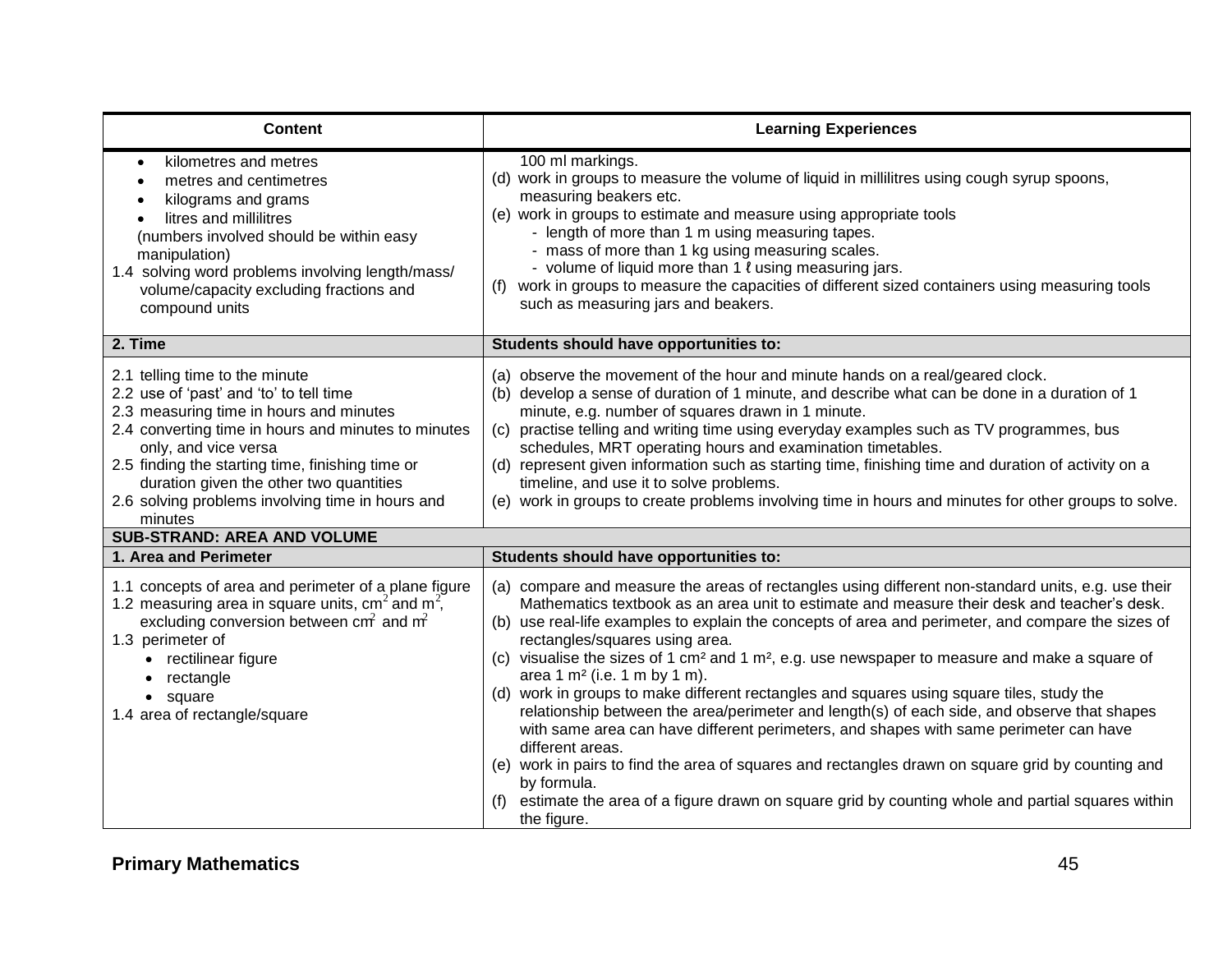| <b>Content</b>                                                                                      | <b>Learning Experiences</b>                                                                                                                                                                                                                                                                                                                                                                                                                                                                                                                                                                                                                                                                                                                                                                                                                     |
|-----------------------------------------------------------------------------------------------------|-------------------------------------------------------------------------------------------------------------------------------------------------------------------------------------------------------------------------------------------------------------------------------------------------------------------------------------------------------------------------------------------------------------------------------------------------------------------------------------------------------------------------------------------------------------------------------------------------------------------------------------------------------------------------------------------------------------------------------------------------------------------------------------------------------------------------------------------------|
| <b>SUB-STRAND: GEOMETRY</b>                                                                         |                                                                                                                                                                                                                                                                                                                                                                                                                                                                                                                                                                                                                                                                                                                                                                                                                                                 |
| 1. Angles                                                                                           | Students should have opportunities to:                                                                                                                                                                                                                                                                                                                                                                                                                                                                                                                                                                                                                                                                                                                                                                                                          |
| 1.1 concepts of angle<br>1.2 right angles, angles greater than/smaller than a<br>right angle        | (a) illustrate an angle as an amount of turning using geostrips/riveted straws and use language<br>such as 'acute angle' and 'obtuse angle' to describe angles.<br>(b) find angles in the environment and use a 'paper right angle' to identify right angles, angles<br>greater than a right angle and angles smaller than a right angle.                                                                                                                                                                                                                                                                                                                                                                                                                                                                                                       |
| 2. Perpendicular and Parallel Lines                                                                 | Students should have opportunities to:                                                                                                                                                                                                                                                                                                                                                                                                                                                                                                                                                                                                                                                                                                                                                                                                          |
| 2.1 perpendicular and parallel lines<br>2.2 draw perpendicular and parallel lines on square<br>grid | (a) recognise the relationship between two straight lines on a plane that are perpendicular/parallel<br>and give examples of perpendicular/parallel lines from 2D figures and the environment.<br>identify horizontal and vertical lines and explain how to determine if a line is horizontal/vertical,<br>(b)<br>e.g. a line is vertical when it is parallel to a plumb line.<br>recognise that two vertical lines are parallel, and that a horizontal line and a vertical line are<br>(C)<br>perpendicular.<br>work in pairs to explore how to construct perpendicular and parallel lines using set squares and<br>(d)<br>protractor, and to check whether two given straight lines are perpendicular or parallel.<br>work in pairs to explore how different pairs of perpendicular and parallel lines can be drawn on<br>(e)<br>square grid. |

| <b>SUB-STRAND: DATA REPRESENTATION AND INTERPRETATION</b>                                                                                            |                                                                                                                                                                                                                                                                                                                                 |
|------------------------------------------------------------------------------------------------------------------------------------------------------|---------------------------------------------------------------------------------------------------------------------------------------------------------------------------------------------------------------------------------------------------------------------------------------------------------------------------------|
| . Bar Graphs                                                                                                                                         | Students should have opportunities to:                                                                                                                                                                                                                                                                                          |
| 1.1 reading and interpreting data from bar graphs<br>1.2 using different scales on axis<br>1.3 solving 1-step problems using data from bar<br>graphs | (a) work in groups to discuss how to collect data, e.g. through interview or survey, and how to<br>represent the data in a bar graph.<br>construct a bar graph using a spreadsheet e.g. Excel, and make a story using information from<br>(b)<br>the graph.<br>(c) discuss real-world examples of data presented in bar graphs. |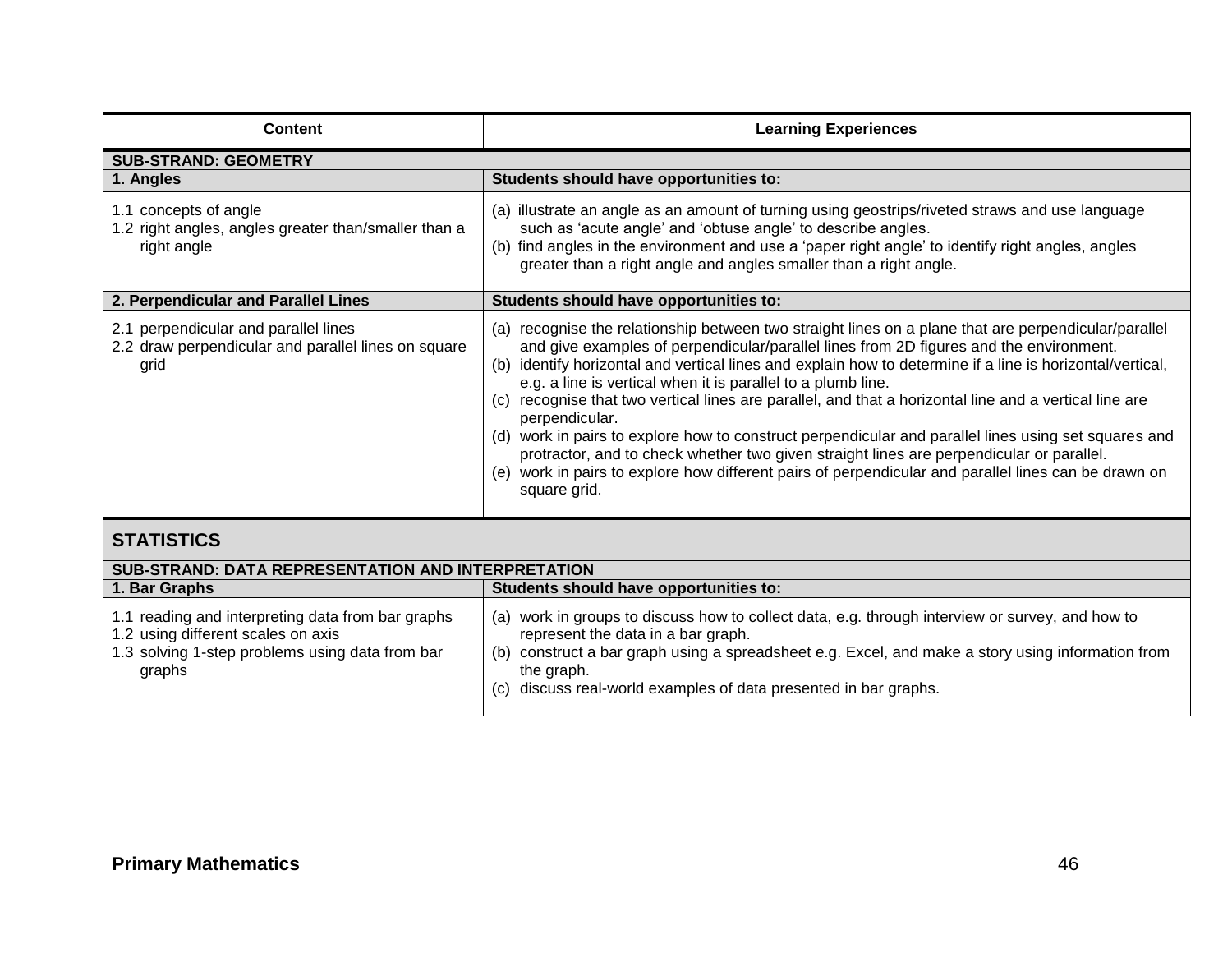| <b>Content</b>                                                                                                                                                                                                                                                                                                                           | <b>Learning Experiences</b>                                                                                                                                                                                                                                                                                                                                                                                                                                                                                                                                                                                                                                                                                                                                                                                                                                                                                                                                                                                                                                                                                                                                     |
|------------------------------------------------------------------------------------------------------------------------------------------------------------------------------------------------------------------------------------------------------------------------------------------------------------------------------------------|-----------------------------------------------------------------------------------------------------------------------------------------------------------------------------------------------------------------------------------------------------------------------------------------------------------------------------------------------------------------------------------------------------------------------------------------------------------------------------------------------------------------------------------------------------------------------------------------------------------------------------------------------------------------------------------------------------------------------------------------------------------------------------------------------------------------------------------------------------------------------------------------------------------------------------------------------------------------------------------------------------------------------------------------------------------------------------------------------------------------------------------------------------------------|
| <b>PRIMARY FOUR</b>                                                                                                                                                                                                                                                                                                                      |                                                                                                                                                                                                                                                                                                                                                                                                                                                                                                                                                                                                                                                                                                                                                                                                                                                                                                                                                                                                                                                                                                                                                                 |
| <b>NUMBER AND ALGEBRA</b>                                                                                                                                                                                                                                                                                                                |                                                                                                                                                                                                                                                                                                                                                                                                                                                                                                                                                                                                                                                                                                                                                                                                                                                                                                                                                                                                                                                                                                                                                                 |
| <b>SUB-STRAND: WHOLE NUMBERS</b>                                                                                                                                                                                                                                                                                                         |                                                                                                                                                                                                                                                                                                                                                                                                                                                                                                                                                                                                                                                                                                                                                                                                                                                                                                                                                                                                                                                                                                                                                                 |
| 1. Numbers up to 100 000                                                                                                                                                                                                                                                                                                                 | Students should have opportunities to:                                                                                                                                                                                                                                                                                                                                                                                                                                                                                                                                                                                                                                                                                                                                                                                                                                                                                                                                                                                                                                                                                                                          |
| 1.1 number notation, representations and place<br>values (ten thousands, thousands, hundreds,<br>tens, ones)<br>1.2 reading and writing numbers in numerals and in<br>words<br>1.3 comparing and ordering numbers<br>1.4 patterns in number sequences<br>1.5 rounding numbers to the nearest 10, 100 or<br>1000<br>1.6 use of $\approx$  | (a) work in groups to<br>- look for examples of big numbers up to 100 000 from newspapers and magazines.<br>- estimate a big number (e.g. the seating capacity of the Singapore Indoor Stadium) and<br>discuss how the estimation is done.<br>work in groups using number discs/number line to represent and compare numbers.<br>(b)<br>(c) use place-value cards to illustrate and explain place values e.g. the digit 3 stands for 30 000,<br>3000, 300, 30 or 3 depending on where it appears in a number.<br>use number discs/place-value cards to compare numbers digit by digit from left to right, and use<br>(d)<br>language such as 'greater than', 'greatest', 'smaller than', 'smallest' and 'the same as' to<br>describe the comparison.<br>(e) use number discs or digital manipulatives to represent a number that is 10, 100 or 1000 more<br>than/less than a 5-digit number.<br>describe a given number pattern before continuing the pattern or finding the missing number(s).<br>(f)<br>place a given number on a number line between two consecutive tens/hundreds, and determine<br>(q)<br>which ten/hundred is nearer to the given number. |
| 2. Factors and Multiples                                                                                                                                                                                                                                                                                                                 | Students should have opportunities to:                                                                                                                                                                                                                                                                                                                                                                                                                                                                                                                                                                                                                                                                                                                                                                                                                                                                                                                                                                                                                                                                                                                          |
| 2.1 factors, multiples and their relationship<br>2.2 determining if a 1-digit number is a factor of a<br>given number within 100<br>2.3 finding the common factors of two given<br>numbers<br>2.4 determining if a number is a multiple of a given<br>1-digit number<br>2.5 finding the common multiples of two given 1-digit<br>numbers | (a) relate the concepts of factor and multiple to multiplication and division.<br>(b) work in groups to express a given number within 100 as a product of two factors and share the<br>different ways of writing the products e.g. $36 = 9 \times 4$ and $36 = 3 \times 12$ .<br>make a list of the first 12 multiples of a given 1-digit number and use this method to identify the<br>(c)<br>common multiples of two given 1-digit numbers.<br>make connections between the concept of common factor and simplifying a fraction, and<br>(d)<br>between the concept of common multiple and finding a common denominator for two fractions.                                                                                                                                                                                                                                                                                                                                                                                                                                                                                                                     |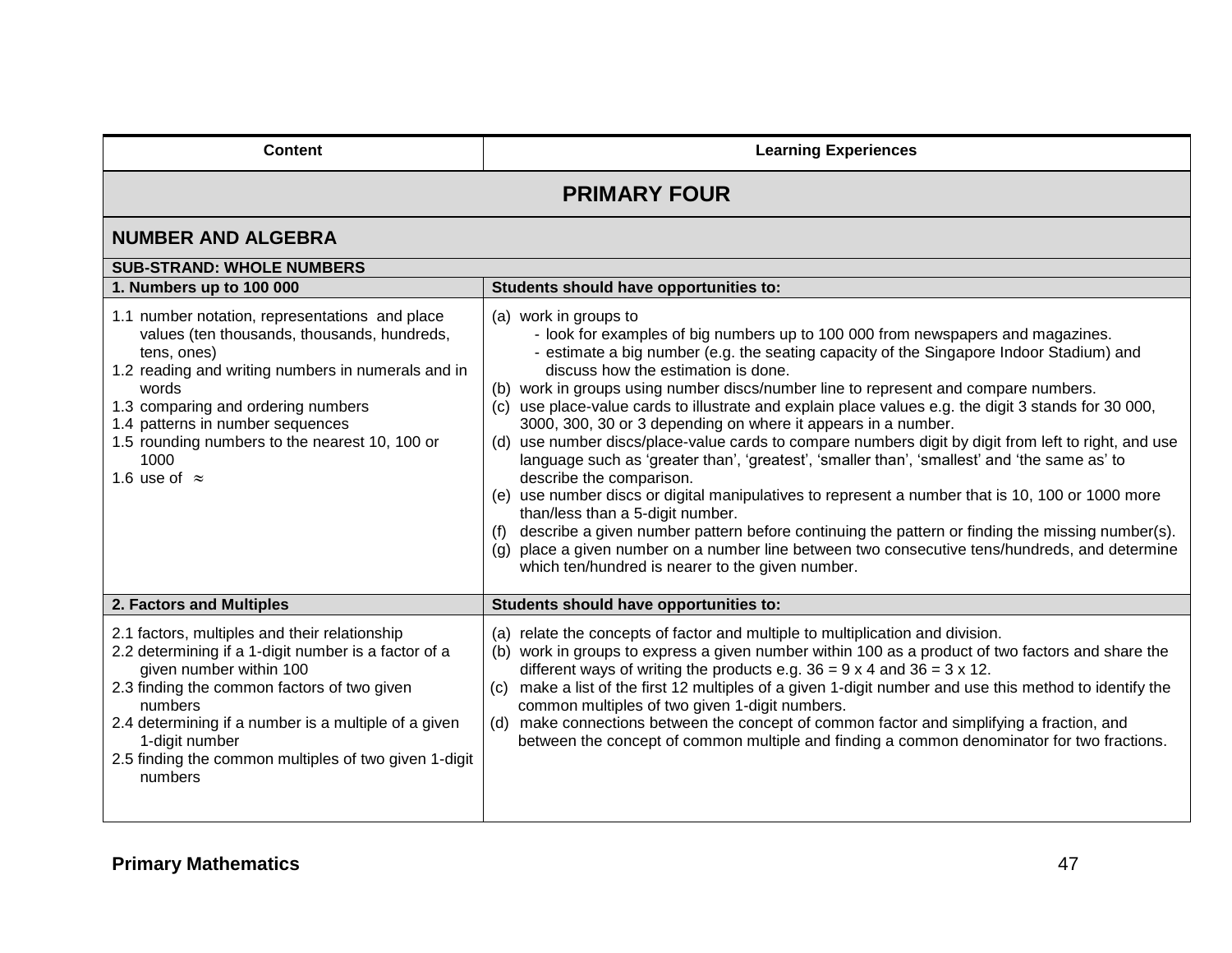| <b>Content</b>                                                                   | <b>Learning Experiences</b>                                                                                                                                                      |
|----------------------------------------------------------------------------------|----------------------------------------------------------------------------------------------------------------------------------------------------------------------------------|
| 3. Four Operations                                                               | Students should have opportunities to:                                                                                                                                           |
| 3.1 multiplication algorithm<br>up to 4 digits by 1 digit                        | (a) use number discs or concrete manipulatives to visualise, illustrate and explain the multiplication<br>of a number by 10 and a multiple of 10                                 |
| up to 3 digits by 2 digits<br>3.2 division algorithm (up to 4 digits by 1 digit) | (b) use the part-whole and comparison models to represent and solve word problems involving the<br>four operations.                                                              |
| 3.3 solving up to 3-step word problems involving the                             | (c) use a variety of mental strategies for the 4 operations and explain the process.                                                                                             |
| 4 operations                                                                     | (d) estimate the answer before doing the calculation and check the reasonableness of the<br>calculated answer by comparing it with the estimated answer.                         |
|                                                                                  | (e) work in groups to create 3-step word problems involving the 4 operations for other groups to<br>solve.                                                                       |
|                                                                                  | (f) solve non-routine problems using different heuristics and share their ideas.                                                                                                 |
| <b>SUB-STRAND: FRACTIONS</b>                                                     |                                                                                                                                                                                  |
| 1. Mixed Numbers and Improper Fractions                                          | Students should have opportunities to:                                                                                                                                           |
| 1.1 mixed numbers, improper fractions and their<br>relationships                 | (a) give examples of fractions in everyday situations, including measurements, e.g. $\frac{1}{2}$ kg, $1\frac{1}{4}$ litres,                                                     |
|                                                                                  | $\frac{1}{2}$ m, etc.                                                                                                                                                            |
|                                                                                  | (b) use fraction discs/number line to represent and interpret fractions greater than one whole as<br>improper fractions and mixed numbers.                                       |
|                                                                                  | (c) compare two fractions using fraction discs, and then without using fraction discs by changing to<br>common denominators.                                                     |
|                                                                                  | (d) compare and order whole numbers and fractions on a number line.                                                                                                              |
|                                                                                  | (e) achieve mastery of conversion between mixed numbers and improper fractions by playing<br>games using fraction cards (pictures and symbols) including digital games.          |
| 2. Fraction of a Set of Objects                                                  | Students should have opportunities to:                                                                                                                                           |
| 2.1 fraction as part of a set of objects                                         | (a) divide a given set of concrete objects into equal parts and use this to<br>- illustrate the concept of fraction of a set (e.g. when a set of objects is divided into 3 equal |
|                                                                                  | parts, $\frac{2}{3}$ of the set' is 2 out of the 3 equal parts).                                                                                                                 |
|                                                                                  | - find a fraction of a set by adding up the objects in the parts (e.g. when a set of 24 objects                                                                                  |
|                                                                                  | are divided into 4 equal parts, $\frac{3}{4}$ of the set' is 6 + 6 + 6 or 3 x 6 = 18 objects).                                                                                   |
|                                                                                  | (b) Use pictorial model to illustrate the concept of fraction of a quantity.                                                                                                     |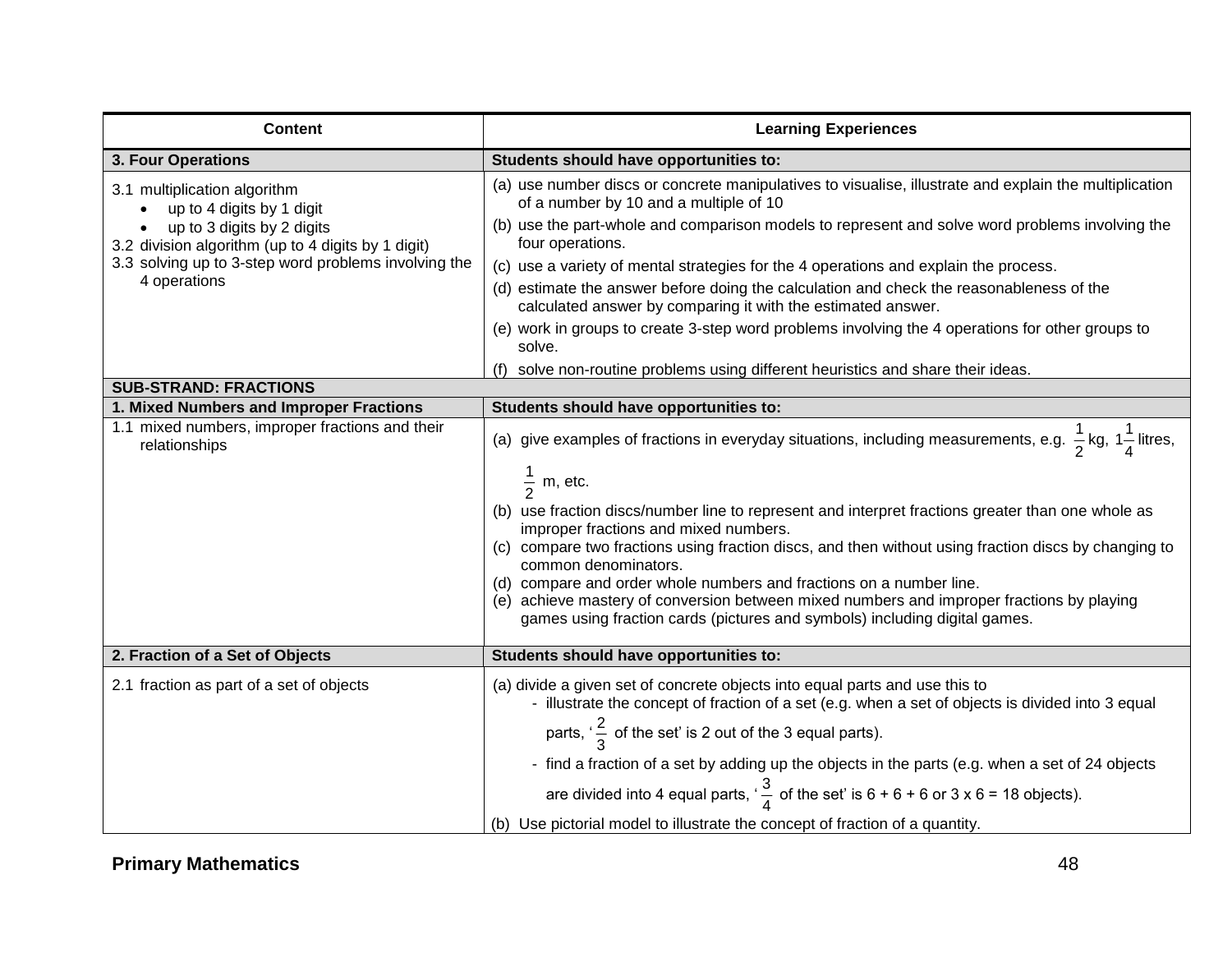| <b>Content</b>                                                                                                                                                                                                                                                                                                                                                                                                                                         | <b>Learning Experiences</b>                                                                                                                                                                                                                                                                                                                                                                                                                                                                                                                                                                                                                                                                                                                                                                                                                                                                                                                                                                                                                                                                                                                                                                                                                                                                                                                                                                                                                                                                                                                                                                                                                                                                                        |
|--------------------------------------------------------------------------------------------------------------------------------------------------------------------------------------------------------------------------------------------------------------------------------------------------------------------------------------------------------------------------------------------------------------------------------------------------------|--------------------------------------------------------------------------------------------------------------------------------------------------------------------------------------------------------------------------------------------------------------------------------------------------------------------------------------------------------------------------------------------------------------------------------------------------------------------------------------------------------------------------------------------------------------------------------------------------------------------------------------------------------------------------------------------------------------------------------------------------------------------------------------------------------------------------------------------------------------------------------------------------------------------------------------------------------------------------------------------------------------------------------------------------------------------------------------------------------------------------------------------------------------------------------------------------------------------------------------------------------------------------------------------------------------------------------------------------------------------------------------------------------------------------------------------------------------------------------------------------------------------------------------------------------------------------------------------------------------------------------------------------------------------------------------------------------------------|
| 3. Addition and Subtraction                                                                                                                                                                                                                                                                                                                                                                                                                            | Students should have opportunities to:                                                                                                                                                                                                                                                                                                                                                                                                                                                                                                                                                                                                                                                                                                                                                                                                                                                                                                                                                                                                                                                                                                                                                                                                                                                                                                                                                                                                                                                                                                                                                                                                                                                                             |
| 3.1 adding and subtracting fractions with<br>denominators of given fractions not exceeding<br>12 and not more than two different<br>denominators<br>3.2 solving up to 2-step word problems involving<br>addition and subtraction                                                                                                                                                                                                                       | (a) use fraction discs to illustrate addition and subtraction of fractions with answer greater than one<br>whole, and express the answer as a mixed number or improper fraction.<br>(b) work in groups to create 2-step word problems involving addition and subtraction of fractions for<br>other groups to solve.                                                                                                                                                                                                                                                                                                                                                                                                                                                                                                                                                                                                                                                                                                                                                                                                                                                                                                                                                                                                                                                                                                                                                                                                                                                                                                                                                                                                |
| <b>SUB-STRAND: DECIMALS</b>                                                                                                                                                                                                                                                                                                                                                                                                                            |                                                                                                                                                                                                                                                                                                                                                                                                                                                                                                                                                                                                                                                                                                                                                                                                                                                                                                                                                                                                                                                                                                                                                                                                                                                                                                                                                                                                                                                                                                                                                                                                                                                                                                                    |
| 1. Decimals up to 3 decimal places                                                                                                                                                                                                                                                                                                                                                                                                                     | Students should have opportunities to:                                                                                                                                                                                                                                                                                                                                                                                                                                                                                                                                                                                                                                                                                                                                                                                                                                                                                                                                                                                                                                                                                                                                                                                                                                                                                                                                                                                                                                                                                                                                                                                                                                                                             |
| 1.1 notation, representations and place values<br>(tenths, hundredths, thousandths)<br>1.2 comparing and ordering decimals<br>1.3 dividing a whole number by a whole number<br>with quotient as a decimal<br>1.4 converting decimals to fractions<br>1.5 converting fractions to decimals when the<br>denominator is a factor of 10 or 100<br>1.6 rounding decimals to<br>the nearest whole number<br>$\bullet$<br>1 decimal place<br>2 decimal places | (a) look for decimals in everyday situations e.g. advertisements from newspapers and magazines.<br>(b) record length/mass/volume of liquid in decimal notation e.g. 1 m 62 cm is 1.62 m, and identify<br>the whole-number parts, tenths and hundredths in the decimal.<br>(c) recognise that a decimal is made up of a whole-number part and a fractional part, represent the<br>decimal on a number line, and make connections between decimals, fractions and<br>measurement.<br>(d) use number discs to extend the place-value concept of whole numbers to decimals.<br>(e) count in tenths/hundredths using number discs from 0.1 to 1.2, or from 0.01 to 0.12, e.g. 11<br>tenths is 1.1.<br>(f) write whole numbers and decimals in 3 digits (or 4 digits), arrange these numbers in increasing/<br>decreasing order and explain how it is done.<br>(g) use number discs to represent a number that is $0.1$ , $0.01$ or $0.001$ more than/less than a given<br>decimal.<br>(h) create, describe and continue number sequences such as $0.4$ , $0.8$ , $1.2$ , $1.6$ ,<br>(i) compare decimals using number line.<br>(j) compare two decimals by first comparing the whole-number parts, and then compare the tenths,<br>hundredths, thousandths in that order.<br>(k) represent equivalent decimals such as 0.2, 0.20 and 0.200, and explain that they are the same<br>number.<br>(I) divide a whole number by a 1-digit whole number and write the answer as a decimal instead of<br>as quotient and remainder.<br>(m) place a given decimal on a number line between two consecutive whole numbers/tenths/<br>hundredths, and determine which whole number/tenth/hundredth is nearer to the given decimal. |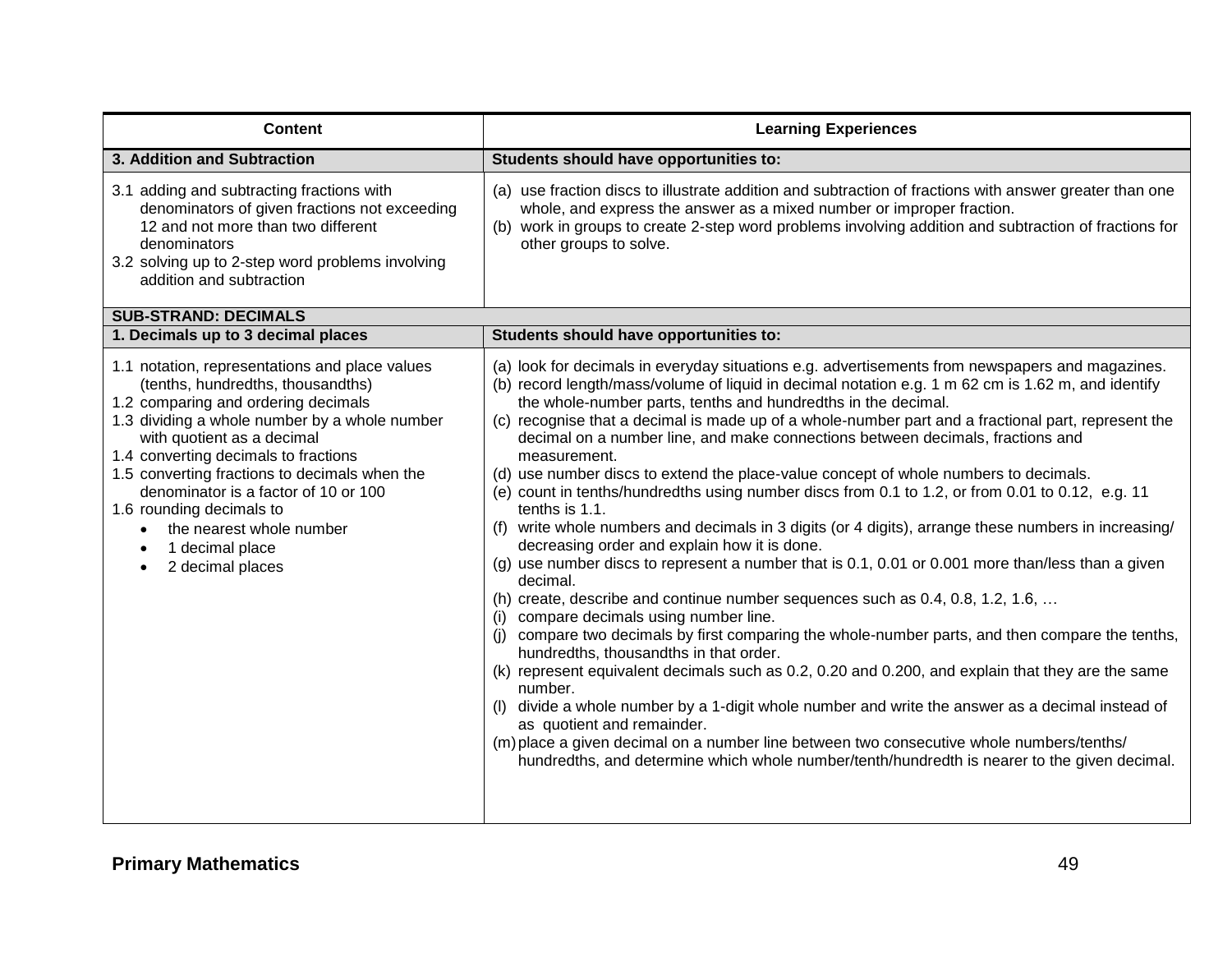| <b>Content</b>                                                                                                                                                                                                                       | <b>Learning Experiences</b>                                                                                                                                                                                                                                                                                                                                                                                                                                                                                                                                                                                |
|--------------------------------------------------------------------------------------------------------------------------------------------------------------------------------------------------------------------------------------|------------------------------------------------------------------------------------------------------------------------------------------------------------------------------------------------------------------------------------------------------------------------------------------------------------------------------------------------------------------------------------------------------------------------------------------------------------------------------------------------------------------------------------------------------------------------------------------------------------|
| 2. Addition and Subtraction                                                                                                                                                                                                          | Students should have opportunities to:                                                                                                                                                                                                                                                                                                                                                                                                                                                                                                                                                                     |
| adding and subtracting decimals (up to 2)<br>2.1<br>decimal places)                                                                                                                                                                  | (a) use number discs or digital manipulatives to illustrate the addition and subtraction algorithms<br>and make connections between the algorithms for decimals and for whole numbers.<br>(b) use a variety of mental strategies for addition and subtraction and explain the process.<br>(c) work in groups on problems involving decimals in everyday situations such as shopping<br>receipts, food prices in school canteen, and budgeting.<br>(d) estimate the answer before doing the calculation and check the reasonableness of the<br>calculated answer by comparing it with the estimated answer. |
| 3. Multiplication and Division                                                                                                                                                                                                       | Students should have opportunities to:                                                                                                                                                                                                                                                                                                                                                                                                                                                                                                                                                                     |
| 3.1 multiplying and dividing decimals (up to 2<br>decimal places) by a 1-digit whole number<br>3.2 solving up to 2-step word problems involving the<br>4 operations<br>3.3 rounding off answers to a specified degree of<br>accuracy | (a) use number discs or digital manipulatives to illustrate the multiplication and division algorithms<br>and make connections between the algorithms for decimals and for whole numbers.<br>(b) estimate the product and quotient using multiplication and division within the multiplication<br>tables and use the estimation to check the reasonableness of the calculated answer.<br>work in groups to create 2-step word problems based on everyday experiences, e.g. using data<br>(C)<br>from supermarket advertisements/receipts for other groups to solve.                                        |

# **MEASUREMENT AND GEOMETRY**

| <b>SUB-STRAND: MEASUREMENT</b>                                                                             |                                                                                                                                                                                                                                                                                                                                                                                                                                                                                                                                                                                                                                                                                |  |
|------------------------------------------------------------------------------------------------------------|--------------------------------------------------------------------------------------------------------------------------------------------------------------------------------------------------------------------------------------------------------------------------------------------------------------------------------------------------------------------------------------------------------------------------------------------------------------------------------------------------------------------------------------------------------------------------------------------------------------------------------------------------------------------------------|--|
| 1. Time                                                                                                    | Students should have opportunities to:                                                                                                                                                                                                                                                                                                                                                                                                                                                                                                                                                                                                                                         |  |
| 1.1 measuring time in seconds<br>1.2 24-hour clock<br>1.3 solving problems involving time in 24-hour clock | (a) develop a sense of 1 second or 10 seconds, e.g. what they can do in 1 second or the number of<br>words they can write in 10 seconds.<br>(b) read and write time in 24-hour clock from flight schedules or train schedules, and give reasons<br>why 24-hour clock is used instead of 12-hour clock.<br>(c) describe everyday events using 24-hour clock, including starting time, finishing time and<br>duration.<br>(d) represent given information such as starting time, finishing time and duration of activity on a<br>timeline and use it to solve problems.<br>(e) work in groups to create word problems involving time in 24-hour clock for other groups to solve. |  |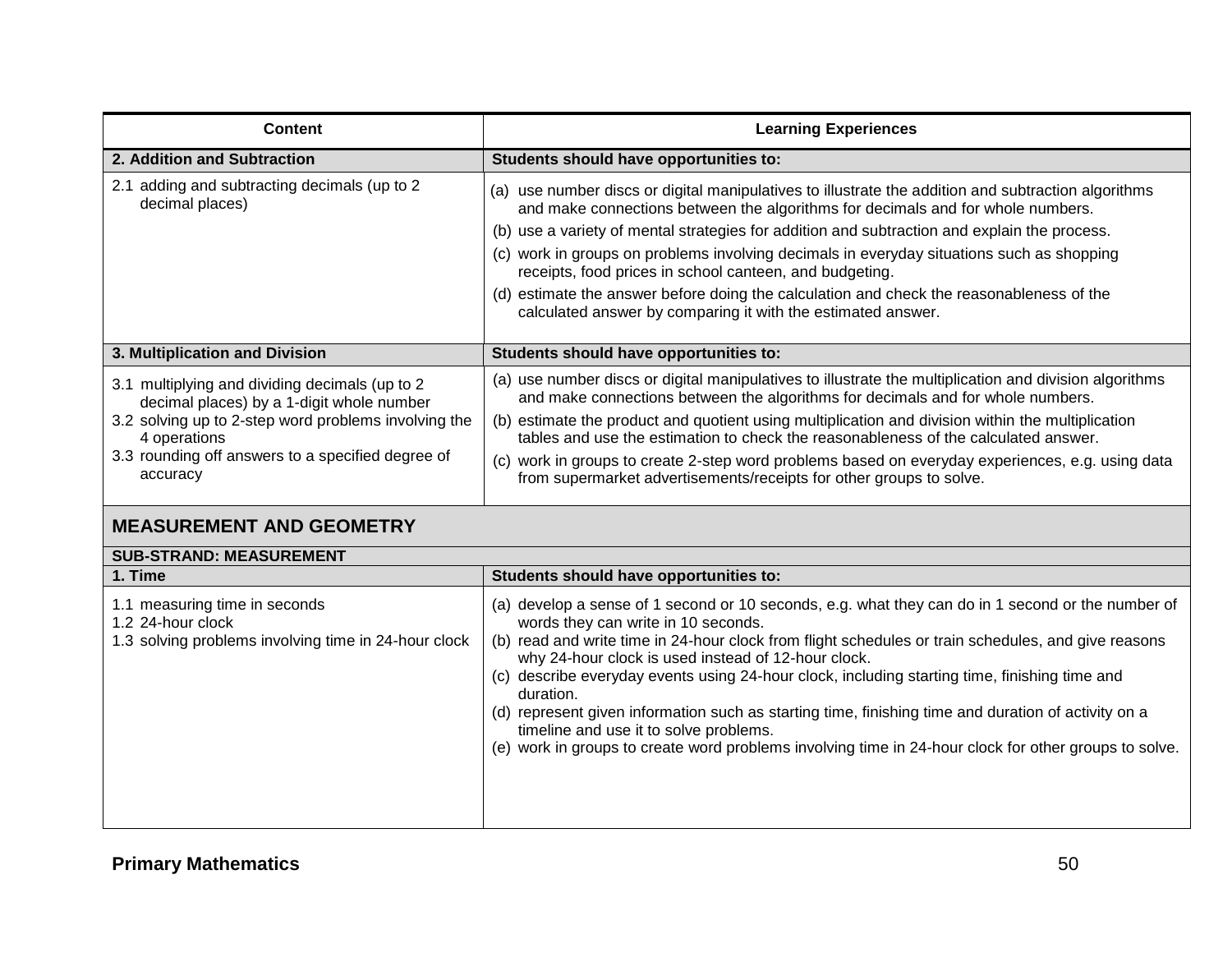| <b>Content</b>                                                                                                                                                                                                                                                             | <b>Learning Experiences</b>                                                                                                                                                                                                                                                                                                                                                                                                                                                                                                                                                                                                                                                              |
|----------------------------------------------------------------------------------------------------------------------------------------------------------------------------------------------------------------------------------------------------------------------------|------------------------------------------------------------------------------------------------------------------------------------------------------------------------------------------------------------------------------------------------------------------------------------------------------------------------------------------------------------------------------------------------------------------------------------------------------------------------------------------------------------------------------------------------------------------------------------------------------------------------------------------------------------------------------------------|
| <b>SUB-STRAND: AREA AND VOLUME</b>                                                                                                                                                                                                                                         |                                                                                                                                                                                                                                                                                                                                                                                                                                                                                                                                                                                                                                                                                          |
| 1. Area and Perimeter                                                                                                                                                                                                                                                      | Students should have opportunities to:                                                                                                                                                                                                                                                                                                                                                                                                                                                                                                                                                                                                                                                   |
| 1.1 finding one dimension of a rectangle given the<br>other dimension and its area/perimeter<br>1.2 finding the length of one side of a square given<br>its area/perimeter<br>1.3 finding the area and perimeter of composite<br>figures made up of rectangles and squares | (a) apply multiplication and division concepts to find one dimension of a rectangle given its area/<br>perimeter and the other dimension.<br>(b) draw and cut out squares of different sizes, from 1 cm <sup>2</sup> to 100 cm <sup>2</sup> , and commit to memory the<br>areas of the squares.<br>(c) make a composite figure using cutouts of rectangles and squares or draw the figure on square<br>grid, and calculate its area and perimeter.<br>(d) visualise how a L-shaped figure can be partitioned into rectangles and squares, or can be<br>formed by removing a rectangle/square from a bigger rectangle/square, and calculate the area<br>and perimeter from given lengths. |
| <b>SUB-STRAND: GEOMETRY</b>                                                                                                                                                                                                                                                |                                                                                                                                                                                                                                                                                                                                                                                                                                                                                                                                                                                                                                                                                          |
| 1. Angles                                                                                                                                                                                                                                                                  | Students should have opportunities to:                                                                                                                                                                                                                                                                                                                                                                                                                                                                                                                                                                                                                                                   |
| 1.1 using notation such as $\angle$ ABC and $\angle a$ to name<br>angles<br>1.2 measuring angles in degrees<br>1.3 drawing an angle of given size<br>1.4 relating quarter, half and complete turns to<br>angles in degrees<br>1.5 8-point compass                          | associate the amount of turning (rotation), clockwise or anti-clockwise, with an angle measured<br>(a)<br>in degrees<br>turn is 90°.<br>$\frac{1}{2}$ turn is 180°.<br>$\frac{3}{4}$ turn is 270°.<br>- a complete turn with 360°.<br>estimate before measuring angles using a protractor.<br>(b)<br>draw angles using a protractor.<br>(c)<br>(d) find the angles (in degrees) between two 8-point compass directions.                                                                                                                                                                                                                                                                  |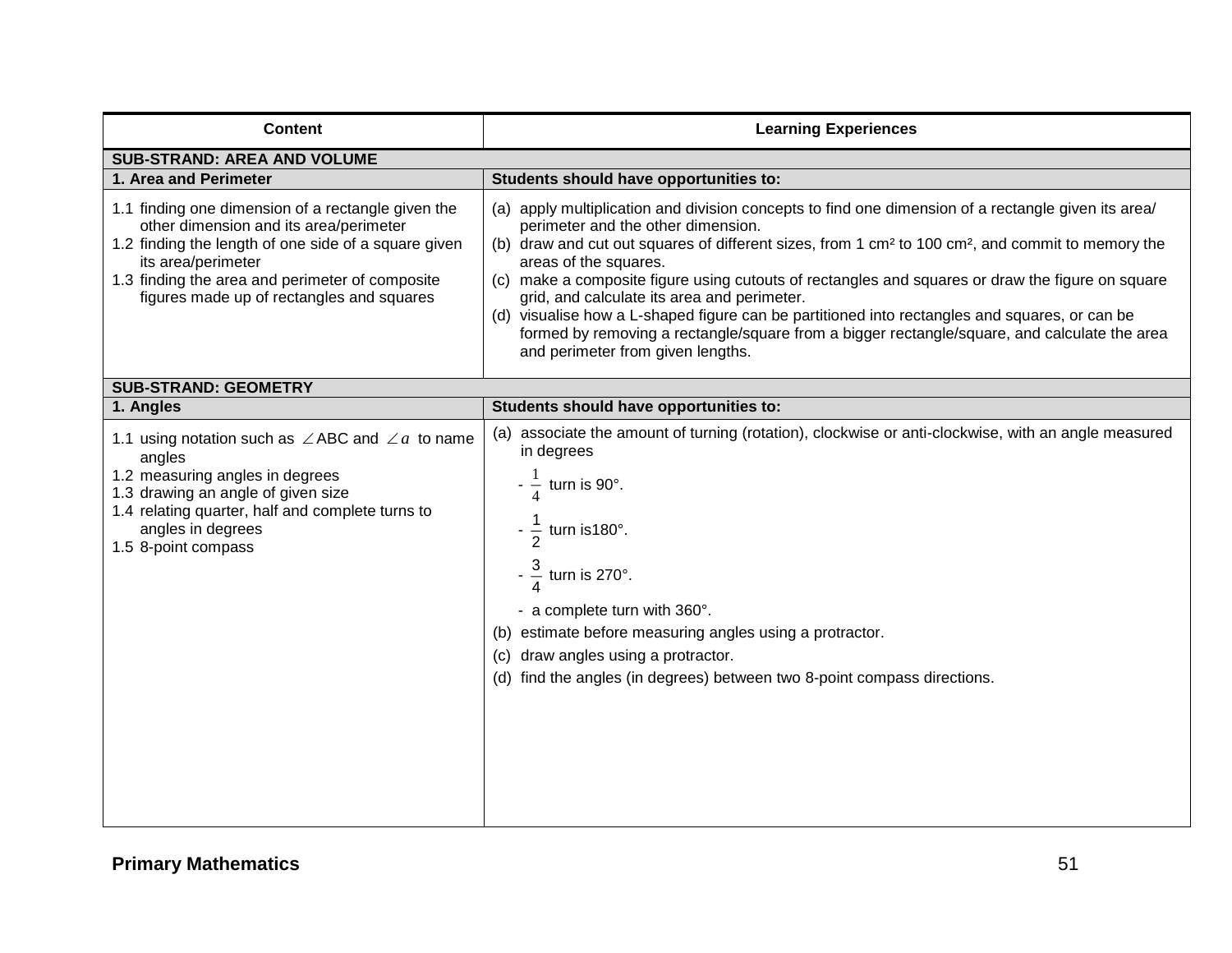| <b>Content</b>                                                                                                                                                                                                              | <b>Learning Experiences</b>                                                                                                                                                                                                                                                                                                                                                          |
|-----------------------------------------------------------------------------------------------------------------------------------------------------------------------------------------------------------------------------|--------------------------------------------------------------------------------------------------------------------------------------------------------------------------------------------------------------------------------------------------------------------------------------------------------------------------------------------------------------------------------------|
| 2. Rectangle and Square                                                                                                                                                                                                     | Students should have opportunities to:                                                                                                                                                                                                                                                                                                                                               |
| 2.1 properties of rectangle and square, excluding<br>diagonal properties<br>2.2 drawing rectangles and squares on square grid                                                                                               | describe the properties of rectangles and squares in terms of perpendicular and parallel lines,<br>(a)<br>e.g. two pairs of parallel sides, and discuss how rectangles and squares are related, e.g. a<br>square is a special rectangle.                                                                                                                                             |
|                                                                                                                                                                                                                             | (b) work in pairs to explore how to draw different squares and rectangles on square grid.                                                                                                                                                                                                                                                                                            |
|                                                                                                                                                                                                                             | observe the different orientations of a rectangle (or square) when it is rotated through<br>90° (quarter turn), 180° (half turn), 270° (three-quarter turn) and 360° (a complete turn),<br>clockwise or anti-clockwise.                                                                                                                                                              |
|                                                                                                                                                                                                                             | (d) sketch and draw rectangles and squares according to given length(s) using ruler, protractor and<br>set squares.                                                                                                                                                                                                                                                                  |
| 3. Line Symmetry                                                                                                                                                                                                            | Students should have opportunities to                                                                                                                                                                                                                                                                                                                                                |
| 3.1 identifying symmetric figures<br>3.2 determining whether a straight line is a line of<br>symmetry of a symmetric figure<br>3.3 completing a symmetric figure with respect to a<br>given line of symmetry on square grid | work in groups to look for examples of symmetric figures in their environment and determine the<br>(a)<br>lines of symmetry.<br>visualise folding a symmetric figure along a line of symmetry, justify that the figure is symmetric<br>(b)<br>about the line of symmetry, and relate the two halves of the symmetric figure as reflections of<br>each other in the line of symmetry. |
|                                                                                                                                                                                                                             | work in pairs to create symmetric figures with origami paper.<br>(C)                                                                                                                                                                                                                                                                                                                 |

| <b>SUB-STRAND: DATA REPRESENTATION AND INTERPRETATION</b>                                                                                                            |                                                                                                                                                                                        |
|----------------------------------------------------------------------------------------------------------------------------------------------------------------------|----------------------------------------------------------------------------------------------------------------------------------------------------------------------------------------|
| 1. Tables and Line Graphs                                                                                                                                            | Students should have opportunities to:                                                                                                                                                 |
| 1.1 completing a table from given data<br>1.2 reading and interpreting data from tables/line<br>graphs<br>1.3 solve 1-step problems using data from<br>tables/graphs | relate the data represented in a table to the corresponding bar graph, and explain why the data<br>(a)<br>is presented in a graph instead of a table.                                  |
|                                                                                                                                                                      | discuss examples of data presented in bar graphs/composite bar graphs found in newspapers<br>(b)<br>and magazines, and how the data was collected and displayed in graphical form.     |
|                                                                                                                                                                      | construct a line graph using a spreadsheet e.g. Excel, and make connections between bar and<br>(C)<br>line graphs, and explain which type of graph should be used or both can be used. |
|                                                                                                                                                                      | discuss examples of inappropriate representations of data from newspapers, e.g. whether<br>(d)<br>certain representations are misleading.                                              |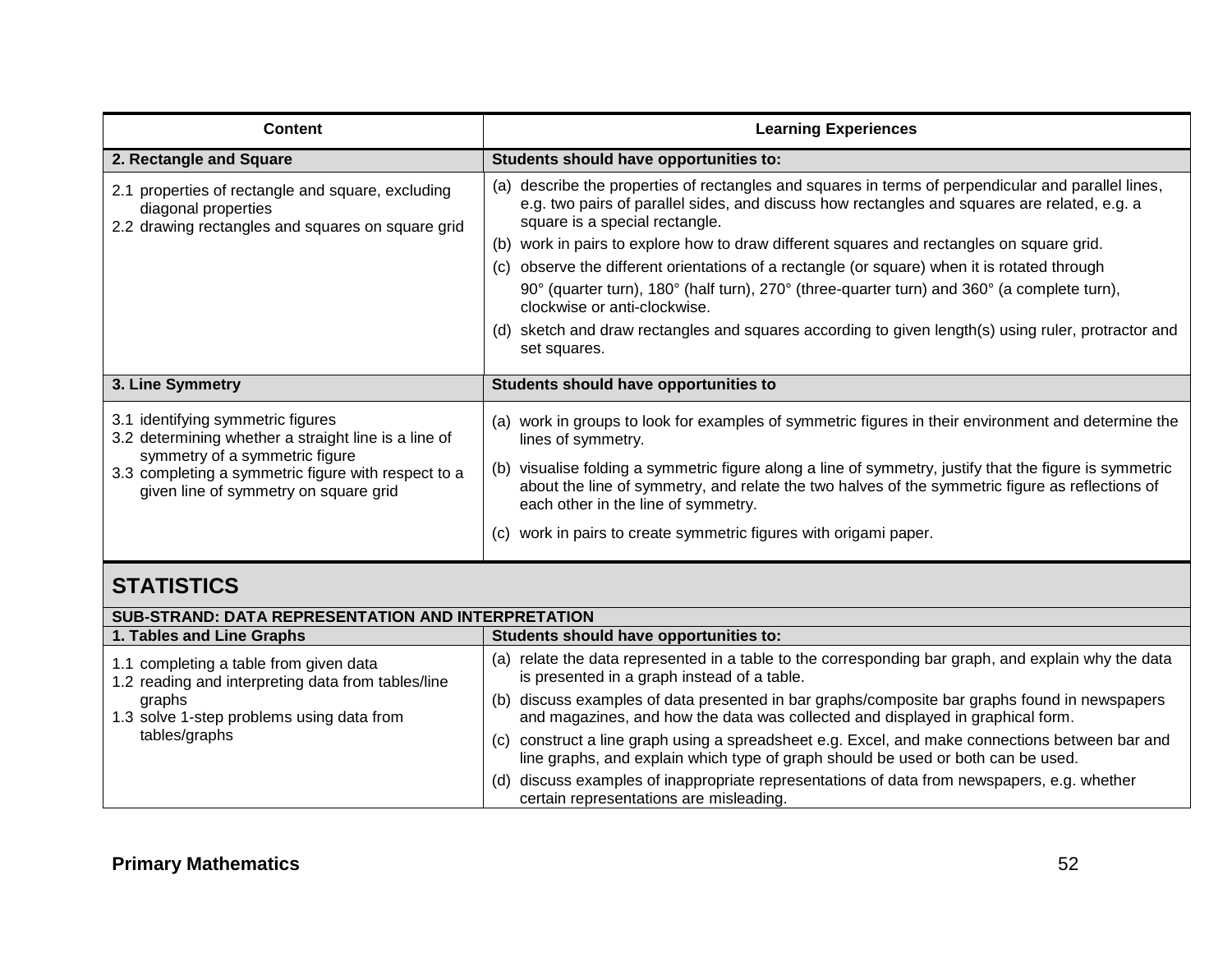| <b>Content</b>                                                                                                                                                                                                                             | <b>Learning Experiences</b>                                                                                                                                                                                                                                                                                                                                                                                                                                                                                                                                                                                                                                                |
|--------------------------------------------------------------------------------------------------------------------------------------------------------------------------------------------------------------------------------------------|----------------------------------------------------------------------------------------------------------------------------------------------------------------------------------------------------------------------------------------------------------------------------------------------------------------------------------------------------------------------------------------------------------------------------------------------------------------------------------------------------------------------------------------------------------------------------------------------------------------------------------------------------------------------------|
| <b>PRIMARY FIVE</b>                                                                                                                                                                                                                        |                                                                                                                                                                                                                                                                                                                                                                                                                                                                                                                                                                                                                                                                            |
| <b>NUMBER AND ALGEBRA</b>                                                                                                                                                                                                                  |                                                                                                                                                                                                                                                                                                                                                                                                                                                                                                                                                                                                                                                                            |
| <b>SUB-STRAND: WHOLE NUMBERS</b>                                                                                                                                                                                                           |                                                                                                                                                                                                                                                                                                                                                                                                                                                                                                                                                                                                                                                                            |
| 1. Numbers up to 10 million                                                                                                                                                                                                                | Students should have opportunities to:                                                                                                                                                                                                                                                                                                                                                                                                                                                                                                                                                                                                                                     |
| 1.1 reading and writing numbers in numerals and in<br>words                                                                                                                                                                                | extend the number system to millions, and read and write large numbers in millions and<br>(a)<br>thousands up to 10 million.<br>(b) develop a sense of the size of 1 million by<br>- discussing examples of numbers in millions up to 10 million e.g. population of Singapore,<br>price of a property.<br>- searching for examples of 1 million from the internet.<br>- estimating the size of an indoor stadium that will have a capacity of 1 million spectators as<br>compared to the Singapore Indoor Stadium.                                                                                                                                                         |
| 2. Four Operations                                                                                                                                                                                                                         | Students should have opportunities to:                                                                                                                                                                                                                                                                                                                                                                                                                                                                                                                                                                                                                                     |
| 2.1 multiplying and dividing by 10, 100, 1000 and<br>their multiples without calculator<br>2.2 order of operations without calculator<br>2.3 use of brackets without calculator<br>2.4 solving word problems involving the 4<br>operations | (a) use number discs to illustrate multiplication and division of a whole number by 10/100/1000,<br>e.g. the result of multiplying 6 hundreds 2 tens 3 ones (623) by 10 is 6 thousands 2 hundreds 3<br>tens (6230).<br>(b) discover the rules for the order of the 4 operations with a scientific calculator and explain why<br>the rules are necessary.<br>(c) estimate the answer before doing the calculation and check the reasonableness of the<br>calculated answer by comparing it with the estimated answer.<br>(d) solve problems using the part-whole and comparison models.<br>(e) solve non-routine problems using different heuristics and share their ideas. |
| <b>SUB-STRAND: FRACTIONS</b>                                                                                                                                                                                                               |                                                                                                                                                                                                                                                                                                                                                                                                                                                                                                                                                                                                                                                                            |
| 1. Fraction and Division                                                                                                                                                                                                                   | Students should have opportunities to:                                                                                                                                                                                                                                                                                                                                                                                                                                                                                                                                                                                                                                     |
| 1.1 dividing a whole number by a whole number<br>with quotient as a fraction<br>1.2 converting fractions to decimals                                                                                                                       | (a) divide a whole number by a 1-digit whole number and write the answer as a fraction, instead of<br>as quotient and remainder, or as a decimal.                                                                                                                                                                                                                                                                                                                                                                                                                                                                                                                          |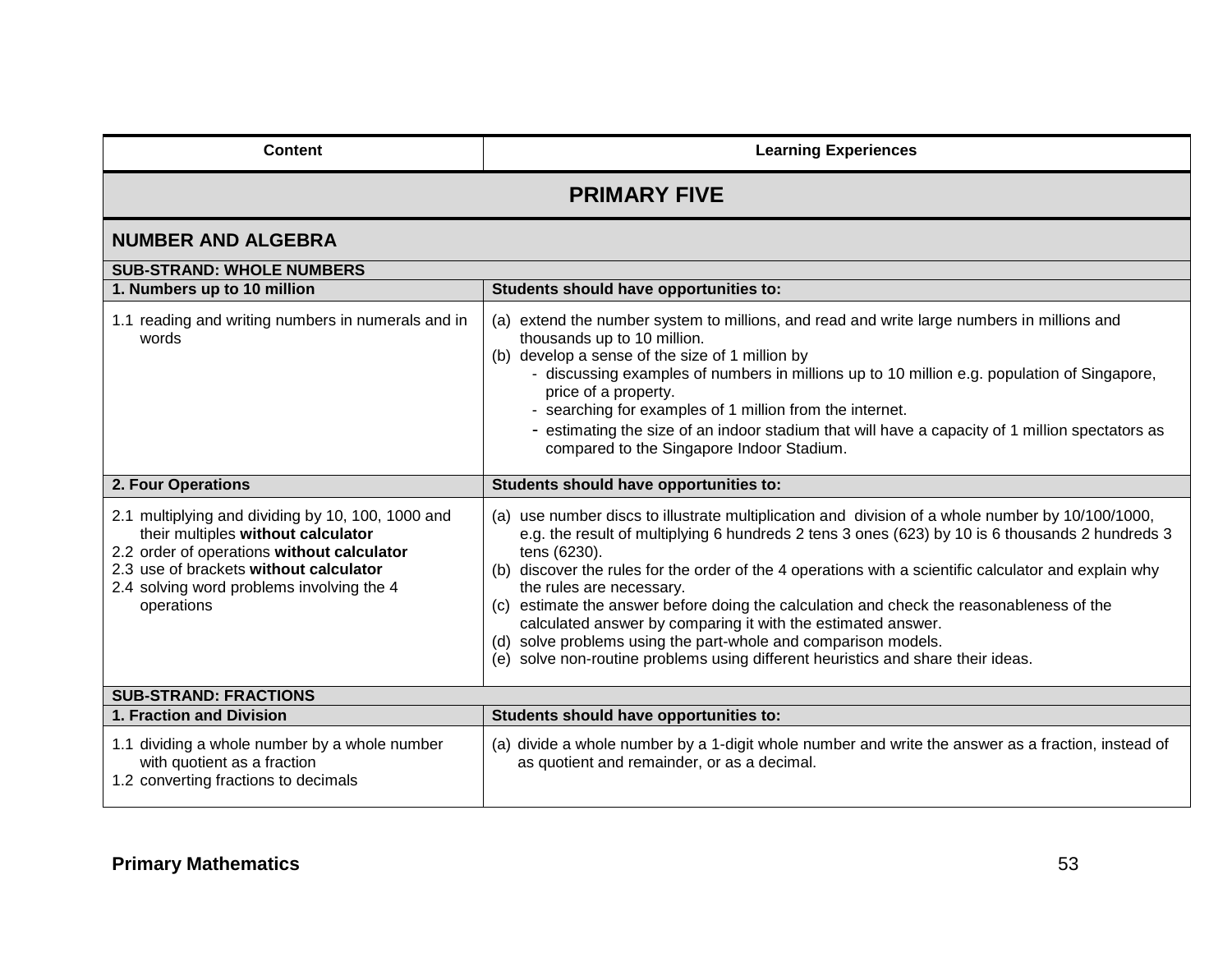| <b>Content</b>                                                                                                                                                                                                                                                                                                                                                                                                   | <b>Learning Experiences</b>                                                                                                                                                                                                                                                                                                                                                                                                                                                                                                                                                                     |
|------------------------------------------------------------------------------------------------------------------------------------------------------------------------------------------------------------------------------------------------------------------------------------------------------------------------------------------------------------------------------------------------------------------|-------------------------------------------------------------------------------------------------------------------------------------------------------------------------------------------------------------------------------------------------------------------------------------------------------------------------------------------------------------------------------------------------------------------------------------------------------------------------------------------------------------------------------------------------------------------------------------------------|
|                                                                                                                                                                                                                                                                                                                                                                                                                  | (b) explain how fraction and division are related, e.g. $\frac{3}{5}$ is 3 divided by 5; when 3 pies are shared                                                                                                                                                                                                                                                                                                                                                                                                                                                                                 |
|                                                                                                                                                                                                                                                                                                                                                                                                                  | equally among 5 children, each child gets $\frac{3}{5}$ of a pie.                                                                                                                                                                                                                                                                                                                                                                                                                                                                                                                               |
|                                                                                                                                                                                                                                                                                                                                                                                                                  | use the part-whole model to illustrate the concepts of fraction and division, and their<br>(C)<br>relationship, e.g. draw a model to show $12 \div 3$ as a whole divided into 3 equal parts which is<br>also $\frac{1}{3}$ of 12.                                                                                                                                                                                                                                                                                                                                                               |
| 2. Four Operations                                                                                                                                                                                                                                                                                                                                                                                               | Students should have opportunities to:                                                                                                                                                                                                                                                                                                                                                                                                                                                                                                                                                          |
| 2.1 adding and subtracting mixed numbers<br>2.2 multiplying a proper/improper fraction and a<br>whole number without calculator<br>2.3 multiplying a proper fraction and a proper/<br>improper fractions without calculator<br>2.4 multiplying two improper fractions<br>2.5 multiplying a mixed number and a whole<br>number<br>2.6 solving word problems involving addition,<br>subtraction and multiplication | (a) use fraction discs to illustrate addition and subtraction of mixed numbers which involve adding/<br>subtracting the whole-number parts, followed by adding/subtracting the fractional parts.<br>(b) relate multiplication of whole number and fraction to finding the number of objects in a fraction of<br>a set, e.g. $\frac{3}{4} \times 60 = \frac{3}{4}$ of 60.<br>(c) discuss the advantages of doing 'cancellation' before multiplying out the fractions.<br>(d) solve problems using the part-whole and comparison models.<br>(e) work in groups to solve multi-step word problems. |
| <b>SUB-STRAND: DECIMALS</b>                                                                                                                                                                                                                                                                                                                                                                                      |                                                                                                                                                                                                                                                                                                                                                                                                                                                                                                                                                                                                 |
| 1. Four Operations                                                                                                                                                                                                                                                                                                                                                                                               | Students should have opportunities to:                                                                                                                                                                                                                                                                                                                                                                                                                                                                                                                                                          |
| 1.1 multiplying and dividing decimals (up to 3<br>decimal places) by 10, 100, 1000 and their<br>multiples without calculator                                                                                                                                                                                                                                                                                     | (a) use number discs to illustrate multiplication and division of a decimal by 10/100/1000, e.g. the<br>result of multiplying 6 ones 2 tenths 3 hundredths (6.23) by 10 is 6 tens 2 ones 3 tenths (62.3),<br>and relate the process to multiplication and division of a whole number by 10/100/1000.                                                                                                                                                                                                                                                                                            |
| 1.2 converting a measurement from a smaller unit to<br>a larger unit in decimal form, and vice versa<br>kilometres and metres                                                                                                                                                                                                                                                                                    | collect and talk about real-life examples of the uses of different units of measurement, e.g.<br>(b)<br>specifications of furniture in a manual, weighing scales, height of a mountain in metres (m),<br>car capacity in cubic centimetres (cm <sup>3</sup> or cc).                                                                                                                                                                                                                                                                                                                             |
| metres and centimetres<br>kilograms and grams                                                                                                                                                                                                                                                                                                                                                                    | measure and compare amounts of liquid using measuring cylinders $(2)$ and beakers (ml) to<br>(C)<br>determine the equivalence between the measurements, e.g. $0.2 \ell = 200$ ml.                                                                                                                                                                                                                                                                                                                                                                                                               |
| litres and millilitres<br>1.3 solving word problems involving the 4                                                                                                                                                                                                                                                                                                                                              | use a linear scale to show the relationship between larger and smaller units of measurement.<br>(d)                                                                                                                                                                                                                                                                                                                                                                                                                                                                                             |
| operations                                                                                                                                                                                                                                                                                                                                                                                                       | work in pairs to convert between larger and smaller units through games or quizzes.<br>(e)                                                                                                                                                                                                                                                                                                                                                                                                                                                                                                      |
|                                                                                                                                                                                                                                                                                                                                                                                                                  | work in groups to create word problems based on everyday experiences for other groups to<br>(f)<br>solve, e.g. using data from supermarket advertisements.                                                                                                                                                                                                                                                                                                                                                                                                                                      |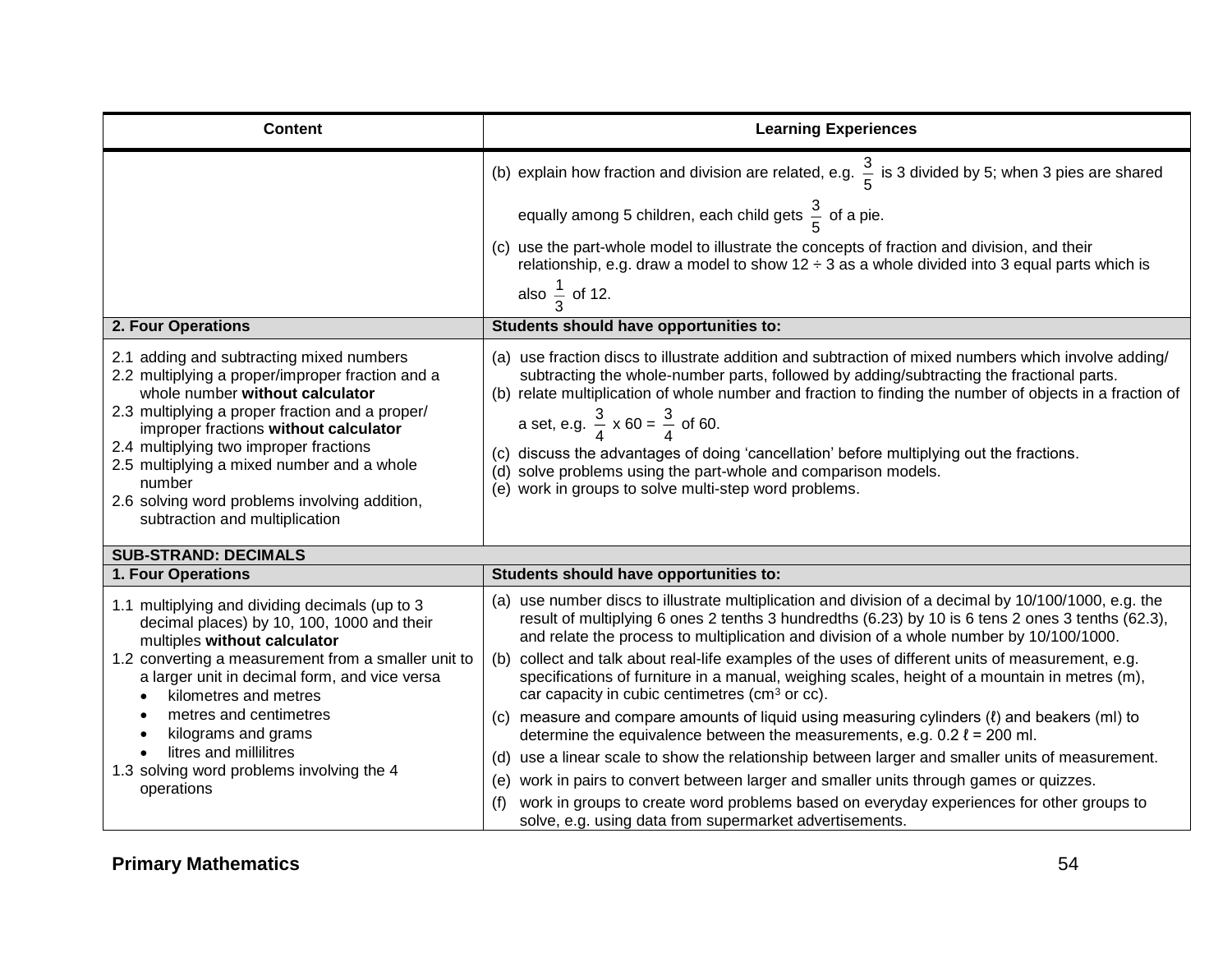| <b>Content</b>                                                                                                                                                                                                                  | <b>Learning Experiences</b>                                                                                                                                                                                                                                                                                                                                                                                                                                                                                                                                                                                                                                                                                                                                                                                                                                                                                                                                                                                                                                                                                                                                                                                                                                                                                                     |
|---------------------------------------------------------------------------------------------------------------------------------------------------------------------------------------------------------------------------------|---------------------------------------------------------------------------------------------------------------------------------------------------------------------------------------------------------------------------------------------------------------------------------------------------------------------------------------------------------------------------------------------------------------------------------------------------------------------------------------------------------------------------------------------------------------------------------------------------------------------------------------------------------------------------------------------------------------------------------------------------------------------------------------------------------------------------------------------------------------------------------------------------------------------------------------------------------------------------------------------------------------------------------------------------------------------------------------------------------------------------------------------------------------------------------------------------------------------------------------------------------------------------------------------------------------------------------|
|                                                                                                                                                                                                                                 | (g) estimate the answer before doing the calculation and check the reasonableness of the<br>calculated answer by comparing it with the estimated answer.                                                                                                                                                                                                                                                                                                                                                                                                                                                                                                                                                                                                                                                                                                                                                                                                                                                                                                                                                                                                                                                                                                                                                                        |
| <b>SUB-STRAND: PERCENTAGE</b>                                                                                                                                                                                                   |                                                                                                                                                                                                                                                                                                                                                                                                                                                                                                                                                                                                                                                                                                                                                                                                                                                                                                                                                                                                                                                                                                                                                                                                                                                                                                                                 |
| 1. Percentage                                                                                                                                                                                                                   | Students should have opportunities to:                                                                                                                                                                                                                                                                                                                                                                                                                                                                                                                                                                                                                                                                                                                                                                                                                                                                                                                                                                                                                                                                                                                                                                                                                                                                                          |
| 1.1 expressing a part of a whole as a percentage<br>1.2 use of %<br>1.3 finding a percentage part of a whole<br>1.4 finding discount, GST and annual interest<br>1.5 solving up to 2-step word problems involving<br>percentage | (a) look for examples where percentages are used in real life, e.g. newspaper cuttings showing<br>discounts, bank brochures showing interest rates, and discuss their usage.<br>(b) discuss different ways of expressing a part of a whole, e.g. the number of squares shaded to<br>show 30% on 100-square and 200-square grids.<br>(c) use a percentage scale to illustrate the part-whole concept of percentage, and to show the<br>relationship between percentage and fraction, e.g. 30% = $\frac{3}{10}$<br>10%<br>20%<br>90% 100%<br>0%<br>30%<br>40%<br>50%<br>60% 70%<br>80%<br>(d) use a linear scale to show the relationship between percentage and decimal<br>10% 20% 30%<br>40% 50%<br>60% 70% 80%<br>0%<br>90% 100%<br>$\Omega$<br>0.2<br>0.3<br>0.5<br>0.6<br>0.7<br>0.8<br>0.1<br>$0.4^{\circ}$<br>0.9<br>1.0<br>(e) play card games/online games involving equivalent fractions, decimals and percentages,<br>e.g. 20% is equivalent to $\frac{1}{5}$ or 0.2.<br>(f) use the part-whole model to represent and solve percentage problems.<br>(g) collect receipts that show discounts, GST, service charges etc., and use calculator to check how<br>these values are calculated.<br>(h) work in groups to plan a shopping list with a given budget using newspaper advertisements and<br>promotion pamphlets. |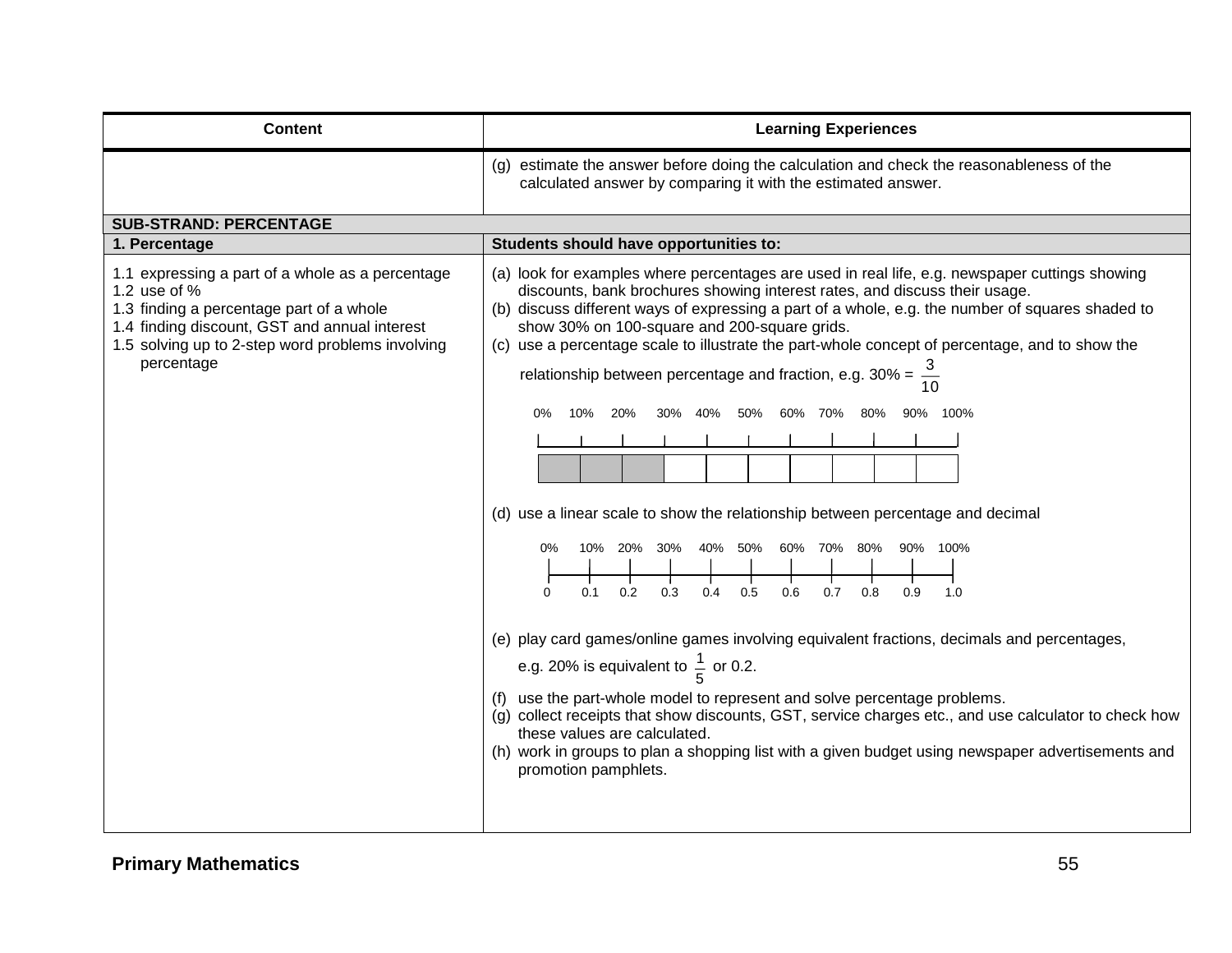| <b>Content</b>                                                                                                                                                                                                                                                                                                                                                                                                                                                                 | <b>Learning Experiences</b>                                                                                                                                                                                                                                                                                                                                                                                                                                                                                                                                                                                                                                                                                                    |
|--------------------------------------------------------------------------------------------------------------------------------------------------------------------------------------------------------------------------------------------------------------------------------------------------------------------------------------------------------------------------------------------------------------------------------------------------------------------------------|--------------------------------------------------------------------------------------------------------------------------------------------------------------------------------------------------------------------------------------------------------------------------------------------------------------------------------------------------------------------------------------------------------------------------------------------------------------------------------------------------------------------------------------------------------------------------------------------------------------------------------------------------------------------------------------------------------------------------------|
| <b>SUB-STRAND: RATIO</b>                                                                                                                                                                                                                                                                                                                                                                                                                                                       |                                                                                                                                                                                                                                                                                                                                                                                                                                                                                                                                                                                                                                                                                                                                |
| 1. Ratio                                                                                                                                                                                                                                                                                                                                                                                                                                                                       | Students should have opportunities to:                                                                                                                                                                                                                                                                                                                                                                                                                                                                                                                                                                                                                                                                                         |
| 1.1 notation, representations and interpretation of<br>a:b and a:b:c, where a, b and c are whole<br>numbers, excluding ratios involving fractions<br>and decimals<br>1.2 equivalent ratios<br>1.3 dividing a quantity in a given ratio<br>1.4 expressing a ratio in its simplest form<br>1.5 finding the ratio of two or three given quantities<br>1.6 finding the missing term in a pair of equivalent<br>ratios<br>1.7 solving up to 2-step word problems involving<br>ratio | (a) use objects in the classroom to practise simplifying ratios and using ratio language,<br>e.g. "The ratio of the number of boys to the number of girls is 15 to 20", and 15:20 = 3:4.<br>(b) work in groups to make different ratios from two or three given sets of objects, e.g. given 8 blue<br>cubes and 12 green cubes, make different ratios by forming equal groups of varying sizes and<br>recognise the ratios as equivalent ratios because the number of cubes remain unchanged, only<br>groupings change.<br>(c) make connections between simplifying fractions and ratios by dividing the terms of the fraction/<br>ratio by a common factor.<br>(d) solve problems using the part-whole and comparison models. |
| <b>SUB-STRAND: RATE AND SPEED</b>                                                                                                                                                                                                                                                                                                                                                                                                                                              |                                                                                                                                                                                                                                                                                                                                                                                                                                                                                                                                                                                                                                                                                                                                |
| 1. Rate                                                                                                                                                                                                                                                                                                                                                                                                                                                                        | Students should have opportunities to:                                                                                                                                                                                                                                                                                                                                                                                                                                                                                                                                                                                                                                                                                         |
| 1.1 rate as the amount of a quantity per unit of<br>another quantity<br>1.2 finding rate, total amount or number of units<br>given the other two quantities<br>1.3 solving word problems involving rate                                                                                                                                                                                                                                                                        | (a) talk about examples of rate in everyday situations such as postage rates and utility rates (water<br>and electricity consumption rates).<br>(b) talk about a situation involving rate and recognise that there are three related quantities (rate,<br>total amount, number of units) and given any two quantities, the third quantity can be calculated.<br>(c) solve problems using proportional reasoning.                                                                                                                                                                                                                                                                                                               |
| <b>MEASUREMENT AND GEOMETRY</b>                                                                                                                                                                                                                                                                                                                                                                                                                                                |                                                                                                                                                                                                                                                                                                                                                                                                                                                                                                                                                                                                                                                                                                                                |
| SUB-STRAND: AREA AND VOLUME                                                                                                                                                                                                                                                                                                                                                                                                                                                    |                                                                                                                                                                                                                                                                                                                                                                                                                                                                                                                                                                                                                                                                                                                                |
| 1. Area of Triangle                                                                                                                                                                                                                                                                                                                                                                                                                                                            | Students should have opportunities to:                                                                                                                                                                                                                                                                                                                                                                                                                                                                                                                                                                                                                                                                                         |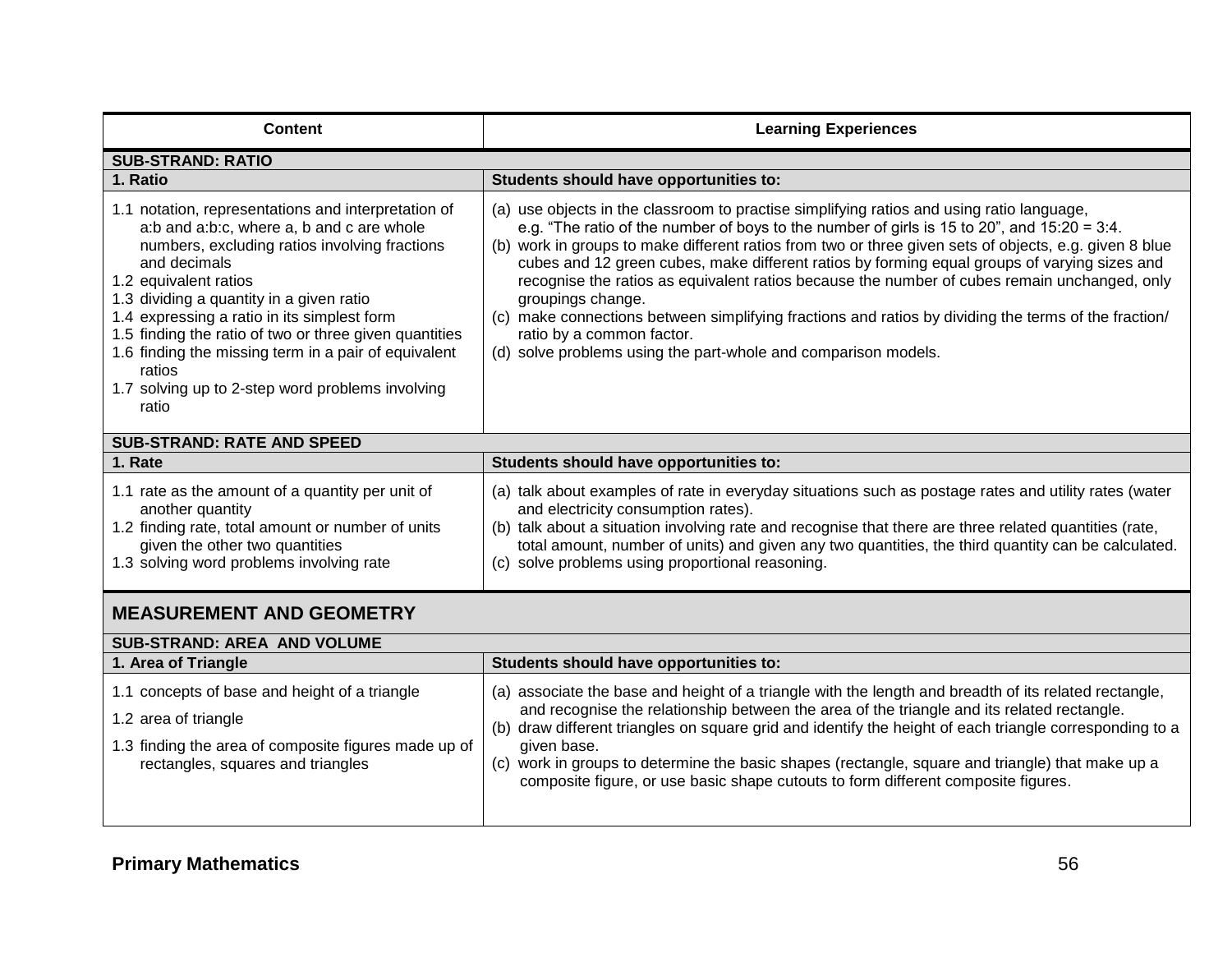| <b>Content</b>                                                                                                                                                                                                                                                                                                                                                             | <b>Learning Experiences</b>                                                                                                                                                                                                                                                                                                                                                                                                                                                                                                                                                                                                                                                                                                                                                                                                                                                                                                                                                                                                                                                                                                                                                                            |
|----------------------------------------------------------------------------------------------------------------------------------------------------------------------------------------------------------------------------------------------------------------------------------------------------------------------------------------------------------------------------|--------------------------------------------------------------------------------------------------------------------------------------------------------------------------------------------------------------------------------------------------------------------------------------------------------------------------------------------------------------------------------------------------------------------------------------------------------------------------------------------------------------------------------------------------------------------------------------------------------------------------------------------------------------------------------------------------------------------------------------------------------------------------------------------------------------------------------------------------------------------------------------------------------------------------------------------------------------------------------------------------------------------------------------------------------------------------------------------------------------------------------------------------------------------------------------------------------|
| 2. Volume of Cube and Cuboid                                                                                                                                                                                                                                                                                                                                               | Students should have opportunities to:                                                                                                                                                                                                                                                                                                                                                                                                                                                                                                                                                                                                                                                                                                                                                                                                                                                                                                                                                                                                                                                                                                                                                                 |
| 2.1 building solids with unit cubes<br>2.2 measuring volume in cubic units, cm <sup>3</sup> and m <sup>3</sup> ,<br>excluding conversion between $cm3$ and $m3$<br>2.3 drawing cubes and cuboids on isometric grid<br>2.4 volume of a cube/cuboid<br>2.5 finding the volume of liquid in a rectangular tank<br>2.6 relationship between $\ell$ (or ml) and cm <sup>3</sup> | (a) use unit cubes (or connecting cubes) to build different solids (3D figures) and express their<br>volumes in cubic units.<br>(b) compare the sizes of solids in terms of their volumes.<br>build cuboids and cubes layer by layer using unit cubes (or connecting cubes) to establish the<br>(c)<br>formula for the volume of a cuboid/cube.<br>build cubes of sizes $1 \times 1 \times 1$ , $2 \times 2 \times 2$ , $3 \times 3 \times 3$ ,  using unit cubes (or connecting cubes) and<br>(d)<br>find the volumes of the cubes by counting and by formula.<br>pour 1 litre of water into a container measuring 10 cm by 10 cm by 10 cm to establish the<br>(e)<br>equivalence of 1 litre (1000 ml) and 1000 cm <sup>3</sup> .<br>make connections between 1 cm <sup>2</sup> and 1 cm <sup>3</sup> , and between 1 m <sup>2</sup> and 1 m <sup>3</sup> , e.g. use newspaper<br>(f)<br>and masking tape to make a square of area 1 m <sup>2</sup> and a cube of volume 1 m <sup>3</sup> .<br>work in groups to draw a cube or a cuboid taking into consideration size and orientation.<br>(g)<br>(h) work in pairs to draw on square grid the top/side/front view of a solid made up of unit cubes. |
| <b>SUB-STRAND: GEOMETRY</b>                                                                                                                                                                                                                                                                                                                                                |                                                                                                                                                                                                                                                                                                                                                                                                                                                                                                                                                                                                                                                                                                                                                                                                                                                                                                                                                                                                                                                                                                                                                                                                        |
| 1. Angles                                                                                                                                                                                                                                                                                                                                                                  | Students should have opportunities to:                                                                                                                                                                                                                                                                                                                                                                                                                                                                                                                                                                                                                                                                                                                                                                                                                                                                                                                                                                                                                                                                                                                                                                 |
| 1.1 angles on a straight line<br>1.2 angles at a point<br>1.3 vertically opposite angles<br>1.4 finding unknown angles                                                                                                                                                                                                                                                     | (a) describe and illustrate the various angle properties.<br>look for examples of different types of angles in the environment.<br>(b)<br>use the angle properties to find unknown angles and explain how they obtain the answers.<br>(C)                                                                                                                                                                                                                                                                                                                                                                                                                                                                                                                                                                                                                                                                                                                                                                                                                                                                                                                                                              |
| 2. Triangle                                                                                                                                                                                                                                                                                                                                                                | Students should have opportunities to:                                                                                                                                                                                                                                                                                                                                                                                                                                                                                                                                                                                                                                                                                                                                                                                                                                                                                                                                                                                                                                                                                                                                                                 |
| 2.1 properties of<br>isosceles triangle<br>$\bullet$<br>equilateral triangle<br>$\bullet$<br>right-angled triangle<br>2.2 angle sum of a triangle<br>2.3 finding unknown angles without additional<br>construction of lines                                                                                                                                                | (a) sort a set of different triangles into groups by their angles/lengths, explain how it is done and<br>use terms such as 'acute-angled triangle', 'obtuse-angle triangle', 'right-angled triangle',<br>'isosceles triangle' and 'equilateral triangle' to describe the triangles.<br>look for the various types of triangles in the environment.<br>(b)<br>investigate and discover that the angle sum of any triangle is 180° using triangle cutouts or<br>(c)<br>applets.<br>(d) identify and justify the angle properties of triangles, e.g. fold an isosceles triangle cutout to show<br>that the base angles are equal.<br>(e) draw special triangles on square grid.<br>use the angle properties of triangles to find unknown angles and explain how they obtain the<br>answers.<br>sketch and draw different triangles according to given angles and lengths using ruler, protractor<br>and set squares.                                                                                                                                                                                                                                                                                      |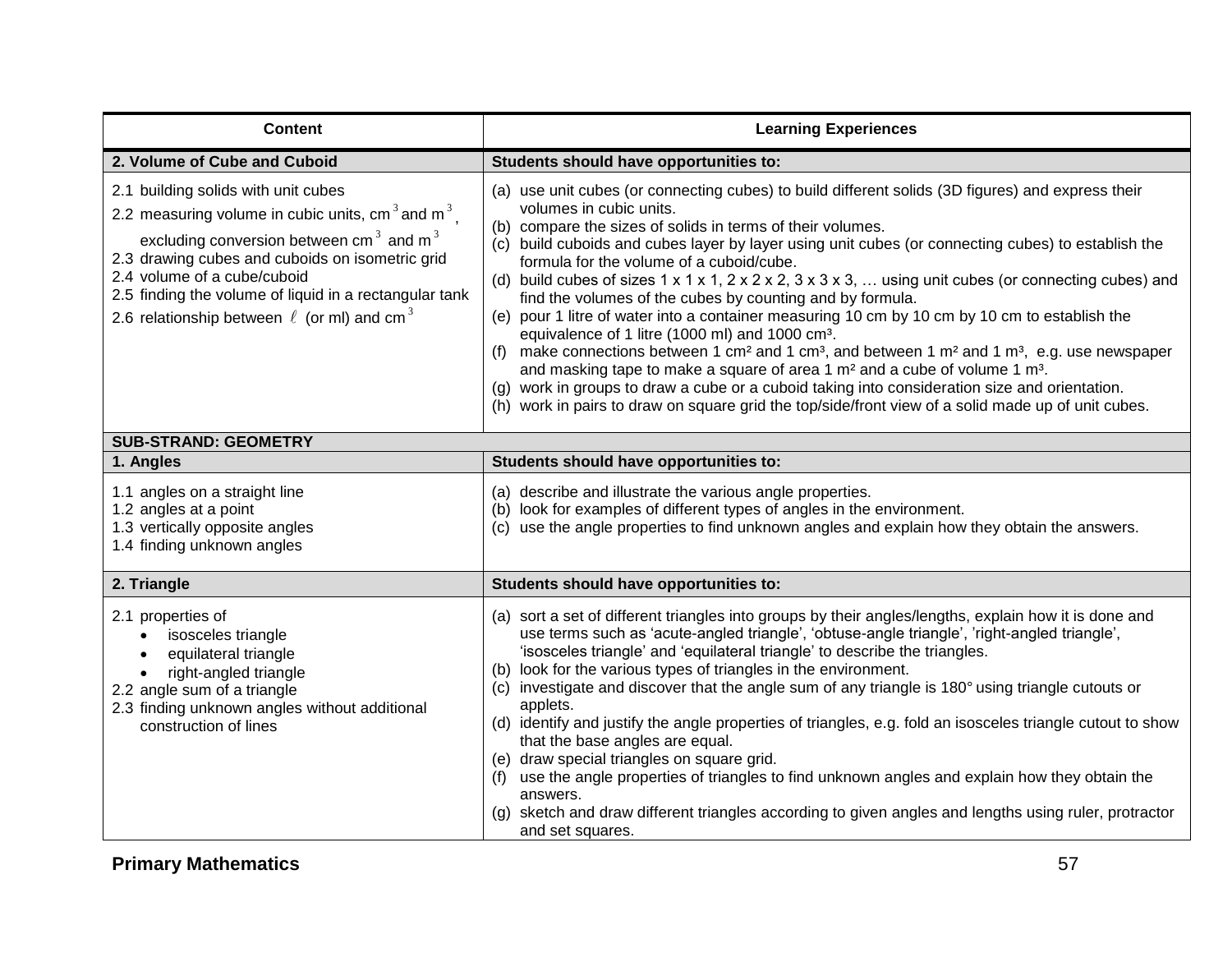| <b>Content</b>                                                                                                                       | <b>Learning Experiences</b>                                                                                                                                                                                                                                                                                                                                                                                                                                                                                                                                                                                                    |
|--------------------------------------------------------------------------------------------------------------------------------------|--------------------------------------------------------------------------------------------------------------------------------------------------------------------------------------------------------------------------------------------------------------------------------------------------------------------------------------------------------------------------------------------------------------------------------------------------------------------------------------------------------------------------------------------------------------------------------------------------------------------------------|
| 3. Parallelogram, Rhombus and Trapezium                                                                                              | Students should have opportunities to:                                                                                                                                                                                                                                                                                                                                                                                                                                                                                                                                                                                         |
| 3.1 properties of<br>parallelogram<br>rhombus<br>trapezium<br>3.2 finding unknown angles without additional<br>construction of lines | (a) make a collection of quadrilaterals (4-sided figures) from pictures and photographs, and identify<br>the various special quadrilaterals besides square and rectangles.<br>(b) discuss how each special quadrilateral is different from the others, and explore its properties<br>using cutouts or applets.<br>(c) draw special quadrilaterals on square grid.<br>use the properties of special quadrilaterals to find unknown angles and explain how they obtain<br>(d)<br>the answers.<br>sketch and draw special quadrilaterals according to given angles and lengths using ruler,<br>(e)<br>protractor and set squares. |
| <b>CTATICTICS</b>                                                                                                                    |                                                                                                                                                                                                                                                                                                                                                                                                                                                                                                                                                                                                                                |

| <b>SUB-STRAND: DATA ANALYSIS</b>                                                                                          |                                                                                                                                                                                                                                                                                                                                                       |
|---------------------------------------------------------------------------------------------------------------------------|-------------------------------------------------------------------------------------------------------------------------------------------------------------------------------------------------------------------------------------------------------------------------------------------------------------------------------------------------------|
| 1. Average of a Set of Data                                                                                               | Students should have opportunities to:                                                                                                                                                                                                                                                                                                                |
| 1.1 average as 'total value $\div$ number of data'<br>1.2 relationship between average, total value and<br>number of data | discuss the meaning of average in real-life situations such as average height, average load in a<br>(a)<br>lift, average temperature in a day or month.<br>recognise that there are three related quantities in a set of data (average, total value and<br>(b)<br>number of data) and given any two quantities, the third quantity can be calculated. |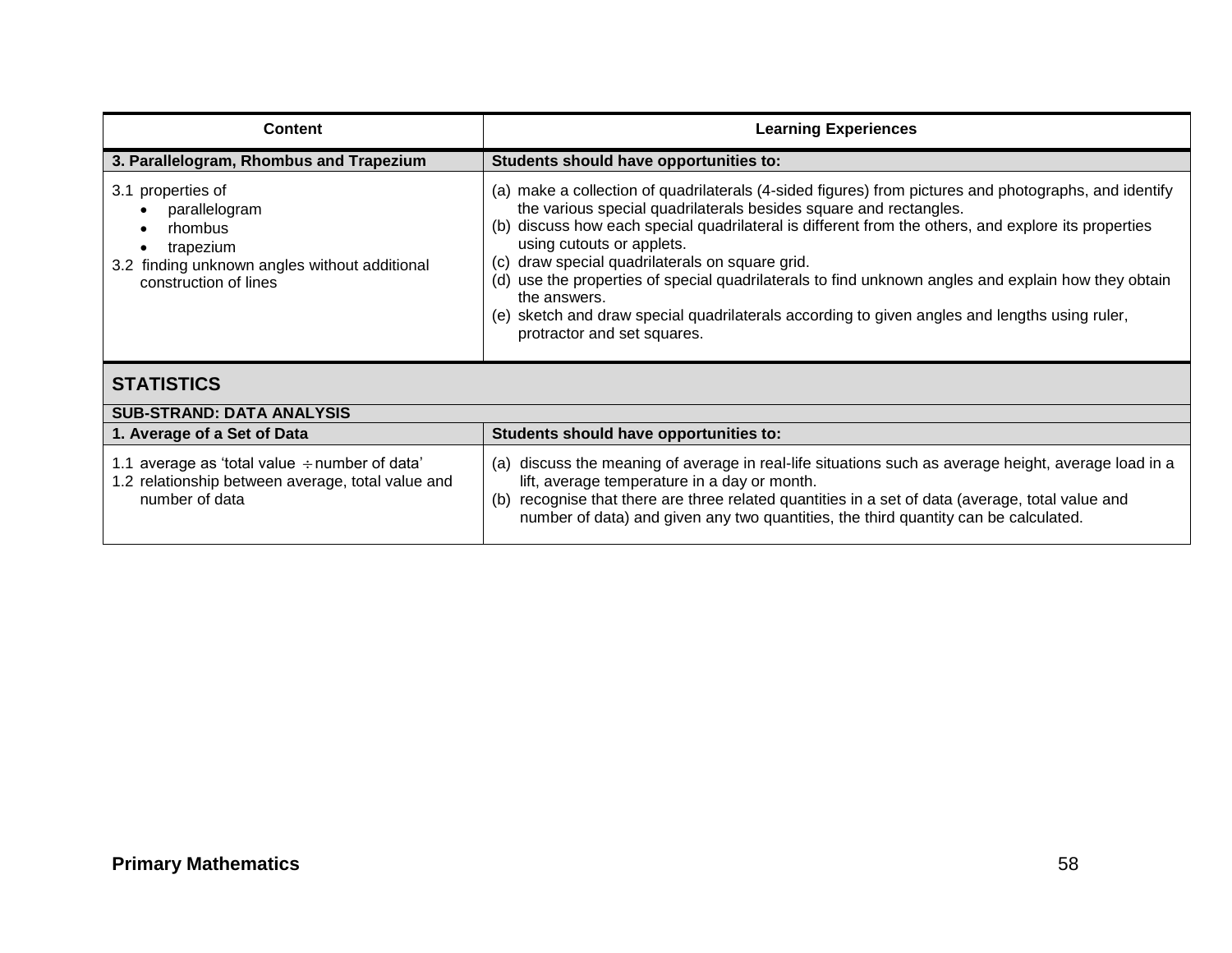| <b>Content</b>                                                                                                                                                                                                              | <b>Learning Experiences</b>                                                                                                                                                                                                                                                                                                                                                                                                                                                                                                                                                                                                                                                                                                                                                                                                                                                                      |
|-----------------------------------------------------------------------------------------------------------------------------------------------------------------------------------------------------------------------------|--------------------------------------------------------------------------------------------------------------------------------------------------------------------------------------------------------------------------------------------------------------------------------------------------------------------------------------------------------------------------------------------------------------------------------------------------------------------------------------------------------------------------------------------------------------------------------------------------------------------------------------------------------------------------------------------------------------------------------------------------------------------------------------------------------------------------------------------------------------------------------------------------|
| <b>PRIMARY SIX</b>                                                                                                                                                                                                          |                                                                                                                                                                                                                                                                                                                                                                                                                                                                                                                                                                                                                                                                                                                                                                                                                                                                                                  |
| <b>NUMBER AND ALGEBRA</b>                                                                                                                                                                                                   |                                                                                                                                                                                                                                                                                                                                                                                                                                                                                                                                                                                                                                                                                                                                                                                                                                                                                                  |
| <b>SUB-STRAND: FRACTIONS</b>                                                                                                                                                                                                |                                                                                                                                                                                                                                                                                                                                                                                                                                                                                                                                                                                                                                                                                                                                                                                                                                                                                                  |
| 1. Four Operations                                                                                                                                                                                                          | Students should have opportunities to:                                                                                                                                                                                                                                                                                                                                                                                                                                                                                                                                                                                                                                                                                                                                                                                                                                                           |
| 1.1 dividing a proper fraction by a whole number<br>without calculator<br>1.2 dividing a whole number/proper fraction by a<br>proper fraction without calculator<br>1.3 solving word problems involving the 4<br>operations | (a) use fraction discs or digital manipulatives to illustrate the concepts and algorithms for<br>- division of a proper fraction by a whole number.<br>- division of a whole number by a proper fraction.<br>- division of a proper fraction by a proper fraction.<br>(b) use calculator to do the 4 operations with fractions (including mixed numbers).<br>(c) solve problems using the part-whole and comparison models.<br>(d) work in groups to solve multi-step word problems and non-routine problems.                                                                                                                                                                                                                                                                                                                                                                                    |
| <b>SUB-STRAND: PERCENTAGE</b>                                                                                                                                                                                               |                                                                                                                                                                                                                                                                                                                                                                                                                                                                                                                                                                                                                                                                                                                                                                                                                                                                                                  |
| 1. Percentage                                                                                                                                                                                                               | Students should have opportunities to:                                                                                                                                                                                                                                                                                                                                                                                                                                                                                                                                                                                                                                                                                                                                                                                                                                                           |
| 1.1 finding the whole given a part and the<br>percentage<br>1.2 finding percentage increase/decrease<br>1.3 solving word problems involving percentage                                                                      | (a) use a pictorial model to represent a percentage part of a quantity in a given situation, and use<br>the model to find the quantity,<br>e.g. David saved \$30 last month. This was 10% of his pocket money. How much was his pocket<br>money?<br>(b) give real-life examples of percentage change (increase or decrease) and explain how the<br>percentage change is calculated.<br>(c) practise using calculator to find percentage change through games, e.g. In a group, students<br>throw a dice twice and calculate the change (increase/decrease) and then express the change<br>as a percentage of the original value.<br>(d) make connections between the concepts of 'percentage of percentage' and 'fraction of fraction',<br>e.g. John spent 20% of his money on a soccer jersey and 30% of the remaining money on a<br>cap. What percentage of his money did he spend on the cap? |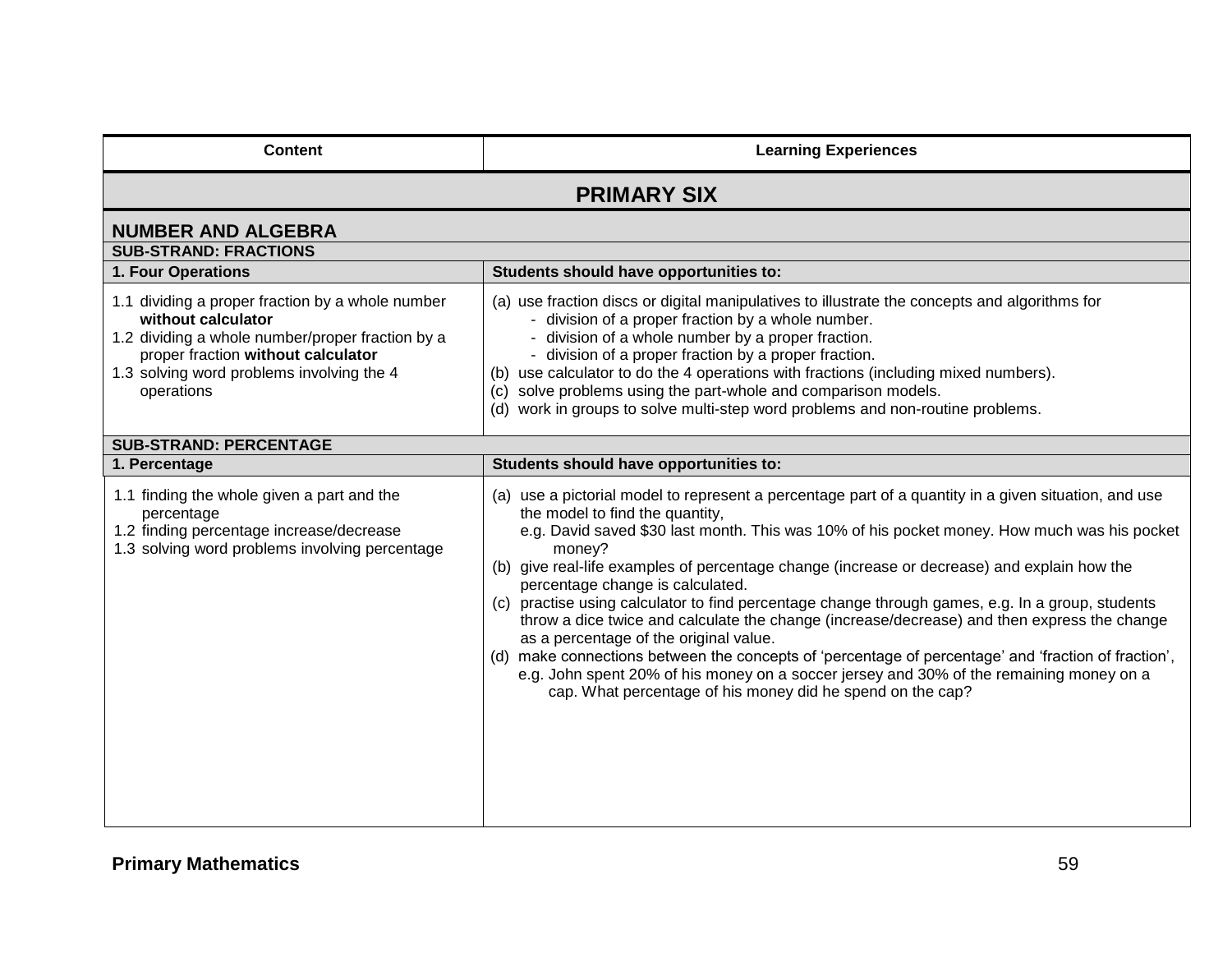| <b>Content</b>                                                                                                        | <b>Learning Experiences</b>                                                                                                                                                                                                                                                                                                                                                                                                                                               |
|-----------------------------------------------------------------------------------------------------------------------|---------------------------------------------------------------------------------------------------------------------------------------------------------------------------------------------------------------------------------------------------------------------------------------------------------------------------------------------------------------------------------------------------------------------------------------------------------------------------|
|                                                                                                                       | (e) use the before-after concept to illustrate percentage increase or decrease,<br>e.g. Last year, the country club membership was 2200.<br>This year, it increases by 20%. What is the membership this year?                                                                                                                                                                                                                                                             |
|                                                                                                                       | 0%<br>120%<br>100%<br>2200<br>Last year<br>This year<br>?                                                                                                                                                                                                                                                                                                                                                                                                                 |
| <b>SUB-STRAND:RATIO</b>                                                                                               |                                                                                                                                                                                                                                                                                                                                                                                                                                                                           |
| 1. Ratio                                                                                                              | Students should have opportunities to:                                                                                                                                                                                                                                                                                                                                                                                                                                    |
| 1.1 relationship between fraction and ratio<br>1.2 solving word problems involving ratio including<br>changing ratios | (a) use concrete objects or draw pictorial models to demonstrate their understanding of fraction<br>statements such as 'A is $\frac{2}{3}$ of B', 'B is $\frac{3}{2}$ of A', and rewrite the statements using ratio.<br>(b) find the ratio of two quantities in direct proportion and use it to solve direct proportion problems,<br>e.g. Find the amount of each ingredient needed to bake 10 dozens of cookies using the<br>following recipe for baking 3 dozen cookies |
|                                                                                                                       | 1 cup chocolate<br>$\frac{1}{3}$ cup sugar<br>1 cup flour<br>chips                                                                                                                                                                                                                                                                                                                                                                                                        |
|                                                                                                                       | teaspoon baking soda<br>$rac{1}{2}$<br>$1$ egg                                                                                                                                                                                                                                                                                                                                                                                                                            |
|                                                                                                                       | teaspoon. vanilla<br>cup butter<br>$\frac{1}{2}$                                                                                                                                                                                                                                                                                                                                                                                                                          |
|                                                                                                                       | (c) use equivalent ratios and the before-after concept to solve problems involving changing ratio.                                                                                                                                                                                                                                                                                                                                                                        |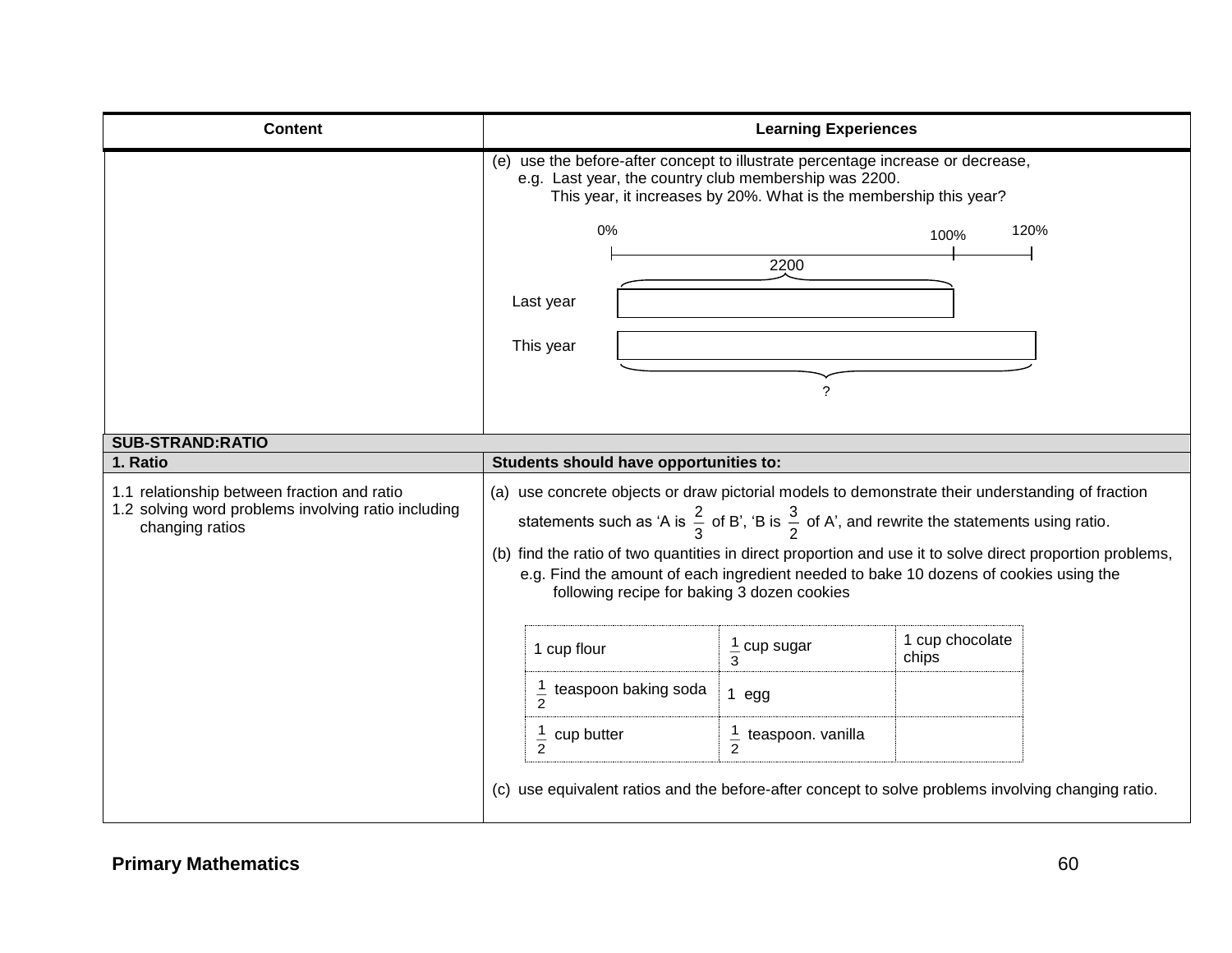| <b>Content</b>                                                                                                                                                                                                                                                                                                                                                                                                                                                                  | <b>Learning Experiences</b>                                                                                                                                                                                                                                                                                                                                                                                                                                                                                                                                                                                                                                                                                                                                                                                                                                                     |
|---------------------------------------------------------------------------------------------------------------------------------------------------------------------------------------------------------------------------------------------------------------------------------------------------------------------------------------------------------------------------------------------------------------------------------------------------------------------------------|---------------------------------------------------------------------------------------------------------------------------------------------------------------------------------------------------------------------------------------------------------------------------------------------------------------------------------------------------------------------------------------------------------------------------------------------------------------------------------------------------------------------------------------------------------------------------------------------------------------------------------------------------------------------------------------------------------------------------------------------------------------------------------------------------------------------------------------------------------------------------------|
| <b>SUB-STRAND:RATE AND SPEED</b>                                                                                                                                                                                                                                                                                                                                                                                                                                                |                                                                                                                                                                                                                                                                                                                                                                                                                                                                                                                                                                                                                                                                                                                                                                                                                                                                                 |
| 1. Distance, Time and Speed                                                                                                                                                                                                                                                                                                                                                                                                                                                     | Students should have opportunities to:                                                                                                                                                                                                                                                                                                                                                                                                                                                                                                                                                                                                                                                                                                                                                                                                                                          |
| 1.1 concepts of speed and average speed<br>1.2 relationship between distance, time and speed<br>exclude conversion of units e.g. km/h to m/min<br>1.3 writing speed in different units such as km/h,<br>m/min, m/s and cm/s<br>1.4 solving up to 3-step word problems involving<br>speed and average speed                                                                                                                                                                      | (a) talk about speed in real life such as speed of vehicles (e.g. bicycle, motor car, train, aeroplane)<br>and animals (e.g. horse, cheetah) and make comparisons between the different speeds. Also,<br>discuss other examples such as speed limit traffic signs, 100-m run, speedometer in cars and<br>fan speed.<br>(b) talk about a journey and recognise that there are 3 related quantities (distance, time and speed)<br>and given any two quantities, the third quantity can be calculated.<br>draw a diagram to show different scenarios of speed, distance and time (e.g. two vehicles<br>(C)<br>starting from the same point but moving away from each other at constant speeds) and use it to<br>solve problems, e.g. find the distance apart after 3 hours.<br><b>Starting Point</b><br>Car A<br>Car B<br>$T = 3 h$<br>$T = 2 h$<br>$S = 70$ km/h<br>$S = 60$ km/h |
| <b>SUB-STRAND: ALGEBRA</b>                                                                                                                                                                                                                                                                                                                                                                                                                                                      |                                                                                                                                                                                                                                                                                                                                                                                                                                                                                                                                                                                                                                                                                                                                                                                                                                                                                 |
| 1. Algebra                                                                                                                                                                                                                                                                                                                                                                                                                                                                      | Students should have opportunities to:                                                                                                                                                                                                                                                                                                                                                                                                                                                                                                                                                                                                                                                                                                                                                                                                                                          |
| 1.1 using a letter to represent an unknown number<br>1.2 notation, representations and interpretation of<br>simple algebraic expressions such as<br>$\bullet$ $a \pm 3$<br>$\bullet$ a $\times$ 3 or 3 a<br>• $a \div 3$ or $\frac{a}{3}$<br>1.3 simplifying simple linear expressions excluding<br>brackets<br>1.4 evaluating simple linear expressions by<br>substitution<br>1.5 solving simple linear equations involving whole<br>number coefficient only in simple context | (a) solve simple equations where the unknown is represented by a box, e.g. $\Box$ + 4 = 10, 17 - $\Box$ = 5,<br>$6 \times \Box = 18, \Box \div 4 = 8.$<br>(b) use concrete objects (e.g. cubes) or draw diagrams to model simple algebraic expressions.<br>(c) form and solve simple linear equations in word problems and make explicit link with model<br>drawing<br>e.g. There are 50 children in a dance group. If there are 10 more boys than girls, how many<br>girls are there?<br>10<br><b>Boys</b><br>χ<br>50<br>Girls<br>$\chi$                                                                                                                                                                                                                                                                                                                                       |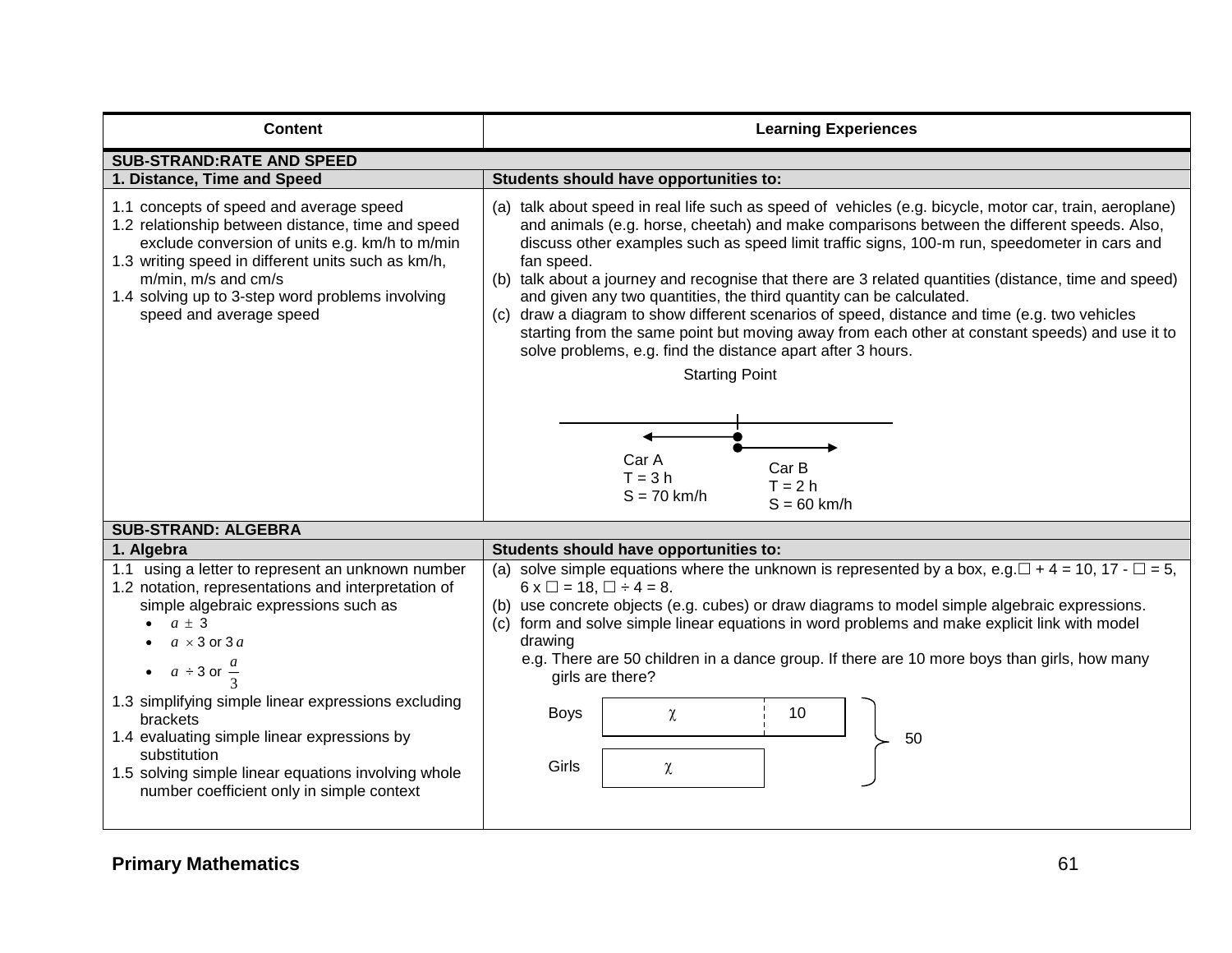| <b>Content</b>                                                                                                                                                                                                                                                    | <b>Learning Experiences</b>                                                                                                                                                                                                                                                                                                                                                                                                                                                                                                                                                                                                                                                                                                                                                                                                                                                                                                                                                                                                                                                                           |
|-------------------------------------------------------------------------------------------------------------------------------------------------------------------------------------------------------------------------------------------------------------------|-------------------------------------------------------------------------------------------------------------------------------------------------------------------------------------------------------------------------------------------------------------------------------------------------------------------------------------------------------------------------------------------------------------------------------------------------------------------------------------------------------------------------------------------------------------------------------------------------------------------------------------------------------------------------------------------------------------------------------------------------------------------------------------------------------------------------------------------------------------------------------------------------------------------------------------------------------------------------------------------------------------------------------------------------------------------------------------------------------|
|                                                                                                                                                                                                                                                                   | $2\chi = 50 - 10$<br>$= 40$<br>$\chi = 40 \div 2$<br>$= 20$<br>There are 20 girls.                                                                                                                                                                                                                                                                                                                                                                                                                                                                                                                                                                                                                                                                                                                                                                                                                                                                                                                                                                                                                    |
| <b>MEASUREMENT AND GEOMETRY</b>                                                                                                                                                                                                                                   |                                                                                                                                                                                                                                                                                                                                                                                                                                                                                                                                                                                                                                                                                                                                                                                                                                                                                                                                                                                                                                                                                                       |
| SUB-STRAND: AREA AND VOLUME                                                                                                                                                                                                                                       |                                                                                                                                                                                                                                                                                                                                                                                                                                                                                                                                                                                                                                                                                                                                                                                                                                                                                                                                                                                                                                                                                                       |
| 1. Area and Circumference of Circle                                                                                                                                                                                                                               | Students should have opportunities to:                                                                                                                                                                                                                                                                                                                                                                                                                                                                                                                                                                                                                                                                                                                                                                                                                                                                                                                                                                                                                                                                |
| 1.1 area and circumference of circle<br>1.2 finding the area and perimeter of<br>semicircle<br>$\bullet$<br>quarter circle<br>1.3 finding the area and perimeter of composite<br>figures made up of square, rectangle, triangle,<br>semicircle and quarter circle | (a) describe circles using terms such as 'centre', 'diameter', 'radius' and 'circumference'.<br>(b) work in pairs to measure and recognise that<br>- the distance between the centre and any point on the circumference is always the same.<br>- the bigger the circle, the longer the diameter.<br>- the diameter of a circle is twice its radius.<br>work in groups to measure the circumferences and diameters of different circles, use calculator<br>(c)<br>to work out the value of $\pi$ $\left( = \frac{\text{circumference}}{\text{diameter}} \right)$ and observe that the value is approximately<br>3.14 or $\frac{22}{7}$ .<br>(d) work in groups to measure and discover that the distance travelled by a circle/wheel along a<br>straight line when it makes one complete turn without skipping is equal to its circumference.<br>(e) estimate the area of a circle using square grid.<br>work in groups to cut a circle into 24 pieces and use the pieces to form a rectangle as shown<br>(f)<br>(one of the pieces has to be cut further into halves) to find the area of the circle. |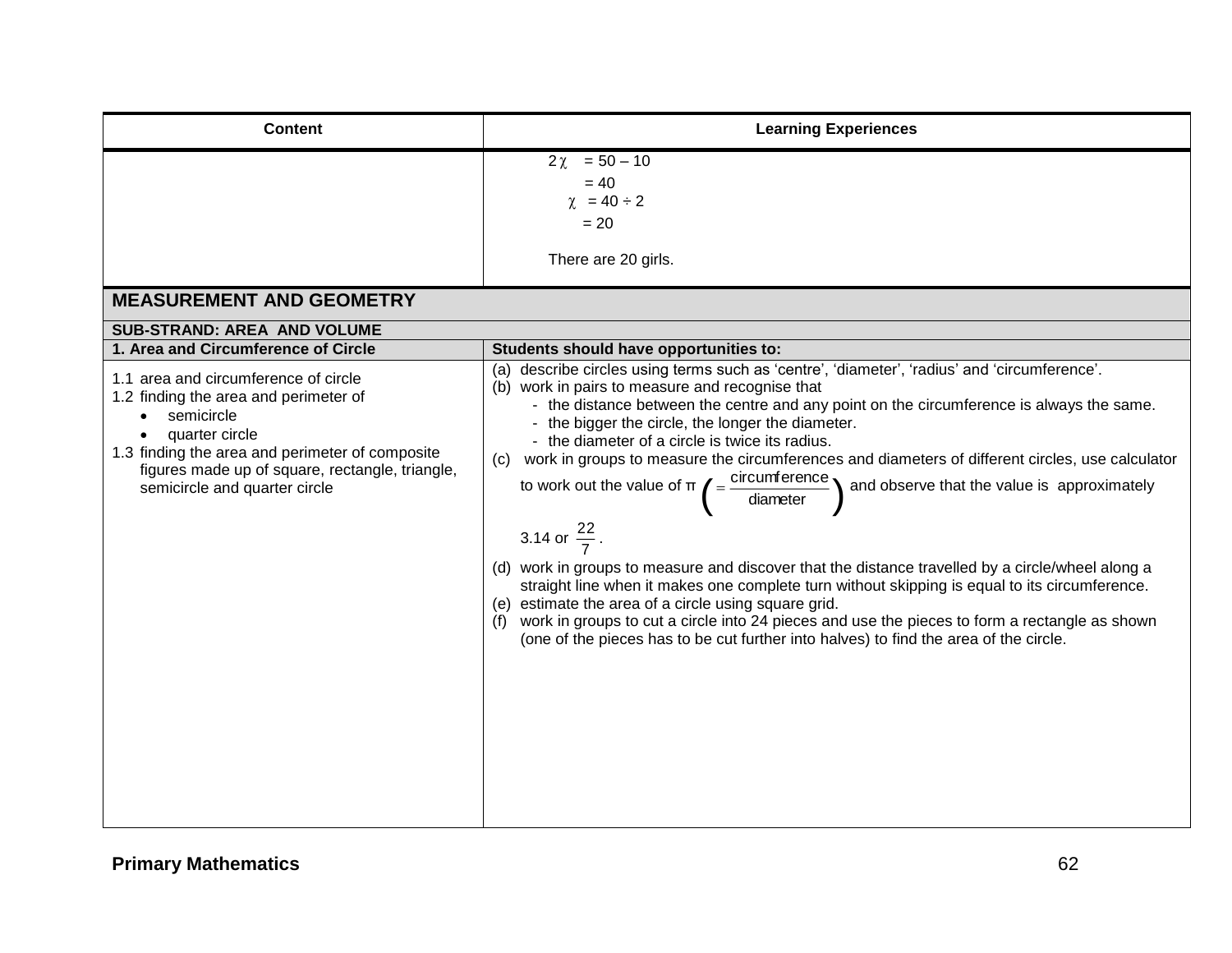| <b>Content</b>                                                                                                                                                                                                                                                                                                                                             | <b>Learning Experiences</b>                                                                                                                                                                                                                                                                                                                                                                                                                                                                                                |
|------------------------------------------------------------------------------------------------------------------------------------------------------------------------------------------------------------------------------------------------------------------------------------------------------------------------------------------------------------|----------------------------------------------------------------------------------------------------------------------------------------------------------------------------------------------------------------------------------------------------------------------------------------------------------------------------------------------------------------------------------------------------------------------------------------------------------------------------------------------------------------------------|
|                                                                                                                                                                                                                                                                                                                                                            | Area of the circle<br>$= \pi \times$ Radius $\times$ Radius<br>about half<br>the<br>circumferen<br>make connections between the area of a circle of radius r and the area of a square of length r<br>(q)<br>e.g.<br>• Area of circle is less than 4 squares $(4 r2)$<br>• Area of circle is more than 2 squares $(2 r2)$<br>• Area of circle is about $3r^2$                                                                                                                                                               |
| 2. Volume of Cube and Cuboid                                                                                                                                                                                                                                                                                                                               | Students should have opportunities to:                                                                                                                                                                                                                                                                                                                                                                                                                                                                                     |
| 2.1 finding one dimension of a cuboid given its<br>volume and the other dimensions<br>2.2 finding the length of one edge of a cube given its<br>volume<br>2.3 finding the height of a cuboid given its volume<br>and base area<br>2.4 finding the area of a face of a cuboid given its<br>volume and one dimension<br>2.5 use of $\sqrt{3}$ , $\sqrt[3]{}$ | (a) build cubes of different sizes using unit cubes (or connecting cubes) and commit to memory the<br>volumes of the cubes.<br>(b) build a cuboid using unit cubes and determine its height given its volume (total number of unit<br>cubes) and base area (product of two dimensions).<br>(c) use calculator to explore<br>- the square roots of numbers and relate them to the lengths of squares given their areas.<br>- the cube roots of numbers and relate them to the edge lengths of cubes given their<br>volumes. |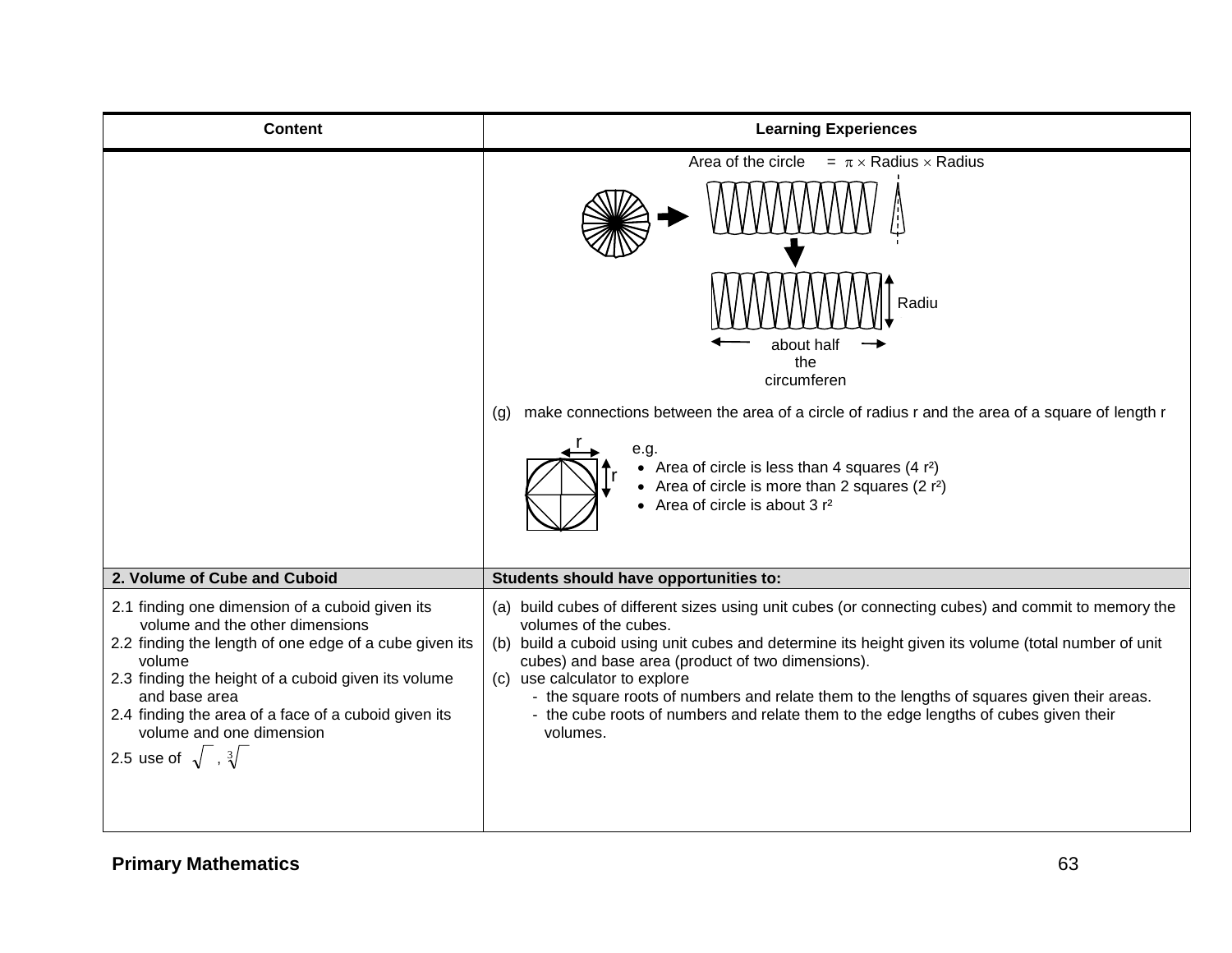| <b>Content</b>                                                                                                                                                                                                                                                | <b>Learning Experiences</b>                                                                                                                                                                                                                                                                                                                                                                                                   |
|---------------------------------------------------------------------------------------------------------------------------------------------------------------------------------------------------------------------------------------------------------------|-------------------------------------------------------------------------------------------------------------------------------------------------------------------------------------------------------------------------------------------------------------------------------------------------------------------------------------------------------------------------------------------------------------------------------|
| <b>SUB-STRAND: GEOMETRY</b><br>1. Special Quadrilaterals                                                                                                                                                                                                      | Students should have opportunities to:                                                                                                                                                                                                                                                                                                                                                                                        |
| 1.1 finding unknown angles, without additional<br>construction of lines, in composite geometric<br>figures involving<br>square<br>rectangle<br>triangle<br>parallelogram<br>rhombus<br>trapezium                                                              | (a) use the properties of triangles and special quadrilaterals to find unknown angles and explain<br>how they obtain the answers.                                                                                                                                                                                                                                                                                             |
| 2. Nets                                                                                                                                                                                                                                                       | Students should have opportunities to:                                                                                                                                                                                                                                                                                                                                                                                        |
| 2.1 identifying and drawing 2D representations of<br>cube<br>cuboid<br>cone<br>cylinder<br>prism<br>pyramid<br>2.2 identifying the nets of 3D solids<br>cube<br>cuboid<br>prism<br>pyramid<br>2.3 identifying the solid which can be formed by a<br>given net | (a) look for examples of prisms and pyramids in their environment and discuss the similarities and<br>differences between them.<br>(b) draw 3D objects that are in the shape of prisms or pyramids.<br>(c) visualise and draw a net of a cube, and justify that it is a net of the cube by cutting it out and<br>folding it to form the cube.<br>(d) work in groups to make nets of 3D shapes using geoshapes (or polydrons). |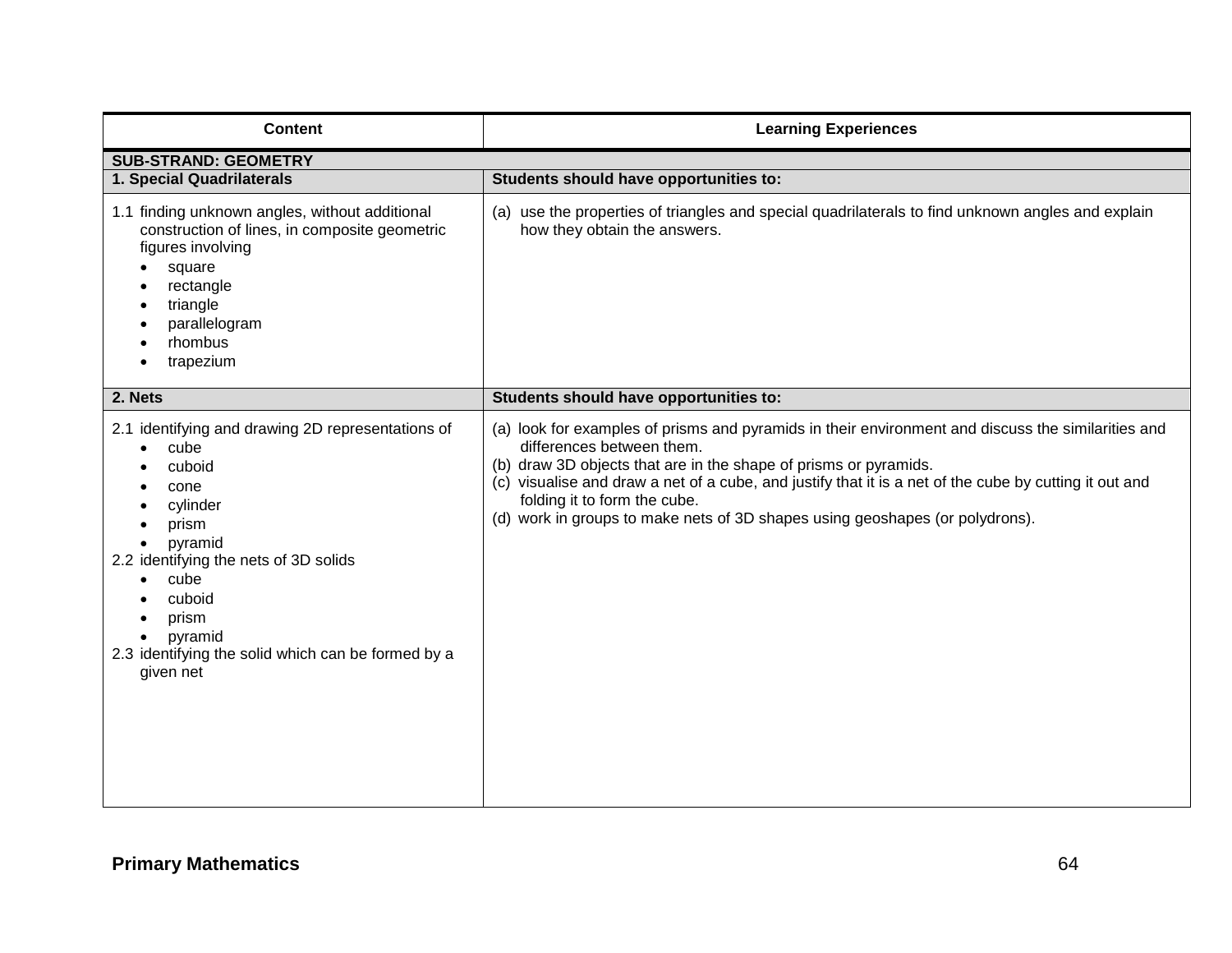| <b>Content</b>                                                                                                    | <b>Learning Experiences</b>                                                                                                                                                                                                                                                                                                                                                                                   |
|-------------------------------------------------------------------------------------------------------------------|---------------------------------------------------------------------------------------------------------------------------------------------------------------------------------------------------------------------------------------------------------------------------------------------------------------------------------------------------------------------------------------------------------------|
| <b>STATISTICS</b>                                                                                                 |                                                                                                                                                                                                                                                                                                                                                                                                               |
| SUB-STRAND: DATA REPRESENTATION AND INTERPRETATION                                                                |                                                                                                                                                                                                                                                                                                                                                                                                               |
| 1. Pie Charts                                                                                                     | Students should have the opportunities to:                                                                                                                                                                                                                                                                                                                                                                    |
| 1.1 reading and interpreting data from pie charts<br>1.2 solving 1-step problems using data from<br>tables/graphs | discuss examples of data presented in pie charts, and make connections between pie charts<br>(a)<br>and other graphic representations of data.<br>use the concept of proportionality to interpret data presented in pie charts in terms of<br>(b)<br>percentages or fractions.<br>construct a pie chart using a spreadsheet e.g. Excel.<br>(C)<br>use data to make informed decisions and predictions.<br>(d) |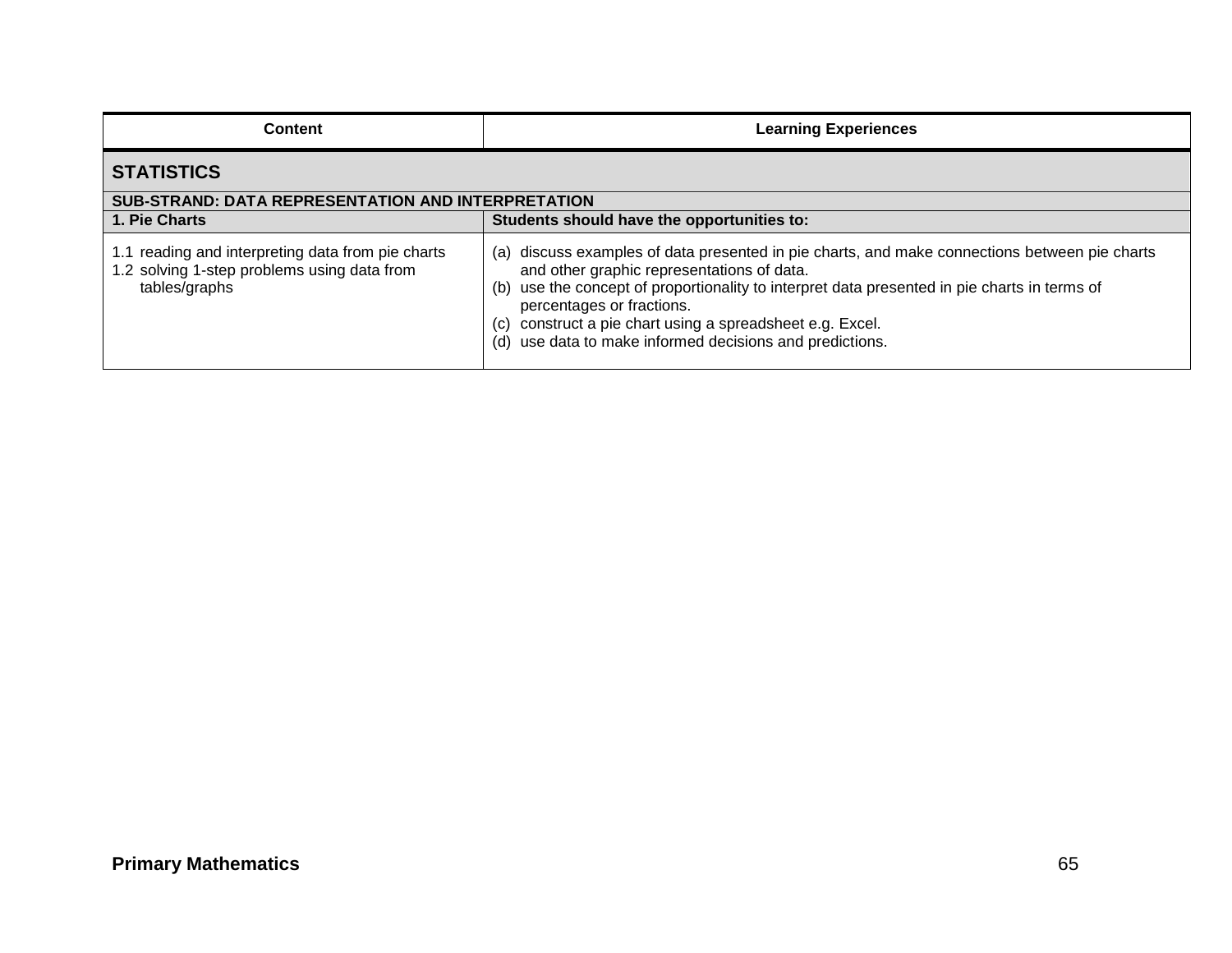| <b>Content</b>                                                                                                                                                                                                                                                                                                                                                                                      | <b>Learning Experiences</b>                                                                                                                                                                                                                                                                                                                                                                                                                                                                                                                                                                                                                                                                                                                                                                                                                                                                                                                                                                                                                     |
|-----------------------------------------------------------------------------------------------------------------------------------------------------------------------------------------------------------------------------------------------------------------------------------------------------------------------------------------------------------------------------------------------------|-------------------------------------------------------------------------------------------------------------------------------------------------------------------------------------------------------------------------------------------------------------------------------------------------------------------------------------------------------------------------------------------------------------------------------------------------------------------------------------------------------------------------------------------------------------------------------------------------------------------------------------------------------------------------------------------------------------------------------------------------------------------------------------------------------------------------------------------------------------------------------------------------------------------------------------------------------------------------------------------------------------------------------------------------|
| <b>PRIMARY FIVE (FOUNDATION)</b>                                                                                                                                                                                                                                                                                                                                                                    |                                                                                                                                                                                                                                                                                                                                                                                                                                                                                                                                                                                                                                                                                                                                                                                                                                                                                                                                                                                                                                                 |
| <b>NUMBER AND ALGEBRA</b>                                                                                                                                                                                                                                                                                                                                                                           |                                                                                                                                                                                                                                                                                                                                                                                                                                                                                                                                                                                                                                                                                                                                                                                                                                                                                                                                                                                                                                                 |
| <b>SUB-STRAND: WHOLE NUMBERS</b>                                                                                                                                                                                                                                                                                                                                                                    |                                                                                                                                                                                                                                                                                                                                                                                                                                                                                                                                                                                                                                                                                                                                                                                                                                                                                                                                                                                                                                                 |
| 1. Numbers up to 10 million                                                                                                                                                                                                                                                                                                                                                                         | Students should have opportunities to:                                                                                                                                                                                                                                                                                                                                                                                                                                                                                                                                                                                                                                                                                                                                                                                                                                                                                                                                                                                                          |
| 1.1 reading and writing numbers in numerals and in<br>words<br>1.2 comparing and ordering numbers up to 100 000<br>1.3 rounding numbers to the nearest 10, 100 or<br>1000<br>1.4 patterns in number sequences<br>1.5 use of $\approx$                                                                                                                                                               | extend the number system to millions, and read and write large numbers in millions and<br>(a)<br>thousands up to 10 million.<br>(b) develop a sense of the size of 1 million by:<br>discussing examples of numbers in millions up to 10 million e.g. population of Singapore,<br>price of a property.<br>searching for examples of 1 million from the internet.<br>estimating the size of an indoor stadium that will have a capacity of 1 million spectators as<br>compared to the Singapore Indoor Stadium.<br>(c) use number discs/place-value cards to compare numbers digit by digit from left to right, and use<br>language such as 'greater than', 'greatest', 'smaller than', 'smallest' and 'the same as' to<br>describe the comparison.<br>(d) use number discs or digital manipulatives to represent a number that is 10, 100 or 1000 more<br>than/less than a 5-digit number.<br>(e) place a given number on a number line between two consecutive tens/hundreds, and determine<br>which ten/hundred is nearer to the given number. |
| 2. Four Operations                                                                                                                                                                                                                                                                                                                                                                                  | Students should have opportunities to:                                                                                                                                                                                                                                                                                                                                                                                                                                                                                                                                                                                                                                                                                                                                                                                                                                                                                                                                                                                                          |
| 2.1 addition and subtraction algorithms (up to 3<br>digits) without calculator<br>2.2 multiplication and division algorithms (up to 2<br>digits by 1 digit) without calculator<br>2.3 multiplying and dividing by 10, 100, 1000 and<br>their multiples without calculator<br>2.4 order of operations<br>2.5 use of brackets<br>2.6 solving up to 3-step word problems involving the<br>4 operations | (a) work in groups using number discs/play money to illustrate the standard algorithms for<br>addition and subtraction up to 3 digits by playing games including applets and digital games.<br>$\blacksquare$<br>multiplication and division up to 2 digits by 1 digit.<br>$\overline{\phantom{a}}$<br>multiplication and division of a whole number by 10/100/1000, e.g. the result of multiplying 6<br>hundreds 2 tens 3 ones (623) by 10 is 6 thousands 2 hundreds 3 tens (6230).<br>(b) divide a number of concrete objects into equal groups to discover that sometimes there are<br>objects left over as remainder and write the answer as quotient and remainder.<br>(c) discover the rules for the order of the 4 operations with a scientific calculator and explain why<br>the rules are necessary.                                                                                                                                                                                                                                   |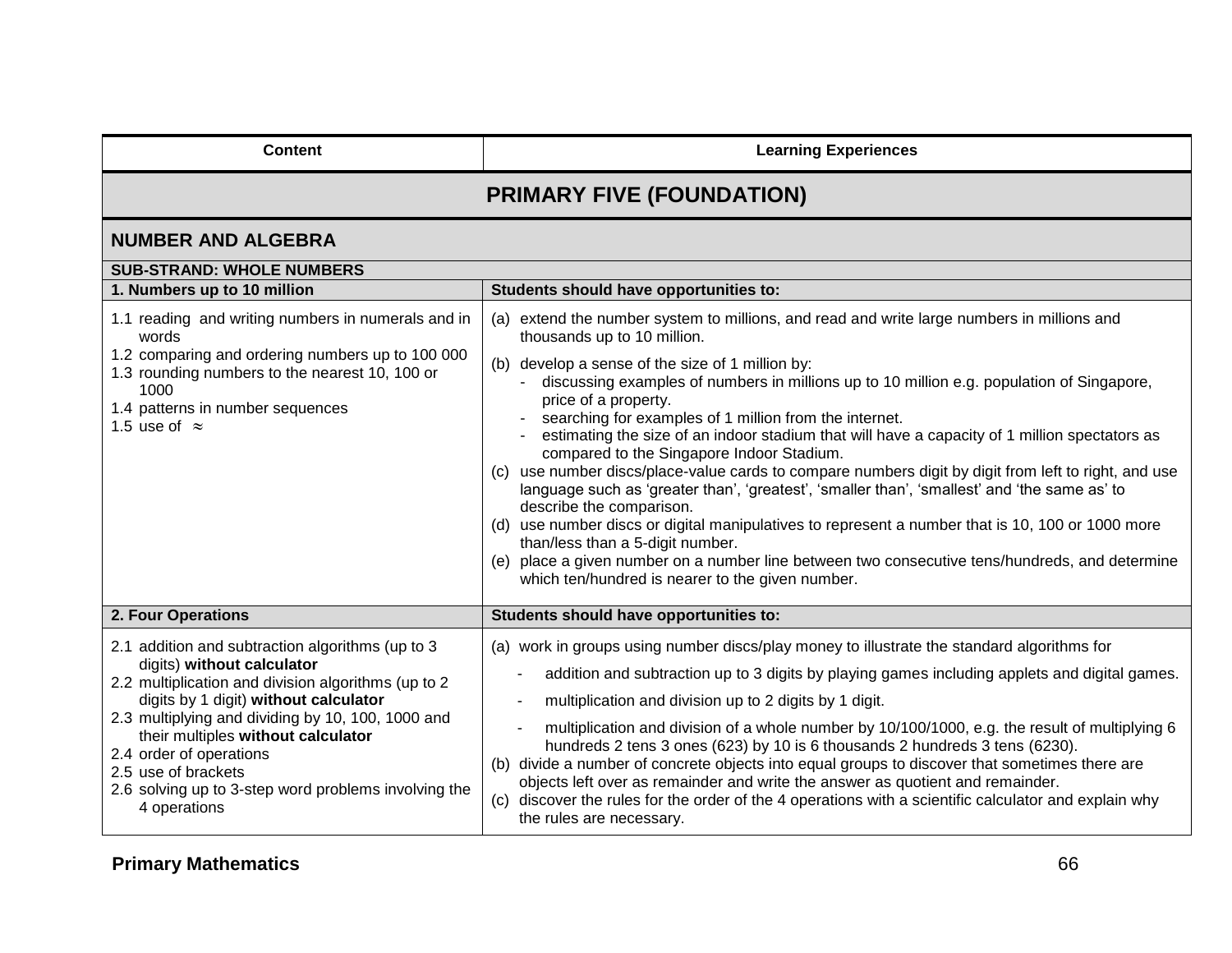| <b>Content</b>                                                                                                                                                                                                                                                                                                                            | <b>Learning Experiences</b>                                                                                                                                                                                                                                                                                                                                                                                                                                                                                                                                                                                                                                                                                       |
|-------------------------------------------------------------------------------------------------------------------------------------------------------------------------------------------------------------------------------------------------------------------------------------------------------------------------------------------|-------------------------------------------------------------------------------------------------------------------------------------------------------------------------------------------------------------------------------------------------------------------------------------------------------------------------------------------------------------------------------------------------------------------------------------------------------------------------------------------------------------------------------------------------------------------------------------------------------------------------------------------------------------------------------------------------------------------|
| 2.7 mental calculation involving<br>addition and subtraction of a 3-digit number<br>$\bullet$<br>and ones/tens/hundreds<br>multiplication and division within the<br>$\bullet$<br>multiplication tables                                                                                                                                   | (d) use the part-whole and comparison models to represent and solve word problems involving the<br>4 operations.<br>(e) achieve mastery of multiplication and division facts by:<br>using multiplication-fact cards, division-fact cards.<br>playing games including applets and digital games.<br>writing a family of 4 basic facts within the multiplication tables given any one of the basic<br>facts (e.g. $8 \times 4 = 32$ , $4 \times 8 = 32$ , $32 \div 4 = 8$ and $32 \div 8 = 4$ are a family of multiplication and<br>division facts).<br>estimate the answer before doing the calculation and check the reasonableness of the<br>(1)<br>calculated answer by comparing it with the estimated answer. |
| 3. Factors and Multiples                                                                                                                                                                                                                                                                                                                  | Students should have opportunities to:                                                                                                                                                                                                                                                                                                                                                                                                                                                                                                                                                                                                                                                                            |
| 3.1 factors, multiples and their relationship<br>3.2 determining if a 1-digit number is a factor of a<br>given number within 100<br>3.3 finding the common factors of two given<br>numbers<br>3.4 determining if a number is a multiple of a given<br>1-digit number<br>3.5 finding the common multiples of two given 1-<br>digit numbers | (a) relate the concepts of factor and multiple to multiplication and division.<br>(b) work in groups to express a given number within 100 as a product of two factors and share the<br>different ways of writing the products e.g. $36 = 9 \times 4$ and $36 = 3 \times 12$ .<br>make a list of the first 12 multiples of a given 1-digit number and use this method to identify the<br>(c)<br>common multiples of two given 1-digit numbers.<br>make connections between the concept of common factor and simplifying a fraction, and<br>(d)<br>between the concept of common multiple and finding a common denominator for two fractions.                                                                       |
| <b>SUB-STRAND: FRACTIONS</b>                                                                                                                                                                                                                                                                                                              |                                                                                                                                                                                                                                                                                                                                                                                                                                                                                                                                                                                                                                                                                                                   |
| 1. Concepts of Fractions                                                                                                                                                                                                                                                                                                                  | Students should have opportunities to:                                                                                                                                                                                                                                                                                                                                                                                                                                                                                                                                                                                                                                                                            |
| 1.1 fraction as part of a whole<br>1.2 fraction as part of a set of objects                                                                                                                                                                                                                                                               | (a) give examples of fractions in everyday situations and use language such as '2 out of 3' to<br>describe fractions.<br>(b) use concrete objects, fraction discs and pictorial representations to represent and interpret<br>fractions in terms of unit fractions e.g. $\frac{3}{5}$ is 3 units of $\frac{1}{5}$ , $\frac{1}{5}$ + $\frac{1}{5}$ + $\frac{1}{5}$ , or 3 fifths, and to<br>compare the sizes of fractions referring to the same whole.<br>(c) divide a given set of concrete objects into equal parts and use this to<br>- illustrate the concept of fraction of a set (e.g. when a set of objects is divided into 3 equal<br>parts, $\frac{2}{3}$ of the set' is 2 out of the 3 equal parts).    |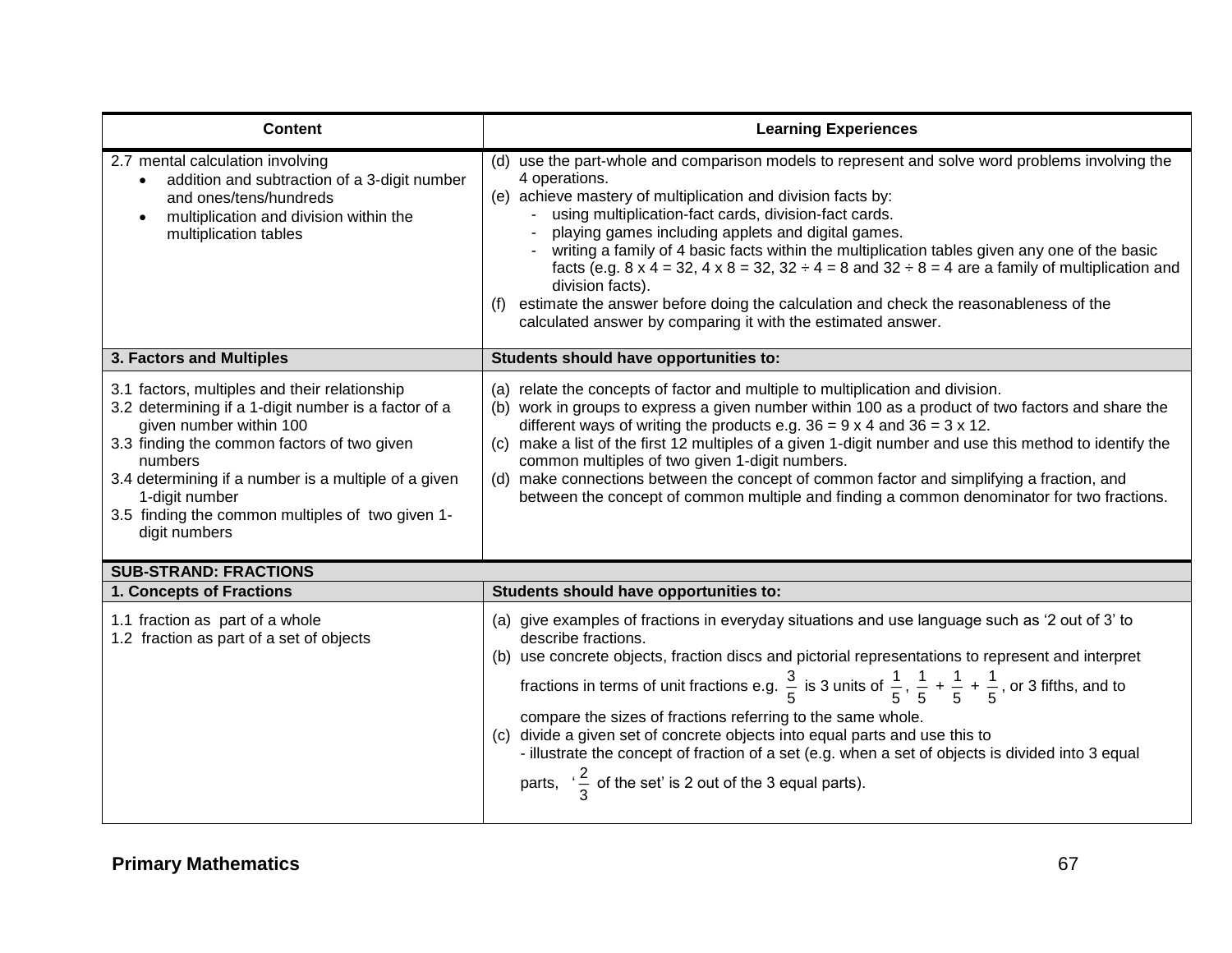| <b>Content</b>                                                                                                                                                                                                                                                                        | <b>Learning Experiences</b>                                                                                                                                                                                                                                                                                                                                                                                                                                                                                                                                                                                                                                                                                                                                                                                                                                                                                              |
|---------------------------------------------------------------------------------------------------------------------------------------------------------------------------------------------------------------------------------------------------------------------------------------|--------------------------------------------------------------------------------------------------------------------------------------------------------------------------------------------------------------------------------------------------------------------------------------------------------------------------------------------------------------------------------------------------------------------------------------------------------------------------------------------------------------------------------------------------------------------------------------------------------------------------------------------------------------------------------------------------------------------------------------------------------------------------------------------------------------------------------------------------------------------------------------------------------------------------|
|                                                                                                                                                                                                                                                                                       | - find a fraction of a set by adding up the objects in the parts (e.g. when a set of 24 objects are<br>divided into 4 equal parts, $\frac{3}{4}$ of the set' is 6 + 6 + 6 or 3 x 6 = 18 objects).<br>achieve mastery of fraction recognition by playing games using fraction cards (pictures and<br>(d)<br>symbols), including applets and digital games.                                                                                                                                                                                                                                                                                                                                                                                                                                                                                                                                                                |
| 2. Equivalent Fractions                                                                                                                                                                                                                                                               | Students should have opportunities to:                                                                                                                                                                                                                                                                                                                                                                                                                                                                                                                                                                                                                                                                                                                                                                                                                                                                                   |
| 2.1 equivalent fractions<br>2.2 expressing a fraction in its simplest form<br>2.3 comparing and ordering unlike fractions, with<br>denominators of given fractions not exceeding<br>12<br>2.4 writing the equivalent fraction of a fraction given<br>the denominator or the numerator | discuss examples of fractions in everyday situations.<br>(a)<br>(b) represent fractions as numbers on a number line.<br>(c) use fraction discs or the part-whole model to represent two equivalent fractions, and explain<br>why they are equal and how one can be obtained from the other, e.g. $\frac{2}{3} = \frac{4}{6}$ .<br>(d) make a list of the first 8 equivalent fractions of a given fraction and use this method to compare<br>two unlike fractions.<br>(e) work in groups to compare fractions using different strategies such as drawing a diagram,<br>comparing fractions with respect to half, and explain the strategies used.<br>identify fractions that are not in simplest form and reduce the fractions to their simplest form.<br>achieve mastery of equivalent fractions and fraction comparison by playing games using fraction<br>(q)<br>cards (pictures and symbols) including digital games. |
| 3. Mixed Numbers and Improper Fractions                                                                                                                                                                                                                                               | Students should have opportunities to:                                                                                                                                                                                                                                                                                                                                                                                                                                                                                                                                                                                                                                                                                                                                                                                                                                                                                   |
| 3.1 mixed numbers and improper fractions and their<br>relationships                                                                                                                                                                                                                   | give examples of fractions greater than one whole in everyday situations.<br>(a)<br>(b) use fraction discs/number line to represent and interpret fractions greater than one whole as<br>improper fractions and mixed numbers.<br>(c) compare two fractions using fraction discs, and then without using fraction discs by changing to<br>common denominators.<br>achieve mastery of conversion between mixed numbers and improper fractions by playing<br>(d)<br>games using fraction cards (pictures and symbols) including digital games.                                                                                                                                                                                                                                                                                                                                                                             |
| <b>4. Four Operations</b>                                                                                                                                                                                                                                                             | Students should have opportunities to:                                                                                                                                                                                                                                                                                                                                                                                                                                                                                                                                                                                                                                                                                                                                                                                                                                                                                   |
| 4.1 adding and subtracting fractions with<br>denominators of given fractions not exceeding<br>12 and not more than two different<br>denominators without calculator                                                                                                                   | (a) use fraction discs to illustrate addition and subtraction of fractions with answer greater than one<br>whole, and express the answer as a mixed number or improper fraction.<br>(b) use fraction discs to illustrate addition and subtraction of mixed numbers which involve<br>adding/subtracting the whole-number parts, followed by adding/subtracting the fractional parts.                                                                                                                                                                                                                                                                                                                                                                                                                                                                                                                                      |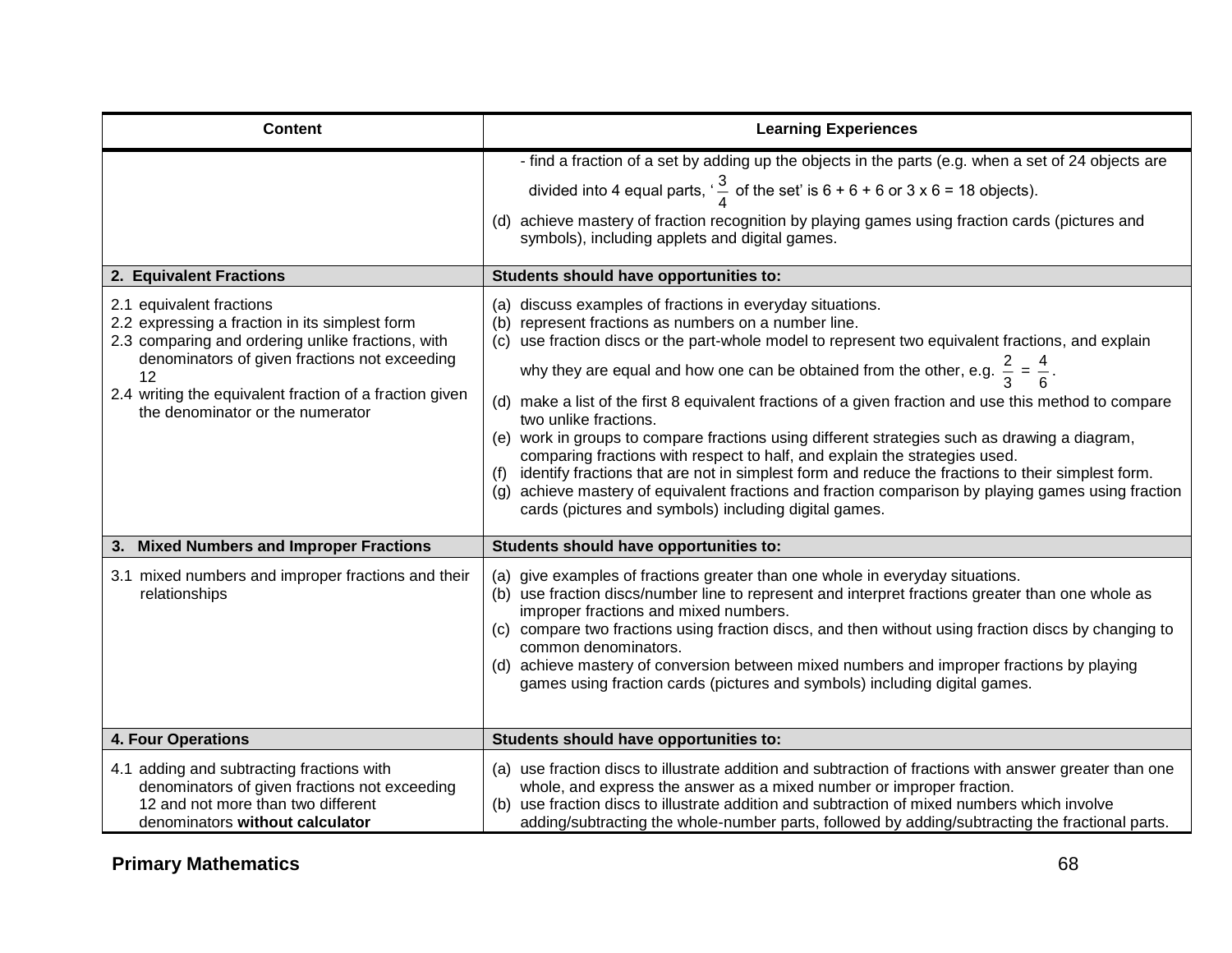| <b>Content</b>                                                                                                                                                                                                                                                                                                                                             | <b>Learning Experiences</b>                                                                                                                                                                                                                                                                                                                                                                                                                                                                                                                                                                                                                                                                                                                                                                                                                                                                                                                                                                                                                                                                                                                                                                                                                                                                                                                                                                                                                                                                                                                                                                                                                                                                   |
|------------------------------------------------------------------------------------------------------------------------------------------------------------------------------------------------------------------------------------------------------------------------------------------------------------------------------------------------------------|-----------------------------------------------------------------------------------------------------------------------------------------------------------------------------------------------------------------------------------------------------------------------------------------------------------------------------------------------------------------------------------------------------------------------------------------------------------------------------------------------------------------------------------------------------------------------------------------------------------------------------------------------------------------------------------------------------------------------------------------------------------------------------------------------------------------------------------------------------------------------------------------------------------------------------------------------------------------------------------------------------------------------------------------------------------------------------------------------------------------------------------------------------------------------------------------------------------------------------------------------------------------------------------------------------------------------------------------------------------------------------------------------------------------------------------------------------------------------------------------------------------------------------------------------------------------------------------------------------------------------------------------------------------------------------------------------|
| 4.2 adding and subtracting mixed numbers<br>4.3 multiplying a proper/improper fraction and a<br>whole number without calculator<br>4.4 multiplying a proper fraction and a<br>proper/improper fraction without calculator<br>4.5 solving up to 2-step word problems involving<br>addition, subtraction and multiplication                                  | (c) relate multiplication of whole number and fraction to finding the number of objects in a fraction of<br>a set e.g. $\frac{3}{4} \times 60 = \frac{3}{4}$ of 60.<br>(d) discuss the advantages of doing 'cancellation' before multiplying out the fractions.<br>(e) solve problems using the part-whole and comparison models.<br>work in groups to solve 2-step word problems.<br>(f)                                                                                                                                                                                                                                                                                                                                                                                                                                                                                                                                                                                                                                                                                                                                                                                                                                                                                                                                                                                                                                                                                                                                                                                                                                                                                                     |
| <b>SUB-STRAND: DECIMALS</b><br>1. Decimals up to 3 decimal places                                                                                                                                                                                                                                                                                          | Students should have opportunities to:                                                                                                                                                                                                                                                                                                                                                                                                                                                                                                                                                                                                                                                                                                                                                                                                                                                                                                                                                                                                                                                                                                                                                                                                                                                                                                                                                                                                                                                                                                                                                                                                                                                        |
| 1.1 notation, representations and place values<br>(tenths, hundredths, thousandths)<br>1.2 comparing and ordering decimals<br>1.3 converting decimals to fractions<br>1.4 converting fractions to decimals when the<br>denominator is a factor of 10 or 100<br>1.5 rounding decimals to<br>the nearest whole number<br>1 decimal place<br>2 decimal places | look for decimals in everyday situations, e.g. advertisement from newspapers and magazines.<br>(a)<br>record length/mass/volume of liquid in decimal notation e.g. 5 m 26 cm is 5.26 m, and identify<br>(b)<br>the whole-number parts, tenths and hundredths in the decimal.<br>(c) recognise that a decimal is made up of a whole-number part and a fractional part, represent the<br>decimal on a number line, and make connections between decimals, fractions and<br>measurement.<br>(d) use number discs to extend the place-value concept of whole numbers to decimals.<br>(e) count in tenths/hundredths using number discs from 0.1 to 1.2, or from 0.01 to 0.12 e.g. 11<br>tenths is 1.1.<br>write whole numbers and decimals in 3 digits (or 4 digits), arrange these numbers in increasing/<br>decreasing order and explain how it is done.<br>use number discs to represent a number that is 0.1, 0.01, 0.001 more than/less than a given<br>(g)<br>number.<br>(h) create, describe and continue number sequences such as 0.4, 0.8, 1.2, 1.6<br>compare decimals using number line.<br>(i)<br>compare two decimals by first comparing the whole-number parts, and then compare the tenths,<br>(i)<br>hundredths, thousandths in that order.<br>(k) represent equivalent decimals such as 0.2, 0.20, 0.200 and explain that they are the same<br>number.<br>divide a whole number by a 1-digit whole number and write the answer as a decimal instead of<br>as quotient and remainder.<br>(m) place a given decimal on a number line between two consecutive whole numbers/tenths/<br>hundredths, and determine which whole number/tenth/hundredth is nearer to the given decimal. |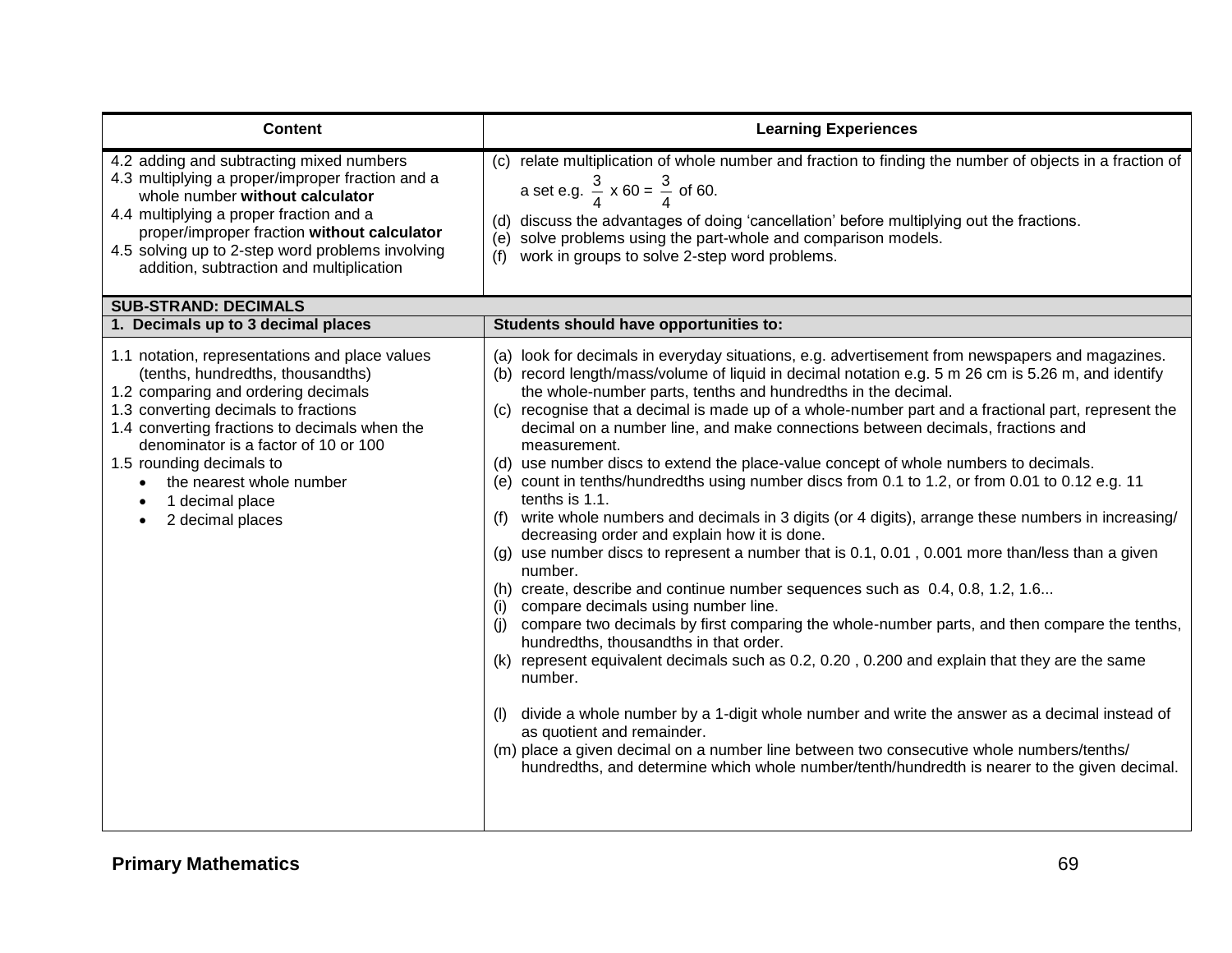| <b>Content</b>                                                                                                                                                                                                                                                                                                                                                                                                                                          | <b>Learning Experiences</b>                                                                                                                                                                                                                                                                                                                                                                                                                                                                                                                                                                                                                                                                                                                                                                                                                                                                                                                                                                                                                                                                                                                                                                                                                                                                                                                                                                                                                                                                |
|---------------------------------------------------------------------------------------------------------------------------------------------------------------------------------------------------------------------------------------------------------------------------------------------------------------------------------------------------------------------------------------------------------------------------------------------------------|--------------------------------------------------------------------------------------------------------------------------------------------------------------------------------------------------------------------------------------------------------------------------------------------------------------------------------------------------------------------------------------------------------------------------------------------------------------------------------------------------------------------------------------------------------------------------------------------------------------------------------------------------------------------------------------------------------------------------------------------------------------------------------------------------------------------------------------------------------------------------------------------------------------------------------------------------------------------------------------------------------------------------------------------------------------------------------------------------------------------------------------------------------------------------------------------------------------------------------------------------------------------------------------------------------------------------------------------------------------------------------------------------------------------------------------------------------------------------------------------|
| 2. Four operations                                                                                                                                                                                                                                                                                                                                                                                                                                      | Students should have opportunities to:                                                                                                                                                                                                                                                                                                                                                                                                                                                                                                                                                                                                                                                                                                                                                                                                                                                                                                                                                                                                                                                                                                                                                                                                                                                                                                                                                                                                                                                     |
| 2.1 adding and subtracting decimals (up to 2<br>decimal places) without calculator<br>2.2 multiplying and dividing decimals (up to 3<br>decimal places) by 10,100,1000<br>2.3 a measurement from a smaller unit to a larger<br>unit in decimal form, and vice versa<br>kilometres and metres<br>metres and centimetres<br>kilograms and grams<br>litres and millilitres<br>2.4 solving up to 2-step word problems involving<br>addition and subtraction | use number discs or digital manipulatives to illustrate the addition and subtraction algorithms<br>(a)<br>and make connections between the algorithms for decimals and for whole numbers.<br>use number discs to illustrate multiplication and division of a decimal by 10/100/1000 e.g. the<br>(b)<br>result of multiplying 6 ones 2 tenths 3 hundredths (6.23) by 10 is 6 tens 2 ones 3 tenths (62.3),<br>and relate the process to multiplication and division of a whole number by 10/100/1000.<br>collect and talk about real-life examples of the uses of different units of measure e.g.<br>(c)<br>specifications of furniture in a manual, weighing scales, height of a mountain in metres (m), car<br>capacity in cubic centimetres (cm <sup>3</sup> or cc).<br>measure and compare amounts of liquid using measuring cylinders ( $\ell$ ) and beakers (ml) to<br>(d)<br>determine the equivalence between measurements, e.g. $0.2 \ell = 200$ ml.<br>use a linear scale to show the relationship between larger and smaller units of measurement.<br>(e)<br>work in pairs to convert between larger and smaller units through games or quizzes.<br>(f)<br>work in groups on problems involving decimals in everyday situations such as shopping<br>(q)<br>receipts, food prices in school canteen, and budgeting.<br>estimate the answer before doing the calculation and check the reasonableness of the<br>(h)<br>calculated answer by comparing it with the estimated answer. |
| <b>SUB-STRAND: RATE AND SPEED</b>                                                                                                                                                                                                                                                                                                                                                                                                                       |                                                                                                                                                                                                                                                                                                                                                                                                                                                                                                                                                                                                                                                                                                                                                                                                                                                                                                                                                                                                                                                                                                                                                                                                                                                                                                                                                                                                                                                                                            |

| 1. Rate                                                                                                                                                                                                              | Students should have opportunities to:                                                                                                                                                                                                                                                                                                                                                                                       |
|----------------------------------------------------------------------------------------------------------------------------------------------------------------------------------------------------------------------|------------------------------------------------------------------------------------------------------------------------------------------------------------------------------------------------------------------------------------------------------------------------------------------------------------------------------------------------------------------------------------------------------------------------------|
| 1.1 rate as the amount of a quantity per unit of<br>another quantity<br>1.2 finding rate, total amount or number of units<br>given the other two quantities<br>1.3 solving up to 3-step word problems involving rate | talk about examples of rate in everyday situations such as postage rates and utility rates (water<br>(a)<br>and electricity consumption rates).<br>talk about a situation involving rate and recognise that there are three related quantities (rate,<br>(b)<br>total amount, number of units) and given any two quantities, the third quantity can be<br>calculated.<br>solve problems using proportional reasoning.<br>(C) |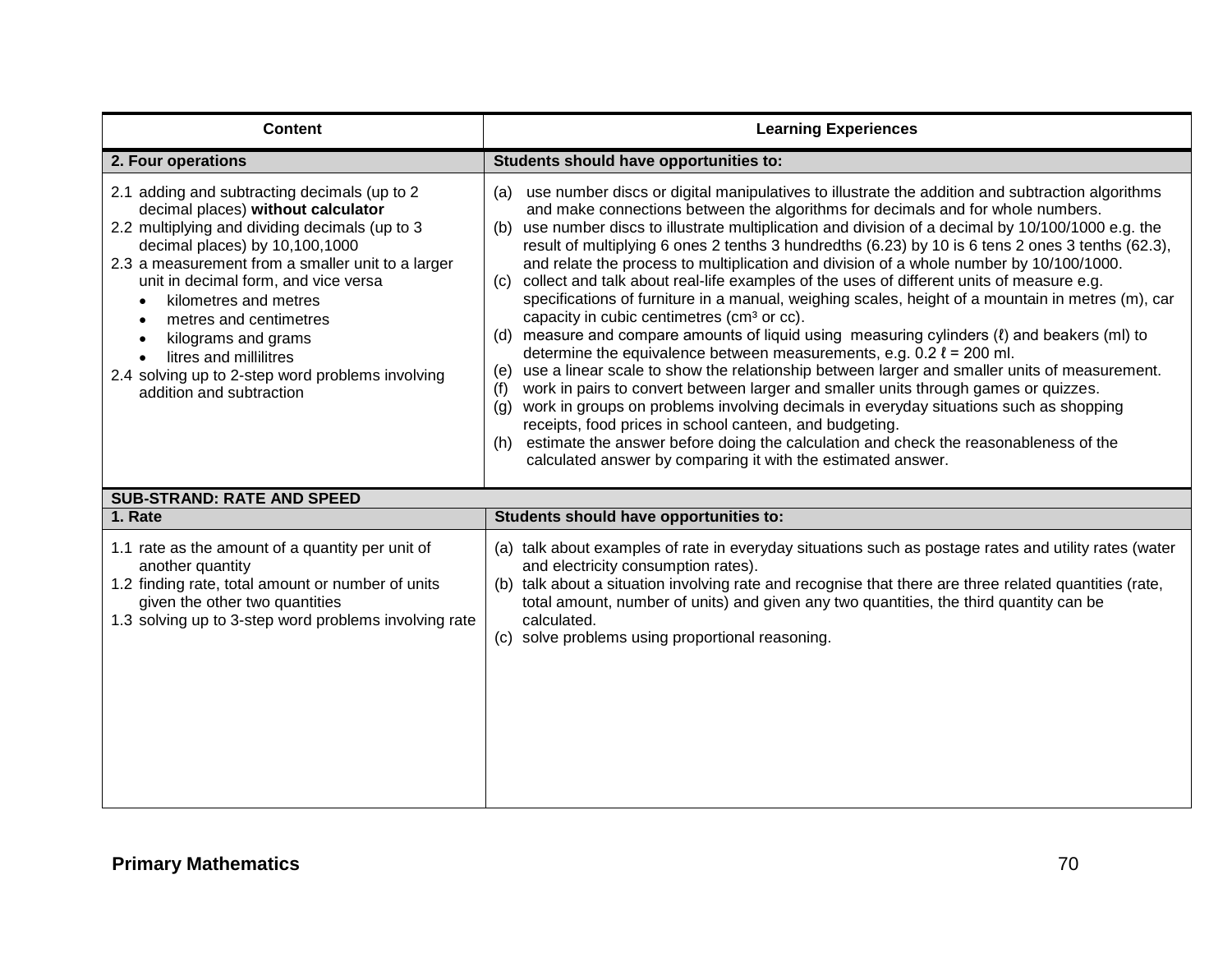#### **MEASUREMENT AND GEOMETRY**

#### **SUB-STRAND: MEASUREMENT**

| <u>UUD-UIIINIU. MEAUUIILMENI</u>                                                                                                                                                                                                                                                                   |                                                                                                                                                                                                                                                                                                                                                                                                                                                                                                                                                                                                                                                                                                                                               |
|----------------------------------------------------------------------------------------------------------------------------------------------------------------------------------------------------------------------------------------------------------------------------------------------------|-----------------------------------------------------------------------------------------------------------------------------------------------------------------------------------------------------------------------------------------------------------------------------------------------------------------------------------------------------------------------------------------------------------------------------------------------------------------------------------------------------------------------------------------------------------------------------------------------------------------------------------------------------------------------------------------------------------------------------------------------|
| 1. Time                                                                                                                                                                                                                                                                                            | Students should have opportunities to:                                                                                                                                                                                                                                                                                                                                                                                                                                                                                                                                                                                                                                                                                                        |
| 1.1 measuring time in hours and minutes<br>1.2 converting time in hours and minutes to minutes<br>only, and vice versa<br>1.3 finding the starting time, finishing time or<br>duration given the other two quantities<br>1.4 24-hour clock<br>1.5 solving problems involving time in 24-hour clock | practise telling and writing time using everyday examples such as TV programmes, bus<br>(a)<br>schedules, MRT operating hours and exam timetables.<br>represent given information such as starting time, finishing time and duration of activity on a<br>(b)<br>timeline, and use it to solve problems.<br>read and write time in 24-hour clock from flight schedules or train schedules, and give reasons<br>(C)<br>why 24-hour clock is used instead of 12-hour clock.<br>describe everyday events using 24-hour clock, including starting time, finishing time and<br>(d)<br>duration.<br>represent given information such as starting time, finishing time and duration of activity on a<br>(e)<br>timeline and use it to solve problems. |

#### **SUB-STRAND: AREA AND VOLUME**

| 1. Area and Perimeter                                                                                                                                                                                                                                                                                                                                                                                                                                                                                                          | Students should have opportunities to:                                                                                                                                                                                                                                                                                                                                                                                                                                                                                                                                                                                                                                                                                                                                                                                                                                                                                                                                                                                                                                                                                                                                                                                                                                                                                                                                                                                                                                                     |
|--------------------------------------------------------------------------------------------------------------------------------------------------------------------------------------------------------------------------------------------------------------------------------------------------------------------------------------------------------------------------------------------------------------------------------------------------------------------------------------------------------------------------------|--------------------------------------------------------------------------------------------------------------------------------------------------------------------------------------------------------------------------------------------------------------------------------------------------------------------------------------------------------------------------------------------------------------------------------------------------------------------------------------------------------------------------------------------------------------------------------------------------------------------------------------------------------------------------------------------------------------------------------------------------------------------------------------------------------------------------------------------------------------------------------------------------------------------------------------------------------------------------------------------------------------------------------------------------------------------------------------------------------------------------------------------------------------------------------------------------------------------------------------------------------------------------------------------------------------------------------------------------------------------------------------------------------------------------------------------------------------------------------------------|
| 1.1 concept of area and perimeter of a plane figure<br>1.2 measuring area in square units, cm <sup>2</sup> and m <sup>2</sup> ,<br>excluding conversion between cm <sup>2</sup> and m <sup>2</sup><br>1.3 area and perimeter of rectangle/square<br>1.4 finding one dimension of a rectangle given the<br>other dimension and its area/perimeter<br>1.5 finding the length of one side of a square given<br>its area/perimeter<br>1.6 finding the area and perimeter of composite<br>figures made up of rectangles and squares | discuss the use of appropriate units of measurement (length, area and perimeter).<br>(a)<br>use real-life examples to explain the concepts of area and perimeter, and compare the sizes of<br>(b)<br>rectangles/squares using area.<br>(c) work in pairs to find the area of rectangles and squares drawn on square grid by counting and by<br>formula.<br>(d) work in groups to make different rectangles and squares using square tiles, study the<br>relationship between the area/perimeter and length(s) of each side, and observe that shapes<br>with same area can have different perimeters, and shapes with same perimeter can have<br>different areas.<br>(e) estimate the area of a figure drawn on square grid by counting whole and partial squares within<br>the figure.<br>apply multiplication and division concepts to find one dimension of a rectangle given its area/<br>perimeter and the other dimension.<br>(g) use square tiles to build squares of different sizes, from 1 cm <sup>2</sup> to 100 cm <sup>2</sup> , and commit to<br>memory the areas of the squares.<br>(h) make a composite figure using cutouts of rectangles and squares or draw the figure on square<br>grid, and calculate its area and perimeter.<br>visualise how a L-shaped figure can be partitioned into rectangles and squares, or can be<br>(i)<br>formed by removing a rectangle/square from a bigger rectangle/square, and calculate the area<br>and perimeter from given lengths. |
|                                                                                                                                                                                                                                                                                                                                                                                                                                                                                                                                |                                                                                                                                                                                                                                                                                                                                                                                                                                                                                                                                                                                                                                                                                                                                                                                                                                                                                                                                                                                                                                                                                                                                                                                                                                                                                                                                                                                                                                                                                            |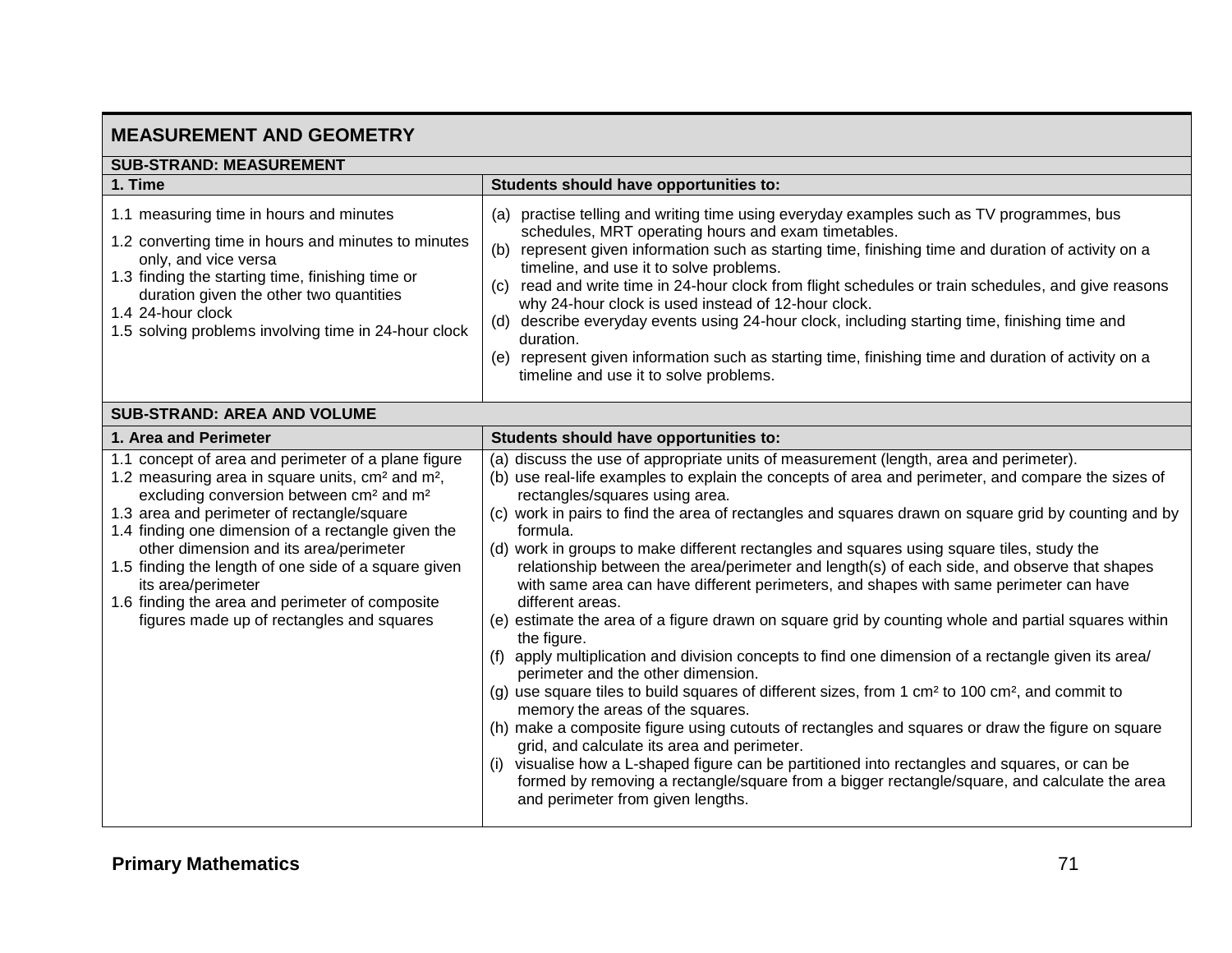| <b>Content</b>                                                                                                                                                                                                                                                                | <b>Learning Experiences</b>                                                                                                                                                                                                                                                                                                                                                                                                                                                                                                                                                                                                                                                                                                                                                                                                          |
|-------------------------------------------------------------------------------------------------------------------------------------------------------------------------------------------------------------------------------------------------------------------------------|--------------------------------------------------------------------------------------------------------------------------------------------------------------------------------------------------------------------------------------------------------------------------------------------------------------------------------------------------------------------------------------------------------------------------------------------------------------------------------------------------------------------------------------------------------------------------------------------------------------------------------------------------------------------------------------------------------------------------------------------------------------------------------------------------------------------------------------|
| 2. Volume of Cube and Cuboid                                                                                                                                                                                                                                                  | Students should have opportunities to:                                                                                                                                                                                                                                                                                                                                                                                                                                                                                                                                                                                                                                                                                                                                                                                               |
| 2.1 building solids with unit cubes<br>2.2 measuring volume in cubic units, cm <sup>3</sup> and m <sup>3</sup><br>excluding conversion between cm <sup>3</sup> and m <sup>3</sup><br>2.3 drawing cubes and cuboids on isometric grid                                          | (a) use unit cubes (or connecting cubes) to build different solids (3D figures) and express their<br>volumes in cubic units.<br>(b) compare the sizes of solids in terms of their volumes.<br>(c) make connections between 1 cm <sup>2</sup> and 1 cm <sup>3</sup> , and between 1 m <sup>2</sup> and 1 m <sup>3</sup> e.g. use newspaper<br>and masking tape to make a square of area 1 m <sup>2</sup> and a cube of volume 1 m <sup>3</sup> .<br>(d) work in groups to draw a cube or cuboid taking into consideration size and orientation.                                                                                                                                                                                                                                                                                       |
| <b>SUB-STRAND: GEOMETRY</b>                                                                                                                                                                                                                                                   |                                                                                                                                                                                                                                                                                                                                                                                                                                                                                                                                                                                                                                                                                                                                                                                                                                      |
| 1. Perpendicular and Parallel Lines                                                                                                                                                                                                                                           | Students should have opportunities to:                                                                                                                                                                                                                                                                                                                                                                                                                                                                                                                                                                                                                                                                                                                                                                                               |
| 1.1 perpendicular and parallel lines<br>1.2 draw perpendicular and parallel lines on square<br>grid                                                                                                                                                                           | (a) recognise the relationship between two straight lines on a plane that are perpendicular/parallel<br>and give examples of perpendicular/parallel lines from 2D figures and the environment.<br>(b) identify horizontal and vertical lines and explain how to determine if a line is horizontal/vertical<br>e.g. a line is vertical when it is parallel to a plumb line.<br>(c) recognise that two vertical lines are parallel, and that a horizontal line and a vertical line are<br>perpendicular.<br>(d) work in pairs to explore how to construct perpendicular and parallel lines using set squares and<br>protractor, and to check whether two given straight lines are perpendicular or parallel<br>work in pairs to explore how different pairs of perpendicular and parallel lines can be drawn on<br>(e)<br>square grid. |
| 2. Angles                                                                                                                                                                                                                                                                     | Students should have opportunities to:                                                                                                                                                                                                                                                                                                                                                                                                                                                                                                                                                                                                                                                                                                                                                                                               |
| 2.1 using notation such as $\angle$ ABC and $\angle a$ to name<br>angles<br>2.2 measuring angles in degrees<br>2.3 drawing an angle of a given size<br>2.4 angles on a straight line<br>2.5 angles at a point<br>2.6 vertically opposite angles<br>2.7 finding unknown angles | estimate before measuring angles using a protractor.<br>(a)<br>(b) draw angles using a protractor.<br>(c) describe and illustrate the various angle properties.<br>look for examples of different types of angles in the environment.<br>(d)<br>use the angle properties to find unknown angles and explain how they obtain the answers.<br>(e)                                                                                                                                                                                                                                                                                                                                                                                                                                                                                      |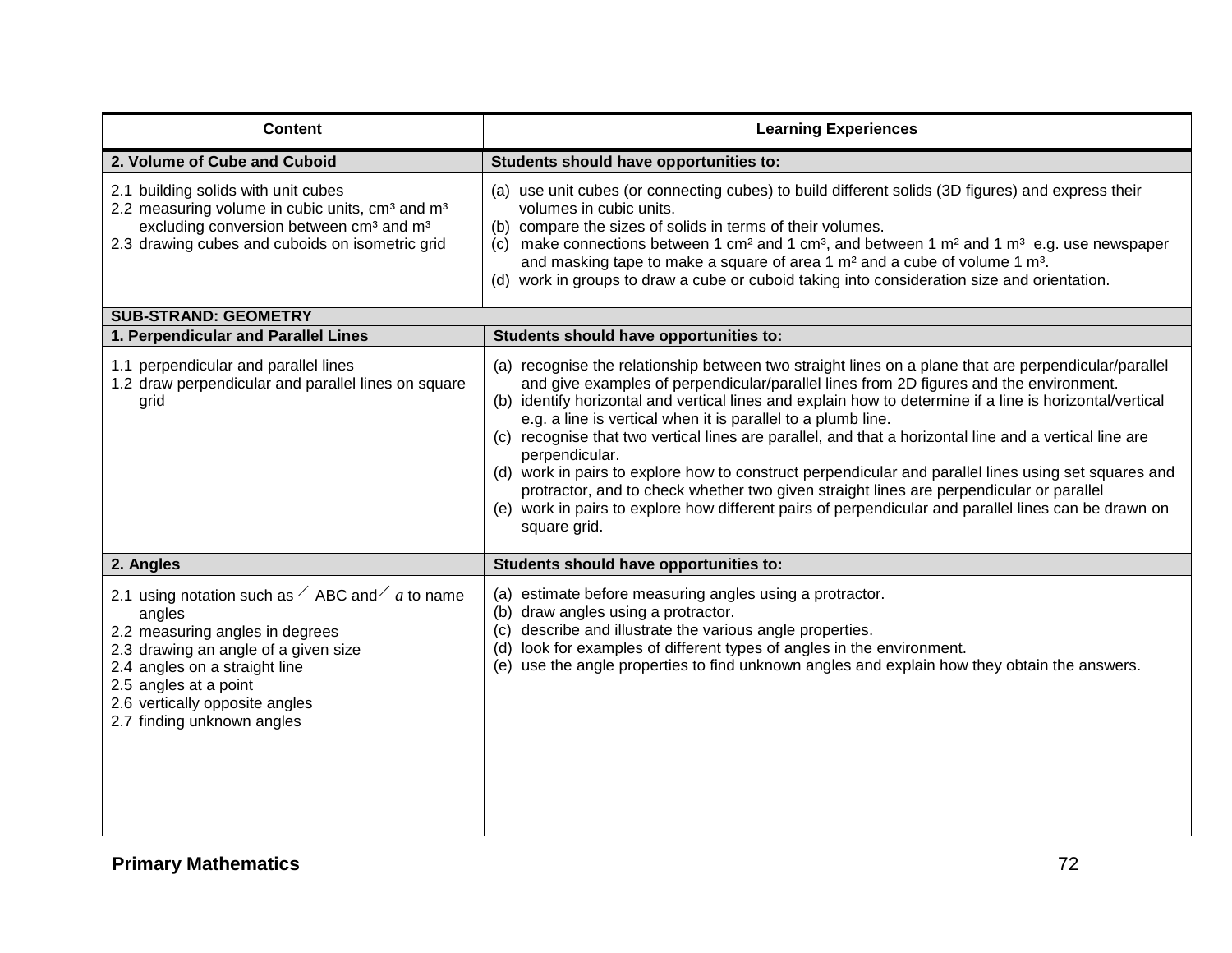| <b>Content</b>                                                                                                              | <b>Learning Experiences</b>                                                                                                                                                                                                                                                                                                                                                                                                                                                                                                                                                                                                                                                                      |
|-----------------------------------------------------------------------------------------------------------------------------|--------------------------------------------------------------------------------------------------------------------------------------------------------------------------------------------------------------------------------------------------------------------------------------------------------------------------------------------------------------------------------------------------------------------------------------------------------------------------------------------------------------------------------------------------------------------------------------------------------------------------------------------------------------------------------------------------|
| 3. Rectangle and Square                                                                                                     | Students should have opportunities to:                                                                                                                                                                                                                                                                                                                                                                                                                                                                                                                                                                                                                                                           |
| 3.1 properties of rectangle and square, excluding<br>diagonal properties<br>3.2 drawing rectangle and square on square grid | (a) describe the properties of rectangles and squares in terms of perpendicular and parallel lines,<br>e.g. two pairs of parallel sides, and discuss how rectangles and squares are related, e.g. a<br>square is a special rectangle.<br>work in pairs to explore how to draw different squares and rectangles on square grid.<br>(b)<br>observe the different orientations of a rectangle (or a square) when it is rotated through<br>(C)<br>90° (quarter turn), 180° (half turn), 270° (three-quarter turn) and 360° (a complete turn),<br>clockwise or anti-clockwise.<br>(d) sketch and draw rectangles and squares according to given length(s) using ruler, protractor and<br>set squares. |

## **STATISTICS**

| <b>SUB-STRAND: DATA REPRESENTATION AND INTERPRETATION</b>                                                                                                       |                                                                                                                                                                                                                                                                                                                                                                                                                                                                                                                                                                                                                                                                                                                                                                                                                         |
|-----------------------------------------------------------------------------------------------------------------------------------------------------------------|-------------------------------------------------------------------------------------------------------------------------------------------------------------------------------------------------------------------------------------------------------------------------------------------------------------------------------------------------------------------------------------------------------------------------------------------------------------------------------------------------------------------------------------------------------------------------------------------------------------------------------------------------------------------------------------------------------------------------------------------------------------------------------------------------------------------------|
| 1. Tables, Bar Graphs and Line Graphs                                                                                                                           | Students should have opportunities to:                                                                                                                                                                                                                                                                                                                                                                                                                                                                                                                                                                                                                                                                                                                                                                                  |
| 1.1 reading and interpreting data from tables/graphs<br>1.2 completing a table from given data<br>1.3 solving 1-step problems using data from tables/<br>graphs | (a) work in groups to discuss how to collect data e.g. through interview or survey, and how to<br>represent the data in a table/bar graph.<br>relate the data represented in a table to the corresponding bar graph and explain why the data<br>(b)<br>is presented in a graph instead of a table.<br>discuss examples of data presented in bar graphs found in newspapers and magazines, and<br>(C)<br>how the data was collected and displayed in graphical form.<br>construct a bar graph/line graph using a spreadsheet, e.g. Excel, and make connections<br>(d)<br>between bar and line graphs, and explain which type of graph should be used or both can be<br>used.<br>discuss examples of inappropriate representations of data from newspapers e.g. whether<br>(e)<br>certain representations are misleading. |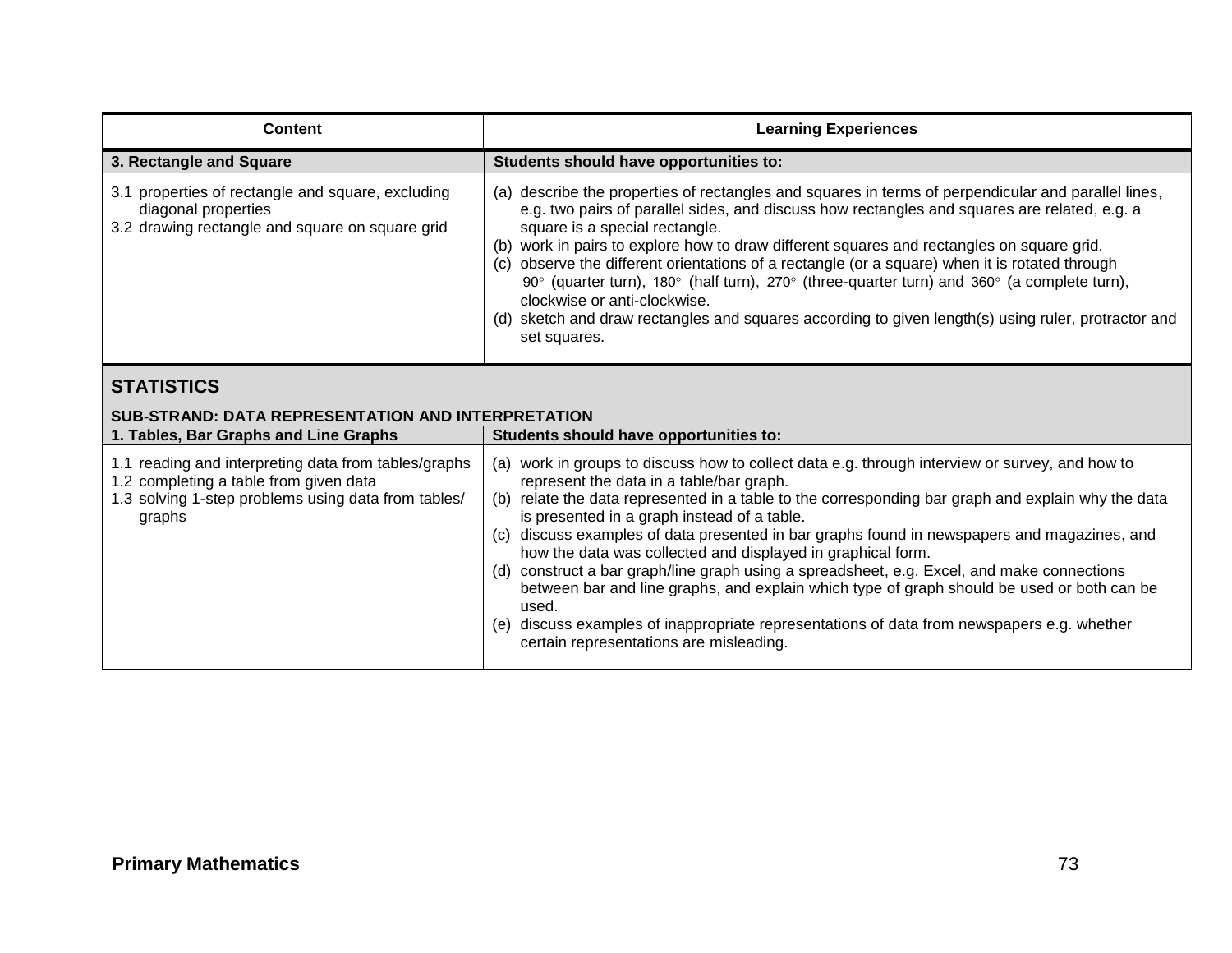| <b>Content</b>                                                                                                                                                                                  | <b>Learning Experiences</b>                                                                                                                                                                                                                                                                                                                                                                                                                                                                                                                                                                                                                                                                                           |
|-------------------------------------------------------------------------------------------------------------------------------------------------------------------------------------------------|-----------------------------------------------------------------------------------------------------------------------------------------------------------------------------------------------------------------------------------------------------------------------------------------------------------------------------------------------------------------------------------------------------------------------------------------------------------------------------------------------------------------------------------------------------------------------------------------------------------------------------------------------------------------------------------------------------------------------|
|                                                                                                                                                                                                 | <b>PRIMARY SIX (FOUNDATION)</b>                                                                                                                                                                                                                                                                                                                                                                                                                                                                                                                                                                                                                                                                                       |
| <b>NUMBER AND ALGEBRA</b>                                                                                                                                                                       |                                                                                                                                                                                                                                                                                                                                                                                                                                                                                                                                                                                                                                                                                                                       |
| <b>SUB-STRAND: FRACTIONS</b>                                                                                                                                                                    |                                                                                                                                                                                                                                                                                                                                                                                                                                                                                                                                                                                                                                                                                                                       |
| 1. Fraction and Division                                                                                                                                                                        | Students should have opportunities to:                                                                                                                                                                                                                                                                                                                                                                                                                                                                                                                                                                                                                                                                                |
| 1.1 dividing a whole number by a whole number<br>with quotient as a fraction<br>1.2 converting fractions to decimals                                                                            | (a) divide a whole number by a 1-digit whole number and write the answer as a fraction, instead of<br>as quotient and remainder, or as a decimal.<br>(b) explain how fraction and division are related e.g. $\frac{3}{5}$ is 3 divided by 5; when 3 pies are shared<br>equally among 5 children, each child gets $\frac{3}{5}$ of a pie.<br>(c) use the part-whole model to illustrate the concepts of fraction and division, and their<br>relationship e.g. draw a model to show $12 \div 3$ as a whole divided into 3 equal parts which is<br>also $\frac{1}{3}$ of 12.<br>(d) work in groups to discuss the methods of converting fractions to decimals by division and by<br>making the denominators into 10/100. |
| 2. Four Operations                                                                                                                                                                              | Students should have opportunities to:                                                                                                                                                                                                                                                                                                                                                                                                                                                                                                                                                                                                                                                                                |
| 2.1 dividing a proper fraction by a whole number<br>2.2 dividing a whole number/proper fraction by a<br>proper fraction<br>2.3 solving up to 3-step word problems involving the<br>4 operations | use fraction discs or digital manipulatives to illustrate the concepts of and algorithms for<br>(a)<br>division of a proper fraction by a whole number.<br>division of a whole number by a proper fraction.<br>division of a proper fraction by a proper fraction.<br>use calculator to do the 4 operations on fractions (including mixed numbers).<br>(b)<br>solve problems using the part-whole and comparison models.<br>(C)                                                                                                                                                                                                                                                                                       |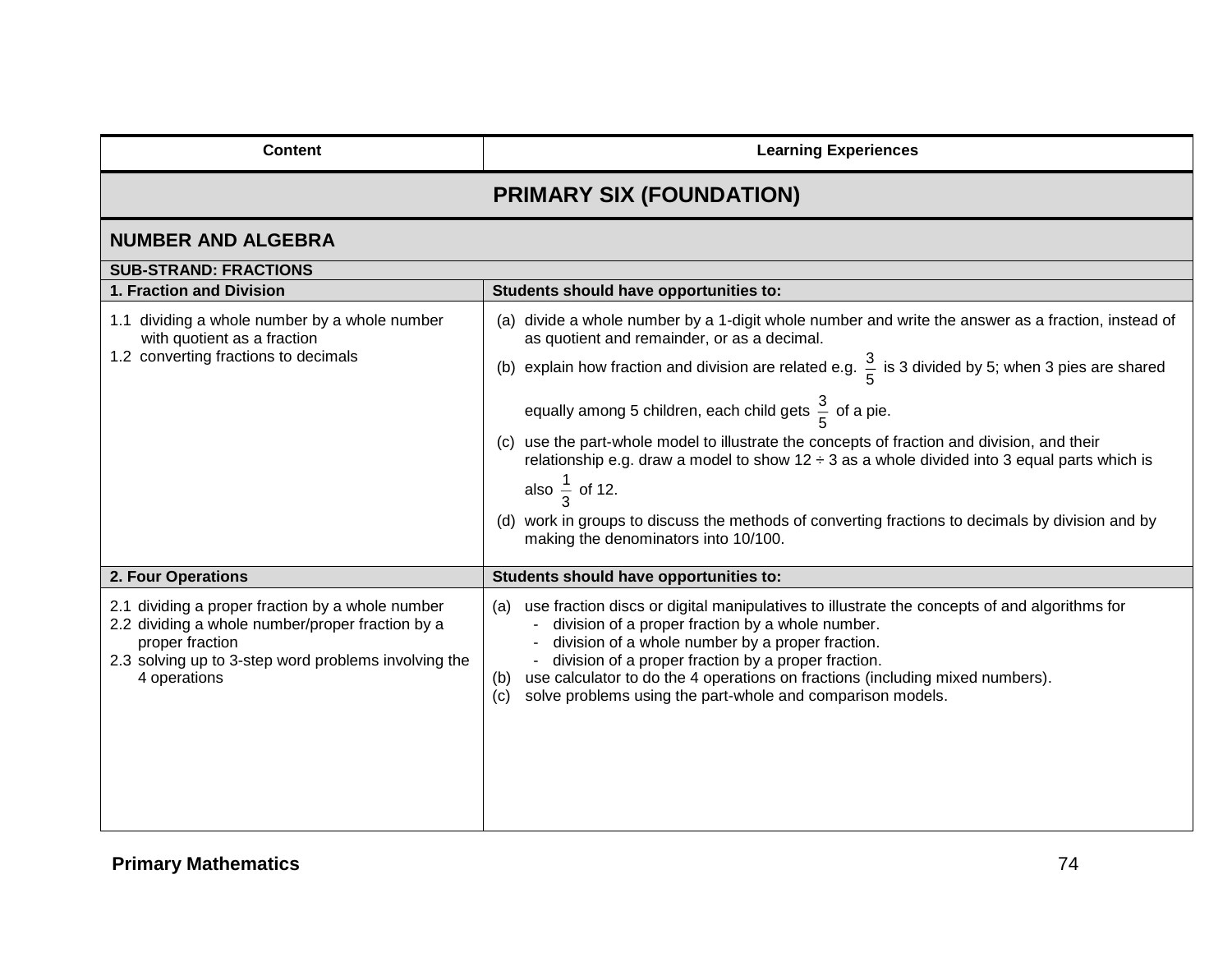| <b>Content</b>                                                                                                                                                                                                                                                                                                       | <b>Learning Experiences</b>                                                                                                                                                                                                                                                                                                                                                                                                                                                                                                                                                                                                                                                                                                                                                                                                                                                                                                                                                                                                                  |
|----------------------------------------------------------------------------------------------------------------------------------------------------------------------------------------------------------------------------------------------------------------------------------------------------------------------|----------------------------------------------------------------------------------------------------------------------------------------------------------------------------------------------------------------------------------------------------------------------------------------------------------------------------------------------------------------------------------------------------------------------------------------------------------------------------------------------------------------------------------------------------------------------------------------------------------------------------------------------------------------------------------------------------------------------------------------------------------------------------------------------------------------------------------------------------------------------------------------------------------------------------------------------------------------------------------------------------------------------------------------------|
| <b>SUB-STRAND: DECIMALS</b>                                                                                                                                                                                                                                                                                          |                                                                                                                                                                                                                                                                                                                                                                                                                                                                                                                                                                                                                                                                                                                                                                                                                                                                                                                                                                                                                                              |
| 1. Multiplication and Division                                                                                                                                                                                                                                                                                       | Students should have opportunities to:                                                                                                                                                                                                                                                                                                                                                                                                                                                                                                                                                                                                                                                                                                                                                                                                                                                                                                                                                                                                       |
| 1.1 multiplying and dividing decimals<br>1.2 dividing a whole number by a whole number with<br>quotient as a decimal without calculator<br>1.3 rounding answers to a specified degree of<br>accuracy<br>1.4 solving up to 3-step word problems involving the<br>4 operations (including problems involving<br>money) | use number discs or digital manipulatives to illustrate the multiplication and division algorithms.<br>(a)<br>estimate the product and quotient using multiplication and division within the multiplication<br>(b)<br>tables and use the estimation to check the reasonableness of the calculated answer.                                                                                                                                                                                                                                                                                                                                                                                                                                                                                                                                                                                                                                                                                                                                    |
| <b>SUB-STRAND: PERCENTAGE</b>                                                                                                                                                                                                                                                                                        |                                                                                                                                                                                                                                                                                                                                                                                                                                                                                                                                                                                                                                                                                                                                                                                                                                                                                                                                                                                                                                              |
| 1. Percentage                                                                                                                                                                                                                                                                                                        | Students should have opportunities to:                                                                                                                                                                                                                                                                                                                                                                                                                                                                                                                                                                                                                                                                                                                                                                                                                                                                                                                                                                                                       |
| 1.1 expressing a part of a whole as a percentage<br>1.2 use of $%$<br>1.3 finding a percentage part of a whole<br>1.4 finding discount, GST and annual interest<br>1.5 solving up to 2-step word problems involving<br>percentage                                                                                    | (a) look for examples where percentages are used in real life e.g. newspaper cuttings showing<br>discounts, bank brochures showing interest rates, and discuss their usage.<br>(b) discuss different ways of expressing a part of a whole e.g. the number of squares shaded to<br>show 30% on 100-square and 200-square grids.<br>(c) use a percentage scale to illustrate the part-whole concept of percentage, and to show the<br>relationship between percentage and fraction, e.g. 30% = $\frac{3}{10}$ ,<br>60% 70% 80%<br>90% 100%<br>$0\%$<br>10%<br>20%<br>30% 40%<br>50%<br>(d) use a linear scale to show the relationship between percentage and decimal<br>10% 20% 30%<br>40% 50%<br>60% 70% 80%<br>90% 100%<br>$0\%$<br>$\Omega$<br>0.3<br>0.5<br>0.7<br>0.8<br>0.9<br>1.0<br>0.1<br>0.2<br>0.4<br>0.6<br>(e) play card games/online games involving equivalent fractions, decimals and percentages,<br>e.g. 20% is equivalent to $\frac{1}{5}$ or 0.2.<br>use the part-whole model to represent and solve percentage problems. |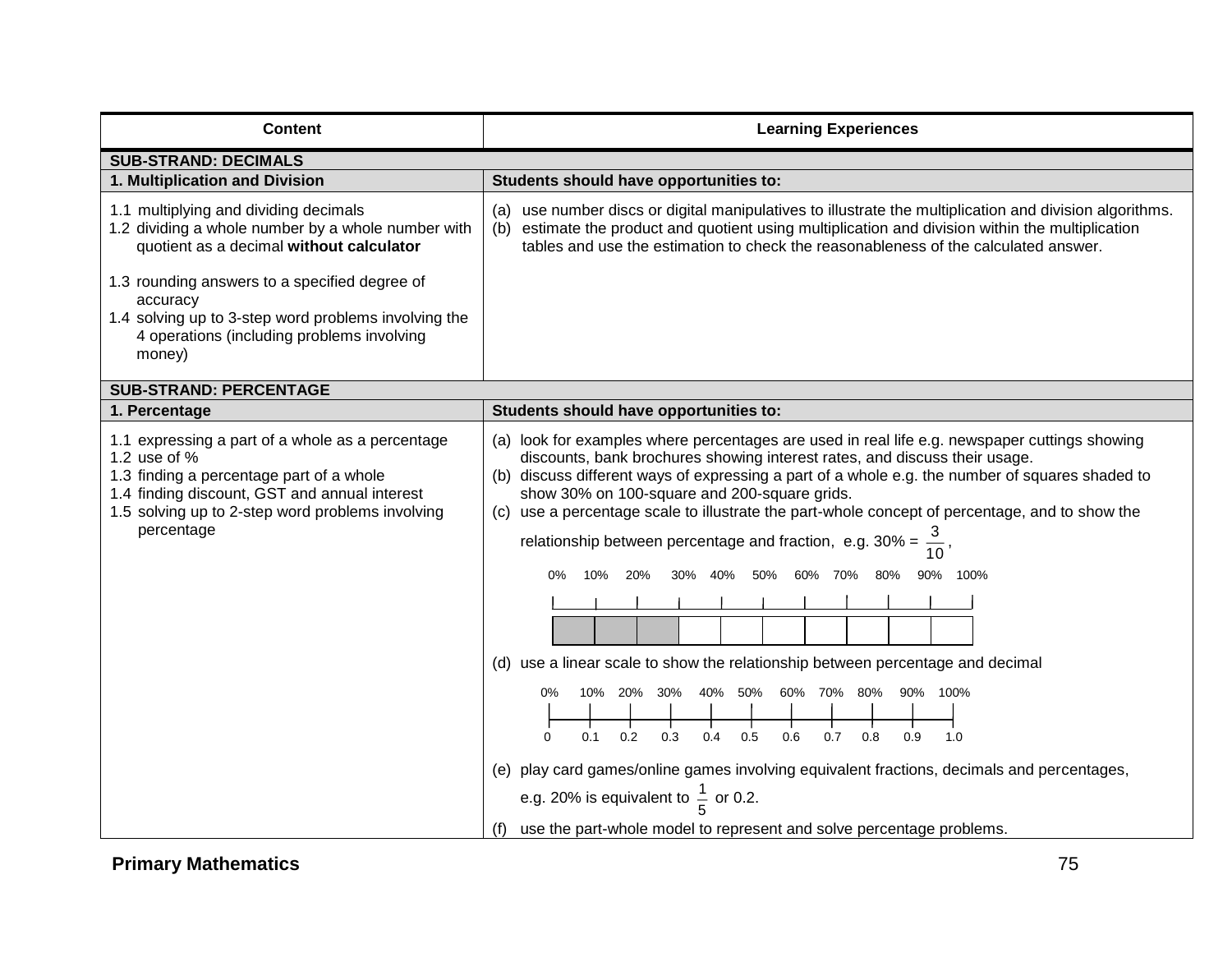| <b>Content</b>                                                                                                                                                                                       | <b>Learning Experiences</b>                                                                                                                                                                                                                                                                                                                                                                                                                                                                                                                                                                                                          |
|------------------------------------------------------------------------------------------------------------------------------------------------------------------------------------------------------|--------------------------------------------------------------------------------------------------------------------------------------------------------------------------------------------------------------------------------------------------------------------------------------------------------------------------------------------------------------------------------------------------------------------------------------------------------------------------------------------------------------------------------------------------------------------------------------------------------------------------------------|
|                                                                                                                                                                                                      | (g) collect receipts that show discounts, GST, service charges etc., and use calculator to check how<br>these values are calculated.<br>(h) work in groups to plan a shopping list with a given budget using newspaper advertisements and<br>promotion pamphlets.                                                                                                                                                                                                                                                                                                                                                                    |
| <b>MEASUREMENT AND GEOMETRY</b>                                                                                                                                                                      |                                                                                                                                                                                                                                                                                                                                                                                                                                                                                                                                                                                                                                      |
| <b>SUB-STRAND: AREA AND VOLUME</b>                                                                                                                                                                   |                                                                                                                                                                                                                                                                                                                                                                                                                                                                                                                                                                                                                                      |
| 1. Area of Triangle                                                                                                                                                                                  | Students should have opportunities to:                                                                                                                                                                                                                                                                                                                                                                                                                                                                                                                                                                                               |
| 1.1 concepts of base and height of a triangle<br>1.2 area of triangle<br>1.3 finding the area and perimeter of composite<br>figures made up of squares, rectangles and<br>triangles                  | associate the base and height of a triangle with the length and breadth of its related rectangle,<br>(a)<br>and recognise the relationship between the area of the triangle and its related rectangle.<br>draw different triangles on square grid and identify the height of a triangle corresponding to a<br>(b)<br>given base.<br>(c) work in groups to determine the basic shapes (rectangle, square and triangle) that make up a<br>composite figure, or use basic shape cutouts to form different composite figures.                                                                                                            |
| 2. Volume of cube and cuboid                                                                                                                                                                         | Students should have opportunities to:                                                                                                                                                                                                                                                                                                                                                                                                                                                                                                                                                                                               |
| 2.1 volume of a cube/cuboid<br>2.2 finding the volume of liquid in a rectangular tank<br>excluding conversion between $cm3$ and $m3$<br>2.3 relationship between $\ell$ (or ml) with cm <sup>3</sup> | (a) build cube and cuboids layer by layer using unit cubes (or connecting cubes) to establish the<br>formula for the volume of a cube/cuboid.<br>build cubes of $1 \times 1 \times 1$ , $2 \times 2 \times 2$ , $3 \times 3 \times 3$ ,  using unit cubes (or connecting cubes) and find<br>(b)<br>the volumes of the cubes by counting and by formula.<br>pour 1 litre of water into a container measuring 10 cm x 10 cm x 10 cm to establish the<br>(c)<br>equivalence of 1 litre (1000 ml) and 1000 cm <sup>3</sup> .                                                                                                             |
| <b>SUB-STRAND: GEOMETRY</b>                                                                                                                                                                          |                                                                                                                                                                                                                                                                                                                                                                                                                                                                                                                                                                                                                                      |
| 1. Rectangle, square and triangle                                                                                                                                                                    | Students should have opportunities to:                                                                                                                                                                                                                                                                                                                                                                                                                                                                                                                                                                                               |
| 1.1 properties of<br>isosceles triangle<br>equilateral triangle<br>right-angled triangle<br>1.2 angle sum of a triangle                                                                              | (a) sort a set of different triangles into groups by their angles/lengths, and explain how it is done<br>and use terms such as 'acute-angled triangle', 'obtuse-angled triangle', 'right-angled triangle',<br>'isosceles triangle' and 'equilateral triangle' to describe the triangles.<br>look for the various types of triangles in the environment.<br>(b)<br>(c) investigate and discover that the angle sum of any triangle is 180° using triangle cutouts or ICT<br>applets.<br>(d) identify and justify the angle properties of triangles, e.g. fold an isosceles triangle cutout to show<br>that the base angles are equal. |